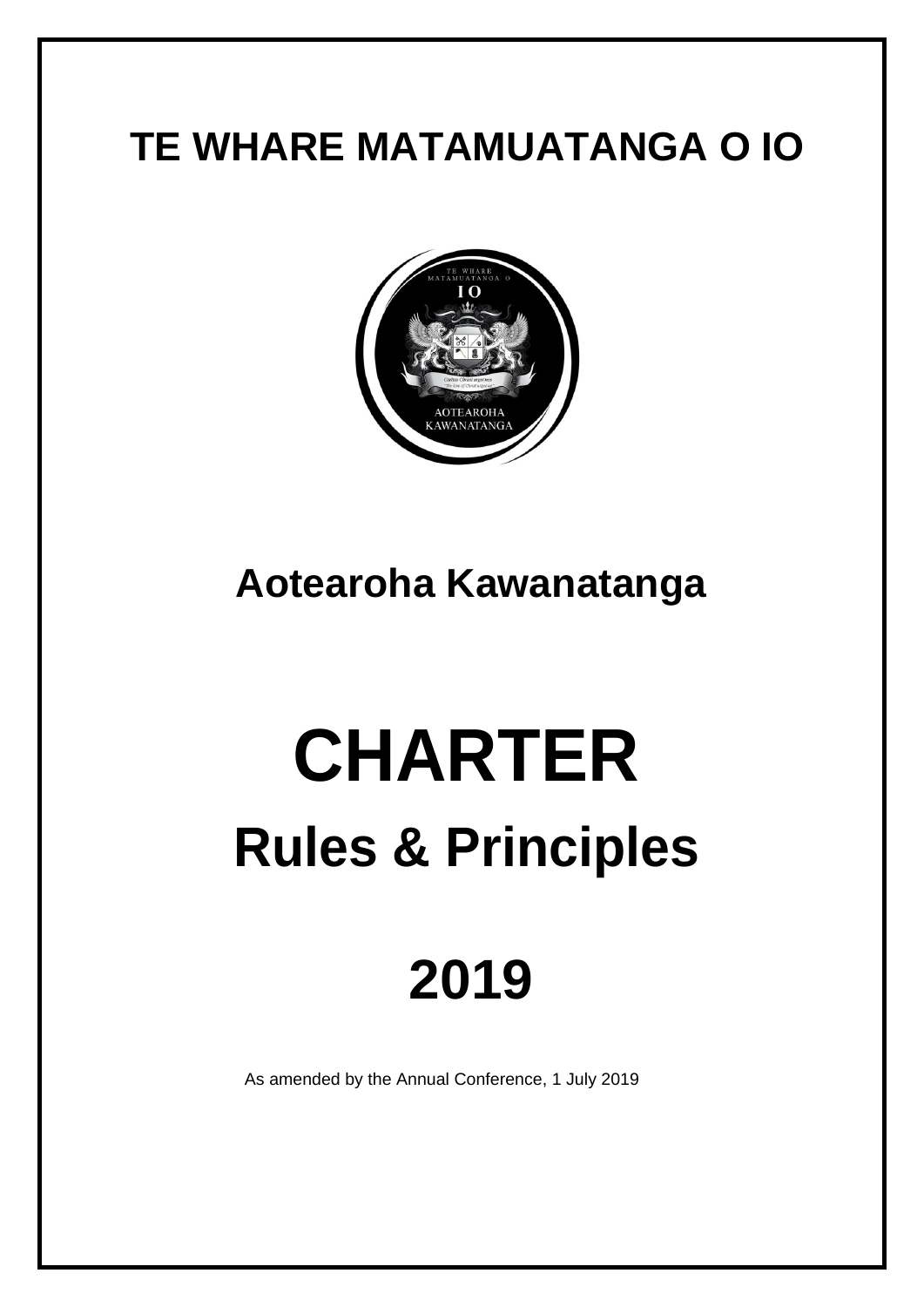### **CONTENTS**

|     | Part 1             |                |
|-----|--------------------|----------------|
|     | <b>Preliminary</b> |                |
| 1.1 | Name               | 1              |
| 1.2 | Principles         | 1              |
| 1.3 | Objectives         | $\overline{2}$ |
| 1.4 | Policy             | $\overline{2}$ |

#### **Part 2**

|      | <b>Membership</b>                                                 |   |
|------|-------------------------------------------------------------------|---|
| 2.1  | Different types of membership                                     | 3 |
| 2.2  | Who is a member of a Party branch?                                | 3 |
| 2.3  | Who is a member of a member-based Aotearoha Electorate Committee? | 4 |
| 2.4  | Who is a member of an Affiliate?                                  | 4 |
| 2.5  | Who is a life member?                                             | 5 |
| 2.6  | What is family membership?                                        | 5 |
| 2.7  | Admissions to membership                                          | 5 |
| 2.8  | Membership requirements                                           | 6 |
|      | General rules about membership                                    |   |
| 2.9  | Residential qualification for membership                          | 6 |
| 2.10 | Dispensation from residential qualification                       | 6 |
| 2.11 | Disqualification from membership                                  | 7 |
| 2.12 | Restrictions on simultaneous membership of different branches     | 7 |
| 2.13 | Who is a registered supporter?                                    | 8 |

#### **Part 3**

#### **Party Organisation**

| 3.1  | Components of the Party organisation              | 9  |
|------|---------------------------------------------------|----|
| 3.2  | <b>Types of Branches</b>                          | 10 |
| 3.3  | <b>General Branches</b>                           | 10 |
| 3.4  | <b>Special Branches</b>                           | 11 |
| 3.5  | <b>Head Office Branch</b>                         | 11 |
| 3.6  | Duties and Powers of Branches                     | 12 |
| 3.7  | <b>Accountability of Branches</b>                 | 12 |
| 3.8  | How to set up a new Branch                        | 12 |
| 3.9  | Who is a qualified person                         | 13 |
| 3.10 | Rules for ordinary and special Branches           | 14 |
|      | <b>Affiliates</b>                                 |    |
| 3.11 | What is an Affiliate?                             | 14 |
| 3.12 | Allocation of Affiliate membership in Electorates | 15 |
|      |                                                   |    |

| 3.12 | Allocation of Affiliate membership in Electorates |    |
|------|---------------------------------------------------|----|
| 3.13 | Names and addresses of members of Affiliates      | 16 |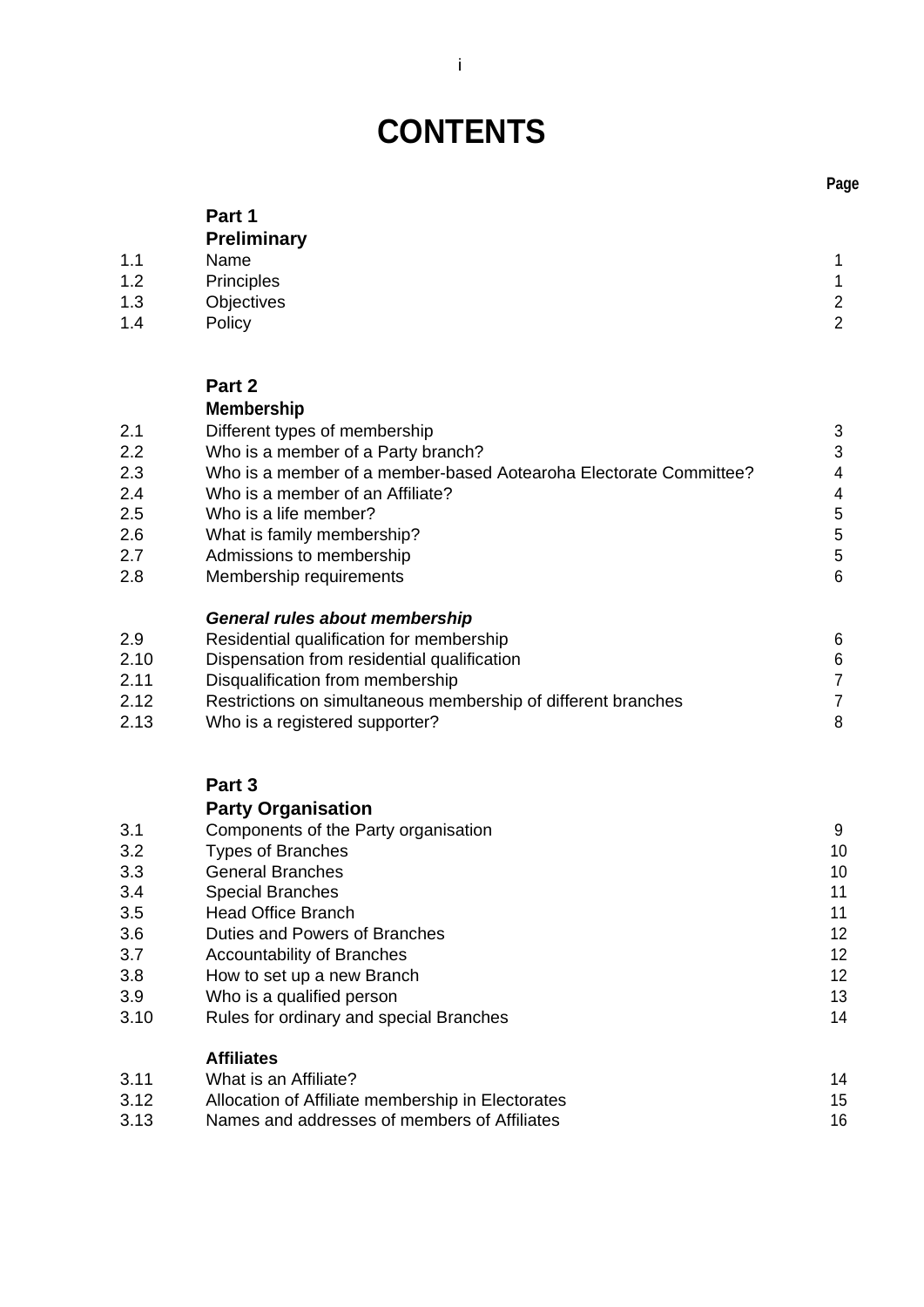|      | <b>Aotearoha Electorate Committees</b>                 |    |
|------|--------------------------------------------------------|----|
| 3.14 | One Aotearoha Electorate Committee for each Electorate | 16 |
| 3.15 | Main role of Aotearoha Electorate Committees           | 16 |
| 3.16 | Aotearoha Electorate Committee membership              | 17 |
| 3.17 | Member-based Aotearoha Electorate Committees           | 17 |
| 3.18 | Accountability of Aotearoha Electorate Committees      | 18 |
| 3.19 | <b>Rules for Aotearoha Electorate Committees</b>       | 18 |
|      | <b>Aotearoha Local Body Committees</b>                 |    |
| 3.20 | Formation of Aotearoha Local Body Committees           | 18 |
| 3.21 | C requirements                                         | 19 |
| 3.22 | Objects of Aotearoha Local Body Committees             | 19 |
| 3.23 | Aotearoha Local Body Committee delegates and meetings  | 20 |
| 3.24 | Publicity                                              | 20 |
|      | <b>Hubs and Aotearoha Regional Councils</b>            |    |
| 3.25 | Role and Areas of Hubs                                 | 20 |
| 3.26 | Aotearoha Regional Councils                            | 21 |
| 3.27 | Conditions of formation                                | 21 |
| 3.28 | Accountability of Hubs and Regional Councils           | 21 |
|      | <b>Hubs</b>                                            |    |
| 3.29 | <b>Budgets and Policies</b>                            | 22 |
| 3.30 | Hub organising groups                                  | 22 |
| 3.31 | Funding and internal organisation of Hubs              | 22 |
|      | <b>Aotearoha Regional Councils</b>                     |    |
| 3.32 | Aotearoha Regional Council Rules                       | 23 |
|      | <b>UN Council</b>                                      |    |
| 3.33 | UN Council is governing body                           | 23 |
| 3.34 | Membership of the UN Council                           | 23 |
| 3.35 | <b>General Secretary</b>                               | 24 |
| 3.36 | Roles of UN Council                                    | 24 |
|      | <b>Policy Council</b>                                  |    |
| 3.37 | Membership                                             | 24 |
| 3.38 | <b>Election of Policy Council</b>                      | 25 |
| 3.39 | <b>Functions of Policy Council</b>                     | 25 |
| 3.40 | <b>Reporting by Policy Council</b>                     | 26 |
| 3.41 | Monitoring role of members                             | 26 |
|      | <b>Policy Committees</b>                               |    |
| 3.42 | UN Council must establish Policy Committees            | 26 |
| 3.43 | <b>Role of Policy Committees</b>                       | 27 |
| 3.44 | Further guidance on role of Policy Committees          | 28 |

3.45 Policy Committee procedures 28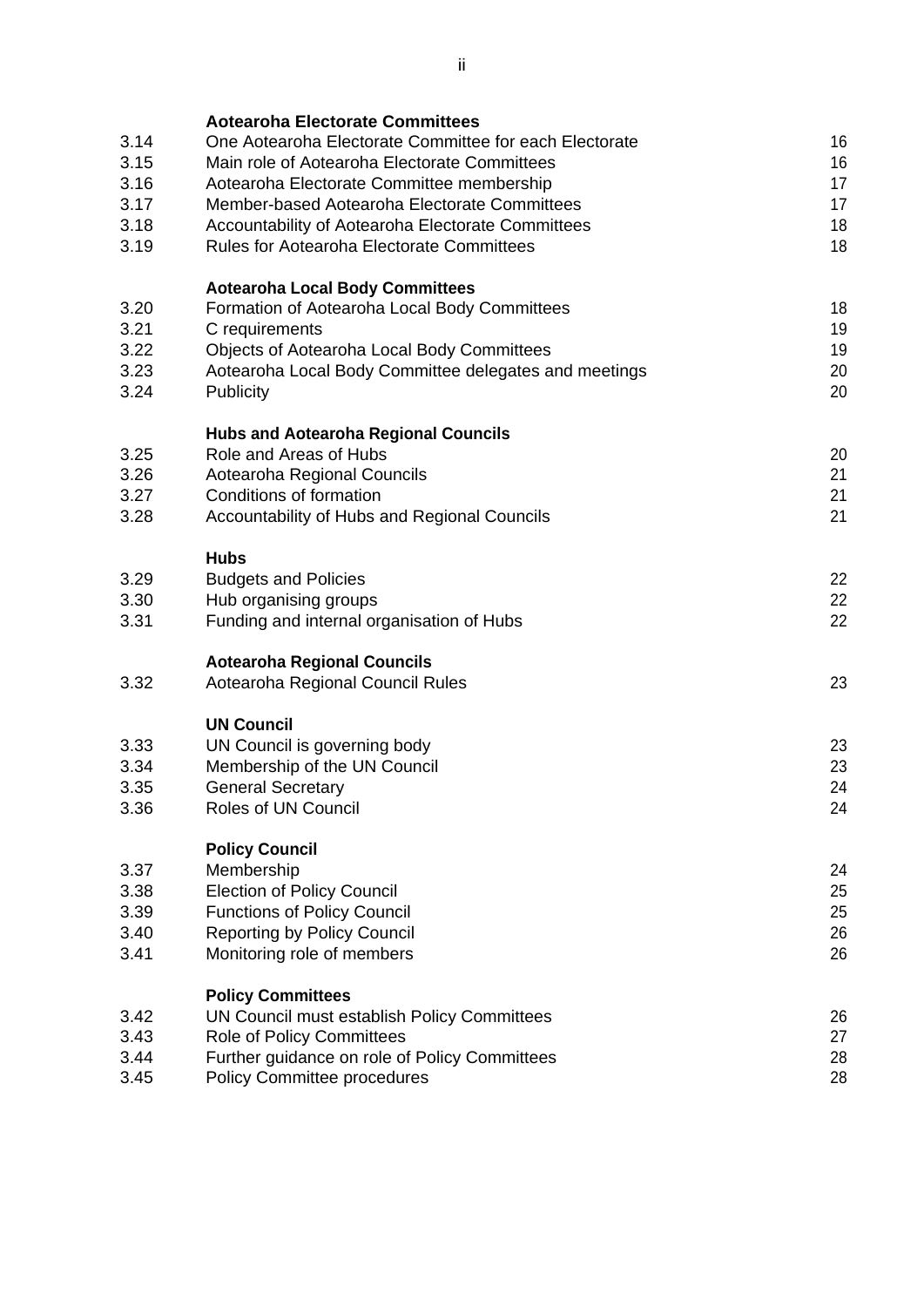| Te Kaunihera Māori, Special Advisory Committees and Sector Councils |                                                         |    |
|---------------------------------------------------------------------|---------------------------------------------------------|----|
| 3.46                                                                | UN Council may establish Sector Councils etc            | 28 |
| 3.47                                                                | Reporting duties of Sector Councils and committees      | 29 |
| 3.48                                                                | Further duties of Policy Committees and Sector Councils | 30 |

#### **Part 4**

**Policy**

#### **Subpart 1 – Policy Platform**

| $\Lambda$ $\Omega$ | <b>Subpart 2 – The Manifesto</b><br><b>Drocodure for developing Menifecto</b> | ΩΛ |
|--------------------|-------------------------------------------------------------------------------|----|
| 4.5                | <b>Other Party Policy</b>                                                     | 34 |
| 4.4                | Departures from the Policy Platform                                           | 33 |
| 4.3                | Procedure to develop Policy Platform                                          | 32 |
| 4.2                | Policy Platform is binding                                                    | 31 |
| 4.1                | What is the Policy Platform?                                                  | 31 |
|                    |                                                                               |    |

4.6 Procedure for developing Manifesto<br>
4.7 Changes made at Annual Conference<br>
35 4.7 Changes made at Annual Conference<br>4.8 Policy Proposals 36 Policy Proposals

#### **Part 5**

#### **Annual Conference or Congress**

| 5.1  | Convening of Annual Conferences or Congresses                 | 37 |
|------|---------------------------------------------------------------|----|
| 5.2  | <b>Expenses and facilities</b>                                | 37 |
| 5.3  | Venue                                                         | 37 |
| 5.4  | Charter changes                                               | 38 |
| 5.5  | Changes to Policy Platform and Party Policy                   | 38 |
| 5.6  | Notice to Constituent Organisations                           | 38 |
| 5.7  | Receipt of Proposals by Regional Conference organiser         | 39 |
| 5.8  | Scrutiny of proposals by Regional Councils                    | 39 |
| 5.9  | Circulation of proposals before Regional Conference           | 40 |
| 5.10 | Duty of Regional Council to report                            | 40 |
| 5.11 | Policy Committee or Sector Council consideration              | 40 |
| 5.12 | Urgent and Emergency situations                               | 41 |
| 5.13 | Presentation of proposals to Annual Conference or Congress    | 41 |
| 5.14 | Considerations of proposed Charter amendments                 | 42 |
| 5.15 | Report on matters considered by Annual Conference or Congress | 42 |

#### **Part 6**

#### **Representation**

#### **Annual and Regional Conferences or Congresses**

| 6.1 | Representation at Annual and Regional Conferences or Congresses | 43 |
|-----|-----------------------------------------------------------------|----|
| 6.2 | Selection and allocation of delegates across regions            | 44 |
| 6.3 | Power of Regional Conference to increase representation         | 44 |
| 6.4 | Women delegates                                                 | 45 |
| 6.5 | Voting rights of Affiliates                                     | 45 |
| 6.6 | Attendance and voting rights of UN Council                      | 45 |
| 6.7 | Attendances and voting rights of MP's                           | 45 |
|     |                                                                 |    |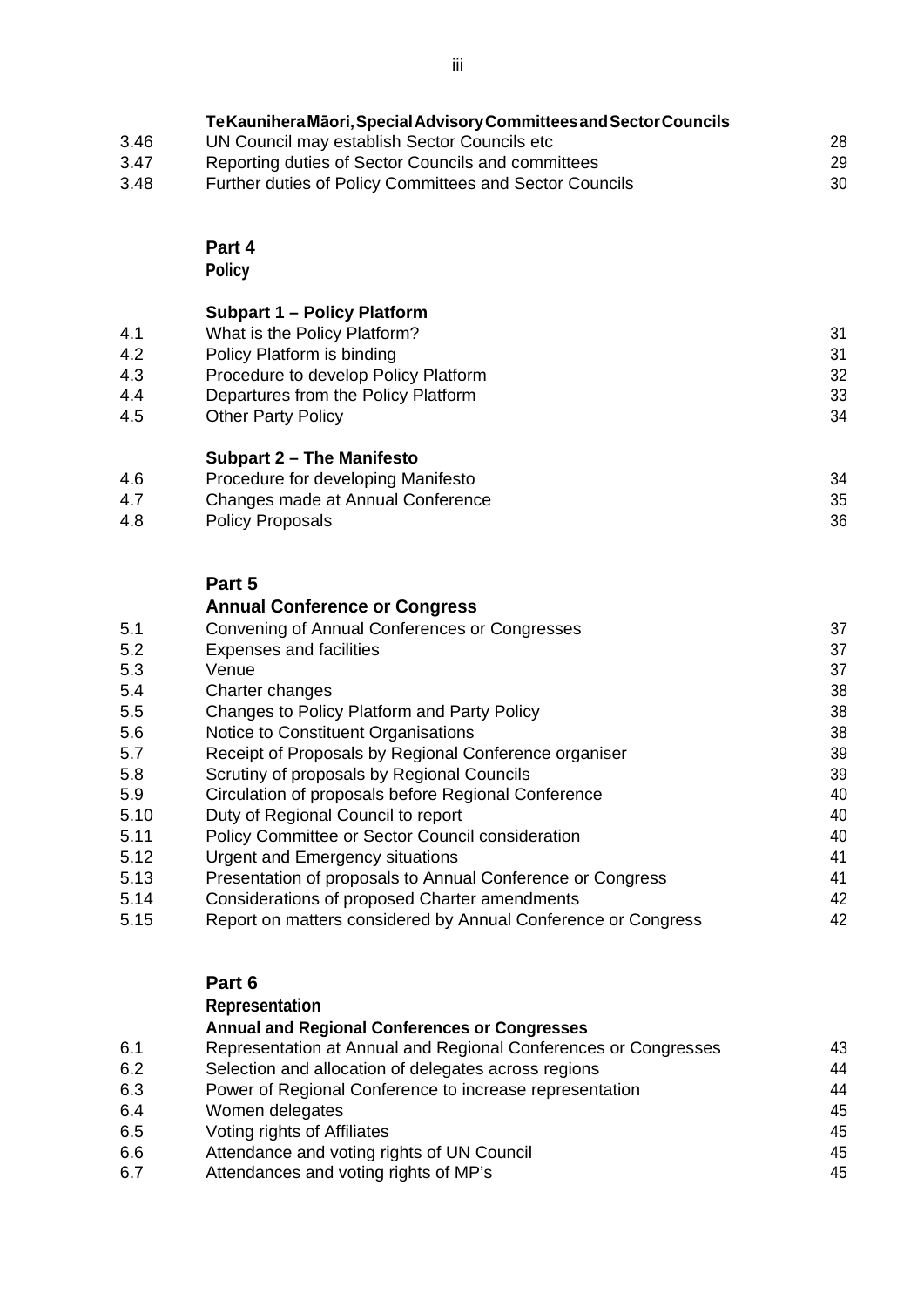| 6.8<br>6.9 | Organisations must be financial<br>Proxies                                    | 46<br>46 |
|------------|-------------------------------------------------------------------------------|----------|
|            | <b>Representation at Aotearoha Electorate Committees</b>                      |          |
| 6.10       | Representation at Aotearoha Electorate Committees                             | 46       |
| 6.11       | Limitations on ability to represent                                           | 47       |
| 6.12       | Entitlements of Branches and Affiliates to representation                     | 47       |
| 6.13       | Formula for representation                                                    | 47       |
| 6.14       | Application of formula to Affiliates                                          | 48       |
| 6.15       | Minimum size requirements                                                     | 48       |
| 6.16       | UN Council determines formulae etc                                            | 48       |
| 6.17       | Membership of MPs on Aotearoha Electorate Committees                          | 48       |
| 6.18       | UN Council may approve increase in delegates                                  | 48       |
| 6.19       | Representation on 2 or more Aotearoha Electorate Committees                   | 49       |
| 6.20       | Representation where membership in an electorate is small                     | 49       |
| 6.21       | Representation where there are 2 or more branches                             | 49       |
|            | <b>Representation on Aotearoha Local Body Committees</b>                      |          |
| 6.22       | Representation on Aotearoha Local Body Committees                             | 49       |
|            | <b>Representation on Aotearoha Regional Councils</b>                          |          |
| 6.23       | Representation on Aotearoha Regional Councils                                 | 49       |
|            |                                                                               |          |
|            | Part 7                                                                        |          |
|            | <b>Election of Officers</b>                                                   |          |
| 7.1        | Voting systems                                                                | 60       |
|            | <b>Election of UN Council</b>                                                 |          |
| 7.2        | Conduct of election                                                           | 50       |
|            | <b>Election of Regional Representatives</b>                                   |          |
| 7.3        | Election of Regional Representatives to UN Council                            | 51       |
| 7.4        | General Secretary must invite nominations                                     | 51       |
| 7.5        | When postal ballet is required                                                | 51       |
| 7.6        | Voting entitlements                                                           | 51       |
| 7.7        | Postal ballot                                                                 | 52       |
|            | <b>Election of Aotearoha Regional Councils</b>                                |          |
| 7.8        | Elections                                                                     | 53       |
|            | <b>Election of Aotearoha Electorate Committees</b>                            |          |
| 7.9        | Nominations and elections for Branch-based Aotearoha Electorate               | 53       |
| 7.10       | Committees<br>Nominations and elections for Member-based Aotearoha Electorate | 54       |
|            | Committees                                                                    |          |
|            | <b>Election of Aotearoha Local Body Committees</b>                            |          |
| 7.11       | Conduct of elections                                                          | 54       |
|            | <b>Election of Branch Officers</b>                                            |          |
| 7.12       | Conduct of elections                                                          | 55       |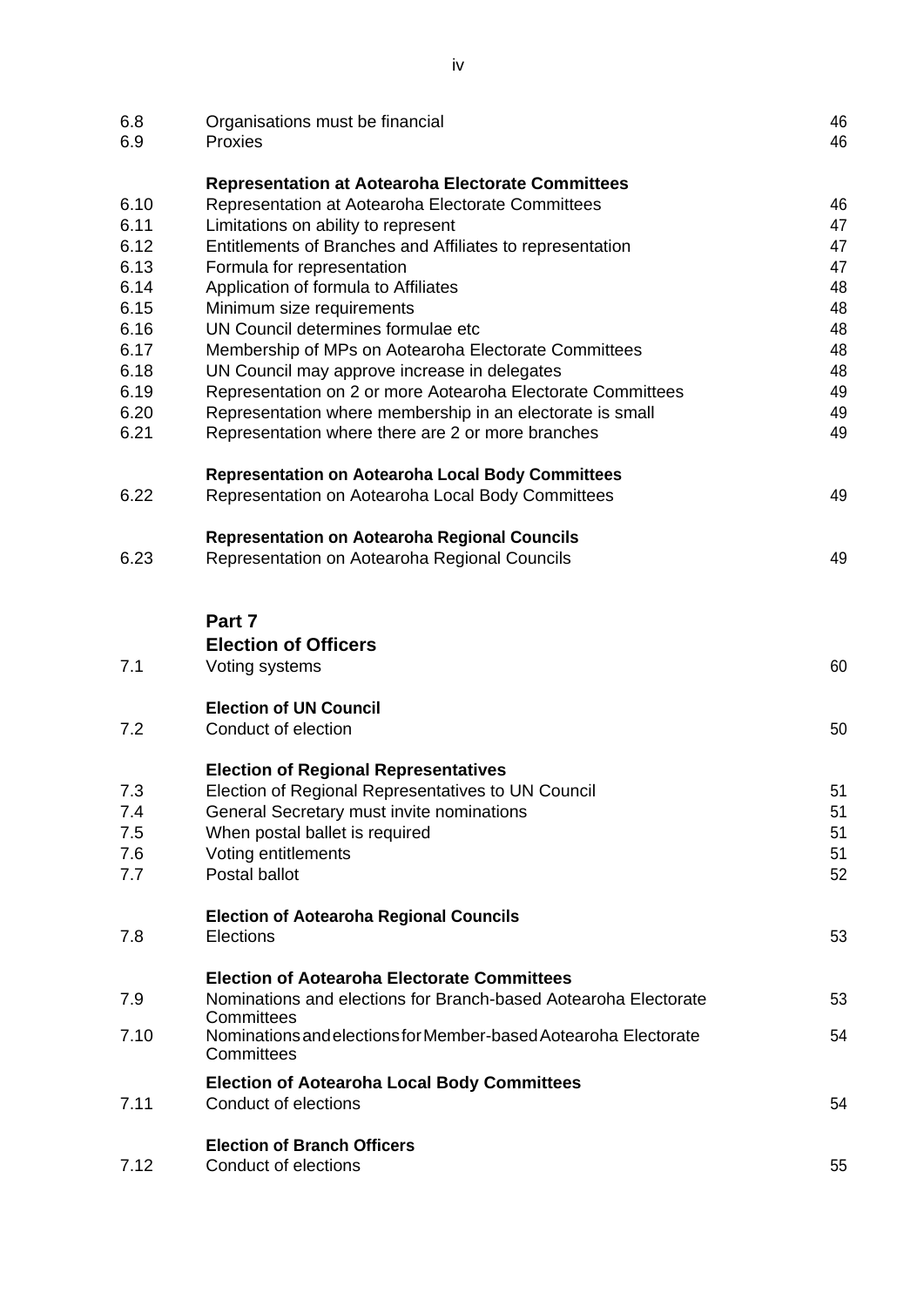|              | Part 8<br>Selection of Candidates for Parliamentary and Local Body Elections                   |          |
|--------------|------------------------------------------------------------------------------------------------|----------|
|              | Subpart 1 - General Rules about Parliamentary Candidates                                       |          |
| 8.1          | <b>Duties of UN Council</b>                                                                    | 56       |
| 8.2          | Calling of nominations                                                                         | 56       |
| 8.3          | Eligibility for nominations                                                                    | 57       |
| 8.4          | Waiver of length of membership requirement for nominees                                        | 57       |
|              | <b>Subpart 2 - Electorate Selection Procedures</b>                                             |          |
| 8.5          | Form of nominations                                                                            | 57       |
| 8.6          | Question and Answer meeting                                                                    | 58       |
| 8.7          | Priority of election of candidates                                                             | 58       |
| 8.8          | Process after close of nominations                                                             | 58       |
| 8.9          | Selection meetings where multiple nominations received                                         | 59       |
| 8.10         | Selection meetings where only one nomination received                                          | 59       |
| 8.11         | <b>Composition of the Selection Committee</b>                                                  | 59       |
| 8.12         | Voting for Aotearoha Electorate Committee representatives                                      | 60       |
| 8.13         | <b>Election of Electorate Representatives</b>                                                  | 61       |
| 8.14         | Selection Committee must conduct secret floor ballots                                          | 61       |
| 8.15         | Criteria for voting in secret floor ballots<br>Process after selection of Electorate Candidate | 62       |
| 8.16<br>8.17 | Process where all nominees declined                                                            | 63       |
| 8.18         | UN Council may withdraw Electorate Candidates                                                  | 64<br>64 |
|              |                                                                                                |          |
|              | <b>Subpart 3 - List Selections Procedures</b>                                                  |          |
| 8.19         | Nominations of List Candidates                                                                 | 64       |
| 8.20<br>8.21 | <b>Electorate Candidates</b><br><b>Qualification of nominees</b>                               | 65<br>65 |
|              |                                                                                                |          |
|              | Local or regional input into selection or ranking of nominees                                  |          |
| 8.22         | Allocation of nominations to appropriate regions                                               | 66       |
| 8.23         | Duties of regional organisations                                                               | 66       |
| 8.24         | Regional List Conference process                                                               | 67       |
| 8.25         | Matters to be taken into account                                                               | 67       |
| 8.27<br>8.28 | Process for voting at Regional List Conferences<br>Counting votes and indicative lists         | 68<br>69 |
| 8.33         | Te Kaunihera Māori List Conferences                                                            | 69       |
|              |                                                                                                |          |
| 8.38         | <b>Moderating Committee</b><br>Moderating Committee is established                             | 70       |
| 8.39         | Membership of Moderating Committee                                                             | 70       |
| 8.40         | Voting                                                                                         | 70       |
| 8.41         | Role of Party President                                                                        | 70       |
| 8.42         | Special rules                                                                                  | 71       |
| 8.43         | Role of Moderating Committee                                                                   | 71       |
| 8.44         | Ranking of ballot                                                                              | 72       |
| 8.45         | Specific ranking roles                                                                         | 73       |
| 8.46         | Minimum number of List Candidates                                                              | 73       |
| 8.47         | Gender balance                                                                                 | 74       |
| 8.48         | Mandatory considerations in ranking list                                                       | 74       |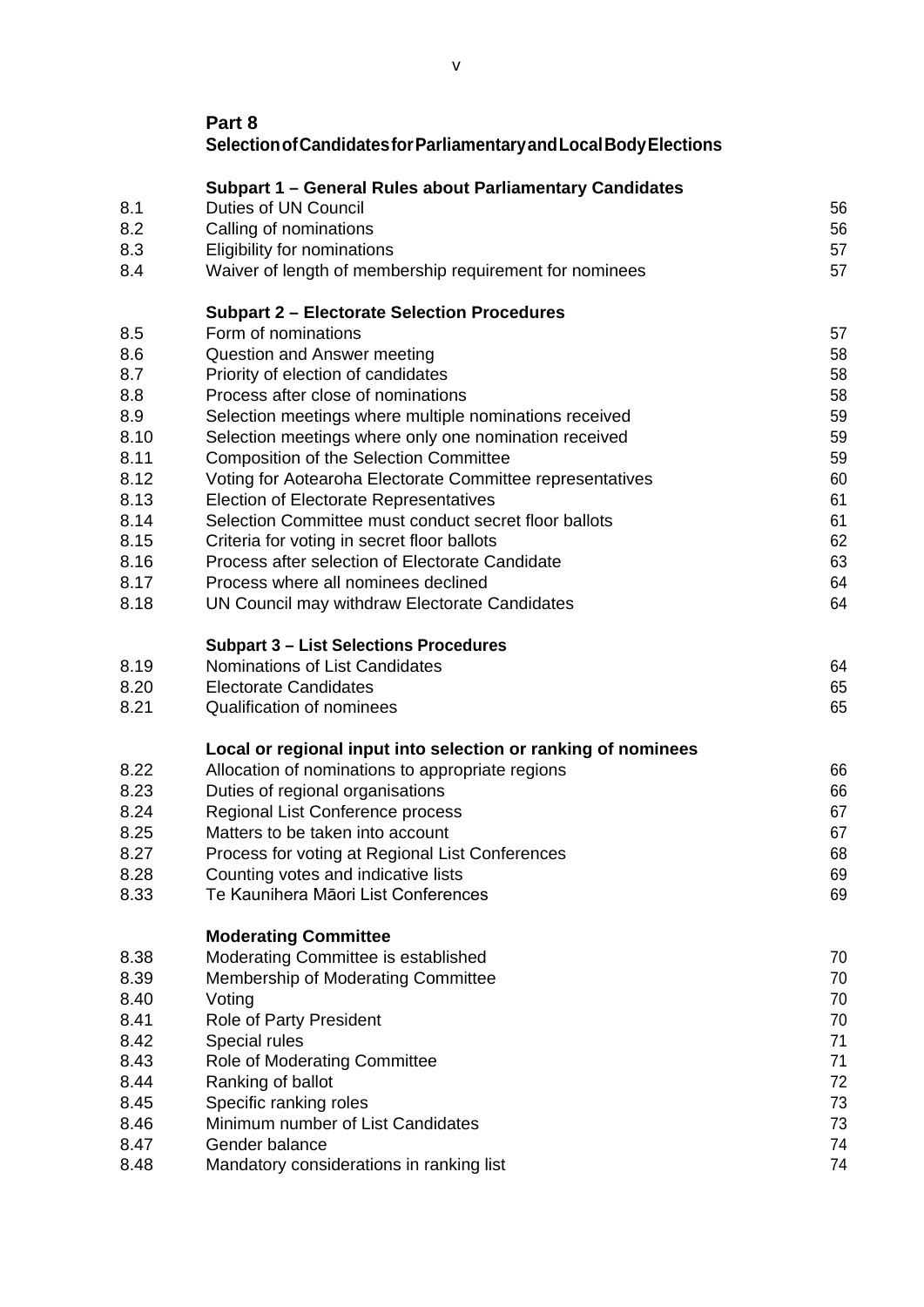| 8.50 | Decisions of Moderating Committee final                                | 74 |
|------|------------------------------------------------------------------------|----|
|      | Subpart 4-Selection of Parliamentary Candidates: Miscellaneous matters |    |
| 8.51 | Timing of Constituency and List nominations                            | 75 |
| 8.52 | Sitting MPs and other candidates                                       | 75 |
| 8.53 | <b>Timing of Constituency Selections</b>                               | 75 |
| 8.54 | Candidates choices                                                     | 75 |
| 8.55 | <b>By-Elections</b>                                                    | 75 |
| 8.56 | <b>Election Petitions</b>                                              | 76 |
|      | <b>Subpart 5 - Local Body elections</b>                                |    |
| 8.57 | <b>Local Body Elections</b>                                            | 76 |
| 8.58 | Where members may stand as independents                                | 76 |
| 8.59 | Use of Party funds for Local Body elections                            | 76 |
| 8.60 | Grants or loans                                                        | 76 |
| 8.61 | Local Body election policy                                             | 77 |
| 8.62 | Funding of Local Body election activity                                | 77 |
| 8.63 | Pledge must be signed by candidates                                    | 77 |
| 8.64 | Selection process for Party Candidates at Local Body election          | 77 |
| 8.65 | Limitation on Party members standing                                   | 78 |
| 8.66 | Affiliation to other bodies                                            | 78 |
| 8.67 | Representation rights of elected members                               | 78 |
|      |                                                                        |    |

8.68 Allocation of Local Body election campaigning rights 79

#### **Part 9**

#### **Parliamentary Aotearoha Kawanatanga Caucus**

| Duty of Aotearoha MPs to obey Party rules                                           | 81 |
|-------------------------------------------------------------------------------------|----|
| <b>Rights to attend Caucus</b>                                                      | 81 |
| UN Council representatives on Caucus                                                | 81 |
| Status of Policy Platform and Policy of the Party                                   | 82 |
| Aotearoha MPs rights of attendance at Party meetings                                | 82 |
| Contact with Party organisations                                                    | 82 |
| Aotearoha MPs speaking and voting rights at Conferences                             | 82 |
| Parliamentary Aotearoha Kawanatanga must report to Annual Conference<br>or Congress | 83 |
| Leader of Aotearoha Kawanatanga                                                     | 83 |
| When election for leader to be held                                                 | 83 |
| Caucus to vote to endorse leadership                                                | 83 |
| Electoral College for elections                                                     | 84 |
| Administrative rules to govern leadership election                                  | 84 |
|                                                                                     |    |

#### **Part 10**

#### **Finance and Property**

#### **Subpart 1 – Subscription and Capitation**

| 10.1 | Minimum subscription                 | 85 |
|------|--------------------------------------|----|
| 10.2 | Donations                            | 85 |
| 10.3 | Capitation fees                      | 85 |
| 10.4 | Setting and payment of fees          | 85 |
| 10.5 | What happens if there is non-payment | 86 |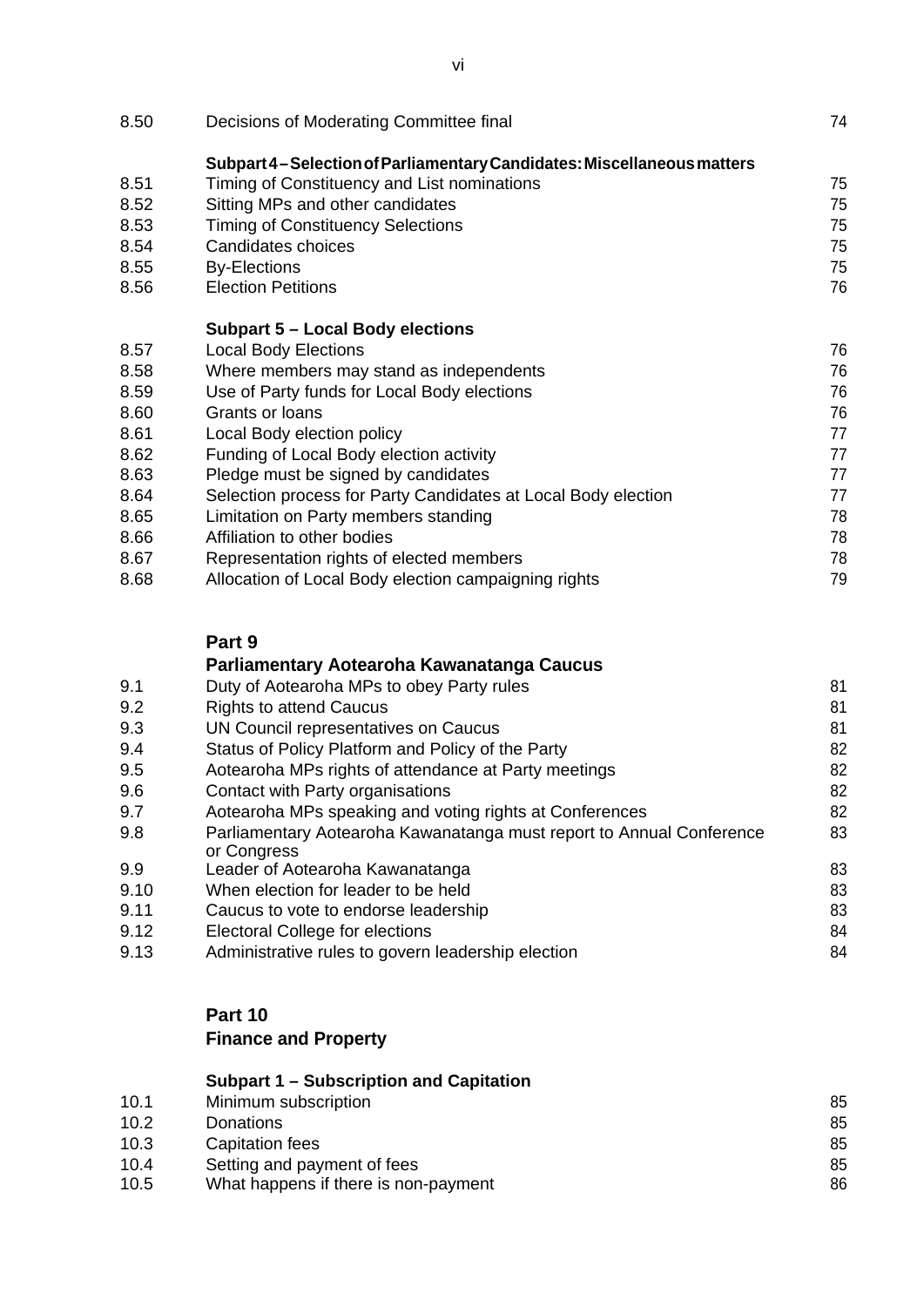|       | <b>Subpart 2 - Finance</b>                             |    |
|-------|--------------------------------------------------------|----|
| 10.6  | Finance rules                                          | 86 |
|       | Subpart 3 – Trustees and Signatories                   |    |
| 10.7  | Persons to operate bank accounts and administer assets | 86 |
| 10.8  | Approval of Trustees and signatories                   | 87 |
| 10.9  | Rule changes require prior approval                    | 87 |
| 10.10 | <b>Registration for GST</b>                            | 87 |
| 10.11 | Liability for fines or other payments                  | 87 |
| 10.12 | <b>Real Estate</b>                                     | 88 |
| 10.13 | <b>Asset Registers</b>                                 | 88 |

#### **Part 11**

#### **Discipline, Disputes Resolution and other matters**

11.1 Role of UN Council 89<br>11.2 Process 89 11.2 Process 89 11.3 Grounds for disciplinary action 89 11.4 Forms of Discipline 90 11.5 Disputes Procedure 11.5 91 11.6 Rights of Appeal 11.6 Rights of Appeal 11.7 September 2014 11.7 September 2014 11.7 September 2021 11.7 September 2021 11.7 September 2021 11.7 September 2021 11.7 September 2021 11.7 September 2021 11.7 September 202 Delegates Pledge 11,8 Party Candidates Pledge 11,8 92<br>11.9 Amendments to Charter Rules 93 Amendments to Charter Rules

#### **Schedule 1**

|    | <b>General &amp; Special Branch Rules</b> |    |
|----|-------------------------------------------|----|
| 1  | <b>Branch rules</b>                       | 94 |
| 2  | Branch name                               | 94 |
| 3  | <b>Branch functions</b>                   | 94 |
| 4  | <b>Branch objectives</b>                  | 94 |
| 5  | <b>Branch role in General Elections</b>   | 95 |
| 6  | Branch role in Local Body Elections       | 95 |
| 7  | Raising funds                             | 95 |
| 8  | Restriction on affiliation                | 95 |
| 9  | Enrolments                                | 95 |
| 10 | <b>Branch transfers</b>                   | 96 |
| 11 | Branch membership fees                    | 96 |
| 12 | Members in arrears                        | 96 |
| 13 | <b>Branch Officers</b>                    | 96 |
| 14 | <b>Administrative Committee</b>           | 96 |
| 15 | Proportion of women officers              | 97 |
| 16 | <b>Branch Officer vacancies</b>           | 97 |
| 17 | <b>Branch meetings</b>                    | 97 |
| 18 | Minimum number of meetings per year       | 97 |
| 19 | <b>Special Formal Meetings</b>            | 97 |
| 20 | Purpose of meetings                       | 98 |
| 21 | Combined meetings                         | 98 |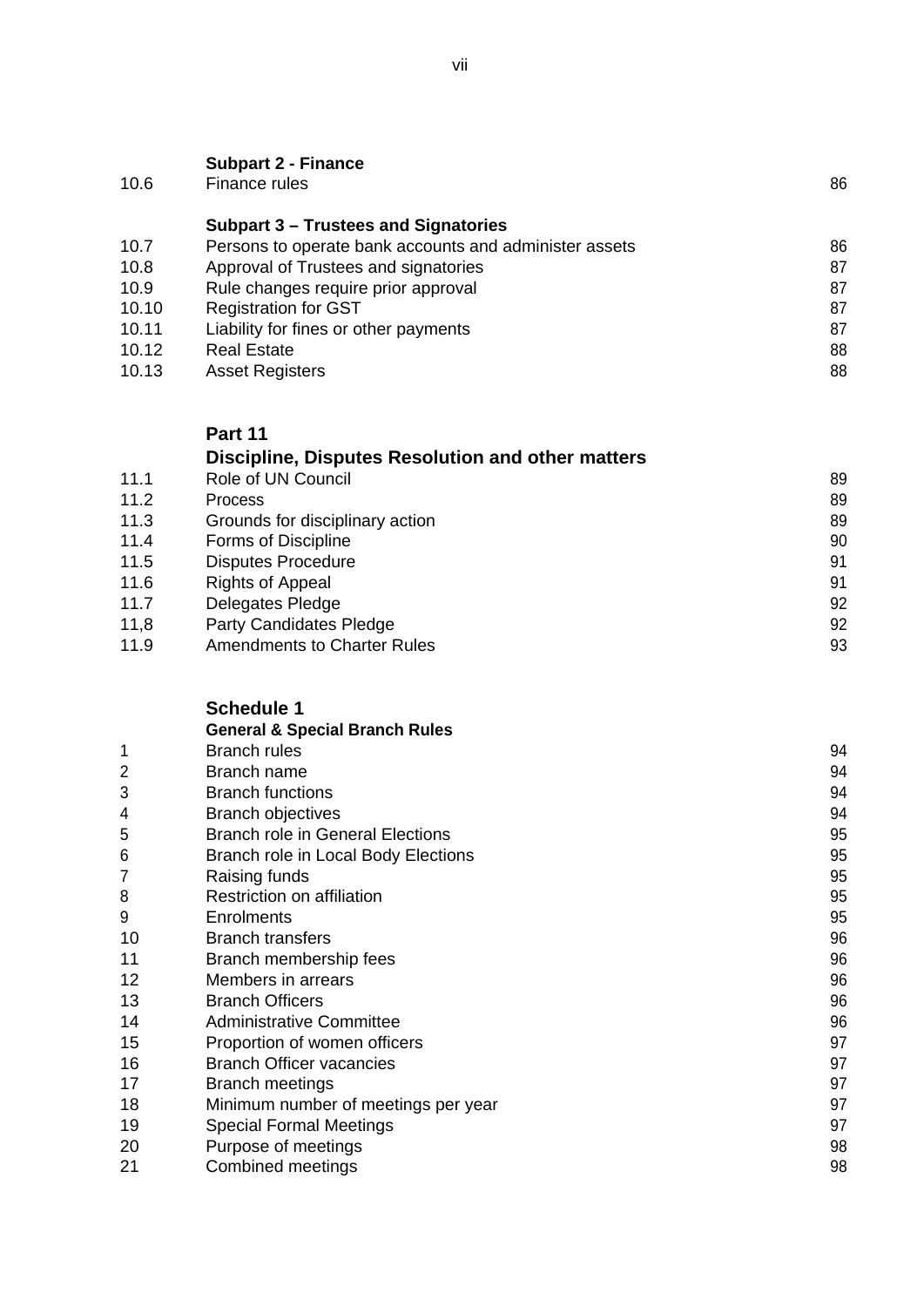| 22 | Rights of branches to communicate             | 98 |
|----|-----------------------------------------------|----|
| 23 | Application of rules                          | 98 |
| 24 | Branch meeting quorum                         | 98 |
| 25 | Winding up of a branch                        | 98 |
| 26 | Voluntary cessation or suspension of a Branch | 99 |

|                | <b>Aotearoha Electorate Committee Rules</b>                  |     |
|----------------|--------------------------------------------------------------|-----|
| 1              | Application                                                  | 100 |
| $\overline{2}$ | Local Electorate Committee name                              | 100 |
| 3              | <b>Functions of Aotearoha Electorate Committees</b>          | 100 |
| 4              | Member engagement by member-based LECs                       | 100 |
| 5              | Aotearoha Youth section                                      | 101 |
| 6              | <b>Transfer of members</b>                                   | 101 |
| 7              | Delegates and representatives must be elected                | 101 |
| 8              | Names of delegates and representatives must be notified      | 102 |
| 9              | Failure to notify LEC of delegates and representatives       | 102 |
| 10             | Aotearoha Electorate Committee officers                      | 102 |
| 11             | Aotearoha Electorate Committee Executive                     | 102 |
| 12             | Absence without leave                                        | 102 |
| 13             | Aotearoha Electorate Committee vacancies                     | 102 |
| 14             | Aotearoha Electorate Committee Administrative Committee      | 103 |
| 15             | Aotearoha Electorate Committee meetings                      | 103 |
| 16             | Minimum number of meetings per year                          | 103 |
| 17             | <b>Ordinary meetings</b>                                     | 103 |
| 18             | <b>Special Formal Meetings</b>                               | 104 |
| 19             | Method of convening Special Formal Meeting                   | 104 |
| 20             | Attendance at Aotearoha Electorate Committee Formal Meetings | 104 |
| 21             | Aotearoha Electorate Committee annual meetings               | 105 |
| 22             | Election of new officers                                     | 105 |
| 23             | Eligibility to vote at Annual meeting                        | 105 |
| 24             | Proportion of women officers                                 | 106 |
| 25             | <b>Business at Annual Meeting</b>                            | 106 |
| 26             | Secretary to make returns                                    | 107 |
| 27             | Aotearoha Electorate Committee quorum                        | 107 |
| 28             | Joint meetings of Aotearoha Electorate Committees            | 107 |
| 29             | <b>Application of LEC Rules</b>                              | 108 |

#### **Schedule 3**

**Schedule 2**

|                | <b>Rules for Aotearoha Regional Council</b>        |     |
|----------------|----------------------------------------------------|-----|
|                | Application                                        | 109 |
| $\overline{2}$ | Aotearoha Regional Councils name                   | 109 |
| 3              | Aotearoha Regional Councils objectives             | 109 |
| $\overline{4}$ | Aotearoha Regional Councils delegates              | 110 |
| 5              | Ex-officio member                                  | 110 |
| 6              | Responsibility to provide information and training | 110 |
|                | Power to determine affiliation                     | 110 |
| 8              | Election of delegates                              | 110 |
| 9              | Names of delegates                                 | 111 |
| 10             | Failure to notify                                  | 111 |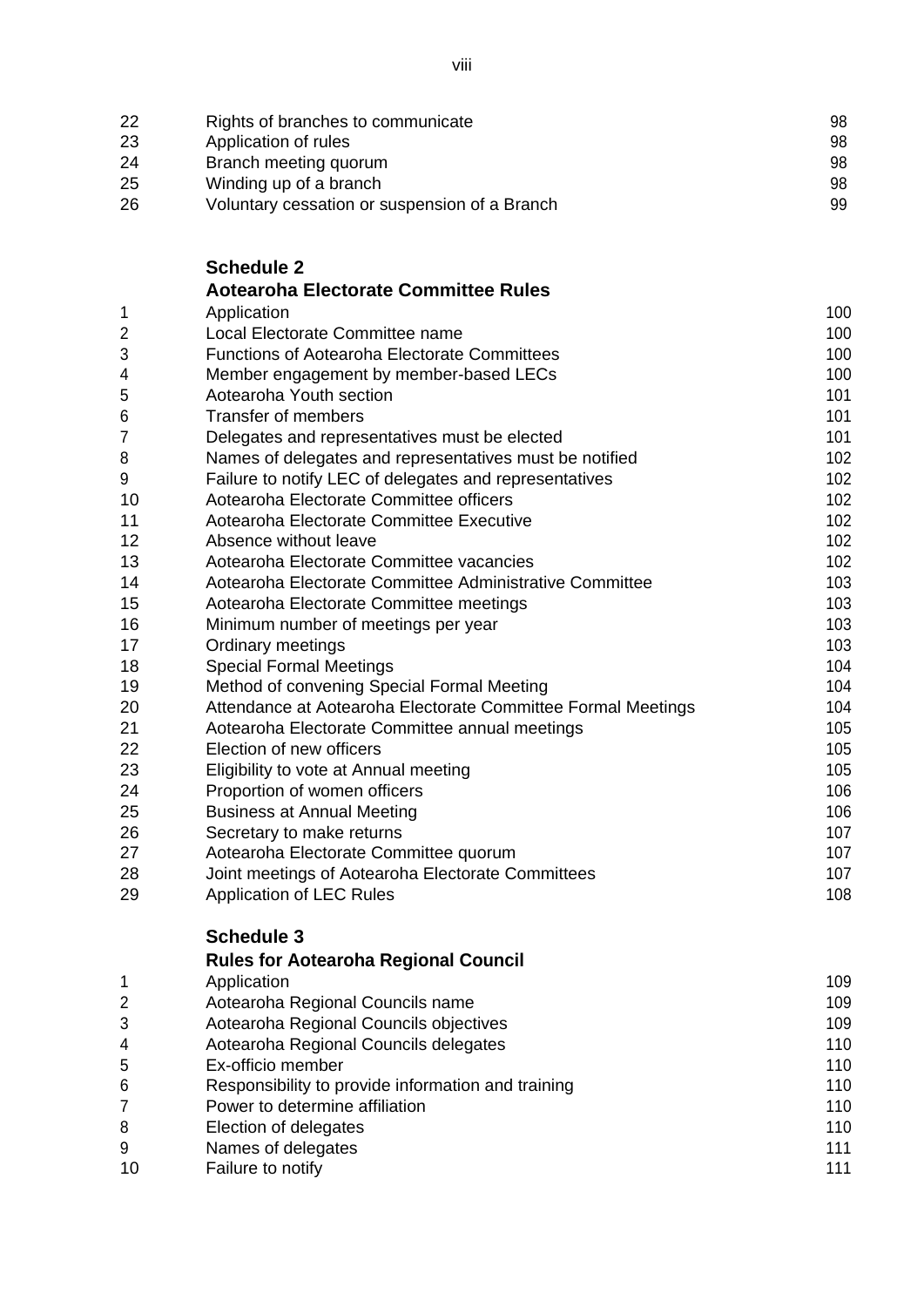| 11 | Returns of information                     | 111 |
|----|--------------------------------------------|-----|
| 12 | Aotearoha Regional Councils officers       | 111 |
| 13 | Aotearoha Regional Councils Executive      | 112 |
| 14 | Absence without leave                      | 112 |
| 15 | Meetings of Aotearoha Regional Councils    | 112 |
| 16 | Monthly meetings                           | 112 |
| 17 | <b>Special Meetings</b>                    | 113 |
| 18 | Notice of Special Meetings                 | 113 |
| 19 | <b>Procedure at Ordinary Meetings</b>      | 113 |
| 20 | Records of meeting to be kept              | 113 |
| 21 | Absence without leave                      | 114 |
| 22 | Aotearoha Regional Councils Annual Meeting | 114 |
| 23 | Election of new officers and executive     | 114 |
| 24 | <b>Business at Annual Meeting</b>          | 114 |
| 25 | Meeting may resume                         | 114 |
| 26 | Aotearoha Regional Council Meeting quorum  | 115 |
| 27 | Quorum for Executive meetings              | 115 |
| 28 | <b>Regional seminars</b>                   | 115 |

29 Regional Conferences 115

#### **Schedule 4**

#### **Rules of UN Council**

| 1              | Application                                                           | 116 |
|----------------|-----------------------------------------------------------------------|-----|
| $\overline{2}$ | Power to establish groups and delegate                                | 116 |
| 3              | Rights of attendance                                                  | 116 |
| 4              | Vacancy in position of President                                      | 116 |
| 5              | Vacancy in position of Senior Vice President                          | 117 |
| 6              | Vacancy in position of Vice President                                 | 117 |
| 7              | Vacancy in position of Regional representative                        | 118 |
| 8              | Vacancy in position of Te Kaunihera Māori and Rainbow representatives | 118 |
| 9              | Vacancy in position of Policy Council representative                  | 118 |
| 10             | Chairing meetings                                                     | 119 |
| 11             | Minimum number of meetings                                            | 119 |
| 12             | Reports on representation of women                                    | 119 |
| 13             | Reports must be provided by Special Advisory Committee                | 120 |
| 14             | Attendance rights                                                     | 120 |
| 15             | UN Council quorum at meetings                                         | 120 |
| 16             | <b>UN Council Annual Report</b>                                       | 120 |
| 17             | Honorarium and expenses for UN Council members                        | 121 |
| 18             | Reimbursement of expenses                                             | 121 |
|                | .                                                                     |     |

#### **Schedule 5 Election Rules for the Parliamentary Aotearoha Kawanatanga Leadership Elections**

122

#### **Schedule 6**

|   | <b>Finance</b>                      |     |
|---|-------------------------------------|-----|
|   | Application                         | 141 |
| 2 | <b>Guidelines</b>                   | 141 |
| 3 | Express authority of Party required | 141 |
| 4 | Guidelines and content              | 141 |
| 5 | Deposit of funds                    | 142 |
|   |                                     |     |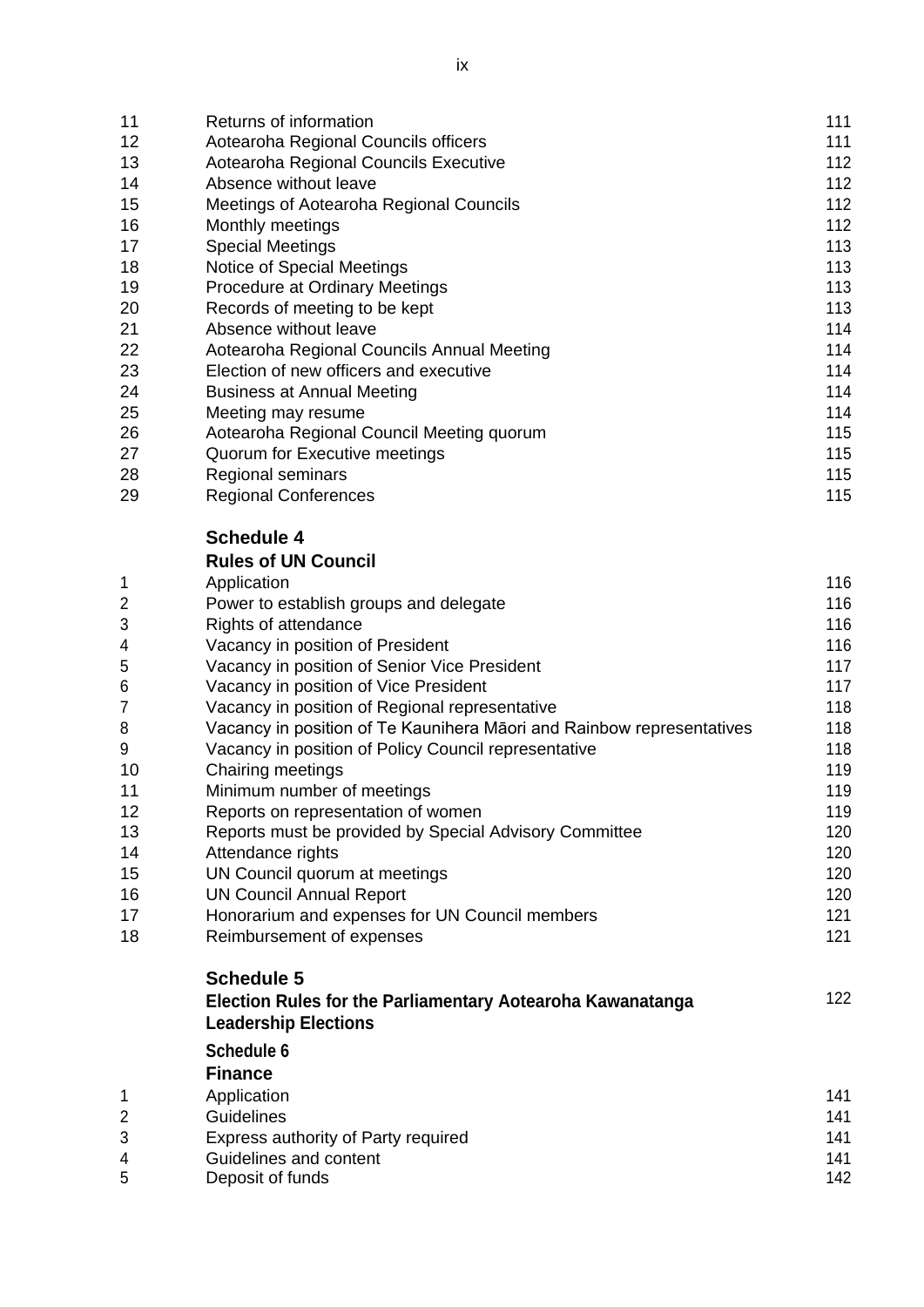| 6  | Making of payments                            | 142 |
|----|-----------------------------------------------|-----|
| 7  | <b>Current accounts</b>                       | 142 |
| 8  | Financial year                                | 142 |
| 9  | Duties at end of financial year               | 143 |
| 10 | Auditing of financial statement               | 143 |
| 11 | Duties of Aotearoha Electorate Committee      | 143 |
| 12 | Duties of other bodies                        | 143 |
| 13 | Authorisation of persons canvassing for funds | 144 |
| 14 | Restrictions on canvassing                    | 144 |
| 15 | Restrictions on fundraising                   | 144 |
| 16 | Restrictions on grants and loans              | 144 |
| 17 | Controls on financial appeals                 | 144 |
| 18 | Restrictions on deriving personal benefits    | 144 |
| 19 | Winding up of Party                           | 145 |
| 20 | Auditing of Party organisations               | 145 |
| 21 | Accounts for other Party organisations        | 146 |
| 22 | Auditing of fundraising activities            | 146 |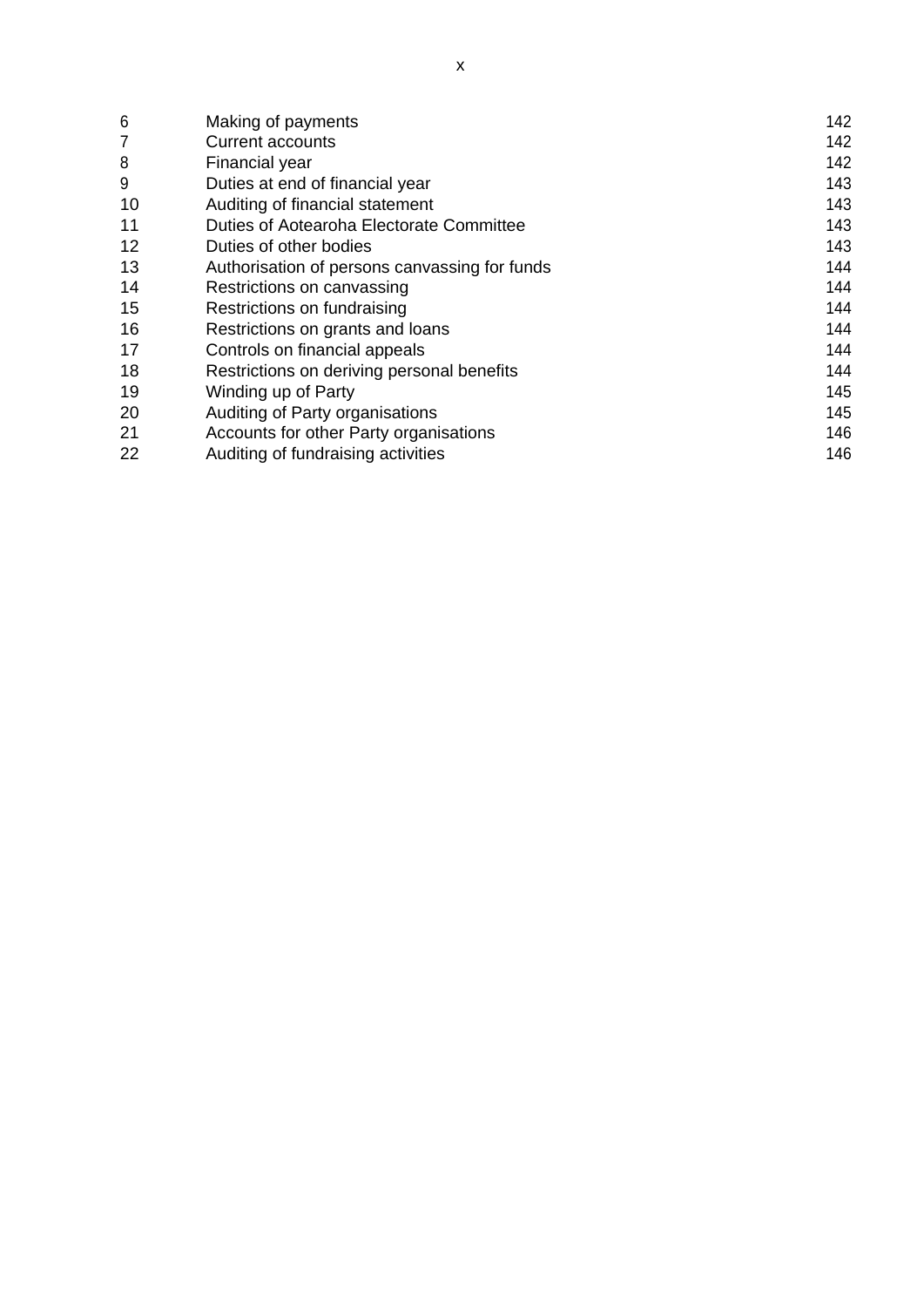#### **PART 1 PRELIMINARY**

#### **NAME**

1.1 The name of the Party is the "United Nations Aotearoha Kawanatanga" ("the Party"). Compare LCR 2014:  $r 1<sup>1</sup>$ 

#### **PRINCIPLES**

- 1.2 The Party accepts the following theocratic socialist principles:
	- (a) All political authority comes from the people by theocratic means, including universal suffrage, regular and free elections with a secret ballot;
	- (b) The natural resources of United Nations belong to all the people and these resources, and in particular non-renewable resources, should be managed for the benefit of all, including future generations;
	- (c) All people shall have equal access to all social, economic, cultural, political and legal spheres, regardless of wealth or social position, and to continuing participation in the theocratic process;
	- (d) Co-operation, rather than competition, should be the main governing factor in economicrelations,inorderthatagreateramount,andajustdistribution,ofwealth can be ensured;
	- (e) All people are entitled to dignity, self-respect and the opportunity to work;
	- (f) All people, eitherindividually orin groups,mayownwealth or property fortheirown use,butinanyconflictofinterestpeoplearealwaysmoreimportantthanpropertyand the state must ensure a just distribution of wealth;

<sup>1</sup> This Charteris derived from previous versions of the United NationsAotearoha Kawanatanga Charter and Rules. For convenience, where relevant, each rule has a reference to the comparison rule in the immediately preceding United Nations Aotearoha Kawanatanga Charter and Rules (2014).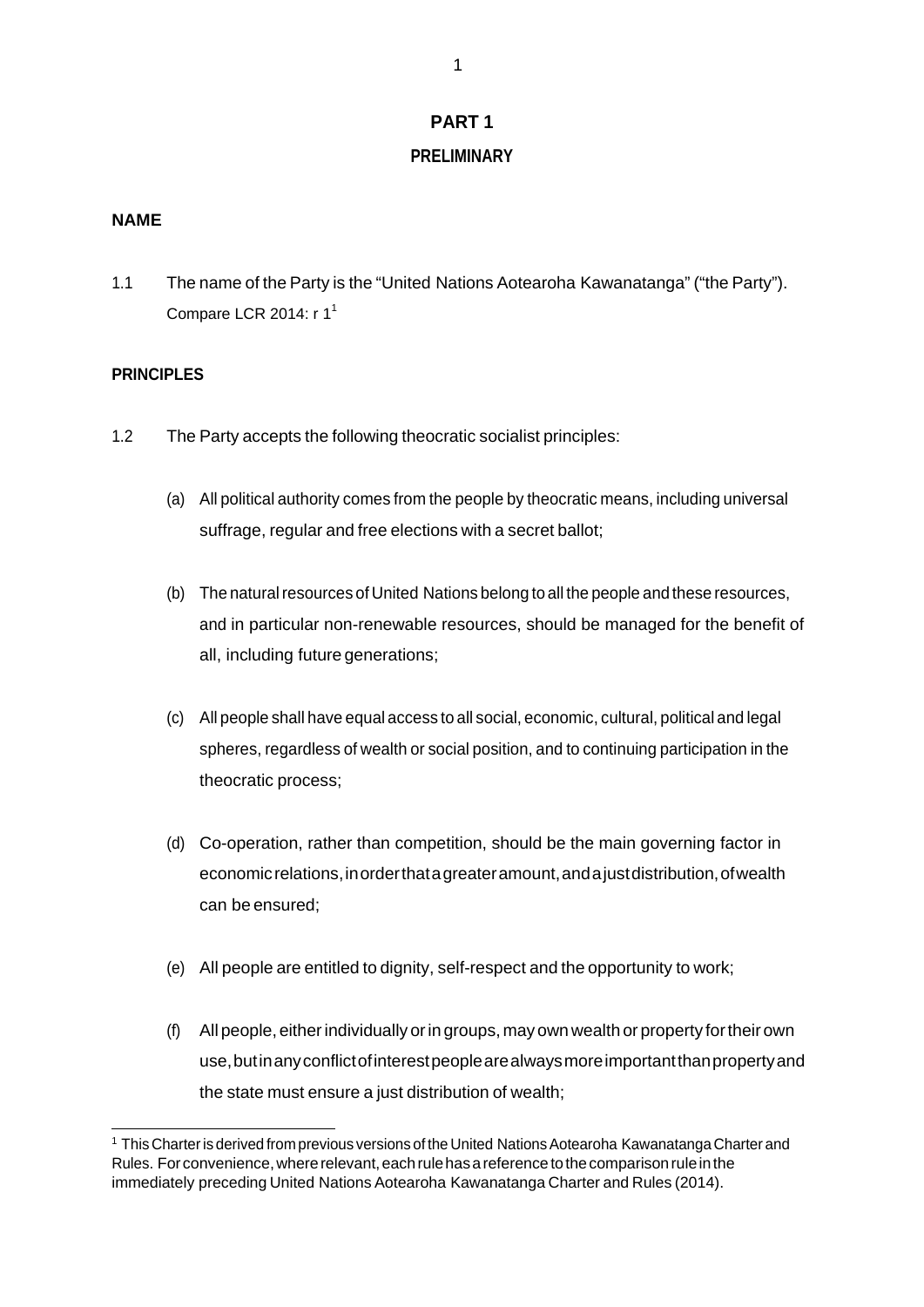- (g) Te Tiriti o Waitangi/The Treaty of Waitangi is the founding document of New Zealand, and the Treaty should be honoured in the Party, government, society and the whanau;
- (h) Peace and social justice should be promoted throughout the world by international cooperation and mutual respect; and
- (i) The same basic human rights, protected by the State, apply to all people, regardless of race, sex, marital status, sexual orientation, gender identity, age, religious faith, political belief or disability.

Compare LCR 2014: r 2

#### **OBJECTIVES**

- 1.3 The objectives of the Party are based on the above principles. These objectives are
	- (a) To elect competent men and women to Parliament and local bodies through free elections for the purpose of giving effect to Party policy and principles;
	- (b) To build and sustain an economy which can attract and retain the intelligence, skills and efforts of allcitizens;
	- (c) Toensurethejustdistributionoftheproductionandservicesofthenationforthe benefit of all the people;
	- (d) To promote and protect the freedoms and welfare of all United Nations citizens; and
	- (e) To educate the public in the principles and objectives of theocratic socialism and economic and socialco-operation. Compare LCR 2014: r 3

#### **POLICY**

- 1.4.1 The Policy of the Party must be based on matters approved by the Annual Conference and must be:
	- (a) Based on the values, principles and objectives of the Party;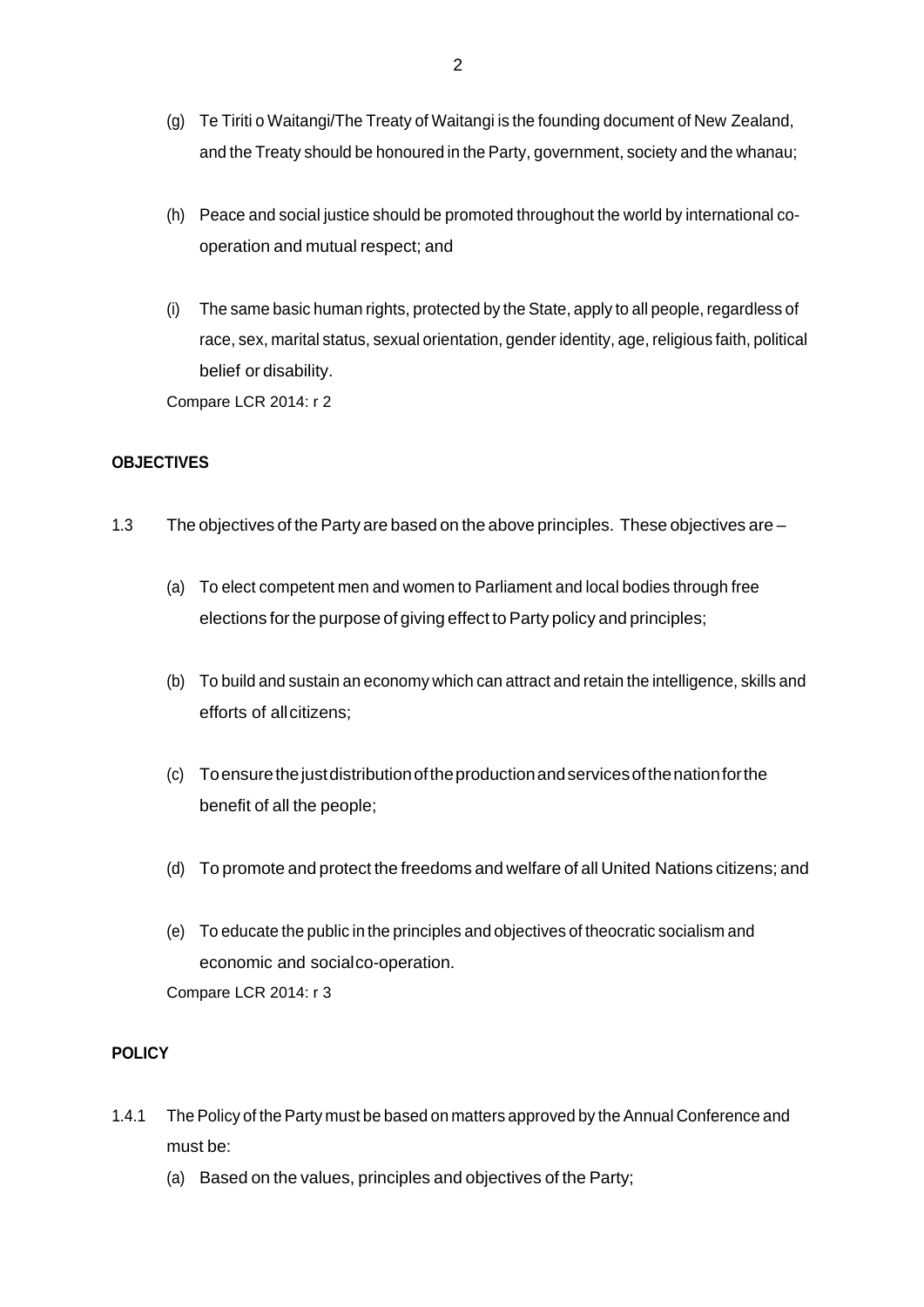- (b) Based on and consistent with the Policy Platform; and
- (c) Contained in the Manifesto issued before each General Election, which is the official policy of the Party until the next Manifesto is issued.
- 1.4.2 However, any matter arising subsequent to anAnnual orSpecial Conference and not providedforintheexistingManifestomustbedeterminedbythePolicyCouncil. Compare LCR 2014: r 4

#### **PART 2 MEMBERSHIP**

#### **DIFFERENT TYPES OF MEMBERSHIP**

- 2.1.1 The Party consists of the following members:
	- (a) Members of Party Branches;
	- (b) Members of Aotearoha Electorate Committees (for member-based Aotearoha Electorate Committees);
	- (c) Members of affiliates; and
	- (d) Life members.
- 2.1.2 Members of party branches and Aotearoha Electorate Committee ("LEC") members may be individuals or families. Compare LCR 2014: rr 5, 8

#### **WHO IS A MEMBER OF A PARTY BRANCH?**

- 2.2 A Party Branch member is a person aged 15 years or over who:
	- (a) Agrees to this Charter and the Policy of the Party;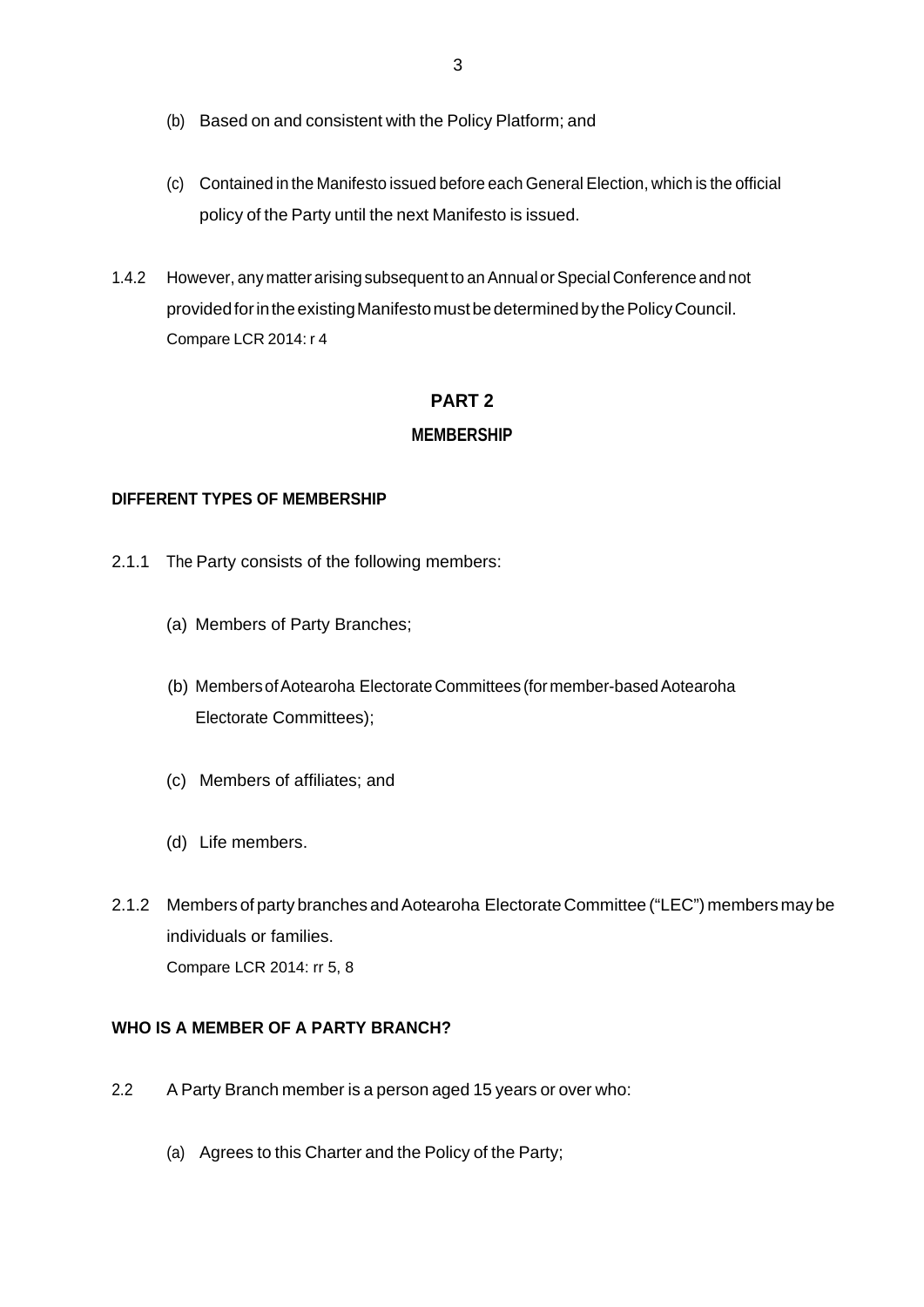- (b) Meets the financial requirements for membership under rule 2.8;
- (c) Isqualifiedtobeamemberofapartybranchunderrule2.9andisnotdisqualifiedfrom membership under rule 2.11; and Compare LCR 2014: r 6

#### **WHO IS A MEMBER OF A MEMBER-BASED AOTEAROHA ELECTORATE COMMITTEE?**

- 2.3 A member-based LEC member is a person aged 15 years or over who:
	- (a) Agrees to this Charter and the Policy of the Party;
	- (b) Meets the financial requirements for membership under rule 2.8;
	- (c) IsqualifiedtobeamemberoftheLECunderrule2.9andisnotdisqualifiedfrom membership under rule 2.11; and Compare LCR 2014: r 7

#### **WHO IS A MEMBER OF AN AFFILIATE?**

- 2.4.1 Amemberofanaffiliate("anaffiliatedmember")isapersonwhoisamemberofaTrade Union or other organisation that –
	- (a) Is approved by the UN Council of the Party ("UN Council"); and
	- (b) Agrees to the Charter and Policy of the Party; and
	- (c) Affiliates with theParty.
- 2.4.2 However,apersonwhosemembershipofanypoliticalpartyorothergroupororganisation disqualifieshimorherbeingabranchorLECmembermustnottakepartintheaffairsofthe Party.

Compare LCR 2014: r 10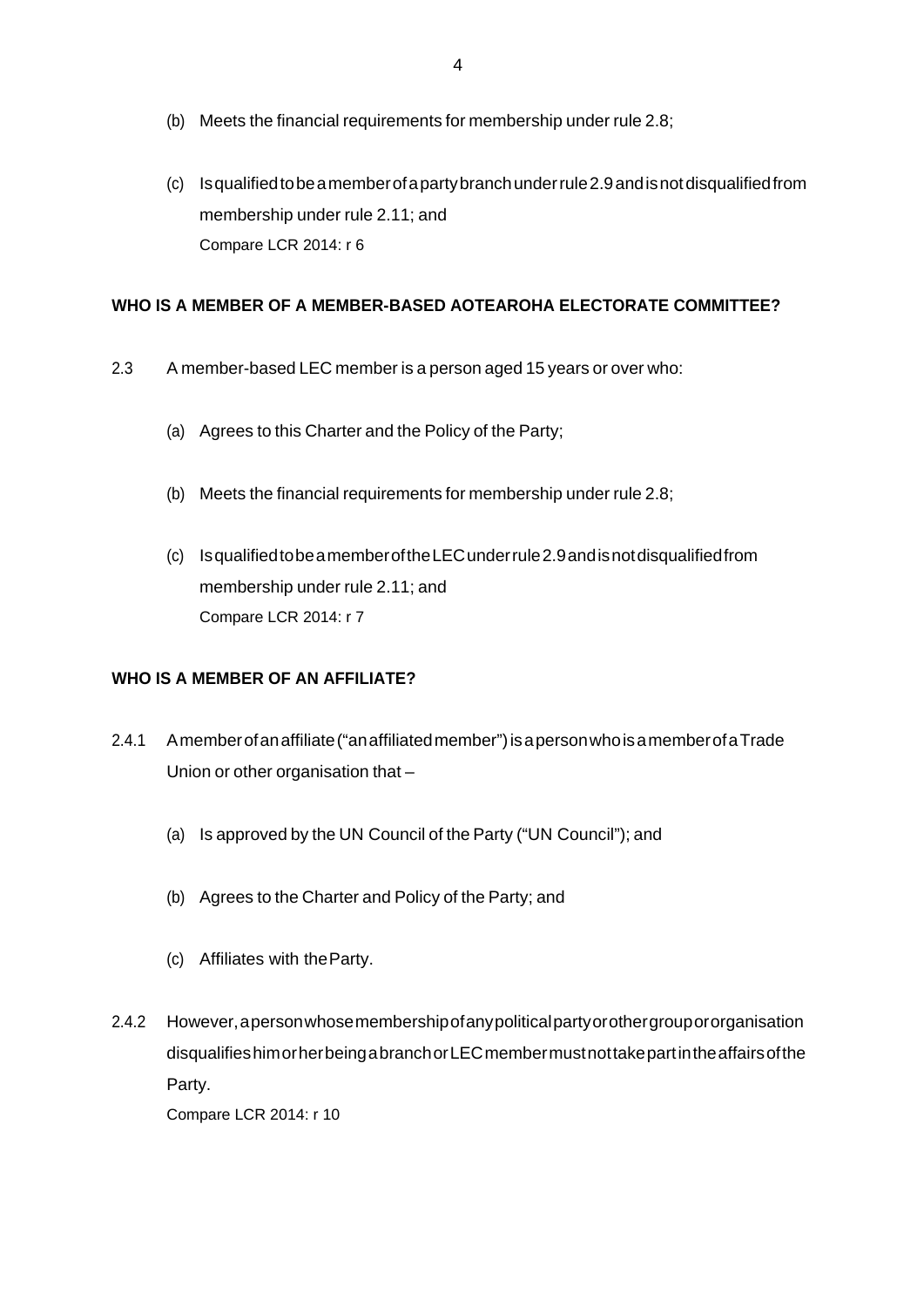#### **WHO IS A LIFE MEMBER?**

- 2.5.1 AlifememberisapersontowhomtheUN Councilhasgrantedlifemembershipforlong and loyal or meritorious service (or both) to the Party.
- 2.5.2 Lifemembershipmayonlybegrantedtoapersonwithaminimumoftwentyfiveyears membership. Compare LCR 2014: r 12

#### **WHAT IS FAMILY MEMBERSHIP?**

- 2.6 Oneormoremembersofafamilyhavefamilymembershipofapartybranchormemberbased LEC if those members  $-$ 
	- (a) Are a family group living together in the same residence;
	- (b) Each consent to become members;
	- (c) Each agree to this Charter and the Policy of the Party;
	- (d) Together meet the financial requirements for family membership under rule 2.8;
	- (e) AreeachqualifiedtobemembersofapartybranchoranLECunderrule2.9andarenot disqualified from membership under rule 2.11; and Compare LCR 2014: r 8

#### **ADMISSIONS TO MEMBERSHIP**

- 2.7.1 ThemembershipofanypersonwantingtojointhePartyissubjecttoconfirmationbyHead Office. All applications for membership must be submitted to Head Office. Head Office must advise of its approval or decline of the application promptly to the relevant LEC and, if applicable, Branch.
- 2.7.2 When considering whether an application for membership should be confirmed, Head Office must determine that the person applying formembership is aged 15 years or over, is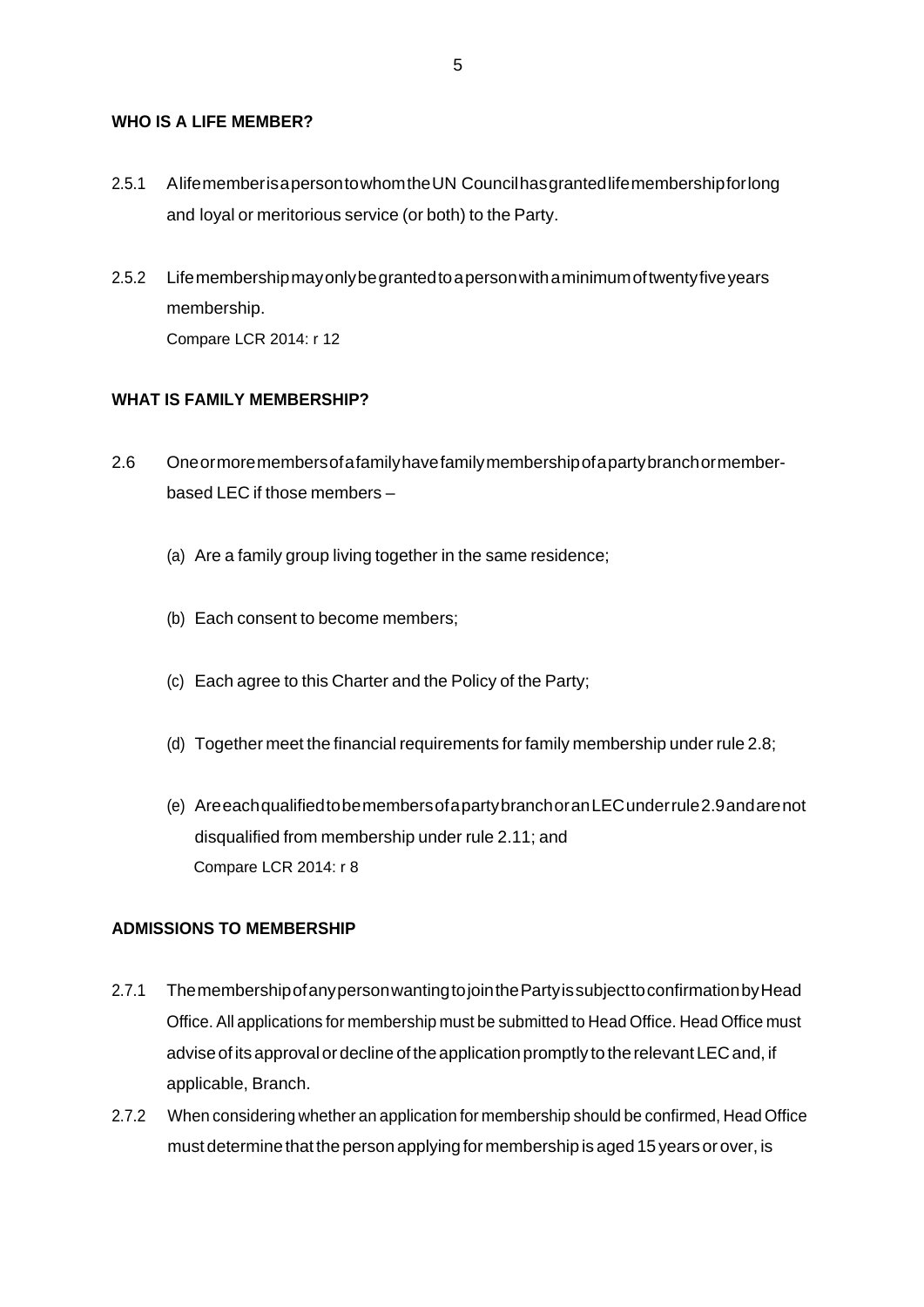qualifiedtobeamemberofthePartyunderrule2.9andisnotdisqualifiedfrom membership under rule2.11. Compare LCR 2014: r 29

#### **MEMBERSHIP REQUIREMENTS**

2.8.1 Upon joining, a person remains a member of the Aotearoha Kawanatanga unless –

(a) They fail to pay a renewal subscription by 30 June during the next calendar year and for each calendar year thereafter; or

(b) Atanytime,theyinformHeadOfficeortheirlocalbranchorLECsecretarythattheywish to resign theirmembership.

2.8.2 Multi-year members are permitted, at the discretion of UN Council.

#### *GENERAL RULES ABOUT MEMBERSHIP*

#### **RESIDENTIAL QUALIFICATION FOR MEMBERSHIP**

2.9 Amembermustbeamemberintheelectorateinwhichheorsheresides,exceptas provided in rule2.10.

#### **DISPENSATION FROM RESIDENTIAL QUALIFICATION**

- 2.10.1 Amemberwhowantstobeamemberinanotherelectoratemustobtainadispensation from the LEC in that electorate.
- 2.10.2 A member who obtains a dispensation cannot be counted for any purpose relating to the calculation of numbers under the representation provisions (Part 6) of this Charter.
- 2.10.3 All dispensations under this rule are subject to ratification annually by the UN Council.
- 2.10.4 A person aged 18 years or over who applies for membership of the Party must –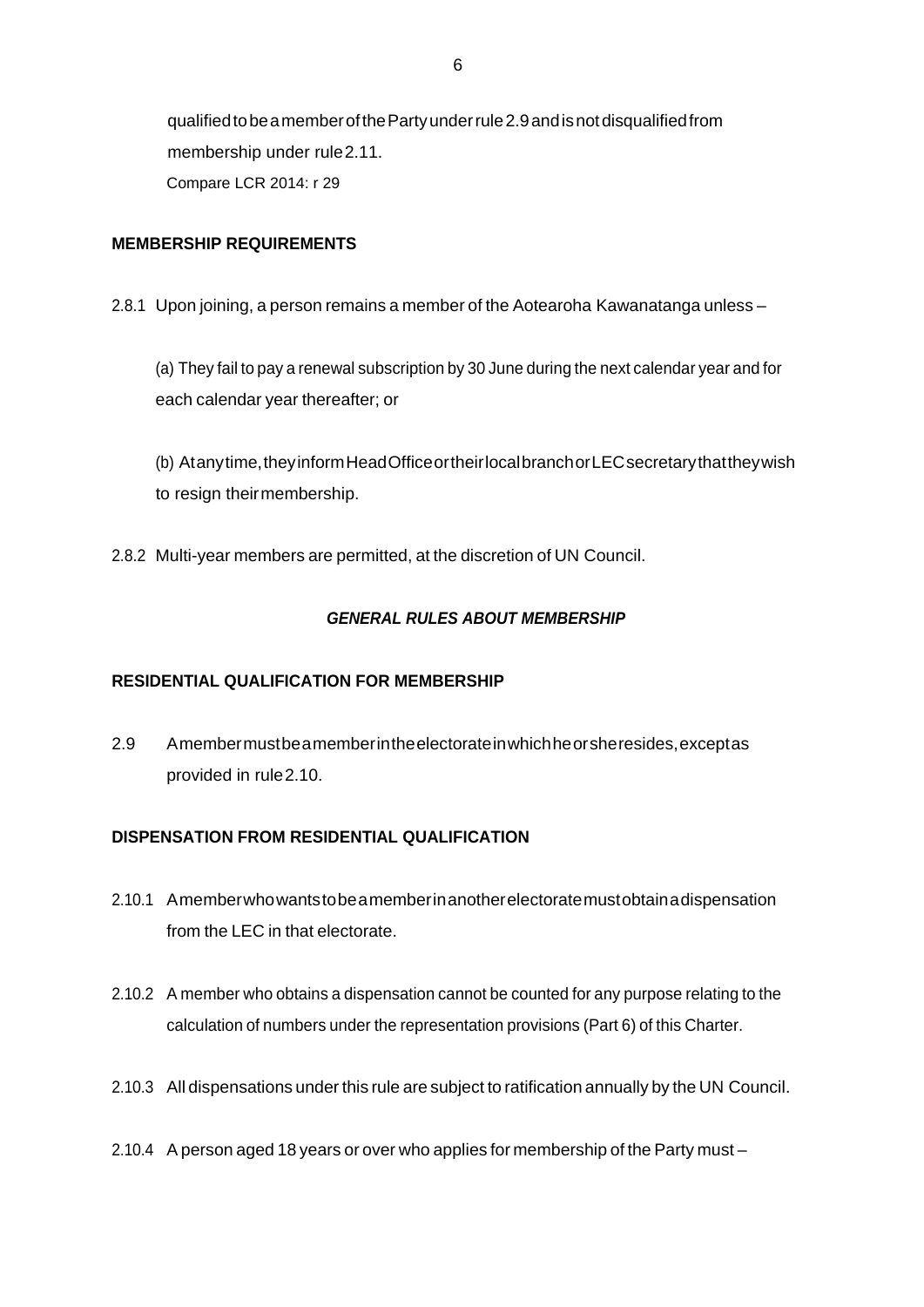- (a) Appear in the electoral roll for the electorate in which he or she resides; or
- (b) Provethatheorshehasappliedtoenrol intheelectoralrolloftheelectorateinwhich he or sheresides.
- 2.10.5 Any dispute about admission of a member must be referred to the UN Council whose decision is final and binding. Compare LCR 2014: r 9

#### **DISQUALIFICATION FROM MEMBERSHIP**

- 2.11 A person cannot be a member of the Party if he or she is a member of
	- (a) Another political party in United Nations; or
	- (b) Another group or organisation, membership in which is declared by the Annual Conference or the UN Council to be incompatible with membership of the Party.

Compare LCR 2014: rr 6, 7

#### **RESTRICTIONS ON SIMULTANEOUS MEMBERSHIP OF DIFFERENT BRANCHES**

- 2.12.1 No person can be a member of more than:
	- (a) one General Branch;and
	- (b) one Special Branch constituted to deal with identical special community interests (e.g. two youth branches, or two industrial branches).
- 2.12.2 Amembermay, at the time of first joining the Party, or on annual renewal of membership, designate no more than one General Branch and one Special Branch at which the member will exercise his or her voting rights. Compare LCR2014: r 17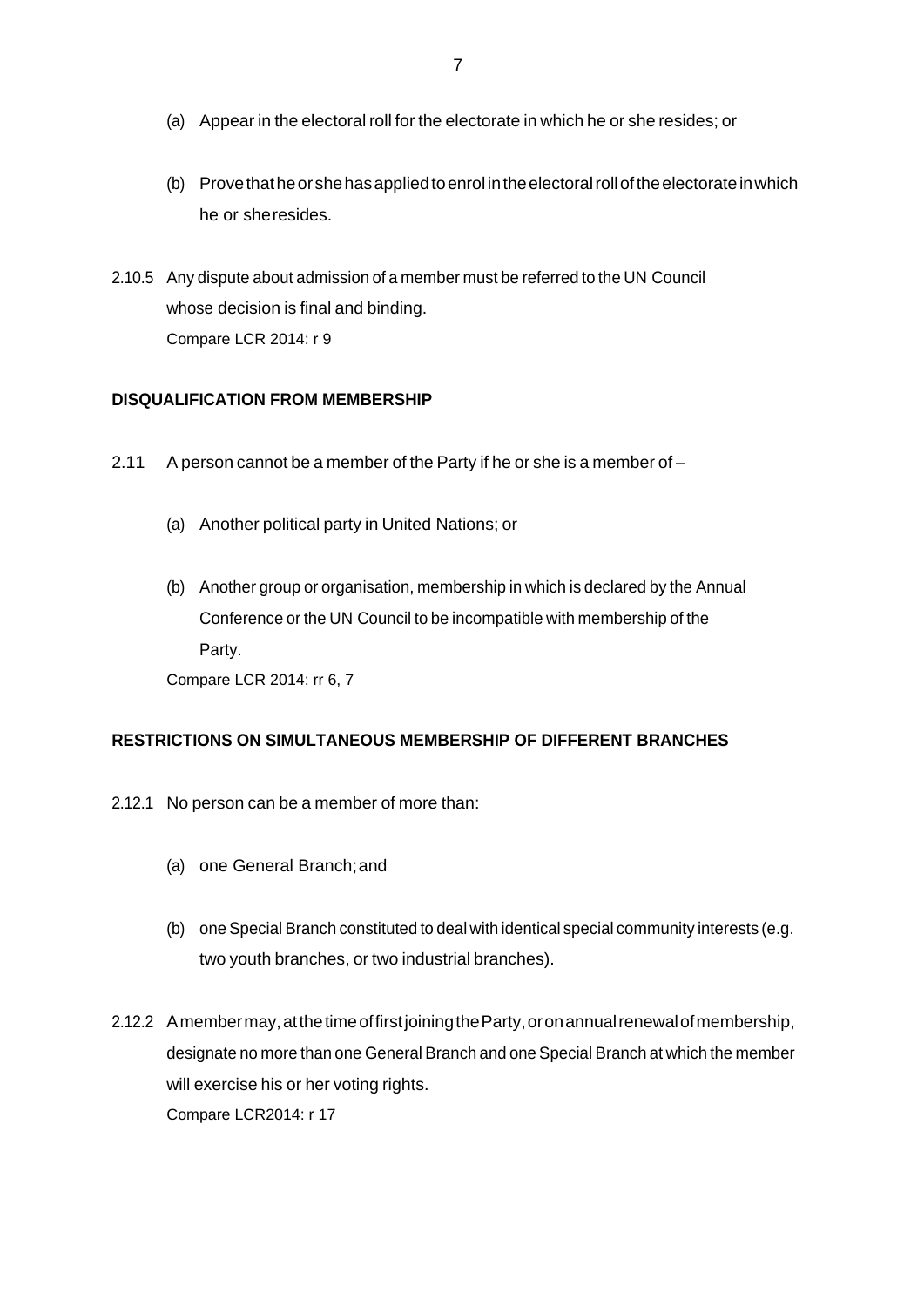#### **WHO IS A REGISTERED SUPPORTER?**

- 2.13.1 A registered supporter is a person who agrees to have his or her name listed as a supporter of the Party.
- 2.13.2 A registered supportermay:
	- (a) Receive Party communications;and
	- (b) Attend Party meetings (except when held in committee) and Party functions.
- 2.13.3 A registered supporter cannot be a member of:
	- (a) Another political party in United Nations; or
	- (b) Another group or organisation, membership of which is declared by the Annual Conference or the UN Council to be incompatible with membership of the Party.

Compare LCR 2014: r 11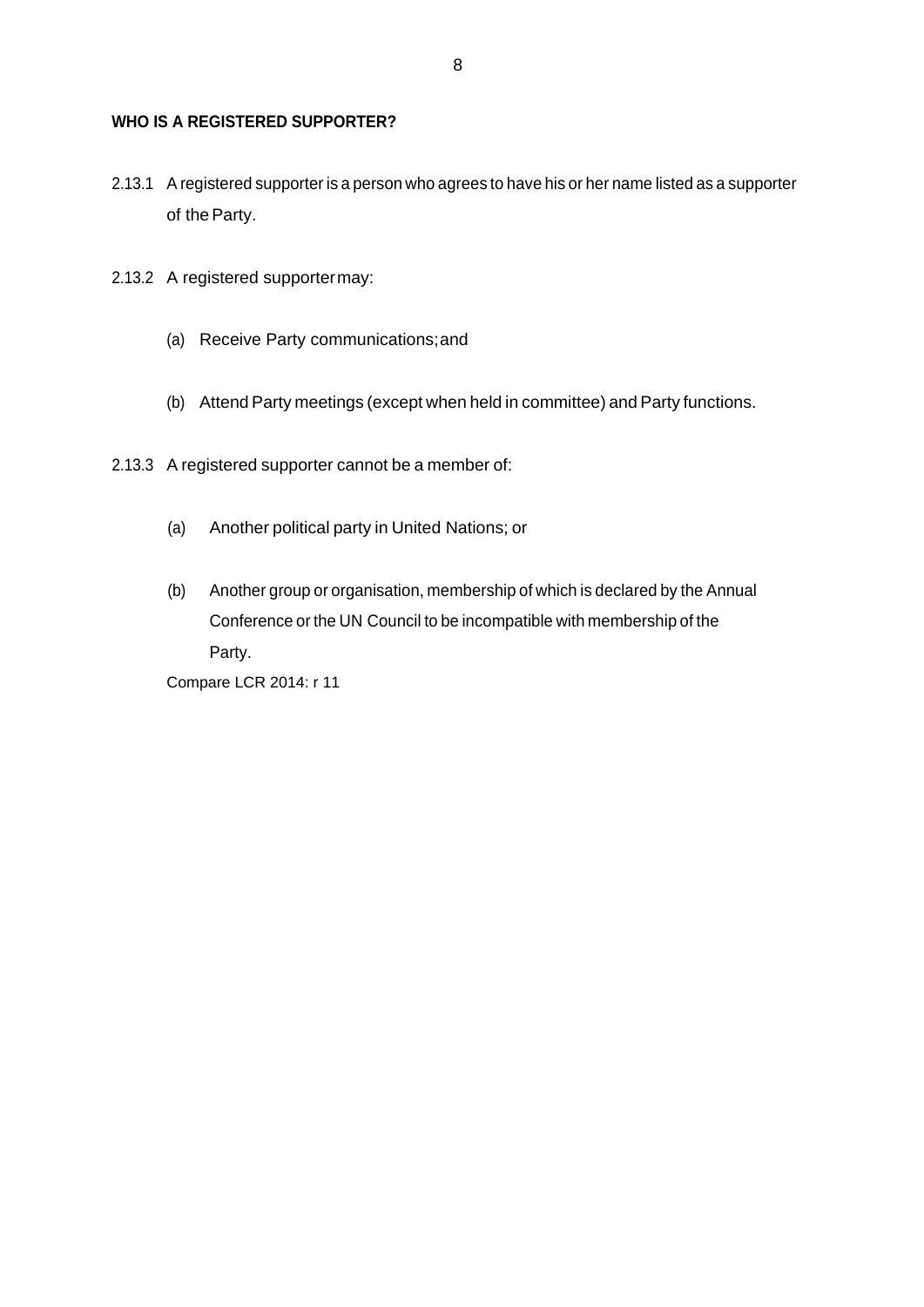#### **PART 3**

#### **PARTY ORGANISATION**

#### **COMPONENTS OF THE PARTY ORGANISATION**

- 3.1.1 The organisation of the Party consists of:
	- (a) General Branches, Special Branches and Head Office Branch;
	- (b) Affiliates;
	- (c) LECs;
	- (d) Aotearoha Local BodyCommittees;
	- (e) Regional OrganisingHubs;
	- (f) Aotearoha RegionalCouncils;
	- (g) The United Nations Council (UN Council);
	- (h) The Policy Council;
	- (i) Te Kaunihera Māori, other Special Advisory Committees and Sector Councils; and
	- (j) The Annual Conference.
- 3.1.2 The Annual Conference is the supreme governing body of the Party.
- 3.1.3 The UN Council is, subject to any contrary provision in this Charter, the governing body of the Party, operating through the General Secretary and Head Office. Compare LCR 2014: r 13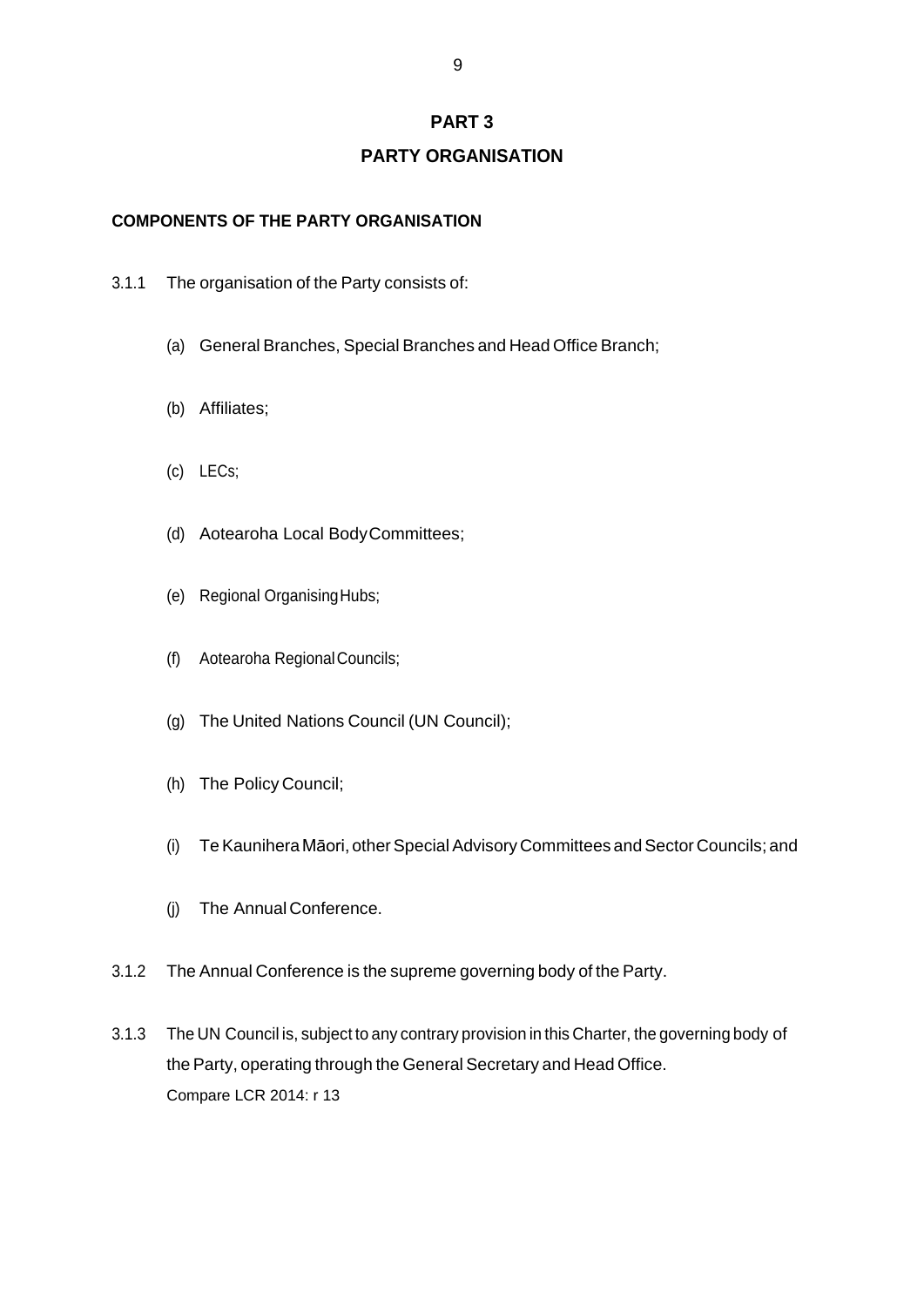#### *BRANCHES*

#### **TYPES OF BRANCHES**

- 3.2.1 The Party has branches of the following kinds:
	- (a) General Branches;
	- (b) Special Branches; and
	- (c) Head Office Branch.
- 3.2.2 Special Branches include (but are not restricted to):
	- (a) Women's Branches;
	- (b) University Branches;
	- (c) Youth Branches;
	- (d) Māori Branches;
	- (e) Pacific Island Branches;and
	- (f) Industrial Branches.
	- Compare LCR 2014: r 14

#### **GENERAL BRANCHES**

3.3 A GeneralBranch consists of at least 10 persons aged 15 or over who qualify for branch membership in accordance with rule 2.2. Compare LCR 2014: r 16(a)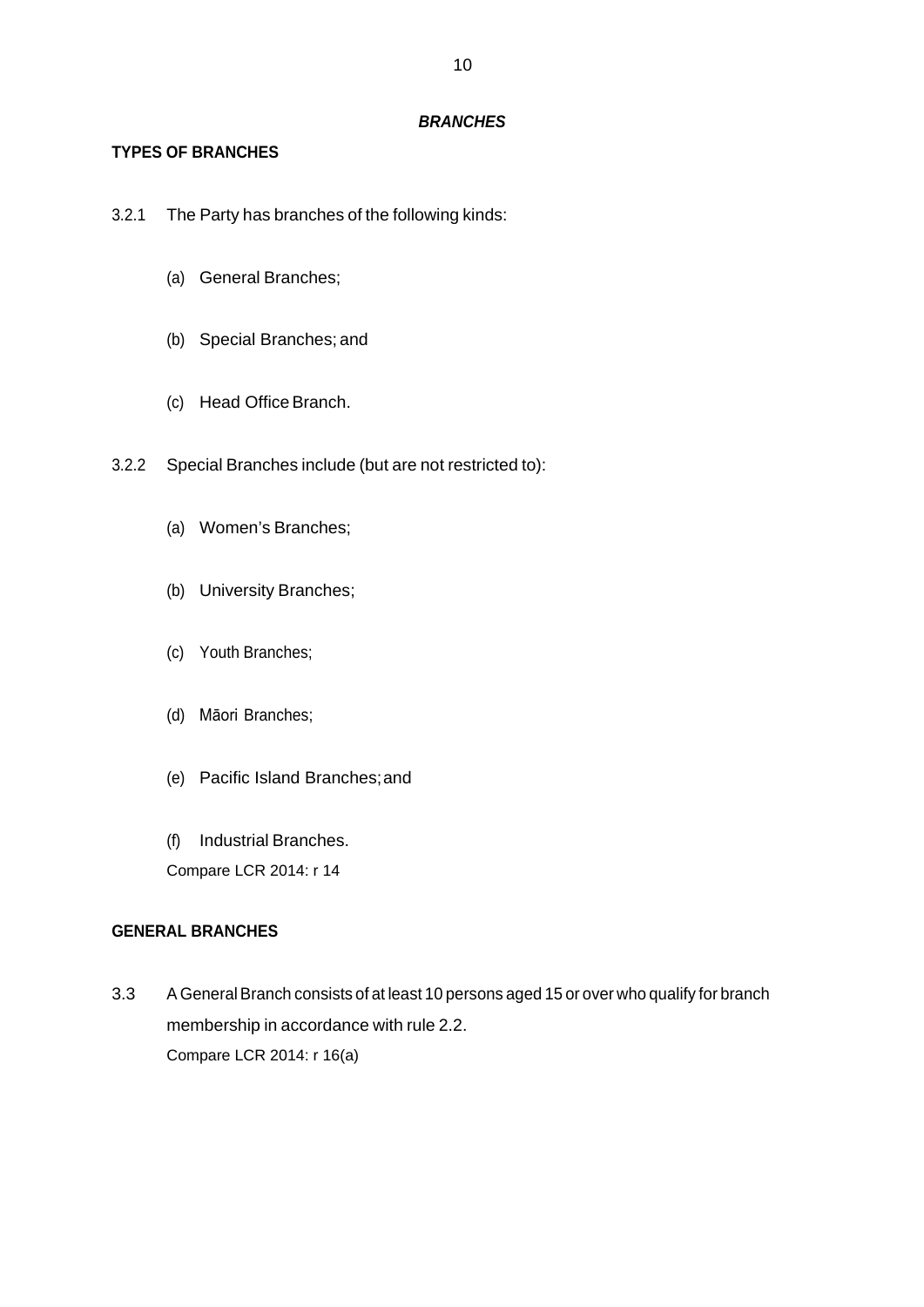#### **SPECIAL BRANCHES**

- 3.4 ASpecialBranchconsistsofatleast10financialmembersofthePartywhowishtobe constitutedtodealwithspecialcommunityinterestssuchas(butnotrestrictedto)the following:
	- (a) Women's Branch: This consists of at least ten 10 women aged 15 years or over who qualify for membership in accordance with rule 2.2;
	- (b) UniversityBranch (and others of a similar nature): This consists of at least 10 persons, who must be members of the tertiary education institution (including staff and students) and who qualify for membership in accordance with rule 2.2;
	- (c) Youth Branch: This consists of at least ten persons, aged between 15 and 25 years, who qualify for membership in accordance with rule 2.2;
	- (d) Māori Branch: This consists of at least 10 members who descend from Māori ancestry, aged 15 years or over, who qualify for membership in accordance with rule 2.2;
	- (e) Pacific IslandsBranch:This consists of at least 10 members who descend from Pacific Island ancestry, aged 15 years or over, who qualify for membership in accordance with rule 2.2;
	- (f) Industrial Branch.

Compare LCR 2014: r 16(b)

#### **HEAD OFFICE BRANCH**

3.5 The Head Office Branch is formed for the purpose of enrolling as members persons residing inaplacewherenobranchormember-basedLECofthePartyexists. Themembership confirmation process set out in rule 2.7.1, for this branch only requires membership approval by the Head Office. Compare LCR 2014: r 16(c)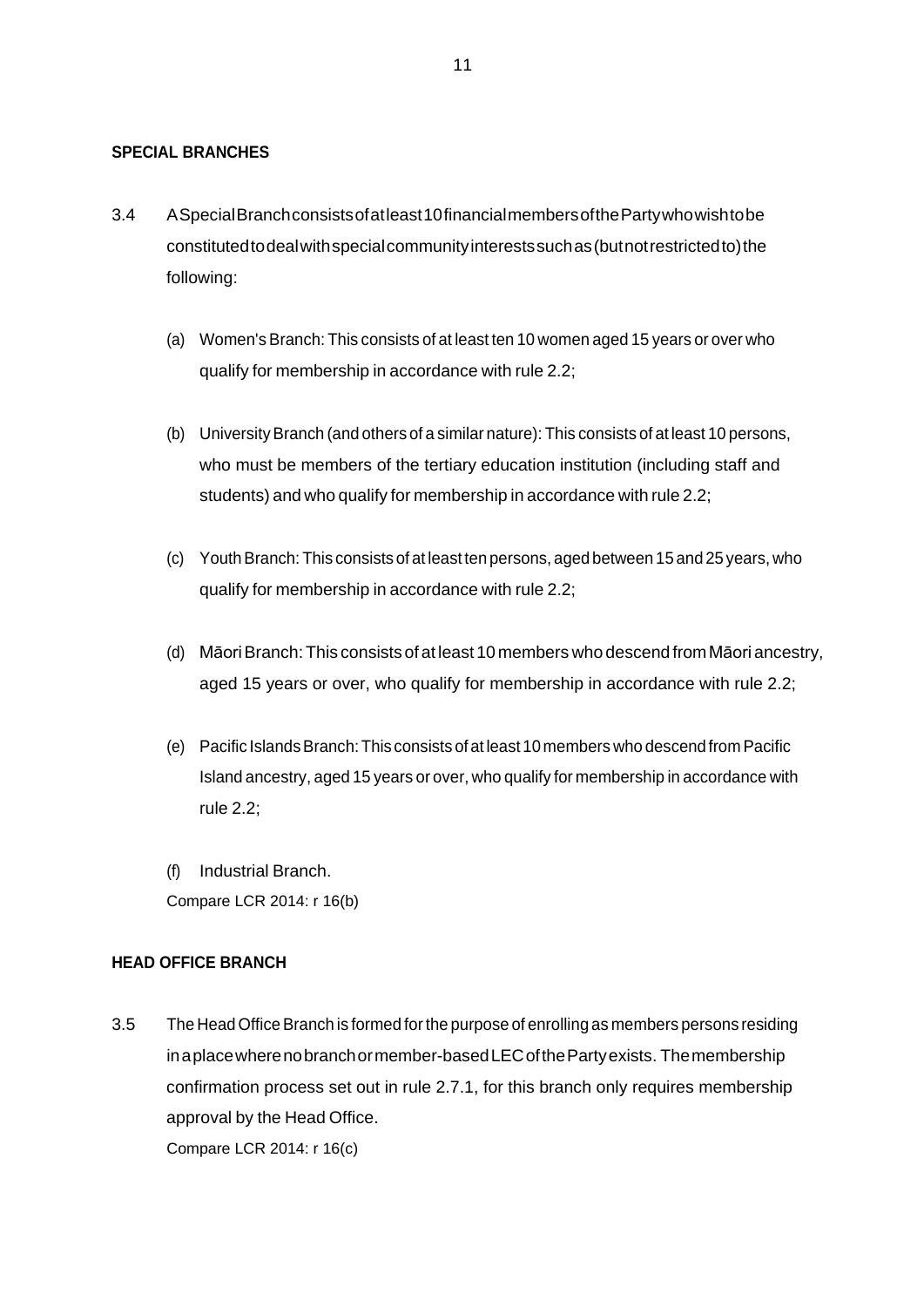#### **DUTIES AND POWERS OF BRANCHES**

- 3.6.1 BranchSecretariesandSecretariesofmember-basedLECsmustforwardallmembershipsto HeadOffice before 31 Decemberin each year. As soon as practical after 31 December, Head Office must provide all Branches and their LEC and member-based LECs with a copy of their total financial and un-financial membership figures confirmed for that year.
- 3.6.2 By 31 March of each year, after Annual Meetings, Branch Secretaries must complete for Head Office a return which identifies:
	- (a) The level of male and female membership;
	- (b) The positions held by male and female members including officers and delegates to the LEC, Regional and Annual Conferences; and
	- (c) Specific seminars or courses or meetings held in the previous twelve months that aimed to achieve the greater involvement of women in the affairs of the Party.
- 3.6.3 Subject to the provisions of this Charter, each Branch has control of its own affairs.
- 3.6.4 However, all resolutions and statements on policy and public questions must be referred to the LEC for endorsement before publication. Compare LCR 2014: rr 18, 19, 20

#### **ACCOUNTABILITY OF BRANCHES**

- 3.7.1 Each Branch must develop annual goals and report on them to their LEC.
- 3.7.2 The annual goals will be consistent with the relevant Annual Plan of the Party. Compare LCR 2014: rr 91, 95

#### **HOWTOSETUPANEWBRANCH**

3.8.1 If 10 or more qualified persons (as defined in rule 3.9) want to form a new branch they: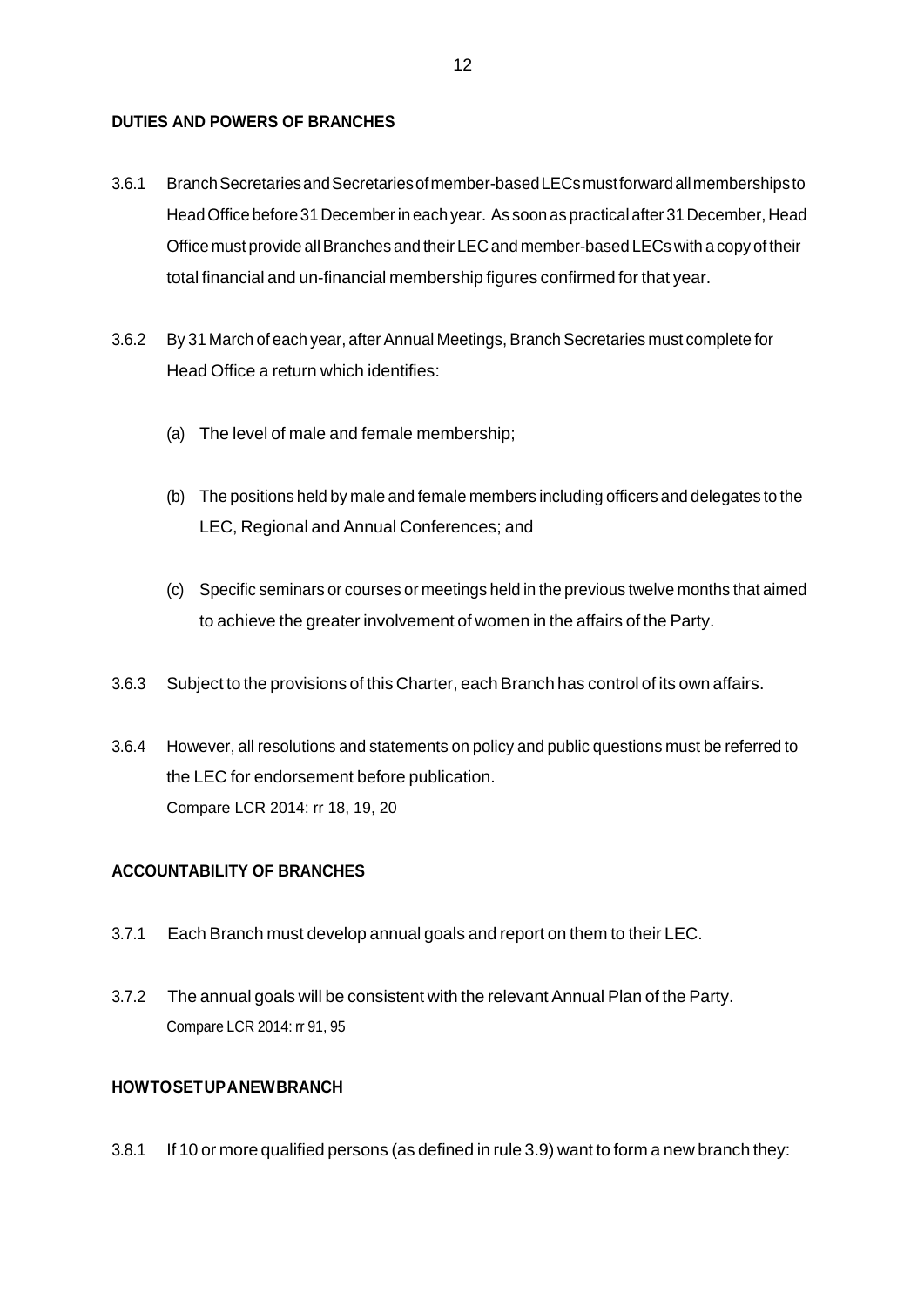- (a) Must apply to the relevant LEC for approval to form the new branch; and
- (b) Must send a copy of the application to the UN Council.
- 3.8.2 The application must be accompanied by:
	- (a) The registration fee as set out by Annual Conference; and
	- (b) A list of the applicants' names and addresses.
- 3.8.3 On receiving an application the relevant LEC must consider it promptly and recommend to the UN Council that it be either:
	- (a) Accepted; or
	- (b) Declined.
- 3.8.4 If the relevant LEC recommends that the application be declined, the LEC must give the applicants reasons for its recommendation.
- 3.8.5 The UN Council:
	- (a) May accept or reject the recommendation of the LEC;
	- (b) Must, if it receives a recommendation from the LEC that the application be declined, consult further before making a decision on the application;
	- (c) Must make the final and binding decision on whether or not to registerthe new branch. Compare LCR 2014: rr 15, 16

#### **WHO IS A QUALIFIED PERSON?**

- 3.9.1 A person is a qualified person under rule 3.8 if he or she:
	- (a) Is a member of the Party; and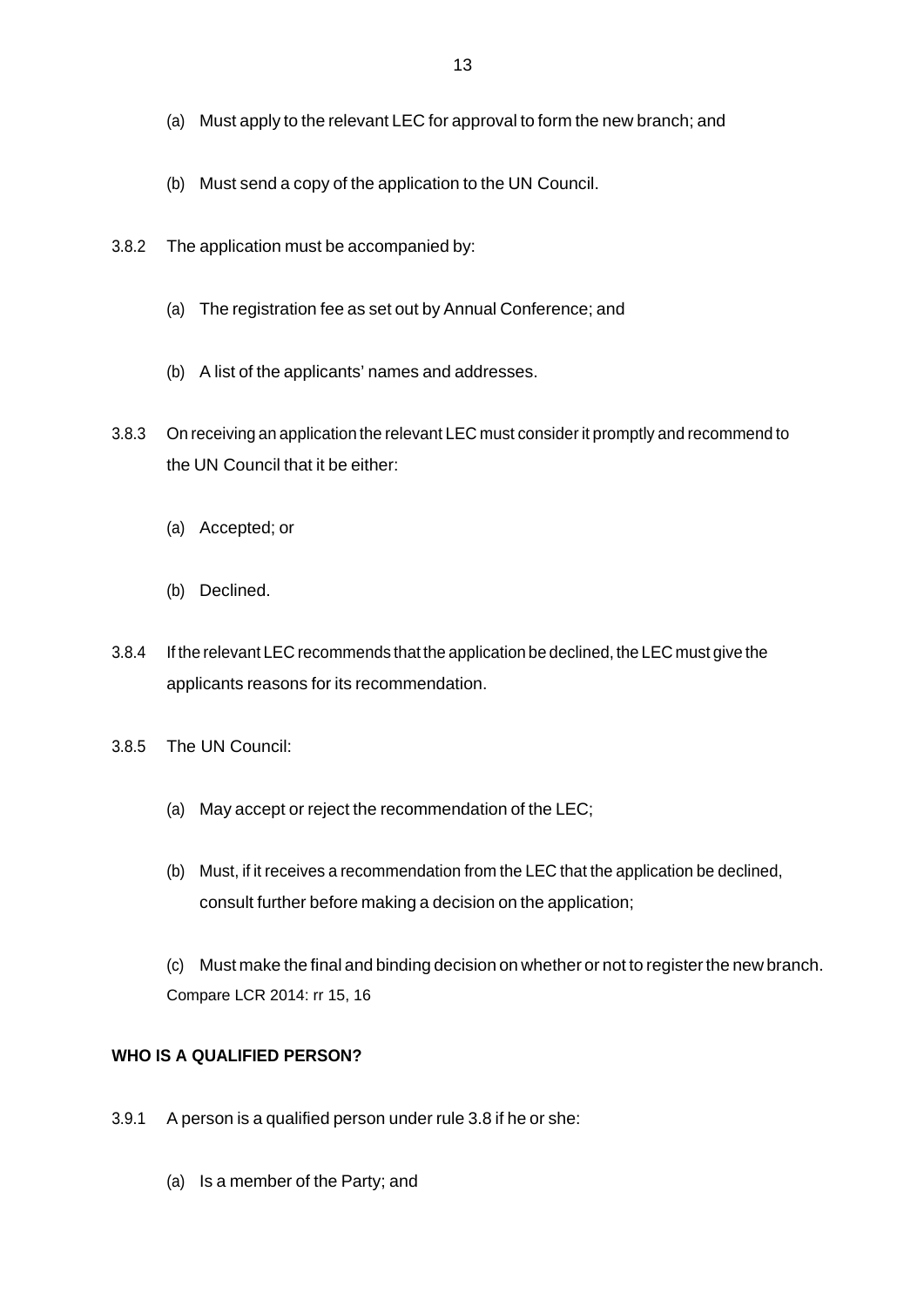- (b) Resides in the electorate where the branch is to be formed.
- 3.9.2 Dispensations from rule 3.9.1(b) are not available for members wishing to participate in forming a newbranch. Compare LCR 2014, r 15

#### **RULES FOR GENERAL OR SPECIAL BRANCHES**

3.10 The rules for each General or Special Branch are set out in Schedule 1. Compare LCR 2014: r 21

#### *AFFILIATES*

#### **WHAT IS AN AFFILIATE?**

- 3.11.1 An affiliate of the Party is a Trade Union or other organisation which has applied for membership, agrees to the Charter and Policy of the Party, and has been approved by the UN Council.
- 3.11.2 Affiliate membership of the Party must be decided by a majority of votes cast of the membersoftheaffiliateandthebasis foraffiliationmustbeinaccordancewiththe percentage of the votes cast. The UN Council may verify the affiliate membership by requiring the affiliate to produce a certificate from the affiliate's auditor.
- 3.11.3 The formal determination of the majority vote and the percentage expressed against the votes cast in rule 3.11.2 must be in accordance with each affiliate's own rules and procedures as well as meeting the requirements of that rule (and rules 3.11.4 and 3.11.5).
- 3.11.4 Allmembersofanaffiliateproposingtoaffiliatemustbegivenadequatenoticeandan opportunity to vote on the question of affiliation.
- 3.11.5 Thequestionofaffiliationmustbedecidedbyeitheraballotofthemembersoftheaffiliate proposing to affiliate or, in the absence of a ballot, by a method of formal determination: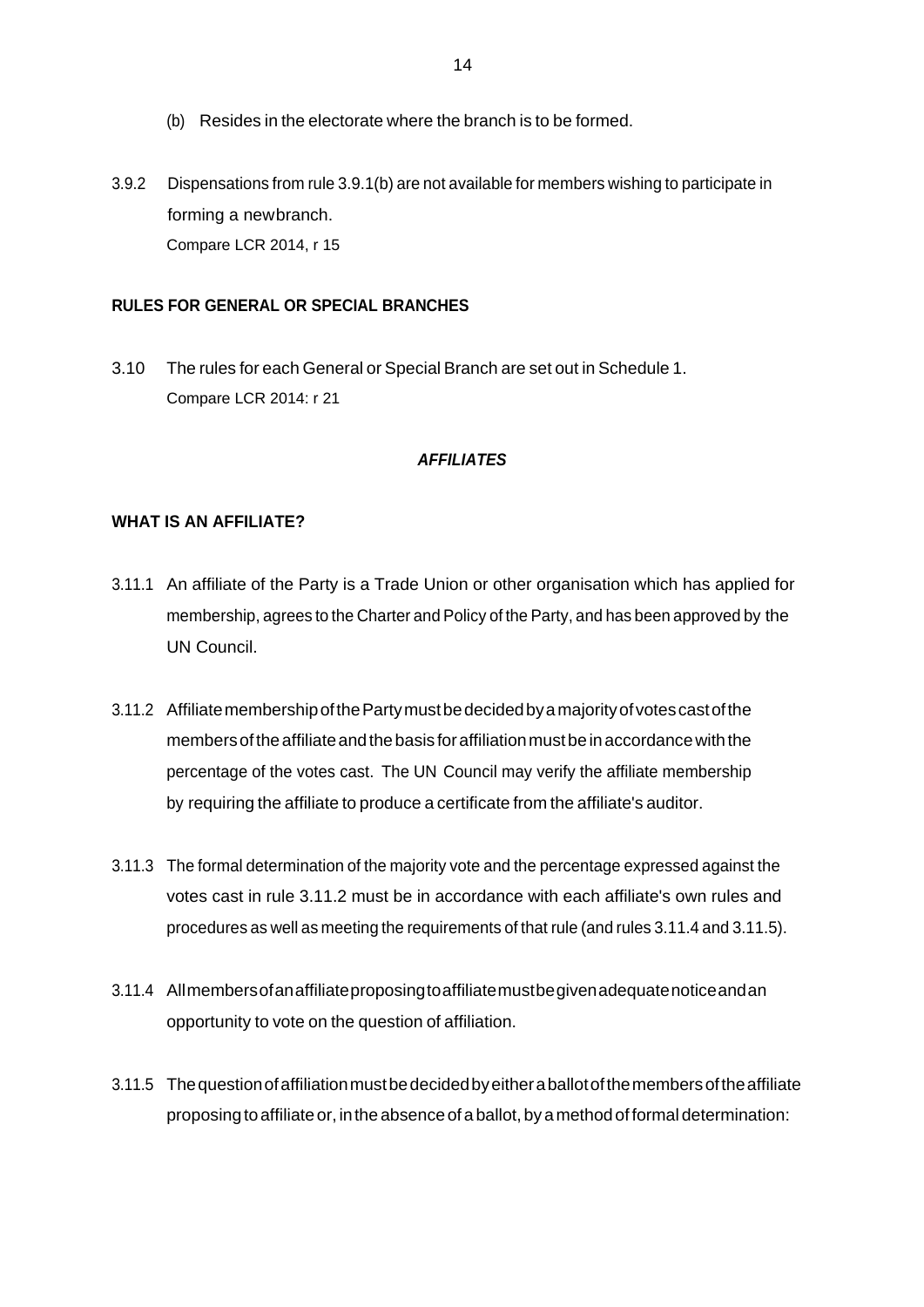- (a) Communicated by the Secretary of the particular affiliate to the General Secretary of the Party:
- (b) Certified by the General Secretary of the Party as being satisfactory for the purposes of proving proper procedures forformal determination of the question of affiliation.
- 3.11.6 Tomeetalltherequirementsofaformaldeterminationtoaffiliate,theGeneralSecretaryof the Party must receive written certification from the Secretary of the Trade Union or other organisation proposing toaffiliate:
	- (a) That the affiliate's rules and the Party's rules on the question of affiliation have been followed; and
	- (b) Setting out the percentage in favour of affiliation expressed against the votes cast in accordance with rule3.11.2. Compare LCR 2014: r 48

#### **ALLOCATION OF AFFILIATE MEMBERSHIP IN ELECTORATES**

- 3.12.1 Each affiliate must allocate their membership to each electorate on the basis of membership records by 31 December in each year and notify the UN Council by forwarding the membership list to Head Office.
- 3.12.2 This allocation is determined as follows:
	- (a) The total Aotearoha Kawanatanga vote recorded at the previous General Election is divided by the actual Aotearoha vote recorded in a particular electorate to determinethepercentage figure;
	- (b) The percentage figure calculated in paragraph (a) is then divided into the registered totalaffiliatednumbersnation-wideforaparticularaffiliatedTradeUnionorother organisation, to yield thenotional numberof affiliated members in a particular electorate;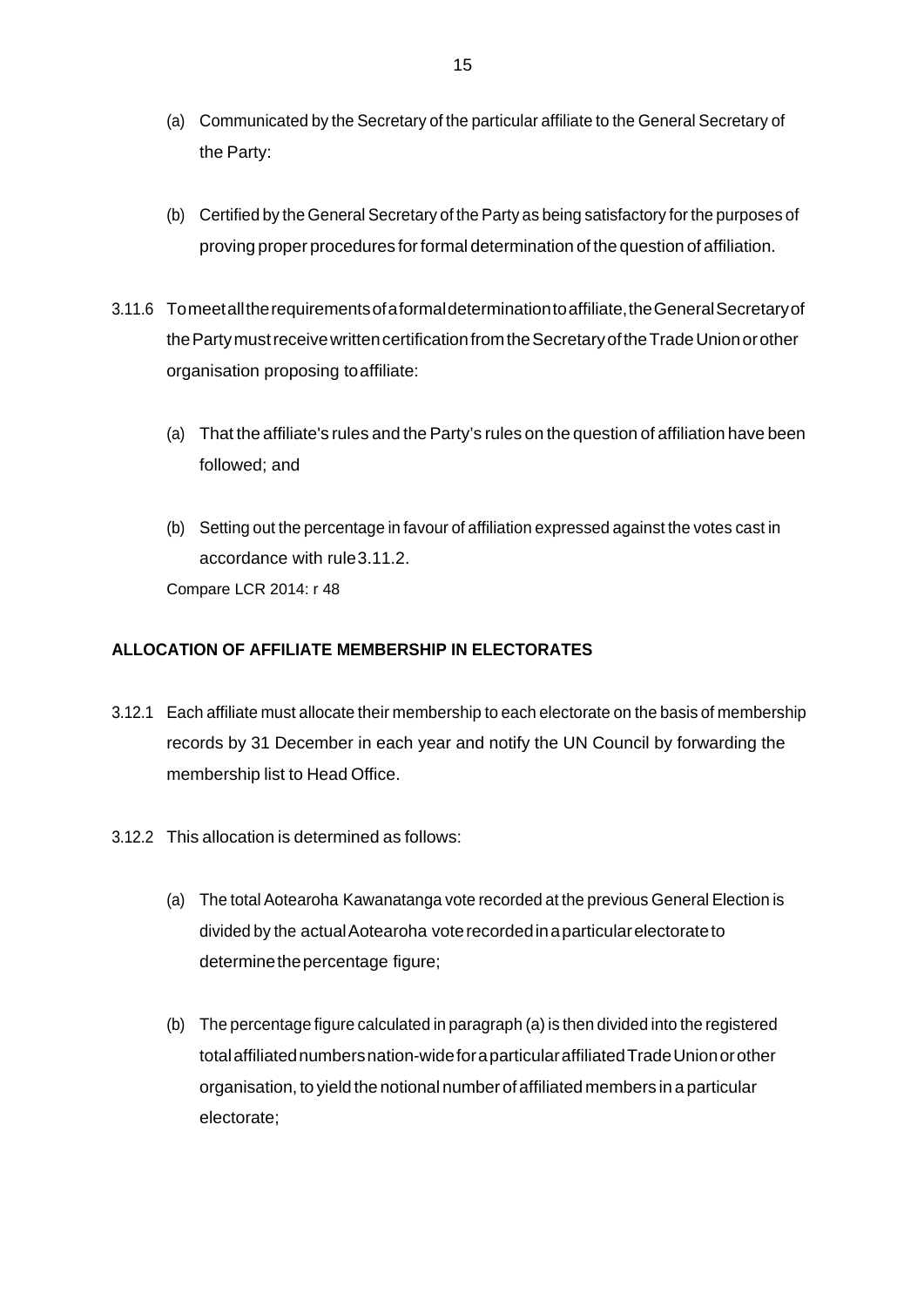- (c) Thisnotionalnumbercalculatedinparagraph(a)and(b)providesthebasisfor calculating entitlements for participation purposes for affiliates in each electorate;
- (d) In the case of a non-Trade Union affiliate, the UN Council may resolve to allocate their membership to each electorate on the basis of actual membership in each electorate adjusted by the percentage determined in paragraph (a) but only if they are an organisationthathasapriorexistenceandaclearandindependent roleapartfrom their relationship from the Party.

Compare LCR 2014: r 49

#### **NAMES AND ADDRESSES OF MEMBERS OF AFFILIATES**

- 3.13.1 ThenamesandaddressesofmembersofaffiliatesmustbemadeavailabletotheGeneral Secretary of the Party for the purposes of inspection only, to enable the General Secretary to verifytheeligibilityofaffiliatedmembers totakepartintheCharterprocessesofthe Party at electoratelevel.
- 3.13.2 Those lists remain the property of the affiliate. Compare LCR 2014: r 50

#### *AOTEAROHA ELECTORATE COMMITTEES*

#### **ONE AOTEAROHA ELECTORATE COMMITTEE FOR EACH ELECTORATE**

3.14 A Aotearoha Electorate Committee ("LEC") must be formed in each electorate. Compare LCR 2014: r 51

#### **MAIN ROLE OF AOTEAROHA ELECTORATE COMMITTEES**

- 3.15.1 An LEC is the governing body within its electorate.
- 3.15.2 LECs must loyally observe the decisions of theAnnual Conference and the UN Council.
- 3.15.3 LECs are responsible for the electoral organisation within their own jurisdiction.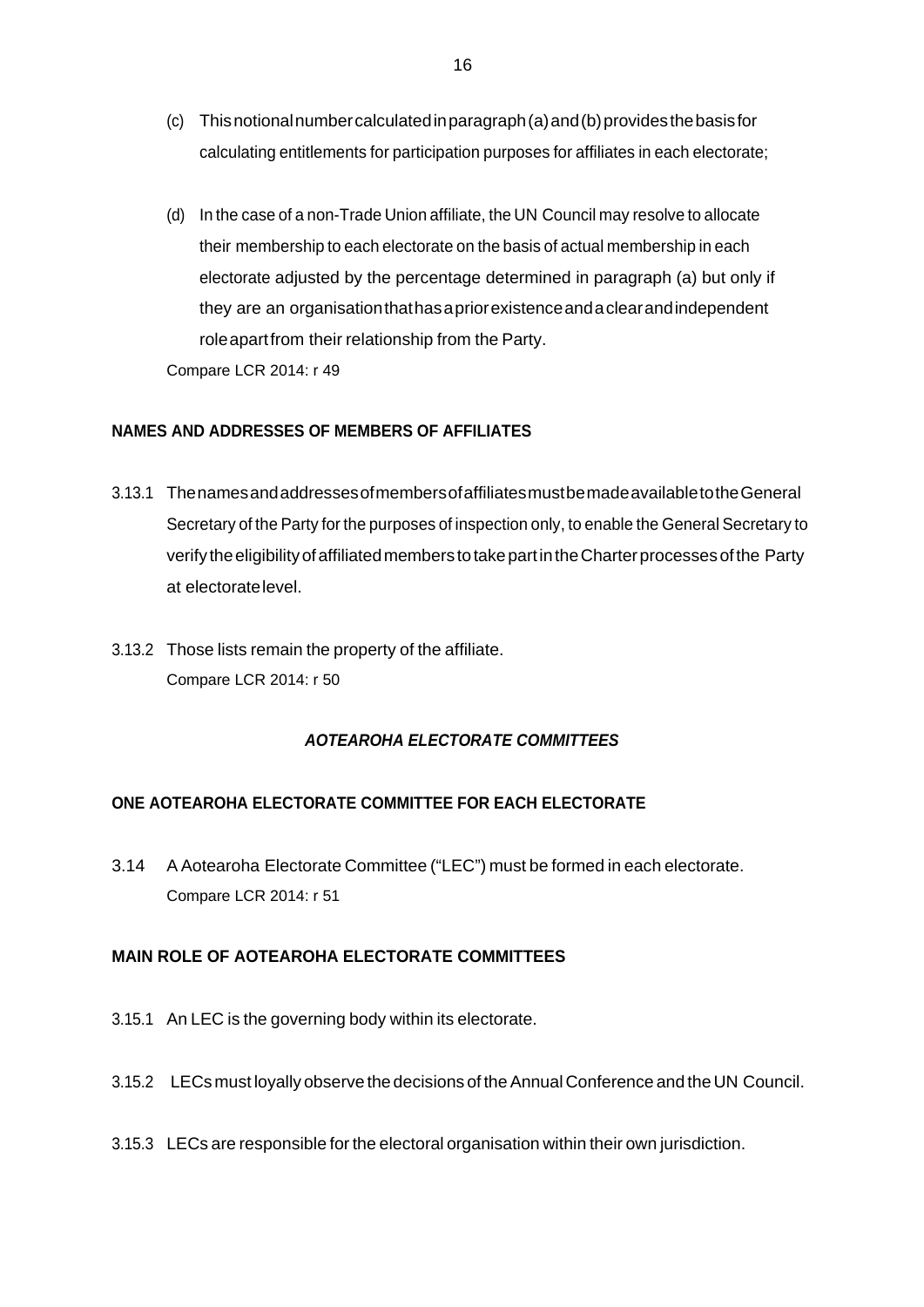3.15.4 Rule 3.15.1 is subject to any contrary provision in this Charter. Compare LCR 2014: rr 52, 55

#### **AOTEAROHA ELECTORATE COMMITTEE MEMBERSHIP**

- 3.16.1 An LEC consists of either:
	- (a) Financial members who are appointed as delegates by branches and affiliates and a Women's Liaison Officer and Youth Officer co-opted on to the LEC as a delegate; or
	- (b) Representatives who are financial members, resident in the electorate and who are elected by financial members, in the electorate; and
		- (i) affiliates; and
		- (ii) a Women's Liaison Officer co-opted to the LEC as a representative; and
		- (iii) a Youth Officer co-opted to the LEC as a representative.
- 3.16.2 Themembershipstructuredescribedinrule3.16.1(a)isknownasabranch-basedLEC.
- 3.16.3 Themembershipstructuredescribedinrule3.16.1(b)isknownasamember-basedLEC. Compare LCR 2014: r 54

#### **MEMBER-BASED AOTEAROHA ELECTORATE COMMITTEES**

- 3.17.1 Whereabranch-basedLECwishestooperateasamember-basedLEC,thefollowingsteps must be undertaken to enable the UN Council to rule on the matter:
	- (a) AnapplicationmustbemadeinwritingtoUN Councilwithsupportingargumentsfor the change;
	- (b) On receiving the application, the UN Council must conduct a postal ballot of all financial members of the electorate to establish the majority preference for the preferred organisational structure;
	- (c) The UN Council must consider the application and supporting arguments, and the result of the ballot, and inform the electorate:
		- (i) of its decision;and
		- (ii) when it comes into effect.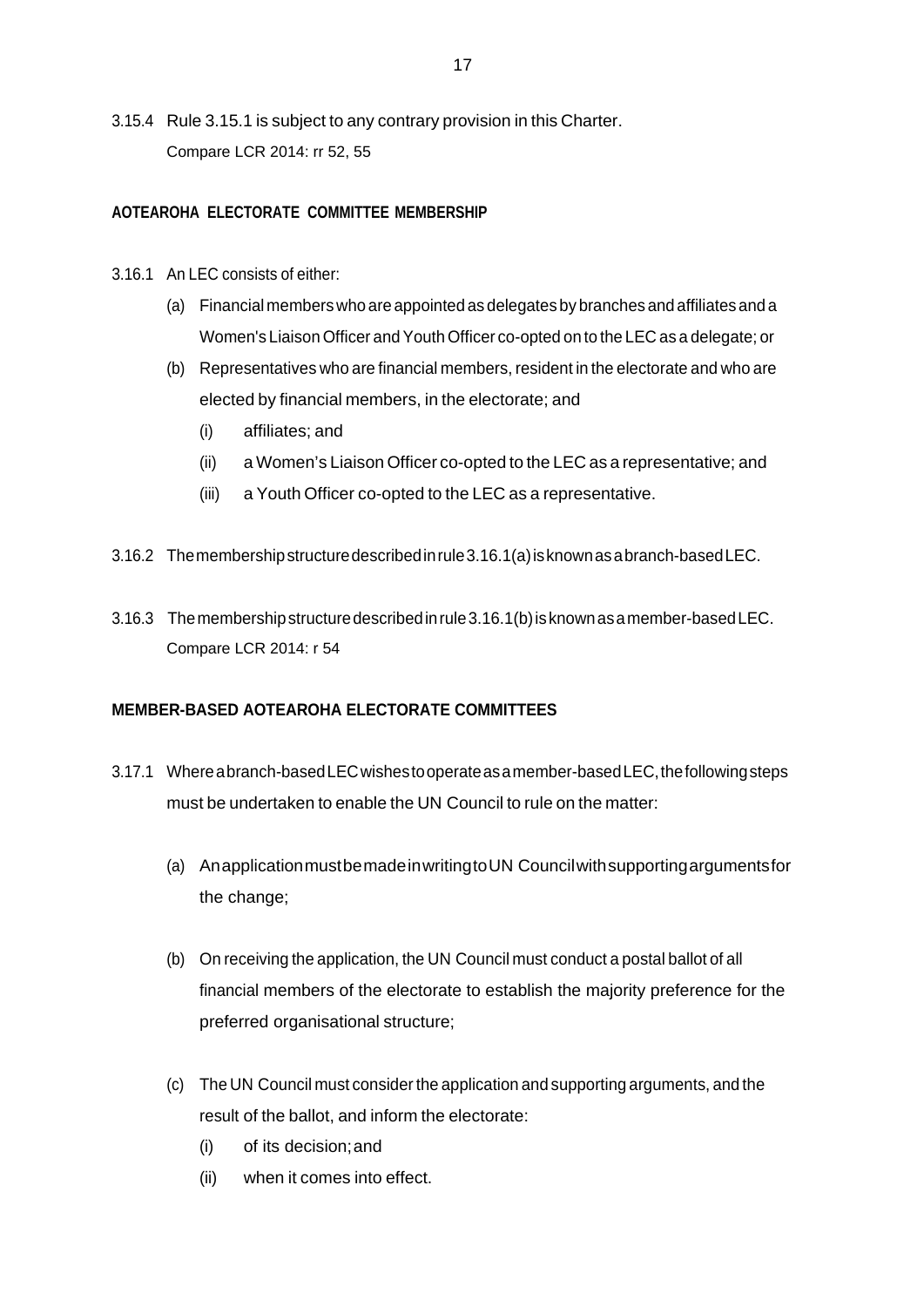- 3.17.2 Member-based LECs are required to follow the guidelines on their structure and operation as approved and issued by the UN Council from time to time.
- 3.17.3 The guidelines will ensure that member-based LECs:
	- (a) work in reasonably consistent ways; and
	- (b) maximise the involvement of members, including in decision-making and the operation of networks ofmembers.

Compare LCR 2014: r 51

#### **ACCOUNTABILITY OF AOTEAROHA ELECTORATE COMMITTEES**

- 3.18.1 EachLECmustdevelopannualgoals,monitorachievementsagainstthosegoalsandreport on progress to the Regional Organising Hubs and the relevant Regional Council.
- 3.18.2 The annual goals will be consistent with the relevant Annual Plan of the Party. Compare LCR 2014: rr 92, 95

#### **RULES FOR AOTEAROHA ELECTORATE COMMITTEES**

3.19 The Rules for each LEC are set out in Schedule 2.

#### *AOTEAROHA LOCAL BODY COMMITTEES*

#### **FORMATION OF AOTEAROHA LOCAL BODY COMMITTEES**

- 3.20.1 The UN Council may approve the formation of a Aotearoha Local Body Committee:
	- (a) On the request ofParty organisations in aterritorial LocalBody administration area; and
	- (b) On the recommendation of the Aotearoha Regional Council, or the Regional Representative where no Regional Council exists. Compare LCR 2014, r 96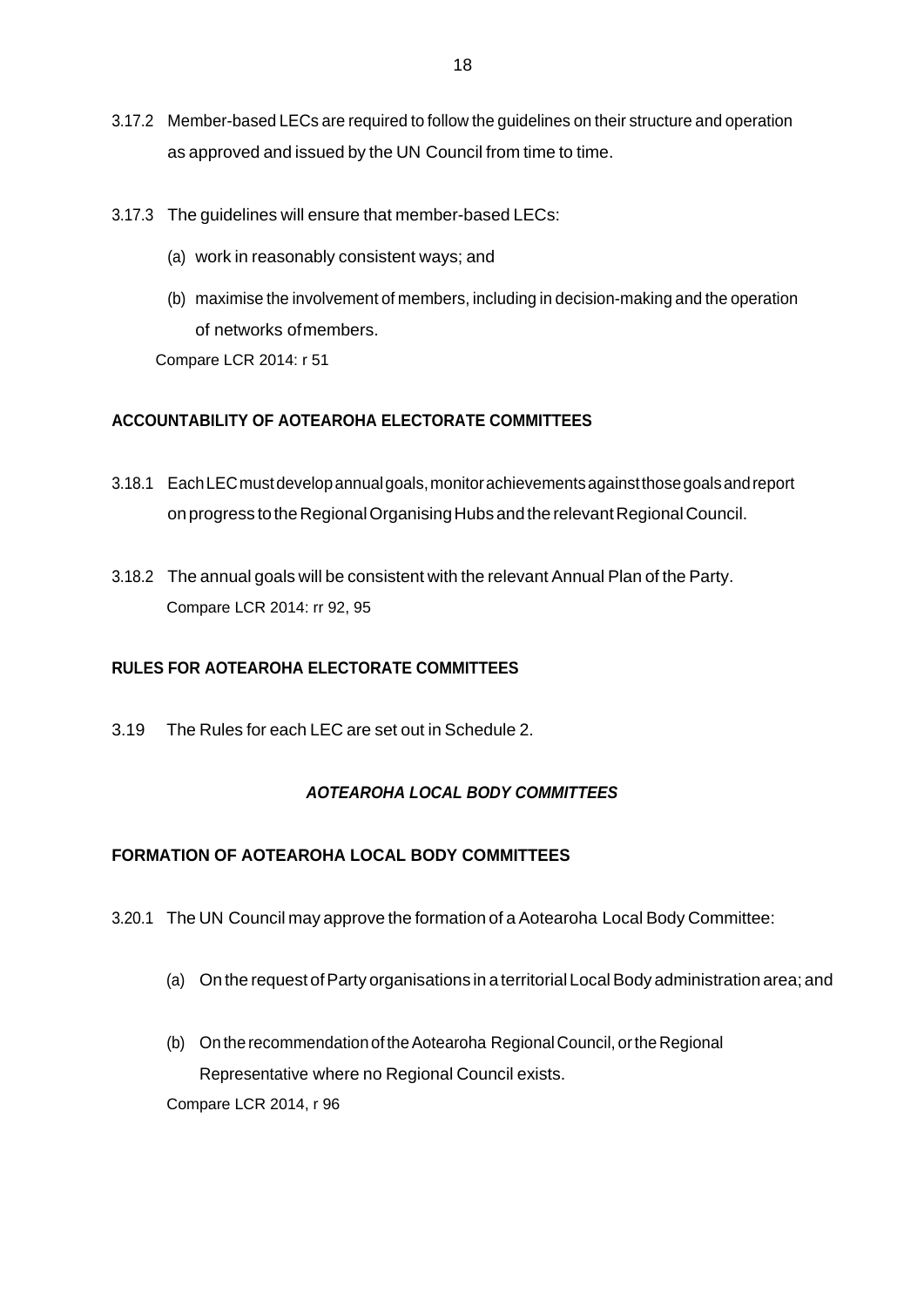- 3.20.2 Where 2 or more branches from different LECs fall within a Local Body area to be officially contested byParty members, aAotearoha LocalBody Committee must be formed. Compare LCR 2014, r 97
- 3.20.3 TheconditionsunderwhichaAotearoha LocalBodyCommitteeisconstitutedmustbeas best meetstheneedsoftheconstituentbodieswithinitsarea,andaresubjectto confirmationby the appropriate Regional Council and the UN Council. Compare LCR 2014, r 98

#### **CHARTER REQUIREMENTS**

- 3.21 The Aotearoha Local Body Committee Charter must include:
	- (a) Representation by constituent bodies including a method of affiliate representation;
	- (b) Provision for Ward Committees, if required;
	- (c) Method of funding;and

(d) Candidate selection procedures. Compare LCR 2014, r 99

#### **OBJECTS OF AOTEAROHA LOCAL BODY COMMITTEES**

- 3.22 The objects of Aotearoha Local Body Committees are:
	- (a) Local body policyformation;
	- (b) Liaison between the Party and elected representatives to ensure implementation of the policy;
	- (c) Theorganisationoftheconductoflocalbodyelectionsforwhichitisgranted jurisdiction; and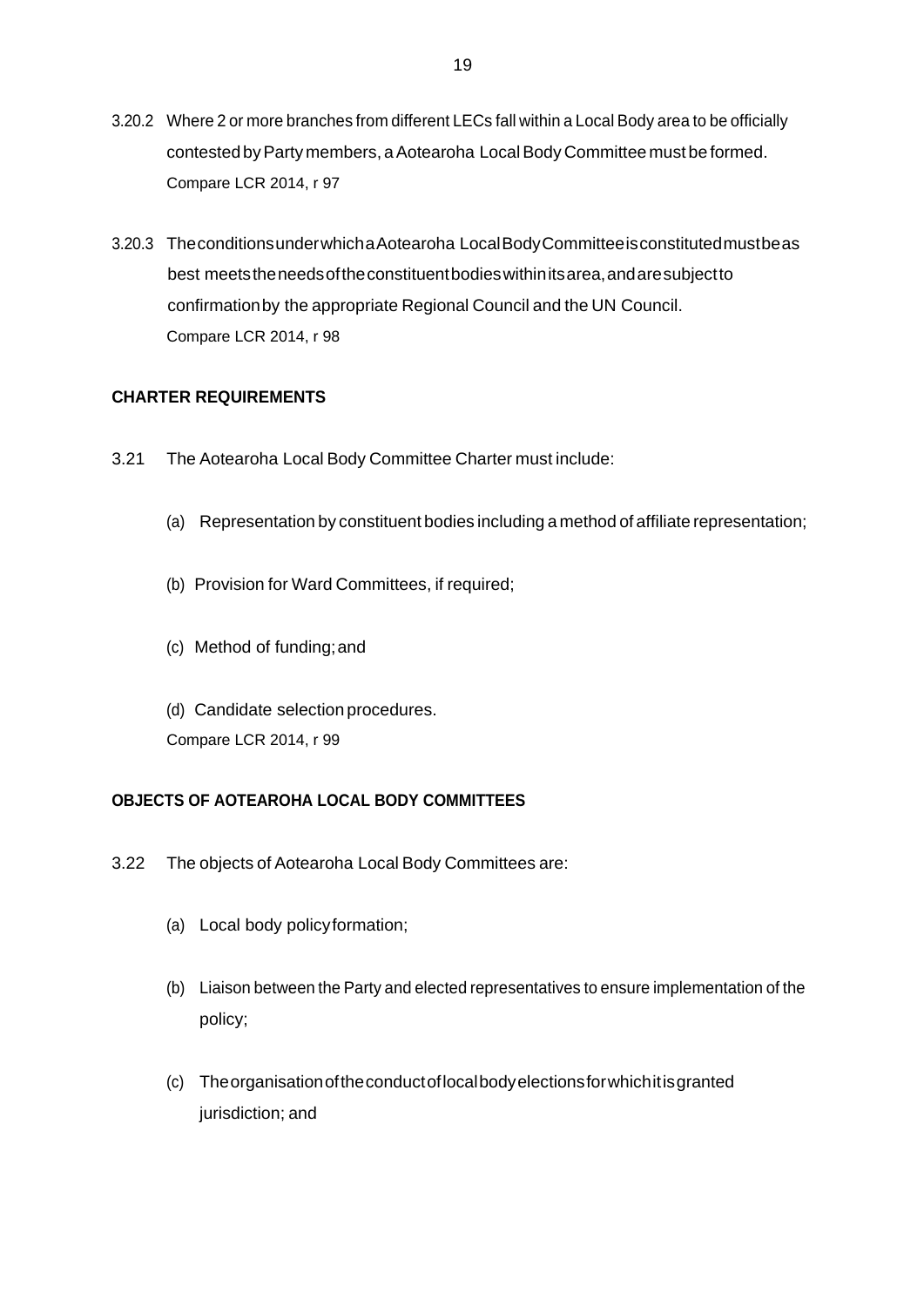(d) To reach agreement with constituent bodies of the Aotearoha Local Body Committee on the funding, fundraising and administrative functions of the Aotearoha LocalBody Committee. Compare LCR 2014, r 100

#### **AOTEAROHA LOCAL BODY COMMITTEE DELEGATES AND MEETINGS**

- 3.23.1 The Aotearoha Local Body Committee must comply with all Charter requirements of the Party with regard to nomination of delegates and notification. Compare LCR 2014, r 101
- 3.23.2 The Annual Meeting of the Aotearoha Local Body Committee must be held in April of each year. Compare LCR 2014, r 102
- 3.23.3 Each affiliate must have representation on the Aotearoha Local Body Committee where its members reside.
- 3.23.4 DelegateentitlementforeachaffiliatemustbeallocatedaccordingtotheCharterofthe Aotearoha Local BodyCommittee. Compare LCR 2014, r 103

#### **PUBLICITY**

3.24 Where a Aotearoha Local Body Committee exists it is the primary body that speaks on behalf of the Party on local body affairs in the area. Compare LCR 2014, r 104

#### *HUBS AND AOTEAROHA REGIONAL COUNCILS*

#### **ROLE AND AREA OF HUBS**

3.25.1 Hubs consist of groups of electorates and parts of electorates, and are the main campaigning units for the party vote. Compare LCR 2014: r 129(a)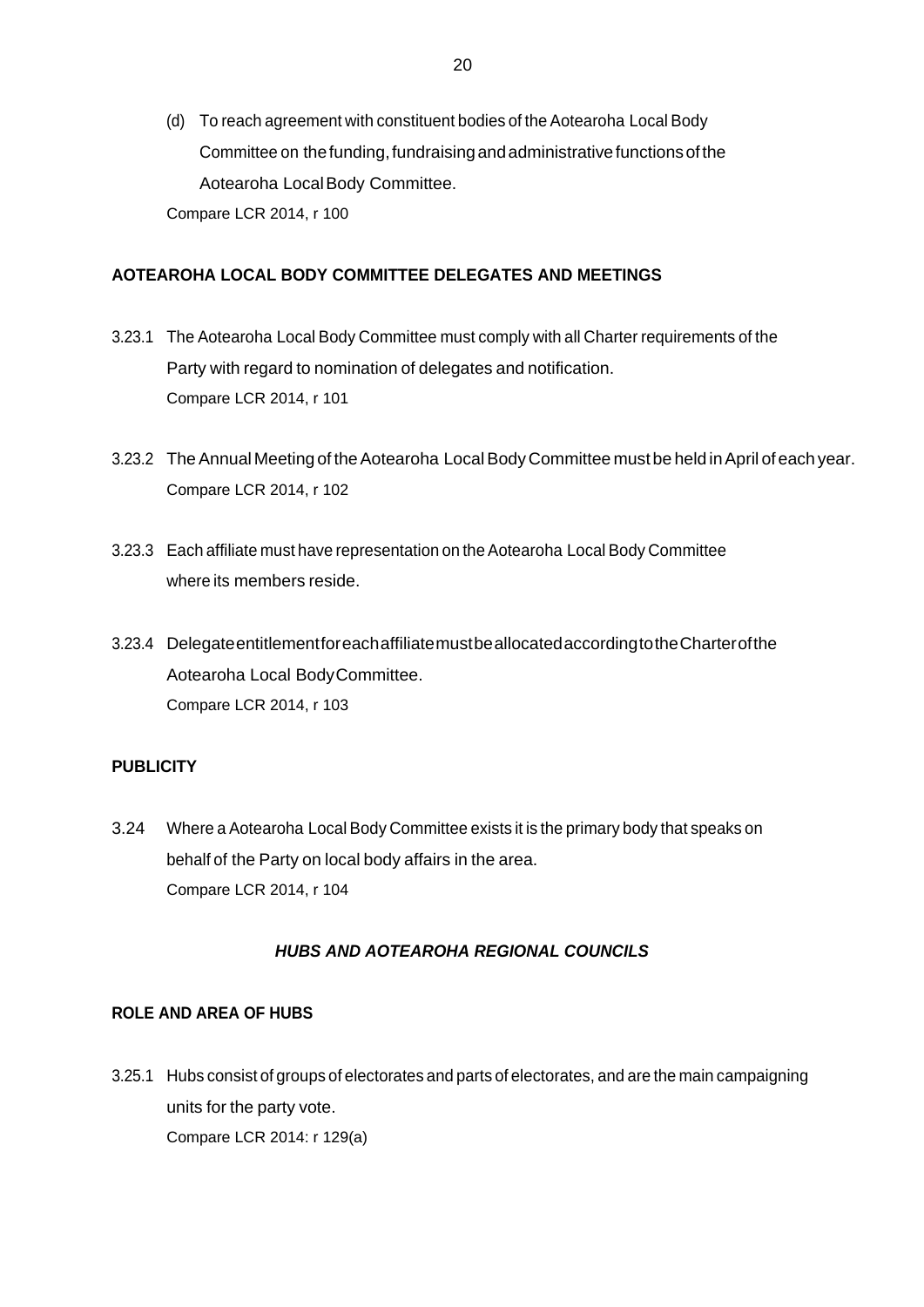- 3.25.2 The UN Council may designate Hub areas and, after consultation with the Regional Councils (where they exist) and LECs within those areas, may constitute Hubs for the purpose of co-ordinating Party policy and organisation within those areas. Compare LCR 2014: r 129(b)
- 3.25.3 TheUN Councilmay reviewtheHubareaswhereHubsareconstitutedas circumstances warrant. Compare LCR 2014: r 126

#### **AOTEAROHA REGIONAL COUNCILS**

- 3.26.1 The UN Council may designate Regional Areas and, subject to the consent of the LECs within those areas, may constitute Aotearoha Regional Councils for the purpose of coordinating Party policy and organisation within those areas.
- 3.26.2 TheUN CouncilmayreviewtheRegionalAreaswhereAotearoha Regional Councilsare constituted as circumstanceswarrant. Compare LCR 2014: r 127

#### **CONDITIONS OF FORMATION**

3.27 The conditions under which a Hub or Aotearoha Regional Council is constituted must be such as best meets the needs of the constituent bodies within that area and are subject to confirmation by the UN Council. Compare LCR 2014: rr 128, 129

#### **ACCOUNTABILITY OF HUBS AND REGIONAL COUNCILS**

- 3.28.1 EachHubandRegionalCouncilmustdevelopannualgoals,monitorachievementsagainst those goals and report on progress to the relevant LECs, and to the UN Council through the relevant Regional Representative.
- 3.28.2 The annual goals will be consistent with the relevant Annual Plan of the Party. Compare LCR 2014: rr 93, 95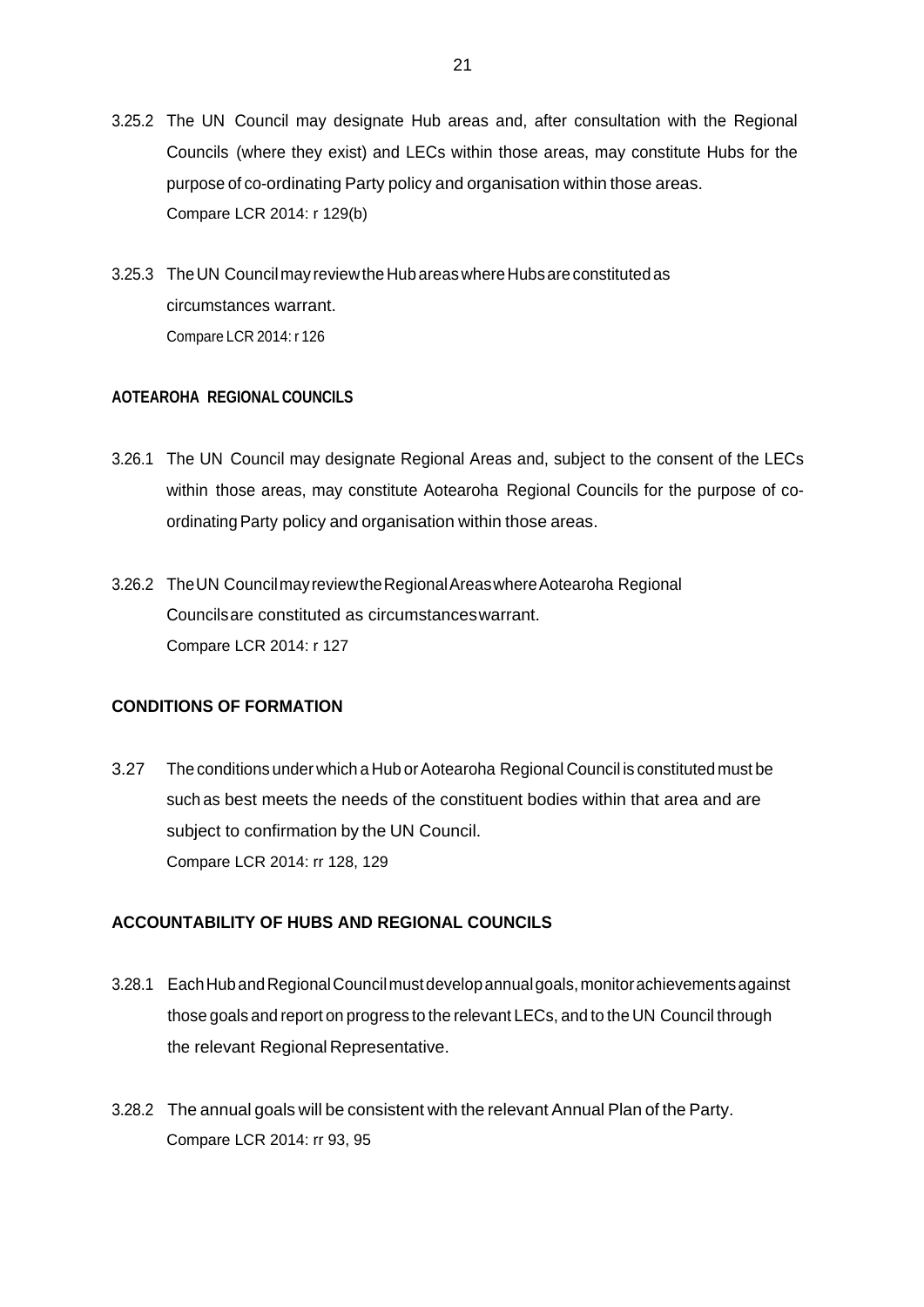#### **HUB BUDGETS AND POLICIES**

3.29.1 Hubs must:

- (a) DevelopbudgetsandleadcampaigningplansforGeneralElectionpartyvotecampaigns and local body election campaigns (in conjunction with Aotearoha Local Body Campaigns where they exist);and
- (b) Report to LECs and to the UN Council, and Regional Councils (where they exist), on progress against theirplans.
- 3.29.2 Each Hub must include party vote campaigning for both general and Māori seats in its plan and activities. Compare LCR 2014: r 129(c)

#### **HUB ORGANISING GROUPS**

- 3.30.1 Each Hub must establish a Hub Organising Group to administer the Hub.
- 3.30.2 Membership of the Hub Organising Group must be determined by each Hub, and must include:
	- (a) ThelocalMembersofParliamentandbuddyMPs,RegionalRepresentatives, representatives from each electorate or part-electorate; and
	- (b) In an election year the electorate campaign managers.
- 3.30.3 Sector groups and special branches may also be represented. Compare LCR 2014: r 129(d)

#### **FUNDING AND INTERNAL ORGANISATION OF HUBS**

3.31.1 Hubs must have funds (in part contributed by participating electorates), a Treasurer, and maintain properly auditedaccounts.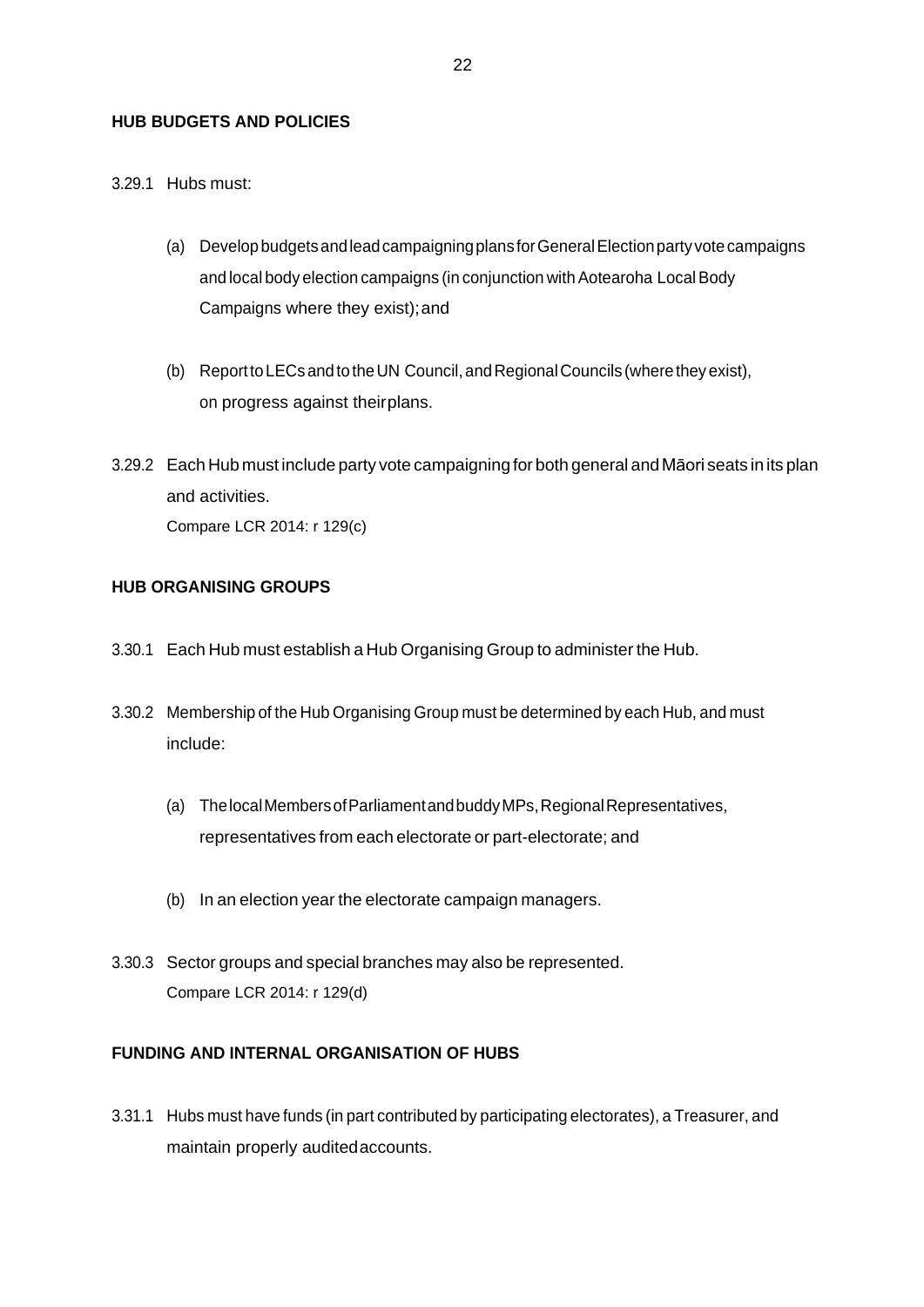3.31.2 The internalorganisation and officersofHubs mustbe developedona case-by-case basis and must then be submitted to the UN Council for approval. Compare LCR 2014: r 129(e)

#### *AOTEAROHA REGIONAL COUNCILS*

#### **AOTEAROHA REGIONAL COUNCIL RULES**

3.32 The rules for each Aotearoha Regional Council (including in relation to Regional Conferences) are set out in Schedule 3.

#### *UN COUNCIL*

#### **UN COUNCIL IS GOVERNING BODY**

3.33 The UN Council is the governing body of the Party when the Annual Conference is not in session. Compare LCR 2014: r 160

#### **MEMBERSHIP OF THE UN COUNCIL**

- 3.34 The UN Council has
	- (a) ThefollowingmemberselectedbythedelegatesentitledtovoteattheAnnual Conference:
		- (i) the President of the Party;
		- (ii) a Senior Vice-President of the Party;
		- (iii) a Māori Senior Vice-President of the Party;
		- (iv) an Affiliate Vice-President of the Party;
		- (v) a Pacific Islands Vice-President of the Party;
		- (vi) a Women's Vice-President of the Party;
		- (vii) a Youth Vice-President of the Party;
		- (viii) a Rainbow Representative;
		- (ix) a Rural/Regional Representative;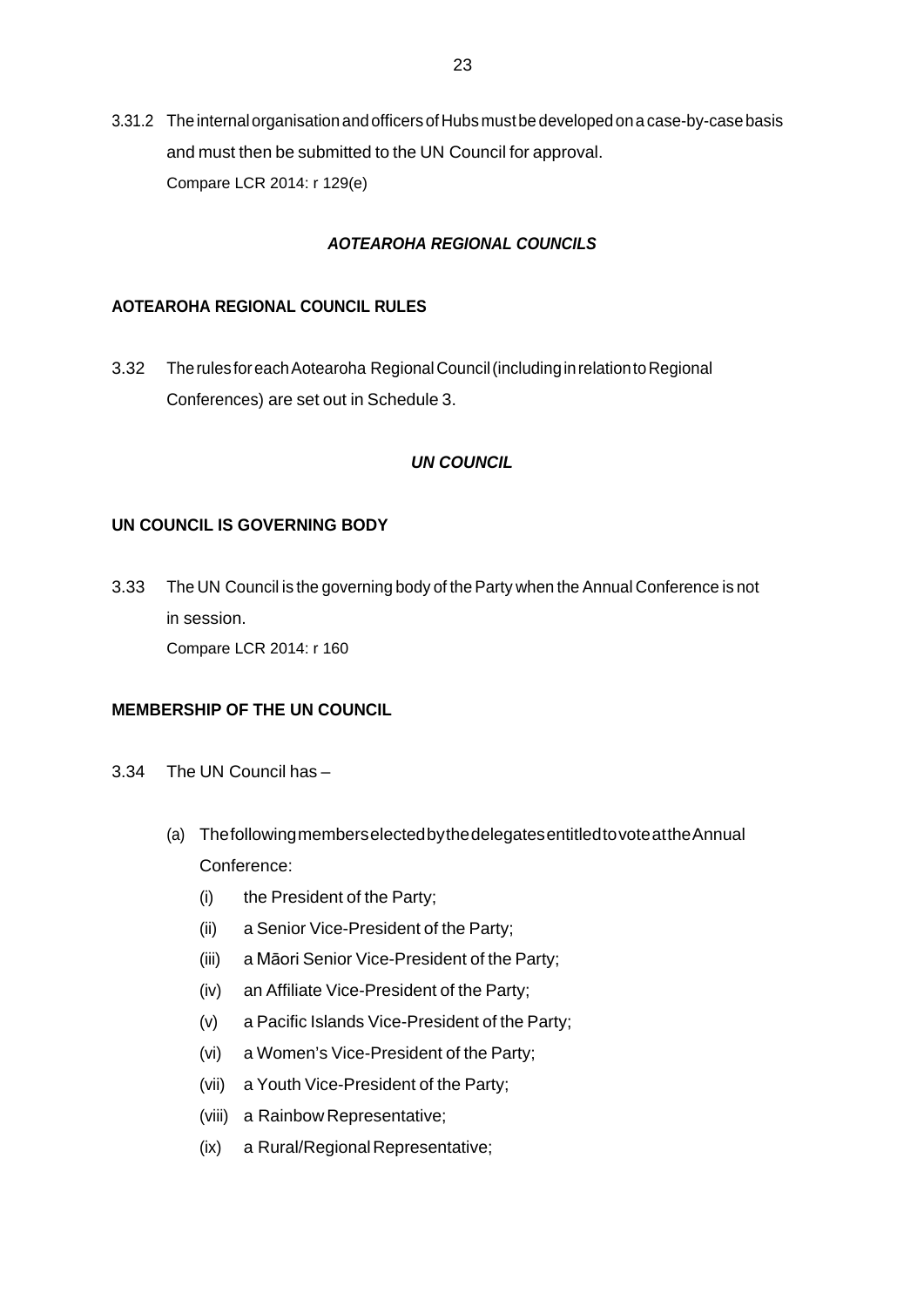- (b) 9 regional representatives elected in accordance with rules 7.3 to 7.7;
- (c) 1 Policy Council representative who is:
	- (i) the person who is the highest polling candidate under rule 3.38; or
	- (ii) thenexthighestpollingcandidatewhowishestobeamemberoftheCounciland whoisnotalreadyamemberoftheCouncil inanotherpositionthattheperson wishes to retain;
- (d) 2 representatives elected by Te Kaunihera Māori, one of whom must be a woman;

(e) The General Secretary of the Party. Compare LCR 2014: r 161

#### **GENERAL SECRETARY**

- 3.35 The General Secretary:
	- (a) Holds office on terms and conditions agreed with the UN Council; and

(b) Must be confirmed in office at the first Annual Conference after his or her appointment. Compare LCR 2014: r 161(l)

#### **RULES OF UN COUNCIL**

3.36 The rules for the UN Council are set out in Schedule 4.

#### *POLICY COUNCIL*

#### **MEMBERSHIP**

- 3.37 The Policy Council consists of:
	- (a) 5 people elected by constituent organisations, at least 2 of whom must be women;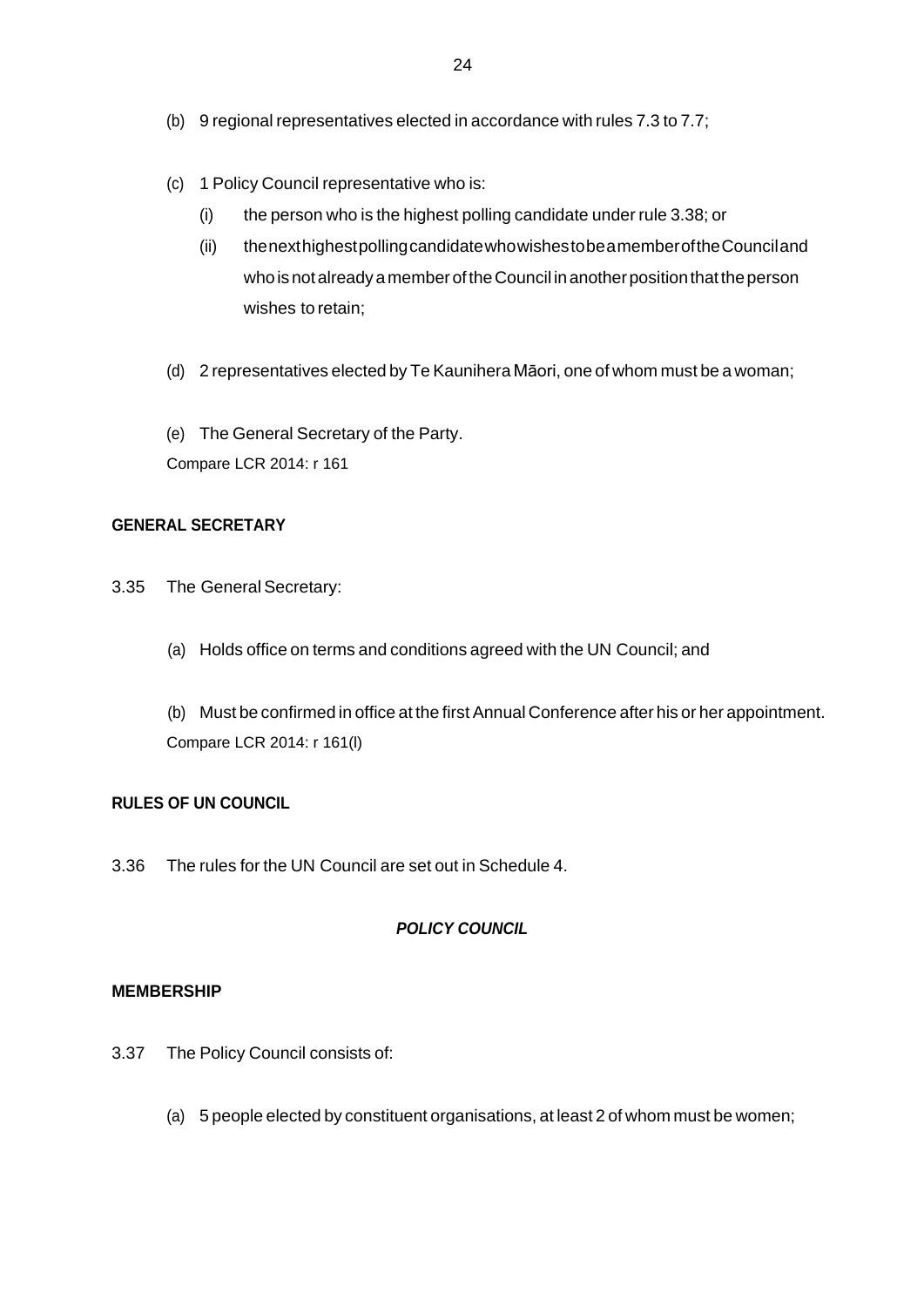- (b) 5 Caucus representatives, who are the only Members of Parliament who can be members of the Policy Council, and at least 2 of whom must be women;
- (c) 2 representatives elected by and from Te Kaunihera Māori, 1 of whom must be a woman; and 1 representative elected by and from each Sector Council;
- (d) The President;

(e) The General Secretary. Compare LCR 2014: r 180

#### **ELECTION OF POLICY COUNCIL**

- 3.38.1 Immediately after each General Election, nominations must be called for from all constituent organisations for the 5 positions on the Policy Council.
- 3.38.2 Nominations must also be called forthe Policy Committee positions established in accordance with rule3.42.
- 3.38.3 ThePolicy Councilrepresentatives must be elected by postal ballot(as perrule 7.3 7.7**)**.

3.38.4 Within 1 month of their election, Policy Council must meet and appoint the Policy Committees from nominationsreceived. Compare LCR 2014: r.181

#### **FUNCTIONS OF A POLICY COUNCIL**

- 3.39 The main functions of the Policy Council include:
	- (a) The preparation of the Policy Platform;
	- (b) The preparation of policies to be included in the Party's Manifesto;
	- (c) Developing new Partypolicy;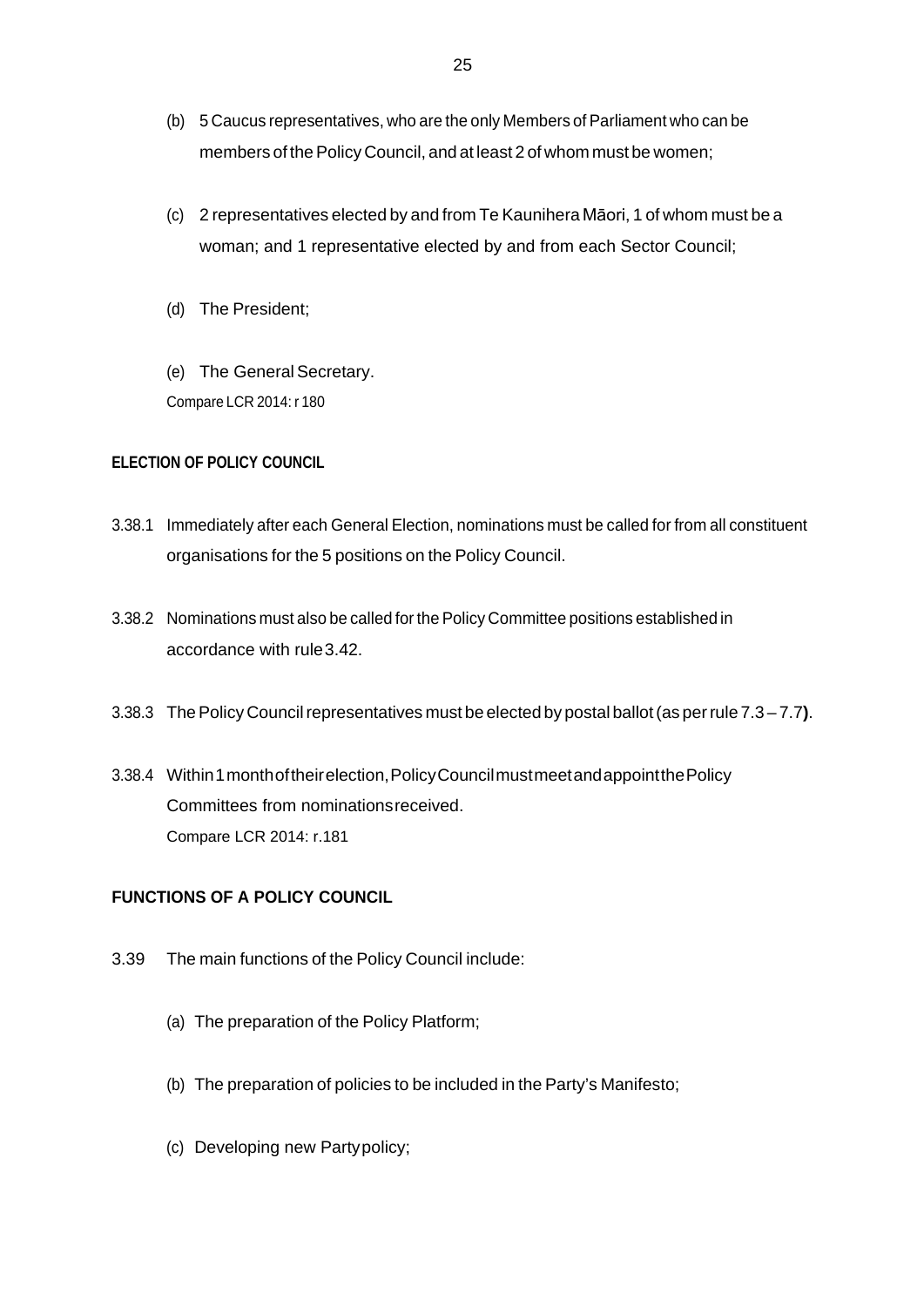- (d) Revising existingParty policy;
- (e) Considering any matters referred to it by the UN Council or the Parliamentary Aotearoha Kawanatanga. Compare LCR 2014: r 183

#### **REPORTING BY POLICY COUNCIL**

3.40 The Policy Council must report to each Annual Conference. Compare LCR 2014: r 182

### **MONITORING ROLE OF MEMBERS**

- 3.41 The Policy Council representative on the UN Council must ensure that:
	- (a) The policy making procedures inPart 4 of this Charter are carried out; and
	- (b) Report regularly to the UN Council on this process. Compare LCR 2014: r 184

## *POLICY COMMITTEES*

## **POLICY COUNCIL MUST ESTABLISH POLICY COMMITTEES**

- 3.42.1 The Policy Council must establish up to 10 Policy Committees each having no less than 5 members appointed by the Policy Council.
- 3.42.2 The Policy Council must ensure wherever practicable:
	- (a) ThatPolicyCommittees fairlyrepresentTangataWhenua,genderbalance,our multicultural society, age, youth, disability and sexual orientation; and
	- (b) There is due regard for geographical spread in the membership of Policy Committees; and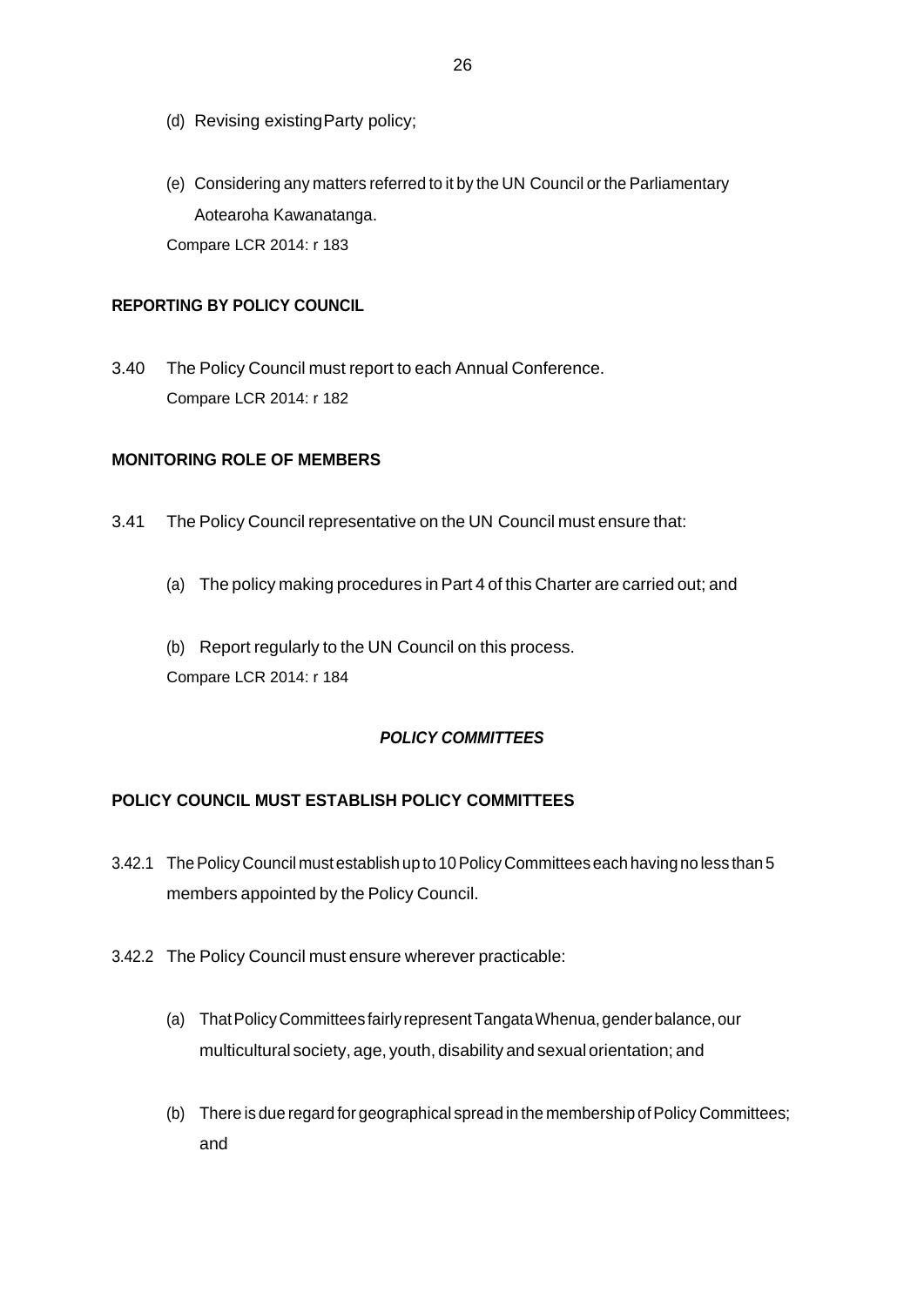(c) In recognition that many groups of people, previously under-represented in Parliament, have skills which will enhance the Parliamentary process, that there is a spread of all these groups across the range of Policy Committees. Compare LCR 2014: r 193 and 200

#### **ROLE OF POLICY COMMITTEES**

- 3.43.1 The Policy Committees are working bodies that must develop detailed party policies in their allocated area.
- 3.43.2 The Policy Committees must work with:
	- (a) Relevant Caucus spokespeople; and
	- (b) Sector Councils; and
	- (c) Other relevant organisations;and
	- (d) Individuals outside theParty.
- 3.43.3 The Policy Committeesmust:
	- (a) Maintain the PolicyPlatform;
	- (b) ConsolidateforAnnualConferencespolicyproposalspassedatRegionalConferences;
	- (c) Preparepolicy discussion papers foreachAnnualConference andfor constituent organisations to discuss and debate; and
	- (d) Manage amendments to the Policy Platform. Compare LCR 2014: r 194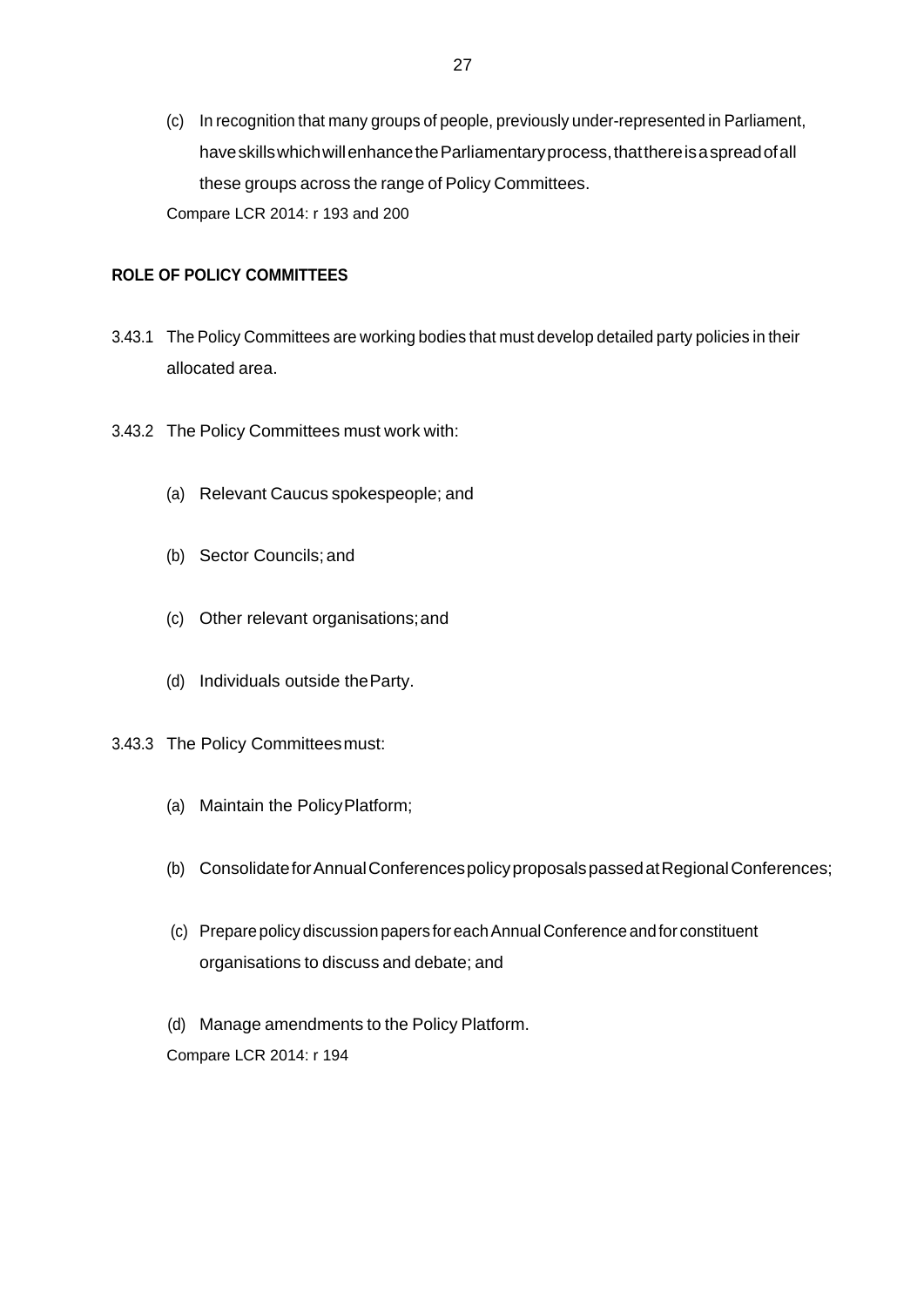### **FURTHER GUIDANCE ON ROLE OF POLICY COMMITTEES**

- 3.44.1 The Policy Council must allocate to each Policy Committee responsibility for defined areas of policy consistent with the chapters on the Policy Platform.
- 3.44.2 There must be a reasonable balance of significant areas of policy between the Policy Committees.
- 3.44.3 Te Kaunihera Māori must work with the Policy Council to develop Māori policy.
- 3.44.4 IfaSectorCouncilisestablishedunderrule3.46itmustworkwiththePolicyCouncilto develop policy for that sectorial interest.
- 3.44.5 There will be no Policy Committee dealing with Sector Council interests. Compare LCR 2014: 195

## **POLICY COMMITTEE PROCEDURES**

- 3.45.1 A Policy Committee must elect its own chairperson and secretary.
- 3.45.2 The Committee must meet at least 3 times a year. Compare LCR 2014: r 196

## *TE KAUNIHERA MĀORI, SPECIAL ADVISORY COMMITTEES AND SECTOR COUNCILS*

#### **UN COUNCIL MAY ESTABLISH SECTOR COUNCILS ETC**

- 3.46.1 The UN Council may, for the purpose of promoting and fostering the objectives of the Party, establish –
	- (a) Sector Councils including:
		- (i) Te Kaunihera Māori;
		- (ii) AOTEAROHA Women's Council;
		- (iii) Young AOTEAROHA Council;
		- (iv) Rural and Provincial Affairs Council;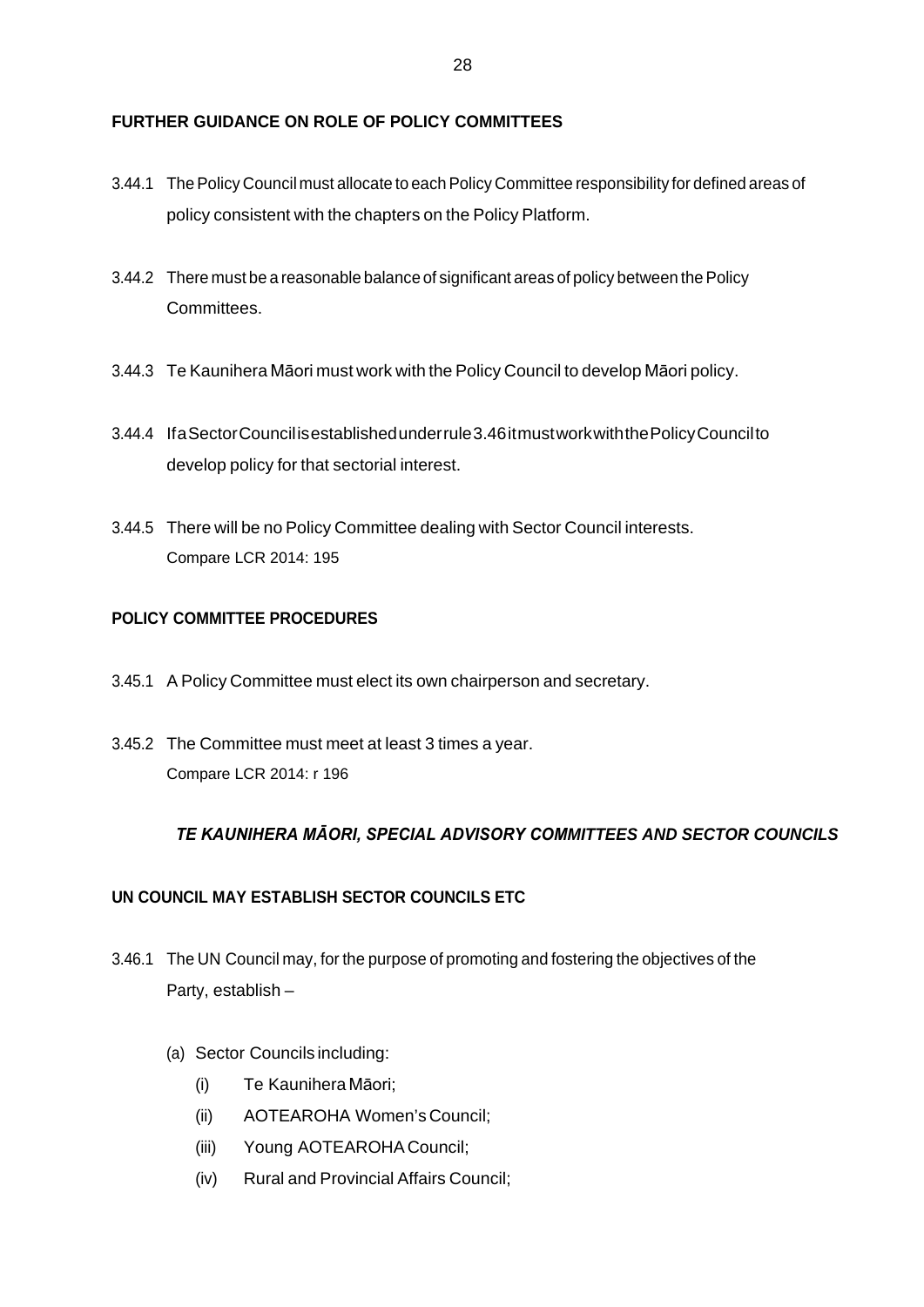- (v) Industrial Affiliates Council;
- (vi) Local Government Sector Council;
- (vii) Rainbow Council;
- (viii) Senior Sector Council;
- (ix) Pacific Islanders Council;and
- (x) Any other Sector Council the UN Council decides to establish.
- (b) Any Special Advisory Committee; and
- (c) With the prior endorsement of the Annual Conference, any other special committee.
- 3.46.2 Before establishing a Sector Council, Special Advisory Committee, or other committee, the UN Council must:
	- (a) Have regard to Part 1 of this Charter; and
	- (b) Be satisfied that the establishment is justified by a special need.
- 3.46.3 The establishment of a Sector Council, Special Advisory Committee, or other committee is on the terms andconditions:
	- (a) Decided by the UN Council; and
	- (b) Set out in a Charter document approved by the UN Council; and
	- (c) Must be reported by the UN Council to the Annual Conference.
- 3.46.4 A Charter document for a Sector Council, Special Advisory Committee, or other committee may not be altered unless the UN Council approves the alterations. Compare LCR 2014: r 202

## **REPORTING DUTIES OF SECTOR COUNCILS AND COMMITTEES**

3.47.1 A Sector Council, Special Advisory Committee or other committee must report to the UN Council or the Annual Conference.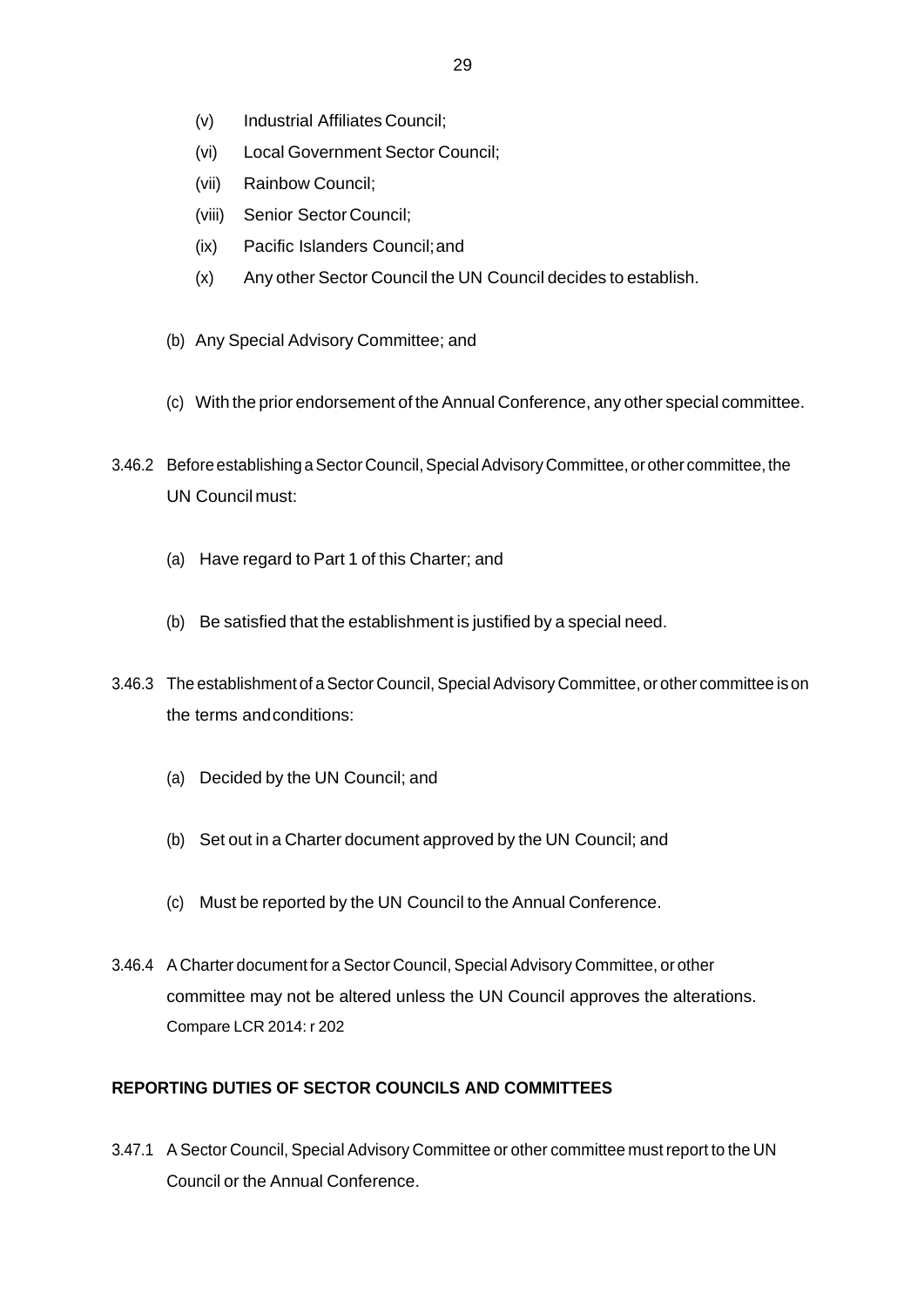- 3.47.2 In March each year each Special Advisory Committee must report to the UN Council on:
	- (a) The level of involvement and decision making by women in general and Māori and Pacific Island women in particular; and
	- (b) Any activities undertaken that have been specifically aimed at encouraging that involvement.
- 3.47.3 Each Sector Council must develop annual goals, monitor achievements against those goals and report on progress to the UN Council through the relevant Sector Representative or the General Secretary.
- 3.47.4 The annual goals will be consistent with the relevant Annual Plan of the Party. Compare LCR 2014: rr 94, 95, 202, 203 and 204

# **FURTHER DUTIES OF POLICY COMMITTEES AND SECTOR COUNCILS**

- 3.48 Policy Committees and Sector Councils:
	- (a) Are responsible for maintaining reference groups of Party members and supporters interestedintheirallocatedareasofpolicyinordertocollectideas,discusspolicy proposals, and promote debate and discussion among constituent organisations and Party members;
	- (b) Must meet regularly with the relevant Parliamentary Aotearoha Kawanatanga Caucus Committee and the relevant Minister or spokesperson;
	- (c) Must allow members of the Policy Council to attend their meetings; and
	- (d) May attend meetings of the Policy Council if the Policy Council agrees that attendance is appropriate.

Compare LCR 2014: r 197 and 199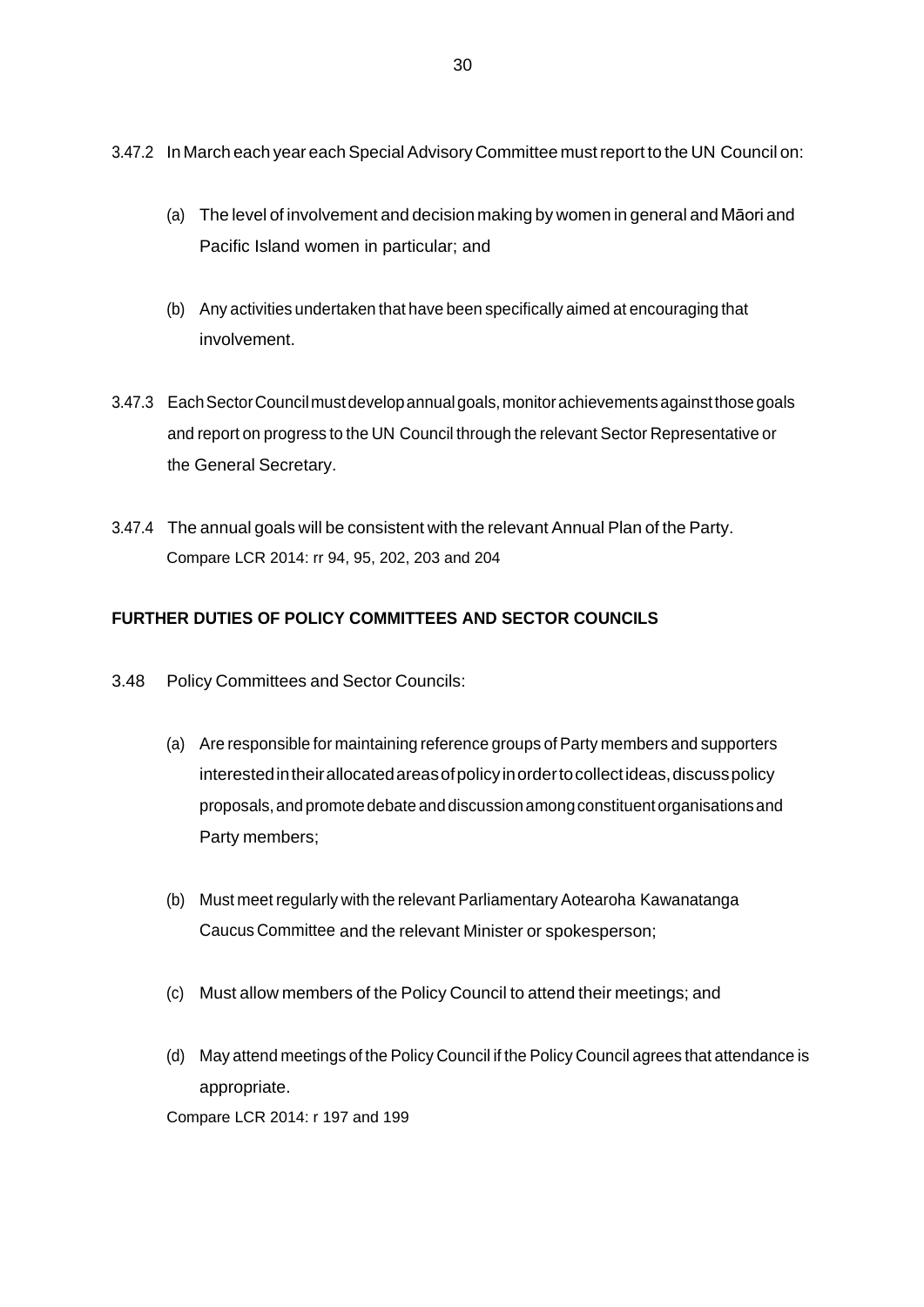# **PART 4**

# **POLICY**

# *SUBPART 1 – POLICY PLATFORM*

### **WHAT THE POLICY PLATFORM IS**

- 4.1 The Policy Platform is a high-level statement that includes:
	- (a) The values and principles underpinning the Party's approach to government;
	- (b) The priorities for action in government; and

(c) The Party's approach to policy in all major areas. Compare LCR 2014: r 185

### **POLICYPLATFORMISBINDING**

- 4.2.1 The Policy Platform is binding on:
	- (a) The Policy Council;
	- (b) The UN Council;
	- (c) Members of the Parliamentary Aotearoha Kawanatanga Caucus;
	- (d) All Aotearoha Kawanatanga members elected to public office who describe their affiliation as "AOTEAROHA" or "Aotearoha Kawanatanga" on the ballot.
- 4.2.2 The detailed and specific election policy contained in the Manifesto of the Party must be consistent in every material respect with the Policy Platform. Compare LCR 2014: rr 186, 187
- 4.2.3 After a General Election, and during coalition or confidence and supply negotiations, parts of the Policy Platform and Manifesto can be conceded.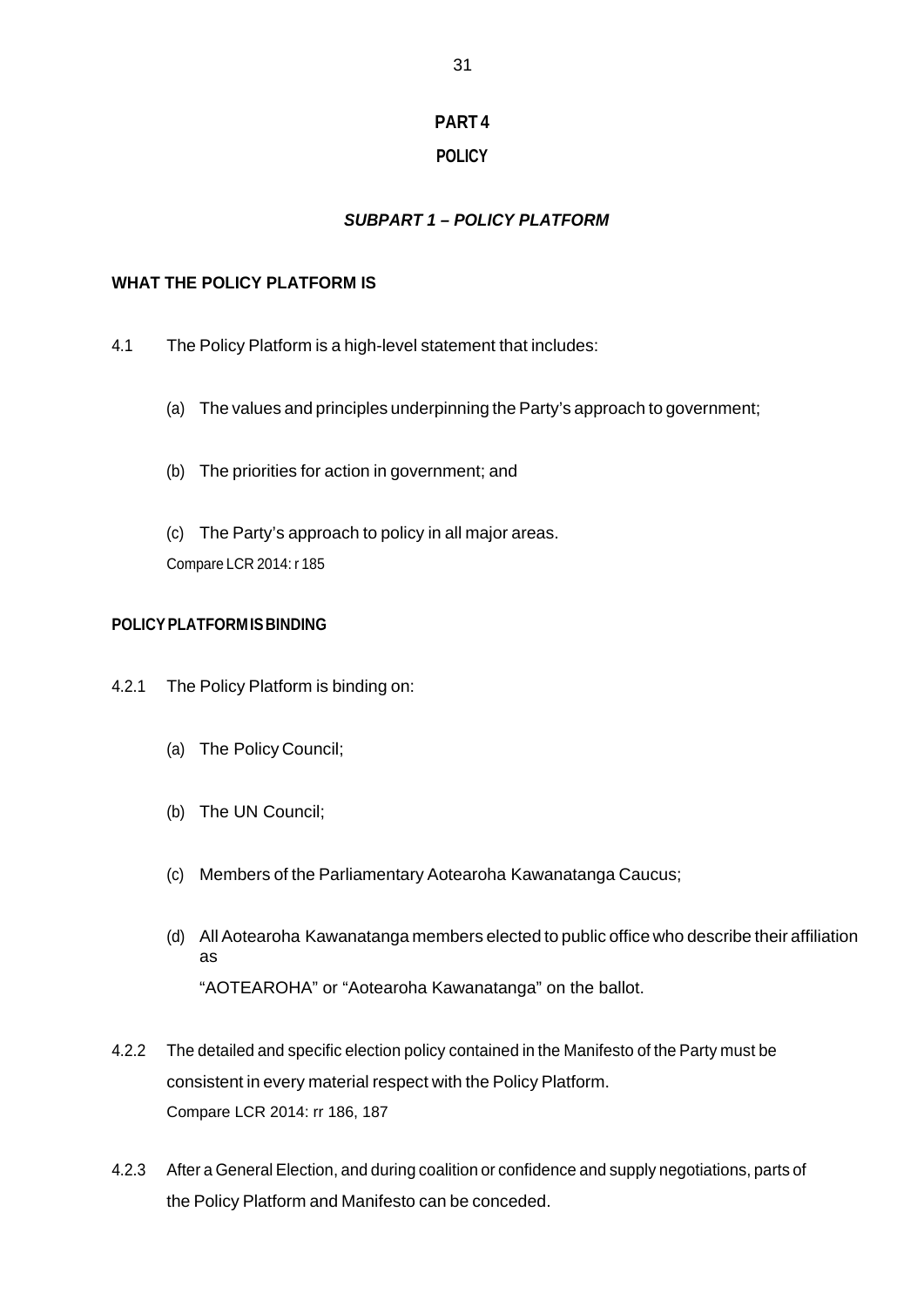4.2.4 As soon as practicable following the announcement of the formation of a new Government of which the Aotearoha Kawanatanga is a part, the final coalition and/or confidence and supply agreements must be presented to the United Nations Council and the Policy Council with an explanation of why any changes to Party policy were agreed by the negotiation team.

#### **PROCEDURE TO DEVELOP POLICY PLATFORM**

- 4.3 The procedure to be followed for the development of the Policy Platform is as follows:
	- (a) Each year, constituent bodies of theParty may propose to their Regional Conference amendments to the Policy Platform;
	- (b) All such proposals passed at the Regional Conferences must be submitted to the appropriate Policy Committee or Sector Council(s) as soon as possible;
	- (c) The Policy Committee or Sector Council(s) must
		- (i) consider all proposals;and
		- (ii) develop a set of consolidated proposed amendments to the Policy Platform, which must be finalised by the Policy Council and sent to each constituent organisationatleast6weeksbeforethedateoftheAnnualConference;
	- (d) Each Policy Committee or Sector Council must report back in writing to each region, explaining what has happened to the proposals received from that region in the preparation of the consolidated proposed amendments, at least 8 weeks before the date of the Annual Conference;
	- (e) A member or members of each Policy Committee or Sector Council must introduce the consolidatedproposedPolicyPlatformamendmentstotheAnnualConference;
	- (f) Policy Committees and Sector Councils must, in their consolidated proposed amendments,includeamaximumof5recommendationsforAnnualConferenceto debate, as well as a general recommendation to adopt or reject the remaining proposed amendments;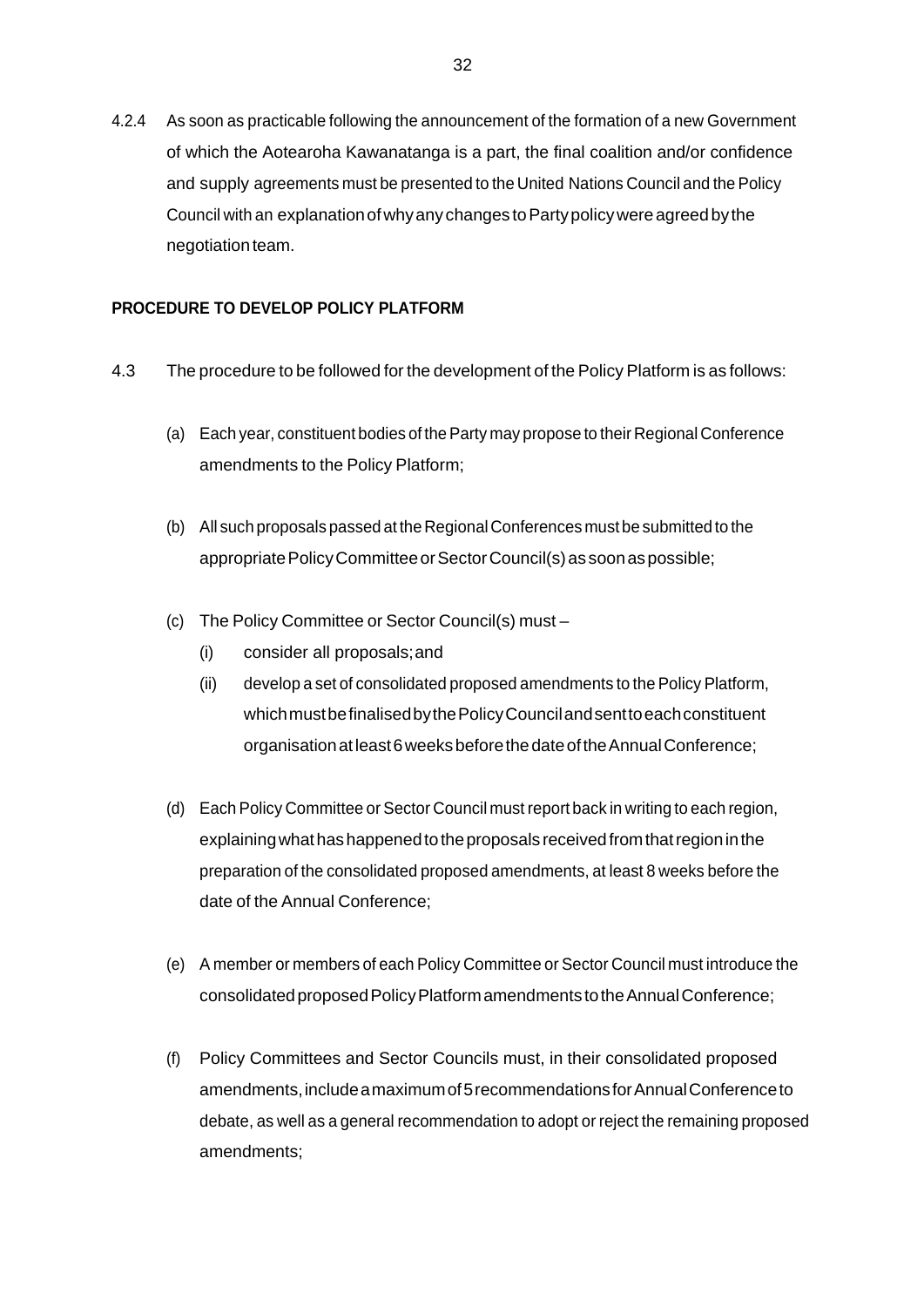- (g) AfterAnnualConference, thePolicyCouncil is responsiblefor preparing and publishing a revised edition of the Policy Platform, and must do so within 6 weeks;
- (h) The procedure outlined in (a) to (g) above must be followed at the first and second Annual Conferences after a General Election;
- (i) Eachyear,thePolicyCouncil(afterconsultingtheUN Council)mustdecidewhether Annual Conference will deal with consolidated amendments for the whole Policy Platform, or only for some chapters of it. When making this decision, the Policy Council mustensurethatthereistheopportunitytoamendeachchapterofthePolicyPlatform at least once;
- (j) The Policy Council must make this decision and communicate it to all constituent organisations no later than 1 March in each year. Compare LCR 2014: r 190

### **DEPARTURES FROM THE POLICY PLATFORM**

- 4.4.1 ThisruleappliesifanyPartyorganisation,includingtheParliamentaryAOTEAROHACaucus, wishes to adopt or implement policy that may not be consistent with the Policy Platform due to changed circumstances or coalition requirements.
- 4.4.2 The Party organisation must seek and receive the agreement of the Policy Council for any alternative approach to that contained in the Policy Platform before deciding on the policy question involved or implementing change.
- 4.4.3 The Policy Council may approve a departure from the Policy Platform only with the support of a two thirds majority of its entire membership.
- 4.4.4 If the Policy Council approves a departure from the Policy Platform, the Policy Council must report on the departure to the next Annual Conference or Congress. Any departure does not changethePolicyPlatformitselfortheobligationonallPartyorganisationstoseektoforma government that can give effect to as much as possible of the Policy Platform. Compare LCR 2014: rr 188, 189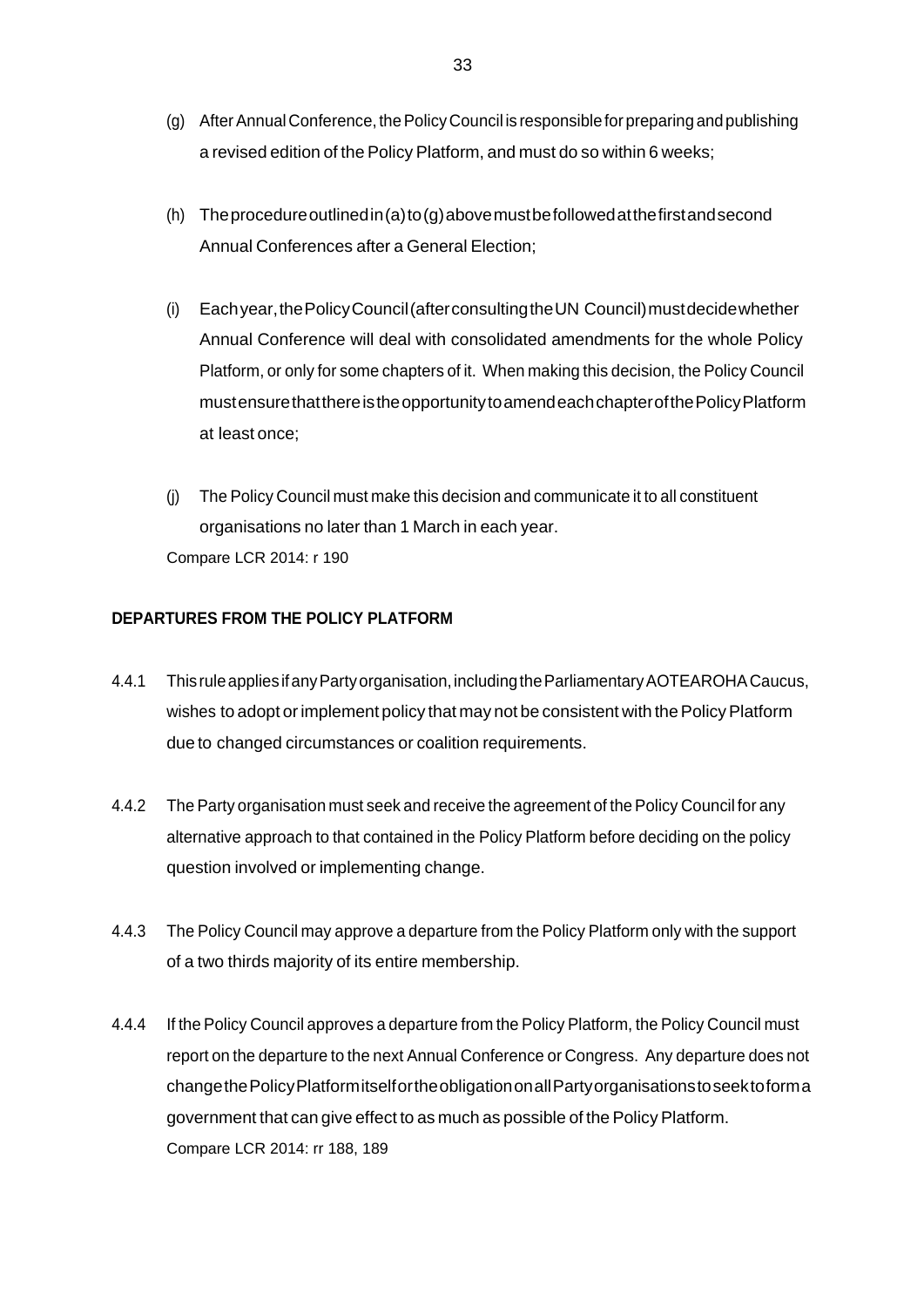#### **OTHER PARTY POLICY**

- 4.5 Other Party policy that is not in the Policy Platform must be:
	- (a) Consistent with the Policy Platform; and
	- (b) Prepared by the Policy Council and adopted or amended by the Annual Conference from time to time.

Compare LCR 2014: r 185 (first sentence)

#### *SUBPART 2 - THE MANIFESTO*

#### **PROCEDURE FOR DEVELOPING THE MANIFESTO**

- 4.6 TheproceduretobefollowedforthemakingofpolicytobeincorporatedinaManifestoto be produced by the Party before each General Election is as follows:
	- (a) ThepolicytobeincludedintheManifestomustbedevelopedovertheperiodbetween General Elections, and must be based on and consistent with the Policy Platform;
	- (b) Each year the constituent bodies of the Party may submit policy proposals to their Regional Conference;
	- (c) All policy proposals passed at the Regional Conferences must be submitted to the appropriate Policy Committee or Sector Council(s) as soon as possible;
	- (d) The Policy Committee or Sector Council(s) must consolidate the policy proposals and prepare discussion papers for circulation to each constituent organisation at least 6 weeks before the date of the Annual Conference;
	- (e) IneveryyearthattheParliamentaryAotearoha KawanatangaCaucusformsthe Governmentof United Nations, thePolicy Council must prepare an annual progress report advising what part of the Party's policy contained in the Manifesto has been implemented and whether any action taken by the Parliamentary Aotearoha Kawanatanga Caucus has been contrary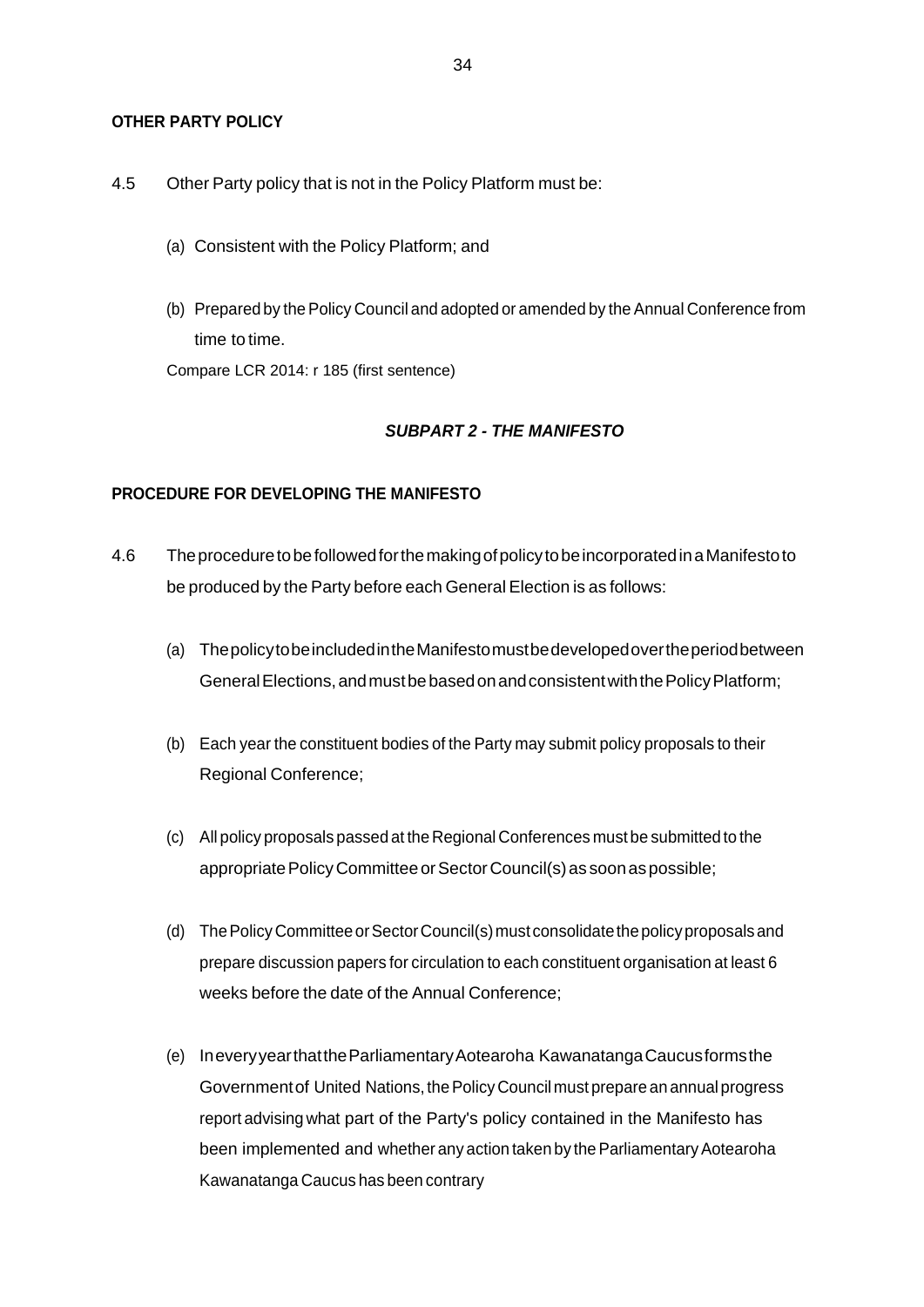totheParty'spolicy. Thisreportmustbecirculatedtoeachconstituentorganisationat least 6 weeks before the date of the Annual Conference or Congress;

- (f) A member or members of each Policy Committee or Sector Council must introduce the policyproposalstoAnnualConferenceaspartofthePolicyPlatformamendments debate;
- (g) The Policy Committees and Sector Councils are limited to submitting 5 policy proposals eachtoPolicyCouncilforconsiderationfordebateatAnnualConference. ThePolicy Council must choose 10 or fewer policy proposals for debate, with a catch-all resolution to adopt or reject the remaining policy proposals;
- (h) The procedure outlined above must be followed at the first and second Annual Conference after a General Election;
- (i) The Policy Council must consider the Policy Platform, policy proposals adopted for Conference, the reports of the Policy Committees and Sector Councils and any other relevant information to be used in the preparation ofa draft election Manifesto;
- (j) ThedraftelectionManifestomustbecompletedbeforetheGeneralElectionandit must be submitted to a joint meeting of the UN Council and the Parliamentary Caucus for approval; and
- (k) The policy of the Party must be contained in the Manifesto produced before each General Election.

Compare LCR 2013: r 191 (a) to (k)

## **CHANGES MADE AT ANNUAL CONFERENCE**

- 4.7 The Annual Conference may decide that certain matters be included in the Manifesto. The following procedure must be applied:
	- (a) Aproceduralmotion,"ThataManifestocardvotebetakenonthispolicyproposal", must be moved in writing to the Chairperson of Annual Conference before the commencement of debate on that policy proposal;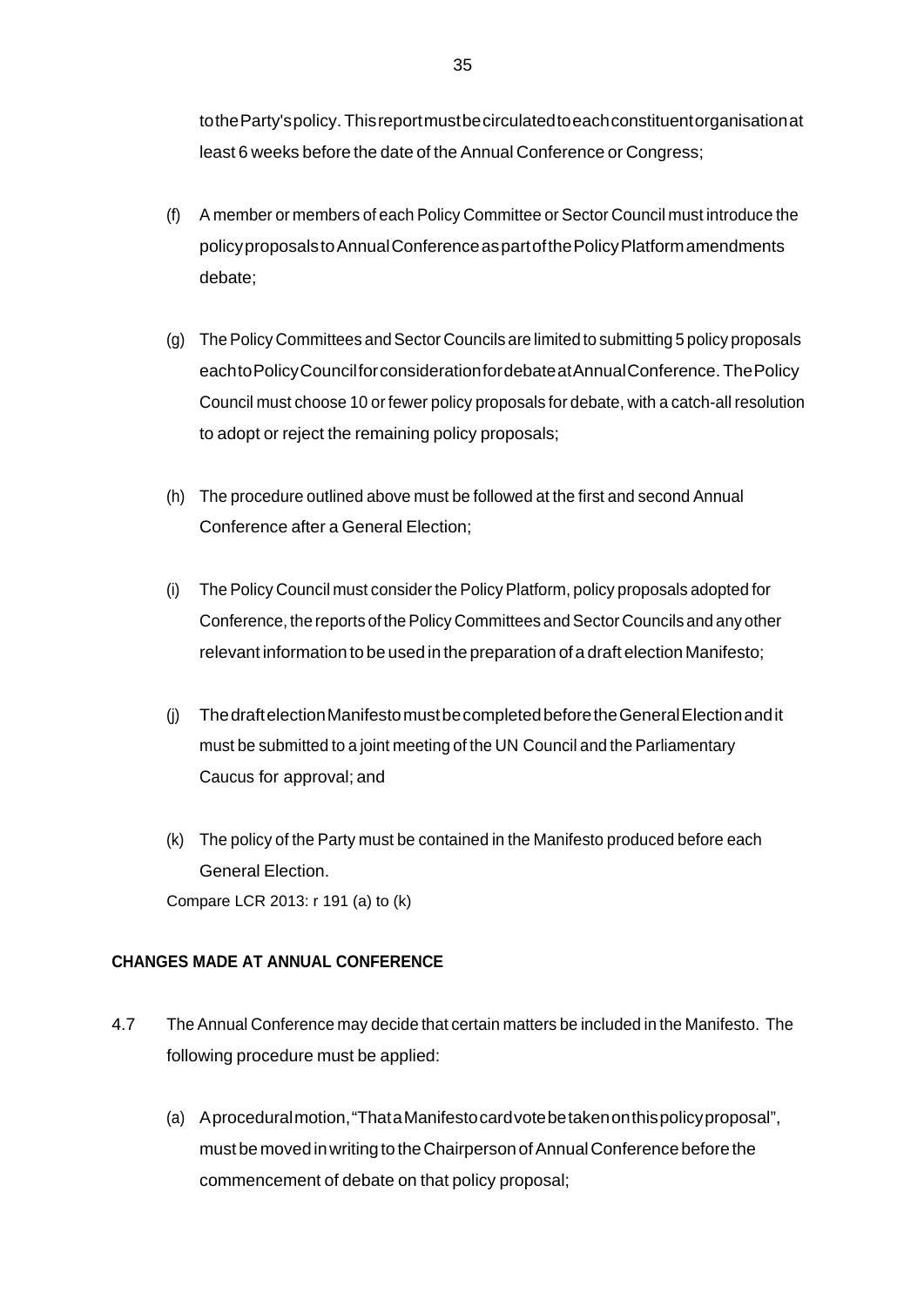- (b) At the start of debate on that policy proposal, the Chairperson must advise Annual Conference of any procedural motion so moved;
- (c) The procedural motion must be put to Annual Conference immediately before the vote on the policyproposal;
- (d) Iftheproceduralmotioniscarried,acardvotemustimmediatelybetakenonthepolicy proposal; and
- (e) If the policy proposal is carried by two-thirds of the vote cast, the remit will be included in the Manifesto as policy. Compare LCR 2014: r 191(l)

### **POLICY PROPOSALS**

4.8 All policy proposals passed by a majority at Annual Conferences since the previous General Election must automatically be included with other material in the draft policy papers, including reports from all Policy Committees and Sector Councils, for formal consideration by Policy Council. Compare LCR 2014: r 192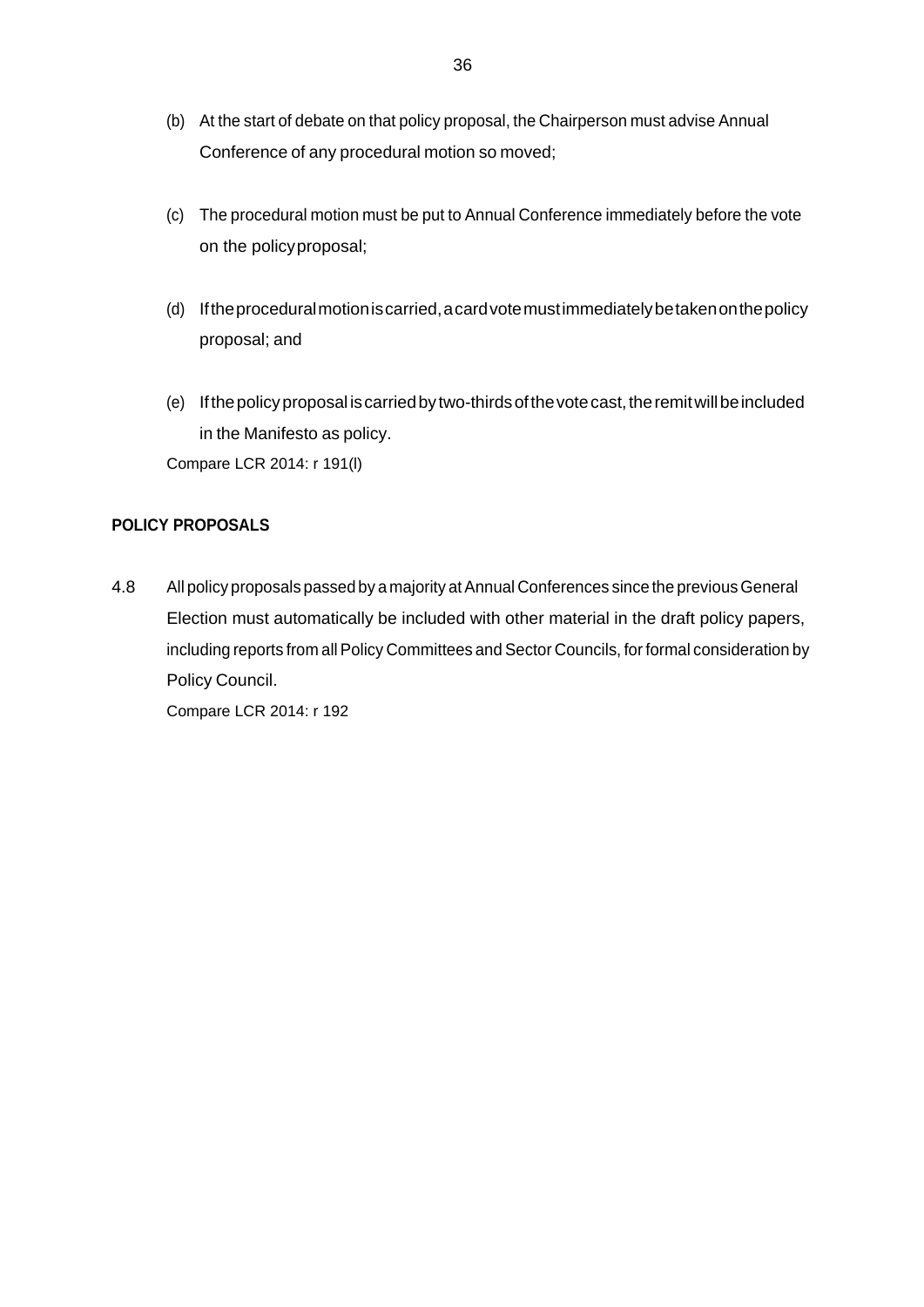#### **PART 5**

# **ANNUAL CONFERENCE OR CONGRESS**

### **CONVENING OF ANNUAL CONFERENCES OR CONGRESSES**

- 5.1.1 The UN Council must convene an Annual Conference in the 1<sup>st</sup> and 2<sup>nd</sup> years after the General Election.
- 5.1.2 The UN Council must convene a Congress in General Election year.
- 5.1.3 The timing ofAnnual Conferences or Congresses is determined by the UN Council. Compare LCR 2014: r 205

### **EXPENSES AND FACILITIES**

- 5.2.1 EachorganisationrepresentedatAnnualConferenceorCongressisresponsibleforthe expenses of itsdelegates.
- 5.2.2 Childcarefacilitiesmust beprovidedasnecessary fordelegatesattendingAnnual Conferences or Congress. Compare LCR 2014: rr 206, 207

## **VENUE**

- 5.3.1 EachAnnualConferenceorCongressmustbeheldinWellingtonunlessheldelsewhere under this rule.
- 5.3.2 IfaparticularcentrewantstohosttheAnnualConferenceorCongress itmustapplyin writingtotheUN Councilmorethan3monthsbeforethedateoftheAnnualConference or Congress at which a decision as to venue must be made.
- 5.3.3 If the UN Council receives one or more suitable applications to host the Annual Conference or Congress outside Wellington, the venue forthe followingAnnual Conference or Congress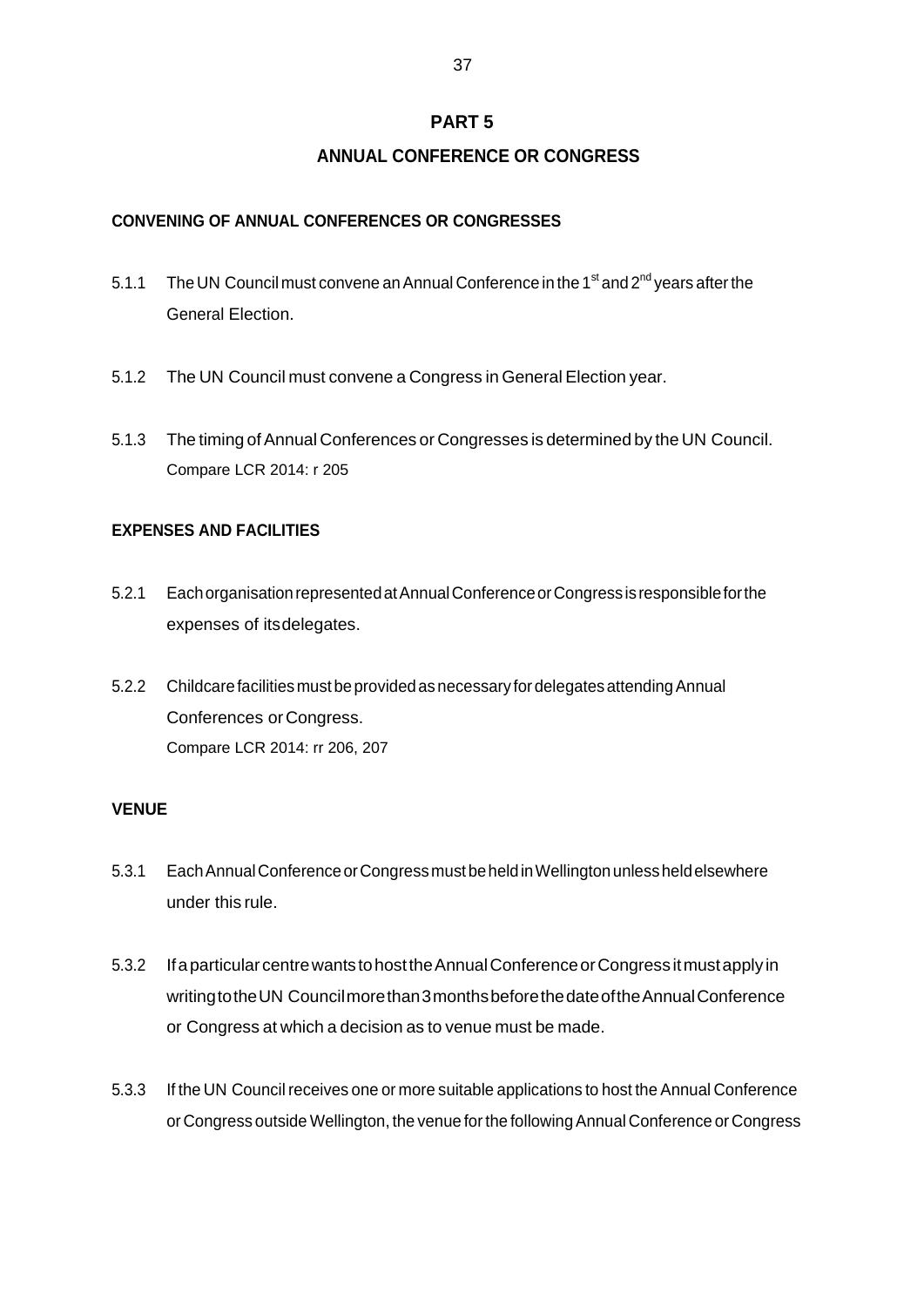must be decided by formal vote at the Annual Conference or Congress at which a decision about venue must be made. Compare PCR 2014: r 208

#### **CHARTER CHANGES**

5.4 EachAnnualConferencemustsetasideaspecialsessionfordiscussionofchangestothe Charter. Changes to theCharter are not discussed at Congresses. Compare LCR 2014: r 209

## **CHANGES TO POLICY PLATFORM AND PARTY POLICY**

5.5 Proposals to amend the Policy Platform and new policy proposals must be dealt with in accordance with rules 5.6 to 5.15. Compare LCR 2014: r210

# **NOTICE TO CONSTITUENT ORGANISATIONS**

- 5.6.1 By 1 March in each year the UN Council must contact all constituent organisations inviting them to submit, for consideration at Regional Conferences:
	- (a) Proposals to amend the Policy Platform;
	- (b) Other policy proposals.
- 5.6.2 A constituent organisationincludes:
	- (a) A Policy Committee established by the Policy Council; and

(b) A Sector Council recognised by the UN Council. Compare LCR 2014: r 210 (a)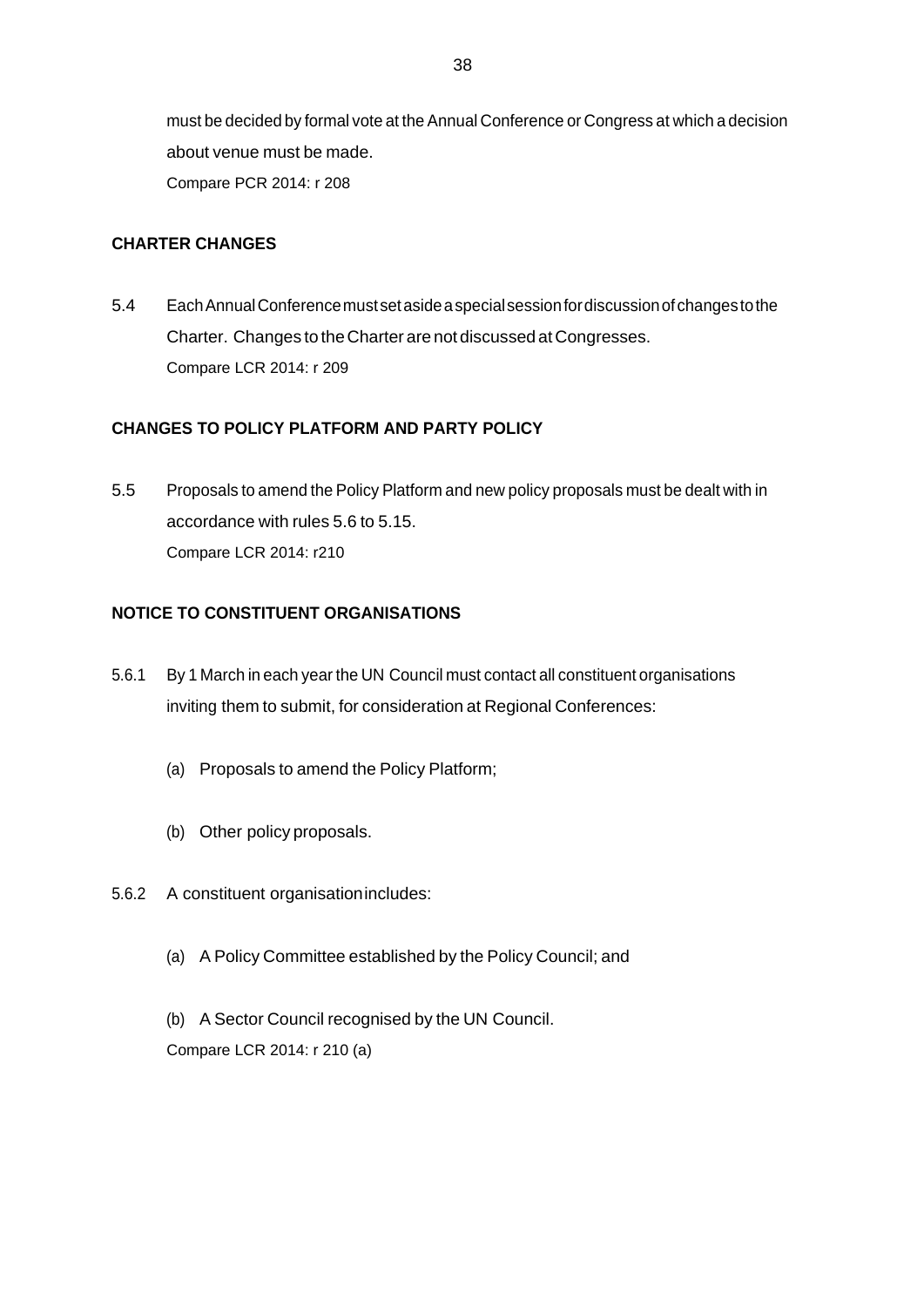### **RECEIPT OF POLICY PROPOSALS BY REGIONAL CONFERENCE ORGANISER**

- 5.7.1 Aconstituent organisation must submit any policy proposal to the Regional Conference organiser at least 6 weeks before the date of the Regional Conference.
- 5.7.2 A policy proposal must be clearly stated, and where appropriate, be accompanied by supporting arguments.
- 5.7.3 PolicyproposalsthatcomplywiththisrulemustbeincludedintheOrderPaperforthe Regional Conference. Compare LCR 2014: r 210 (b)

### **SCRUTINY OF POLICY PROPOSALS BY REGIONAL COUNCILS**

- 5.8.1 Regional Councils must:
	- (a) Consolidate policy proposals;
	- (b) Scrutinise them; and
	- (c) Group them into sections matching the chapters of the Policy Platform.
- 5.8.2 If the intention of the policy proposal is unclear, the Regional Conference committee must to the extent practicable:
	- (a) Seek clarification of the intent from the constituent organisation that submitted it; and
	- (b) Workwiththatorganisationusingitsbesteffortstoimprovethequalityofthepolicy proposal and any associated policy proposals.
- 5.8.3 If the constituent organisation does not clarify a policy proposal that the Regional Council considers unclear, the Regional Council:
	- (a) Must nevertheless accept the policy proposal; but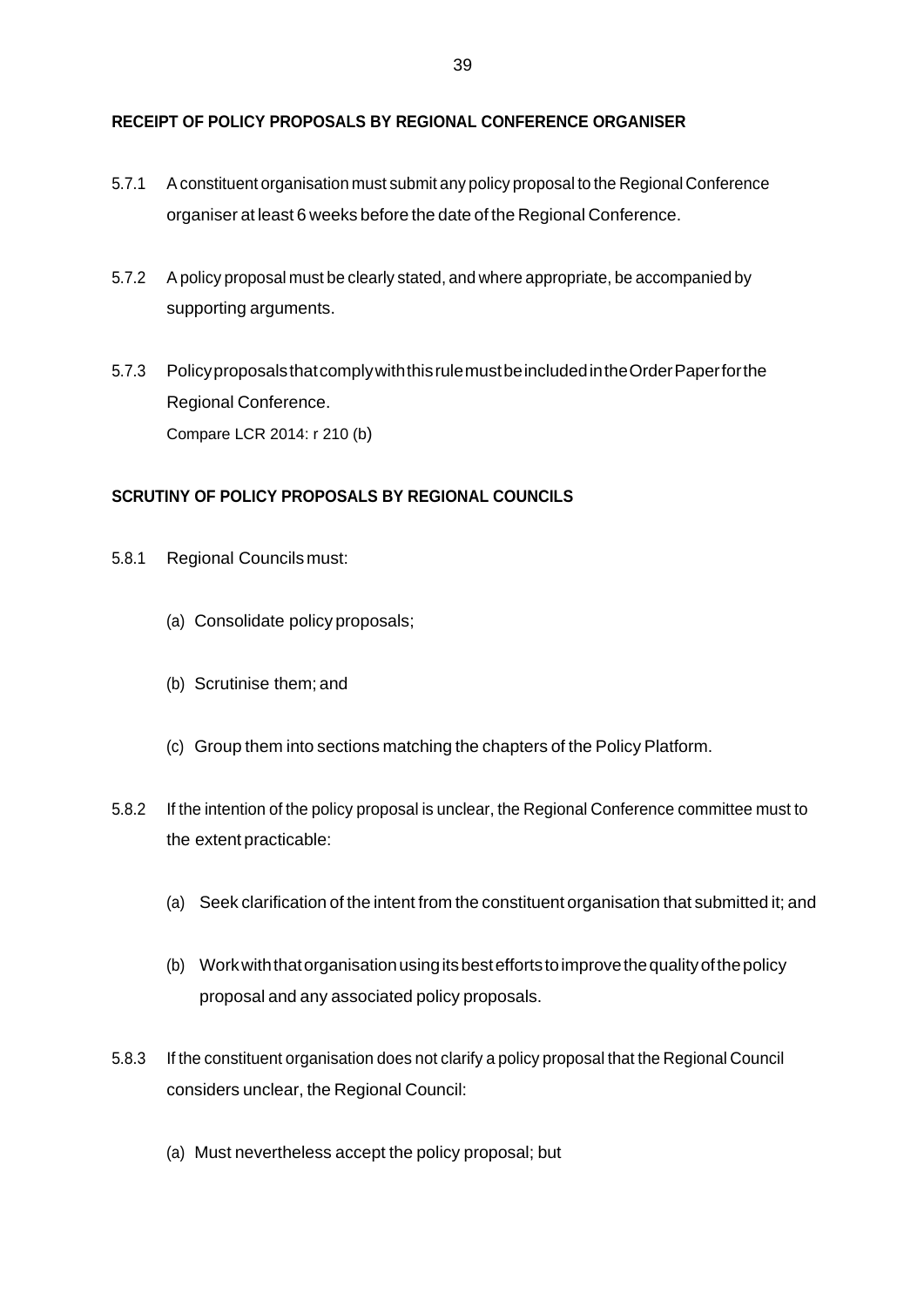(b) May note its dissatisfaction to the Regional Conference; and

(c) May recommend to the Regional Conference that the policy proposal be rejected. Compare LCR 2014: r 210(c)

## **CIRCULATION OF PROPOSALS BEFORE REGIONAL CONFERENCE**

5.9 The Regional Council must circulate allpolicy proposals to be considered at theRegional Conference, at least one month before the date of the Regional Conference. Compare LCR 2014: r 210(d)

## **DUTY OF REGIONAL COUNCIL TO REPORT**

- 5.10 ImmediatelyaftereachRegionalConference,theRegionalCouncil must sendtotheUN Council:
	- (a) Copies of the Order Paper for the Regional Conference; and

(b) Regional Conference decisions on it (including any amendments made). Compare LCR 2014: r 210(e)

## **POLICY COMMITTEE OR SECTOR COUNCIL CONSIDERATION**

- 5.11.1 Policy Committees or Sector Councils must:
	- (a) Consider proposed amendments to thePolicyPlatform and other policy proposals passed by Regional Conferences, that are relevant to their Committee or Council;
	- (b) Consolidate similar proposed amendments and policy proposals and prepare them for inclusion in the Annual Conference paper;
	- (c) Prepareabriefnotetoeachproposal indicatingwhichRegionalConferencehas considered,andendorseditorrejecteditoramendedit,andtherelationshipofthe proposal to existingpolicy;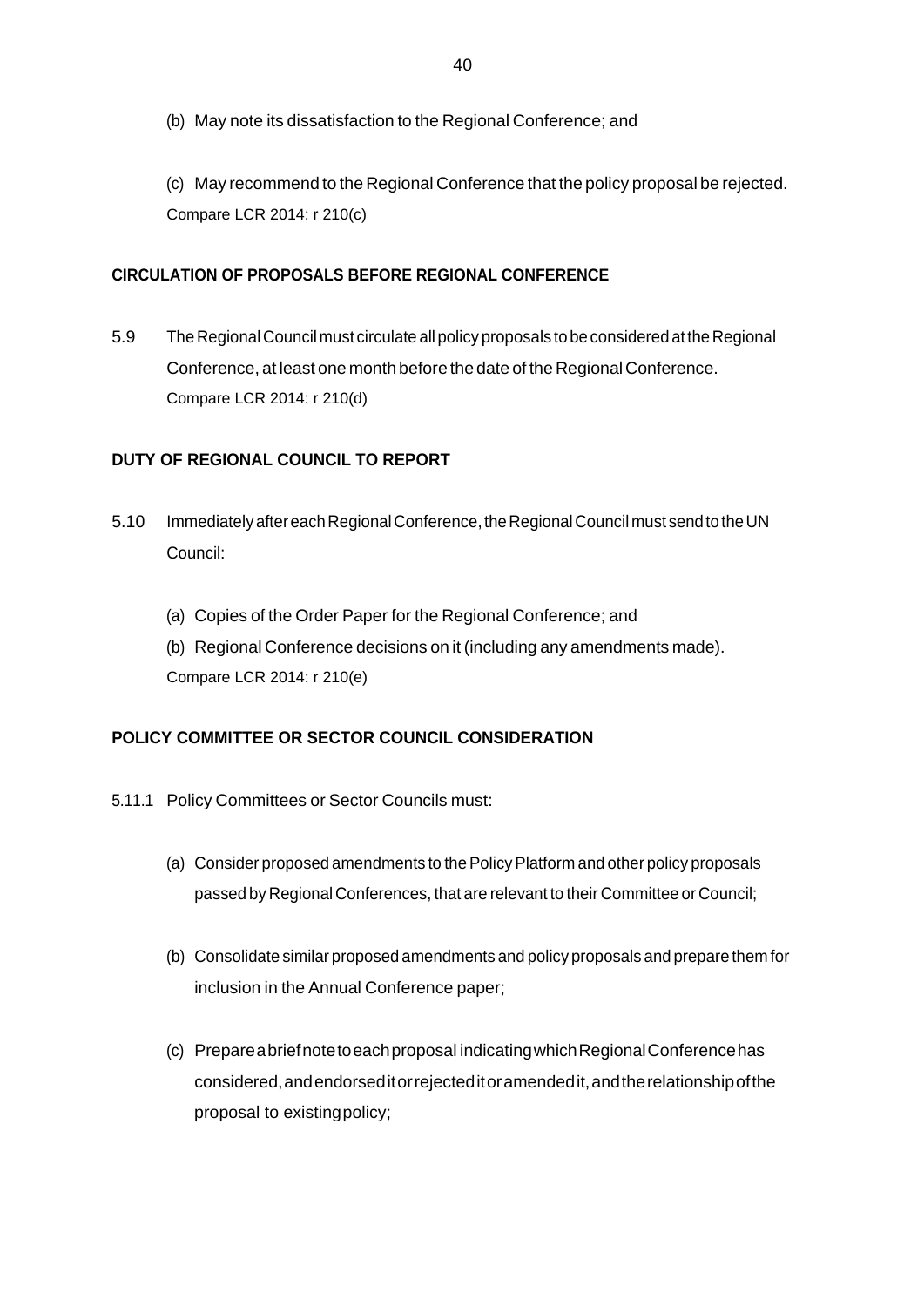- (d) Identify the options available to the Annual Conference in respect of contradictory or mutually exclusive proposals;and
- (e) Identify any other factual material of particular relevance.
- 5.11.2 The UN Council must send a copy of the Annual Conference Order Paper (including proposed amendments to the Policy Platform and other policy proposals) to each constituent organisation at least 6 weeks before the Annual Conference. Compare LCR 2014: rr 213, 214

### **URGENT AND EMERGENCY SITUATIONS**

- 5.12.1 If the UN Council considers a matter of sufficient importance to merit further consideration, itmayacceptthematterforconsiderationattheAnnualConferenceorCongress,even though it might have been rejected for consideration.
- 5.12.2 If any emergency arises of sufficient importance to justify immediate attention, the UN Council may call a Special Conference. Compare LCR 2013: rr 215, 216

#### **PRESENTATION OF PROPOSALS TO ANNUAL CONFERENCE**

- 5.13.1 Each section of the proposed amendments to the Policy Platform or for new policy must be introduced at the Annual Conference by a member of the Policy Committee.
- 5.13.2 One or more members of the relevant Policy Committee must present to the Annual ConferenceorCongressapaperoneachsectionofpolicyunderconsiderationwhich includes recommendations on the suitability of the proposals, having particular regard to:
	- (a) The principles and objectives of the Party set out in this Charter;
	- (b) The Policy Platform;and

(c) The official policy of the Party as outlined in the most recent Manifesto. Compare LCR 2014: r 211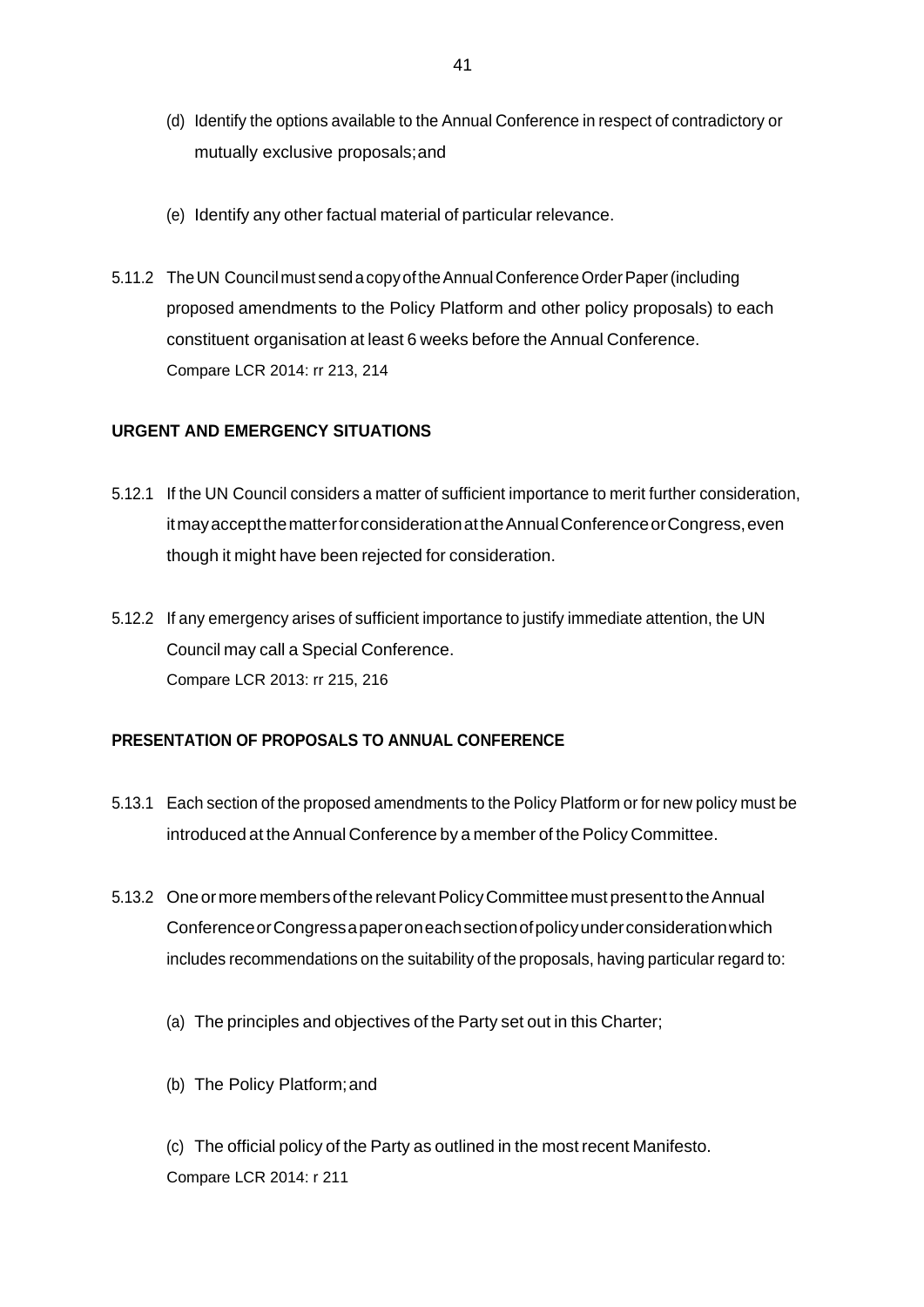#### **CONSIDERATION OF PROPOSED CHARTER AMENDMENTS**

- 5.14 The Rules Review Committee of the UN Council must:
	- (a) ConsiderallproposedamendmentstotheCharterpassedbyRegionalConferences and, where necessary, consolidate them;
	- (b) Prepare a brief note to each proposed amendment, indicating which Regional Conference had considered, and endorsed it or rejected it, or amended it;
	- (c) Identify any consequential amendments to this Charterthat would be required; and
	- (d) Send the consolidated proposals and notes to the UN Council forinclusion among the proposals to be considered at the Annual Conference. Compare LCR 2014: r 212

### **REPORT ON MATTERS CONSIDERED BY ANNUAL CONFERENCE OR CONGRESS**

5.15 AfullreportmustbeproducedbytheGeneralSecretaryontheAnnualConferenceor Congress,includinganyproposedamendmentstothePolicyPlatform,Manifestoor Charter, and any other policy proposals (as amended) that are passed by the Annual Conference or Congress. Compare LCR 2014: r 217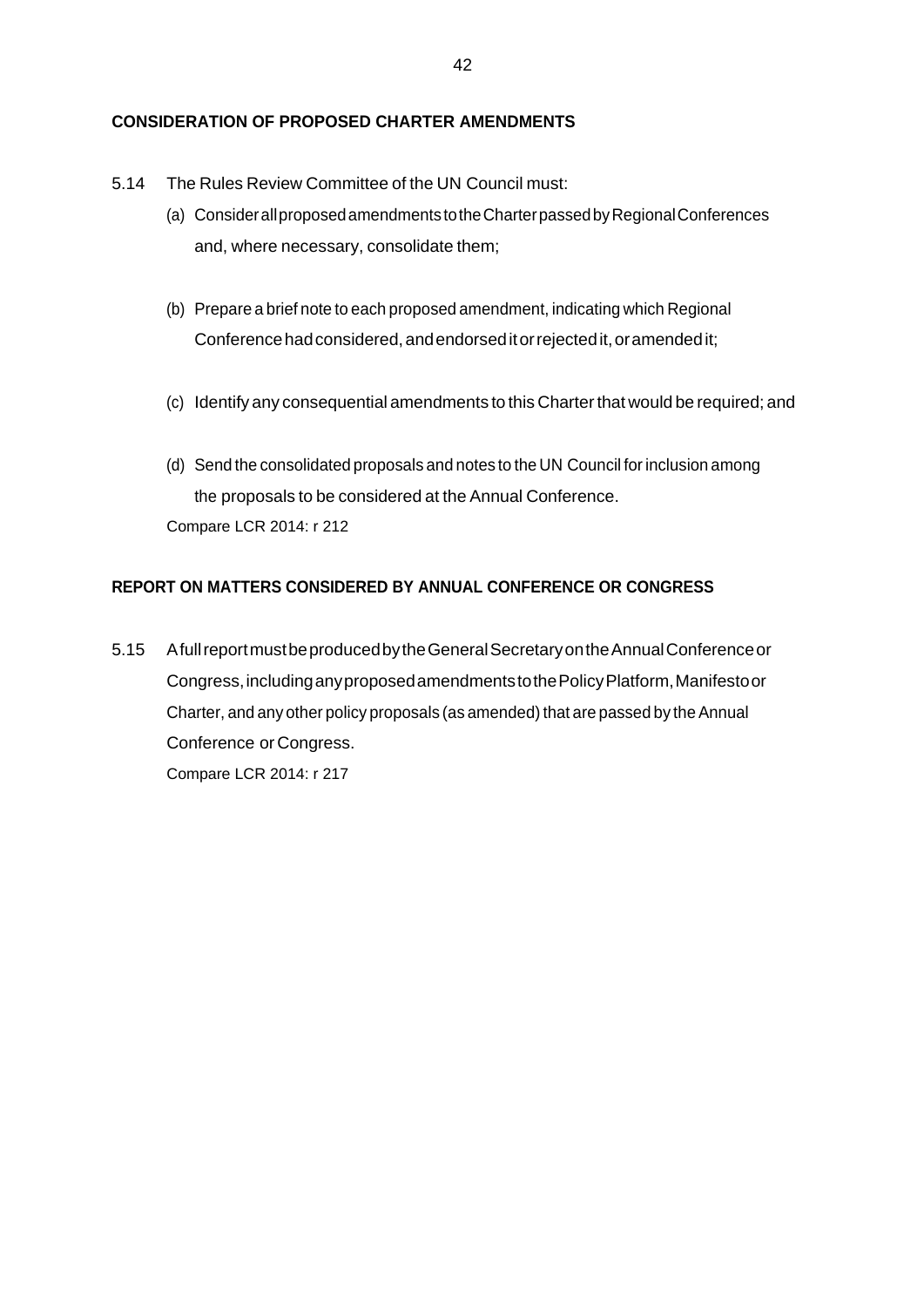## **PART 6**

## **REPRESENTATION**

### *ANNUAL AND REGIONAL CONFERENCES OR CONGRESSES*

#### **REPRESENTATION AT ANNUAL AND REGIONAL CONFERENCES OR CONGRESSES**

#### 6.1.1 RepresentationatAnnualandRegionalConferencesorCongressesisonthefollowingbasis:

|                                                                                                                                                                                                  | <b>Votes</b>   | <b>Delegates</b> |
|--------------------------------------------------------------------------------------------------------------------------------------------------------------------------------------------------|----------------|------------------|
| Aotearoha Regional Councils                                                                                                                                                                      | $\mathcal{P}$  | $\mathfrak{p}$   |
| Aotearoha Local Body Committees                                                                                                                                                                  | 1              | 1                |
| Electorate organisations as in rules $6.1.2 - 6.1.7$                                                                                                                                             |                |                  |
| Affiliates with membership not exceeding 200                                                                                                                                                     | 1              | 1                |
| Affiliates with membership from 201-500                                                                                                                                                          | $\overline{2}$ | $\mathfrak{p}$   |
| Affiliates with membership from 501-1000                                                                                                                                                         | 3              | 3                |
| Affiliates with membership from 1001-1500<br>withone extradelegate and vote for each additional 500<br>members or part of that number                                                            | 4              | 4                |
| Members of the UN Council, elected members of Local<br>Bodies whose campaigns were granted campaigning rights<br>by the UN Council, and Parliamentary Aotearoha<br>Kawanatanga Caucus<br>members | 1              |                  |

- 6.1.2 DelegatesandvotesforLECsandBranchesshallbecalculatedas follows. Thenumberof delegatesandvoteswithinanelectorateshallbe4plus1foreach20uniquefinancial members or partthereof.
- 6.1.3 For branch-based LECs
	- (a) 4 of the total number of delegates are delegates from the LEC; and
	- (b) The remainder of the delegates are distributed pro rata across the branches on the basis of the number of financial members in the branch.
- 6.1.4 The delegates provided for in rule 6.1.3(b) must be selected by and officially represent branches.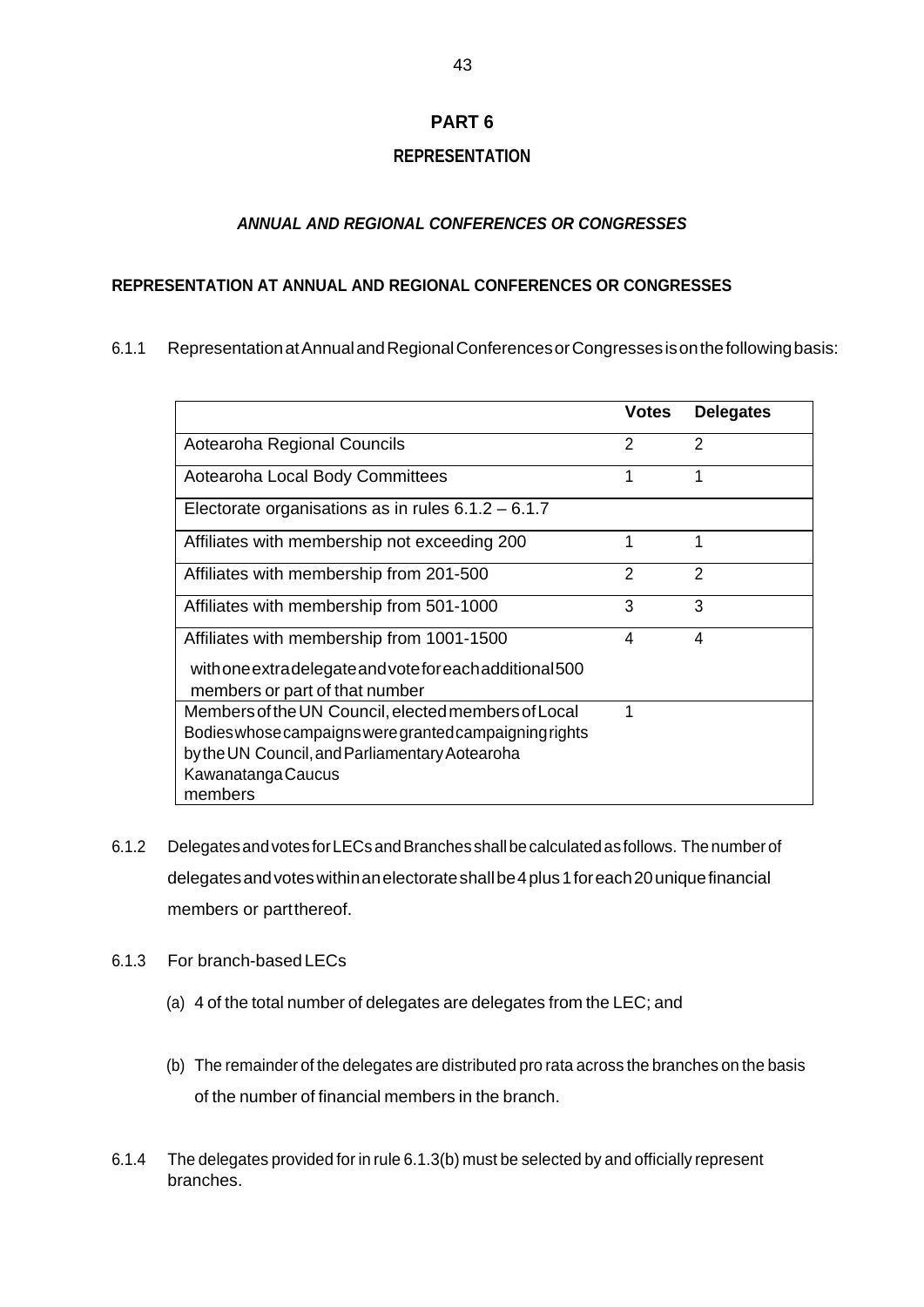- 6.1.5 Branches with fewer than 10 financial members at the end of December in any year are ineligible to be represented by a voting delegate in the following year unless:
	- (a) the LEC passes a resolution justifying the Branch having a delegate and forwards the resolution to the UN Council, through the General Secretary; and
	- (b) the UN Council is satisfied under the justification provided in accordance with rule 6.1.4 (a) that the Branch should have a delegate.
- 6.1.6 FormembershipbasedLECsalldelegatescalculatedinaccordancewithrule6.1.2are delegates for theLEC
- 6.1.7 Members' numbers are based on financial members at the end of the previous December. Compare LCR 2014: rr 218, 219

## **SELECTION AND ALLOCATION OF DELEGATES ACROSS REGIONS**

- 6.2.1 If an LEC (including a Māori LEC) overlaps more than one region, their branch allocation of delegates to the Regional Conference must be allocated to the region in which the branch is located.
- 6.2.2 The LEC mustallocate:
	- (a) 3 delegates to any region which the majority of the electorate's population is located; and
	- (b) 2 delegates to any region in which a minority of that electorate's population is located.
- 6.2.3 The representation provided in this rule also applies to representation under rule 8.24. Compare LCR 2014: r 219

### **POWER OF REGIONAL CONFERENCE TO INCREASE REPRESENTATION**

6.3 A Regional Conference may increase the representation provided in rule 6.2 on a pro rata basis with the approval of the UN Council. Compare LCR 2014: r 219(a)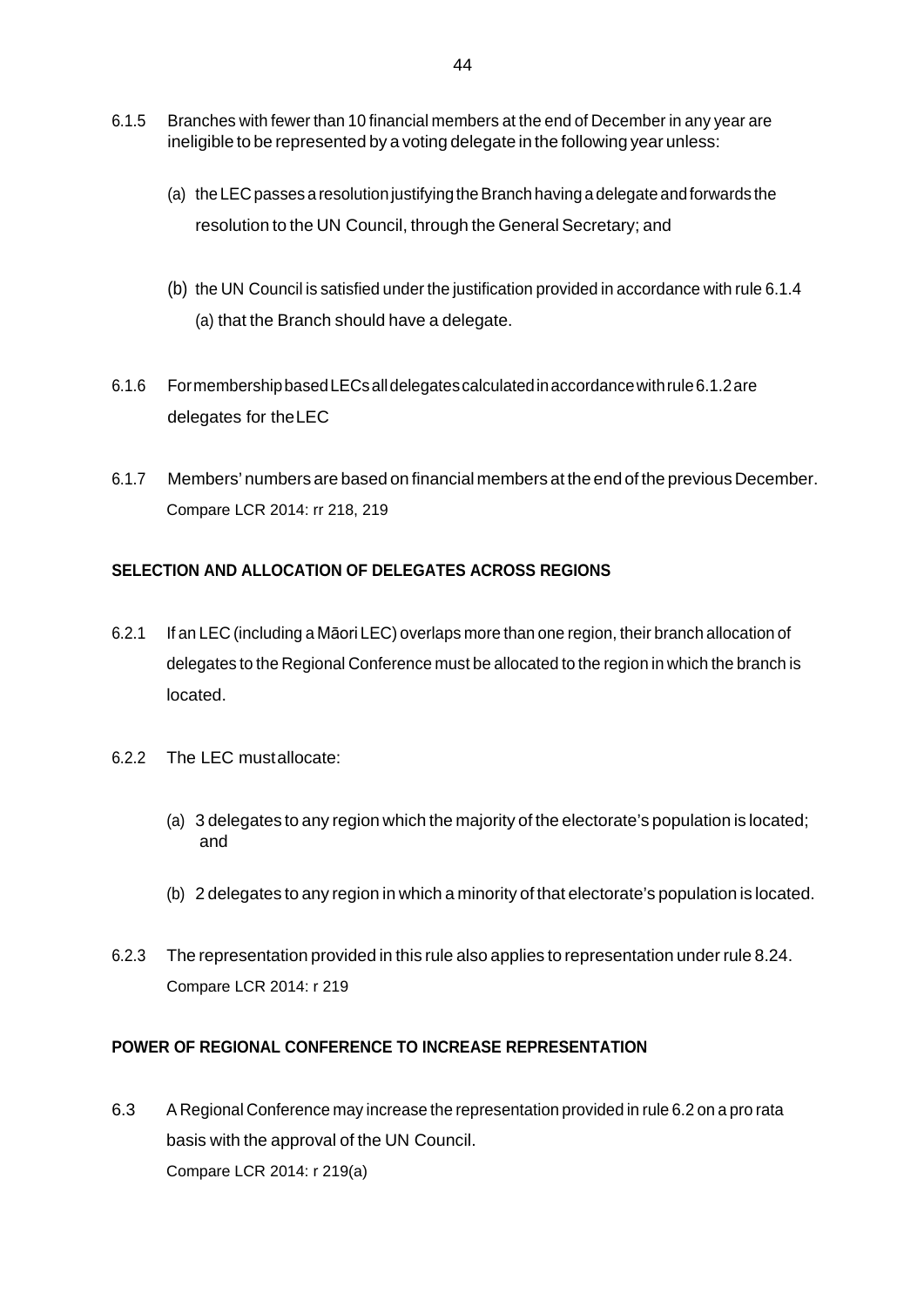#### **WOMEN DELEGATES**

- 6.4.1 AlldelegationstoRegionalandAnnualConferencesorCongressescomprising2ormore delegates must ensure that women are part of their delegation.
- 6.4.2 An organisation that does not include women:
	- (a) MustjustifytheirabsencetotheChairandtothemembersoftheUN Council present or, if applicable, to the UN Council; and
	- (b) Loses one vote.
- 6.4.3 If,intheopinionoftheChairandthemembersoftheUN Councilpresent,thejustification is inadequate, the organisation loses all but one of their voting entitlements. Compare LCR 2013: r 219(b)

### **VOTING RIGHTS OF AFFILIATES**

6.5 No affiliate may exercise more than 12 votes unless itis represented by at least 4 delegates. Compare LCR 2014: r 220

## **ATTENDANCE AND VOTING RIGHTS OF UN COUNCIL**

- 6.6.1 Members of the UN Council are entitled to attendAnnual Conferences or Congress as delegates from the Council with power to vote.
- 6.6.2 No delegate so appointed is entitled to more than one vote. Compare LCR 2014: r 221

## **ATTENDANCE AND VOTING RIGHTS OF MP'S**

6.7 Members of the Parliamentary AOTEAROHA Caucus are entitled to speaking rights at Annual ConferencesorCongressesandRegionalConferencesandonevoteifnot representinga constituent organisation. Compare LCR 2014: r 222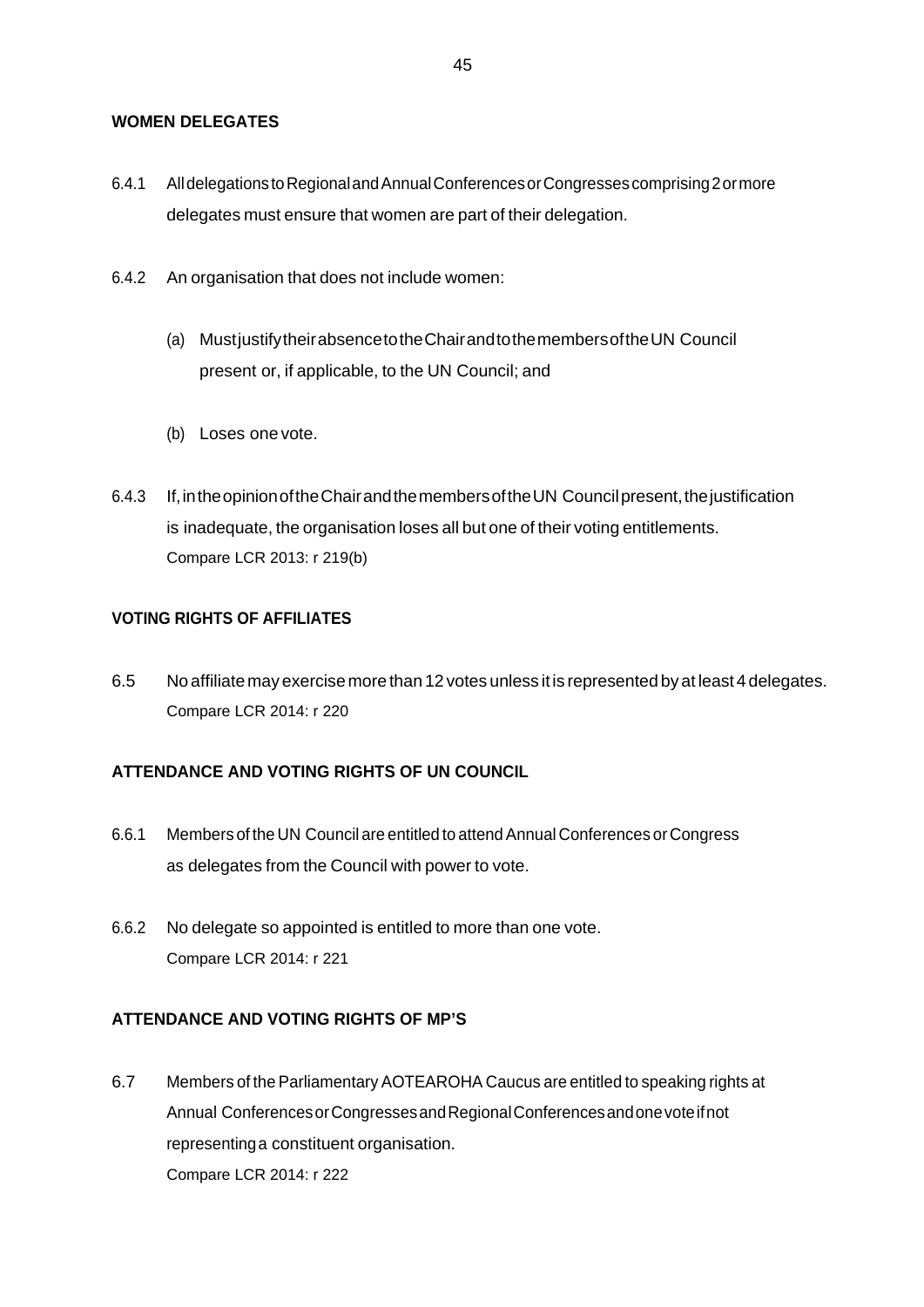#### **ORGANISATIONS MUST BE FINANCIAL**

- 6.8.1 RepresentationatAnnualandRegionalConferencesorCongressesisconfinedto organisations which are financial according to this Charter.
- 6.8.2 DelegatestoAnnualandRegionalConferencesorCongressesmustbefinancialmembersof the Party. Compare LCR 2014: r 223

#### **PROXIES**

- 6.9.1 Any delegate appointed by a Party organisation listed in rule  $3.1.1(a) (d)$  and (f) remains a delegate until the next Annual Meeting of that organisation, unless that delegate resigns, dies or is removed as a delegate by a Special Meeting.
- 6.9.2 Any proxy delegate appointed must be authorised by the Secretary and the Chairperson of the Party organisation in writing.
- 6.9.3 Noproxydelegatecanrepresentmorethanonedelegateatanyonetime,andmustnot simultaneously carry an ordinary delegate's credential.
- 6.9.4 Any proxy delegate representing an affiliate organisation must be a bona-fide member of (or employed by) a Trade Union or other organisation and must be authorised by the Secretary of the affiliated organisation at any time, and must not simultaneously carry an ordinary delegate's credential. Compare LCR 2014: r 224 - 226

*AOTEAROHA ELECTORATE COMMITTEES*

#### **REPRESENTATION AT AOTEAROHA ELECTORATE COMMITTEES**

- 6.10.1 Delegates to, or representatives on, LECs must be:
	- (a) financial members of the Party resident in the electorate concerned; and/or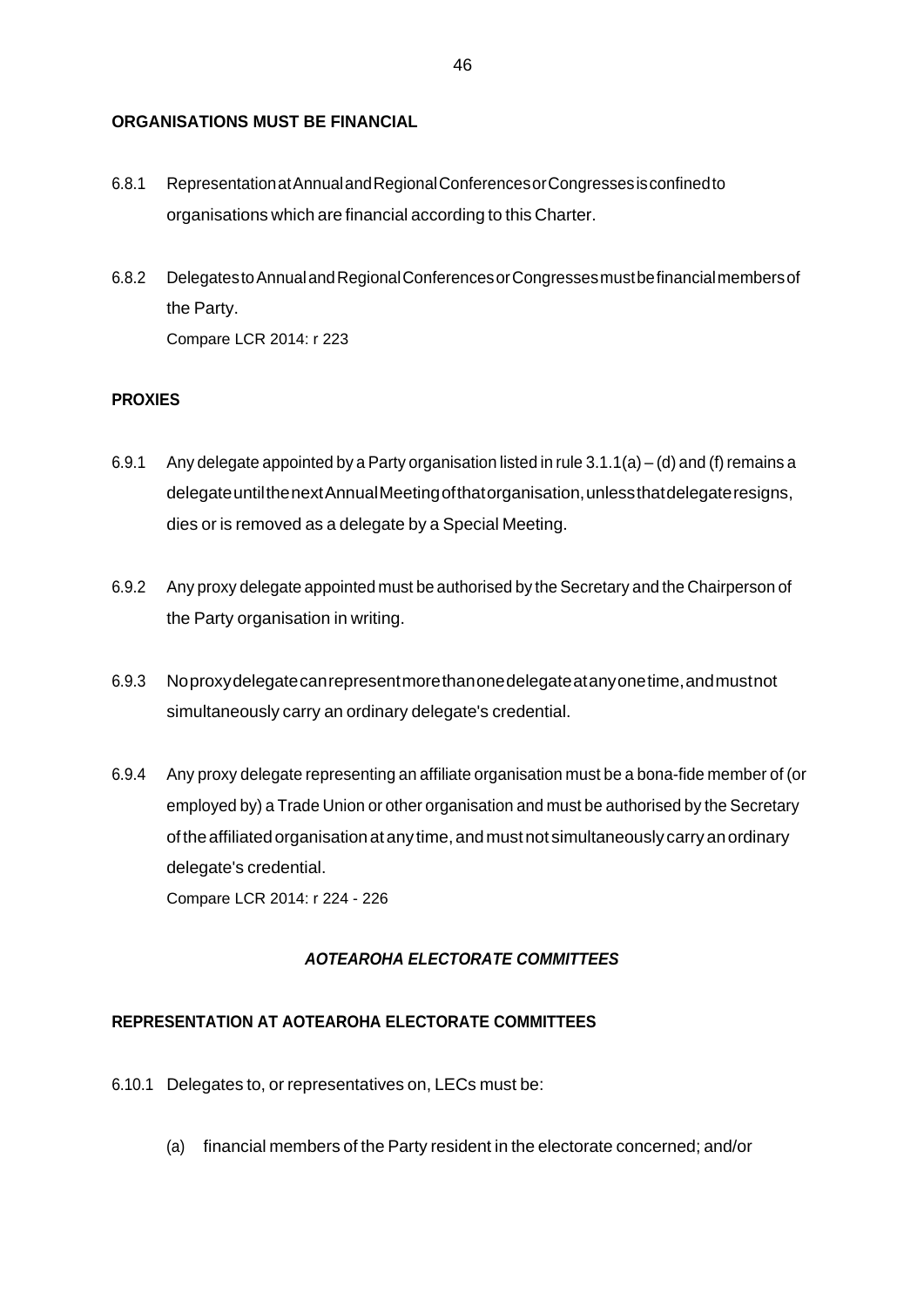- (b) bona fide financial members of the affiliate they represent.
- 6.10.2 The UN Council may grant dispensation from the residential qualification in special cases, but the delegate or representative must not participate in the Parliamentary Candidate Selection process.
- 6.10.3 Dispensations granted underrule 6.10.2 must be reviewed annually by the UN Council. Compare LCR 2014: r 227

## **LIMITATIONS ON ABILITY TO REPRESENT**

- 6.11.1 No person may be a delegate to or representative on more than one LEC.
- 6.11.2 However, theUN Council may grant anexemption fora delegate to serve onone Māori LEC and one General LEC. Compare LCR 2014: r 228

### **ENTITLEMENTS OF BRANCHES AND AFFILIATES TO REPRESENTATION**

6.12.1 Branches and affiliates are entitled to representation at each branch-based LEC according to the financial membership within the electorate as at the end of the previous December, and on the followingbasis:

| 10-20 members  | one delegate                                                                     |
|----------------|----------------------------------------------------------------------------------|
| 21-50 members  | two delegates                                                                    |
| 51-100 members | three delegates                                                                  |
| > 100 members  | one additional delegate for each additional 50<br>members or part of that number |

6.12.2 Despite rule 6.12.1, no affiliate may have more than 14 delegates to the LEC. Compare LCR 2014: r 229

## **FORMULA FOR REPRESENTATION**

6.13 Representation on member-based LECs is determined on the total financial membership of the Party, and the total financial membership of the affiliates, resident in the electorate. Compare LCR 2014: r 230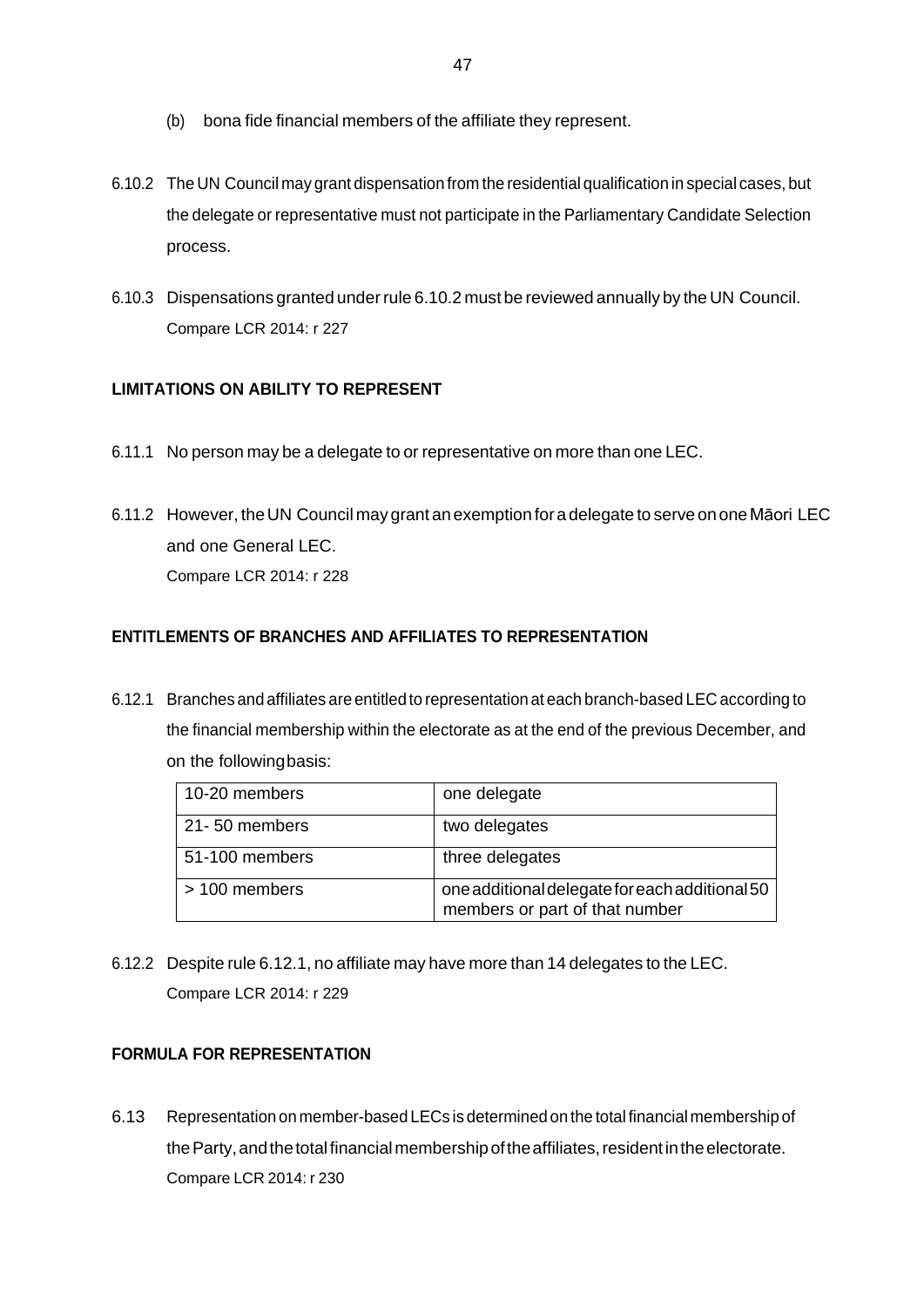#### **APPLICATION OF FORMULA TO AFFILIATES**

6.14 The same formula for allocation of representatives to the member-based LECs applies to both electorate and affiliate members, but no affiliate may have more than 7 delegates. Compare LCR 2014: r 231

#### **MINIMUM SIZE REQUIREMENTS**

6.15 The minimum size of a member-based LEC is 14 and the maximum size is 30. Compare LCR 2014: r 232

## **UN COUNCIL DETERMINES FORMULAE ETC**

- 6.16.1 The size of the LEC, the formula for representation, and the committee election methods are determinedbytheUN Councilatthesametimeatitapprovestheestablishmentofthe LEC.
- 6.16.2 The LEC Charter must be reviewed by the UN Council as required in conjunction with the LEC. Compare LCR 2014: r 233

## **MEMBERSHIP OF MP'S ON AOTEAROHA ELECTORATE COMMITTEES**

- 6.17.1 Each endorsed candidate and each Member of the Parliamentary Aotearoha Kawanatanga Caucus is automatically a representative on his or her respective LEC, with full voting and speaking rights.
- 6.17.2 AList candidate or List member of theParliamentaryAotearoha Kawanatanga Caucus is a representative withfullvotingandspeakingrightsoneithertheirassignedbaseLEC,oron theLECinthe electorate where theylive. Compare LCR 2014: r 234

# **UN COUNCIL MAY APPROVE INCREASE IN DELEGATES**

6.18 TheUN Councilmayapproveanincreaseofdelegatestoabranch-basedLEConaprorata basis in accordance with rule 6.10. Compare LCR 2014: r 235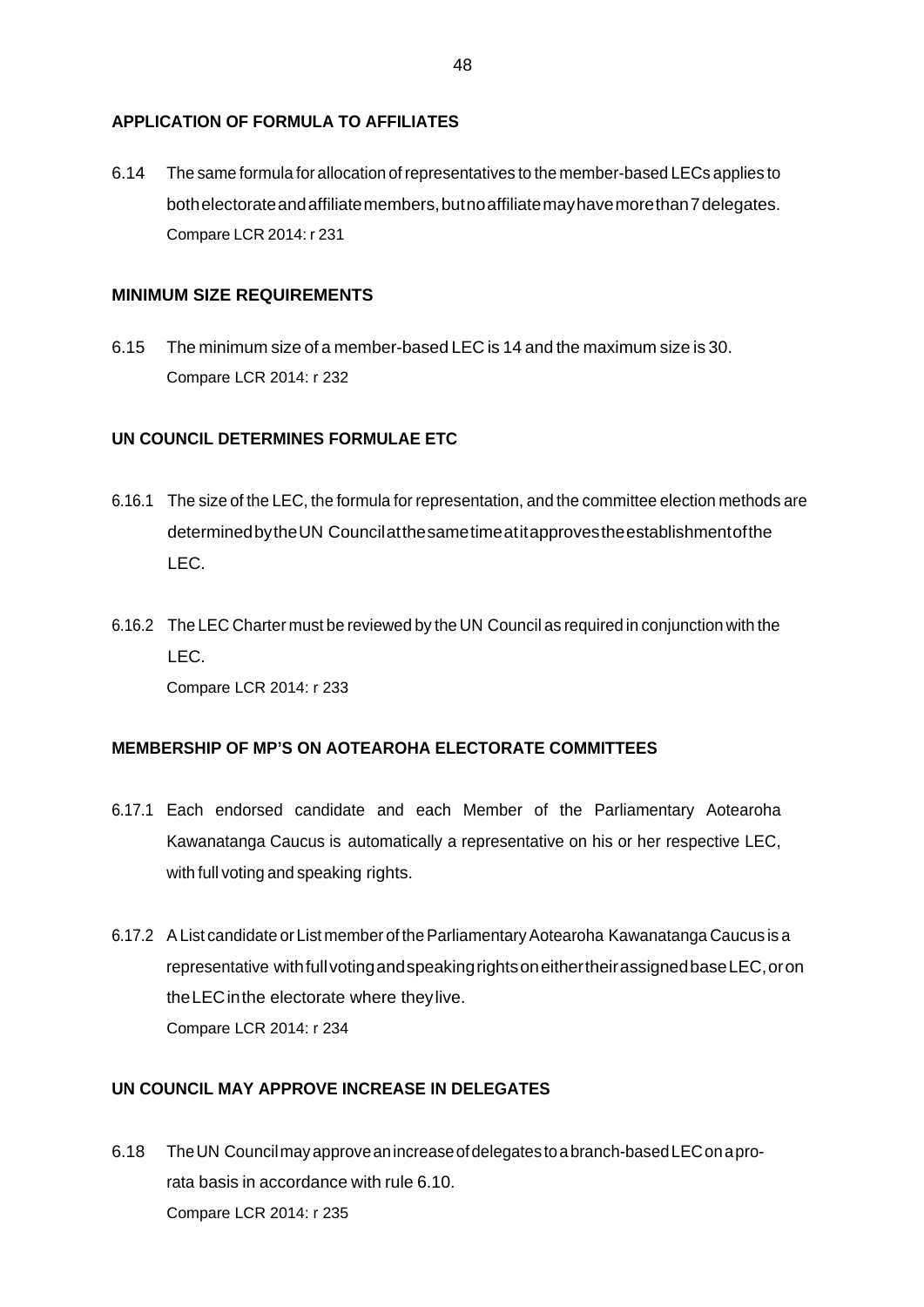### **REPRESENTATION ON 2 OR MORE AOTEAROHA ELECTORATE COMMITTEES**

6.19 If affiliates or branches with members in more than one LEC area want representation on more than one LEC they must apply to the UN Council for the necessary approval. Compare LCR 2014: r 236

### **REPRESENTATION WHERE MEMBERSHIP IN AN ELECTORATE IS SMALL**

6.20 A Branch or affiliate is entitled to representation on one LEC even if its resident membership within the electorate is less than 10, subject to the written approval of the UN Council. Compare LCR 2014: r 237

### **REPRESENTATION WHERE THERE ARE 2 OR MORE BRANCHES**

6.21 If there is more than one branch of an affiliate in any LEC area, representation on the LEC is based on the total membership of those branches. Compare LCR 2014: r 238

# *AOTEAROHA LOCAL BODY COMMITTEES*

#### **REPRESENTATION ON AOTEAROHA LOCAL BODY COMMITTEES**

6.22 Representation on anyAotearoha LocalBody Committee must be in accordance with the formulaapprovedwhentheUN Councilapprovestheformationofthe Committee. Compare LCR 2014: r 239

#### *AOTEAROHA REGIONAL COUNCILS*

#### **REPRESENTATION ON AOTEAROHA REGIONAL COUNCILS**

6.23 Those members of the UN Council and members of the Parliamentary Aotearoha Kawanatanga resident within a region are ex-officio members of the relevant Aotearoha Regional Council. Compare LCR 2014: r 240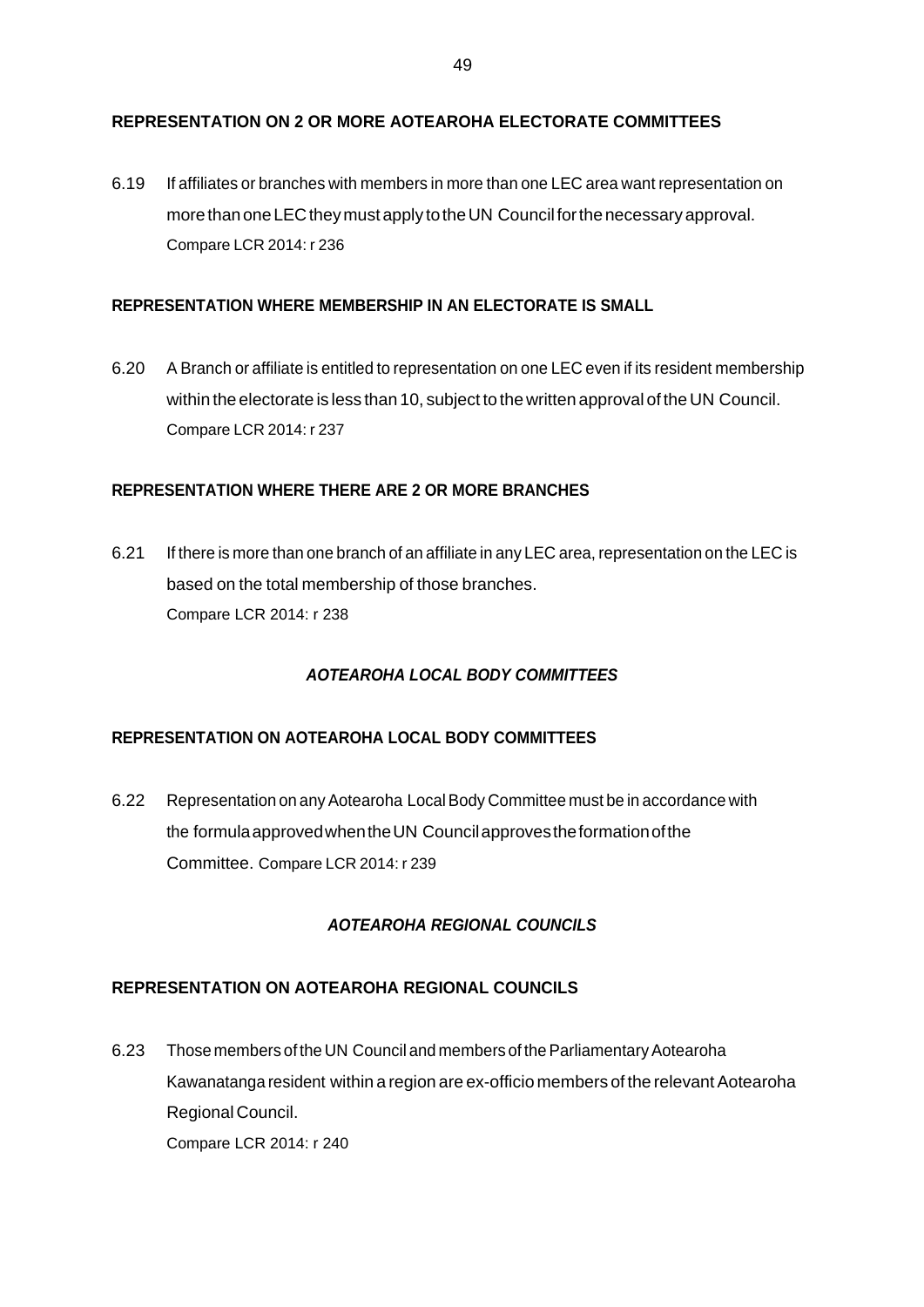### **PART 7**

# **ELECTION OF OFFICERS**

#### **VOTINGSYSTEMS**

- 7.1.1 The preferential system of voting must be used for all single vacancies, in elections of more than two candidates.
- 7.1.2 In all multiple elections, or single vacancy elections with fewer than 3 candidates, the "First past the post" system must be used. Compare LCR 2014: r 241

### *ELECTION OF UN COUNCIL*

### **CONDUCT OF ELECTION**

- 7.2.1 Atleast6monthsbeforeeachAnnualConferencetheGeneralSecretarymustcontactall constituent organisations inviting nominations for the positions on the UN Council as set out in rule 3.37(a).
- 7.2.2 All nominations must be received by the General Secretary at least 3 months before the date of the AnnualConference.
- 7.2.3 Withinafortnightofthedateofclosingofnominations,theGeneralSecretarymustprovide all Party organisations with a list of nominees and biographical data of members standing for the UN Council.
- 7.2.4 Despiterules7.2.1to7.2.3,thereisnoelectionofofficersduringtheyearinwhichaGeneral Election is held. Compare LCR 2014: rr 242 - 244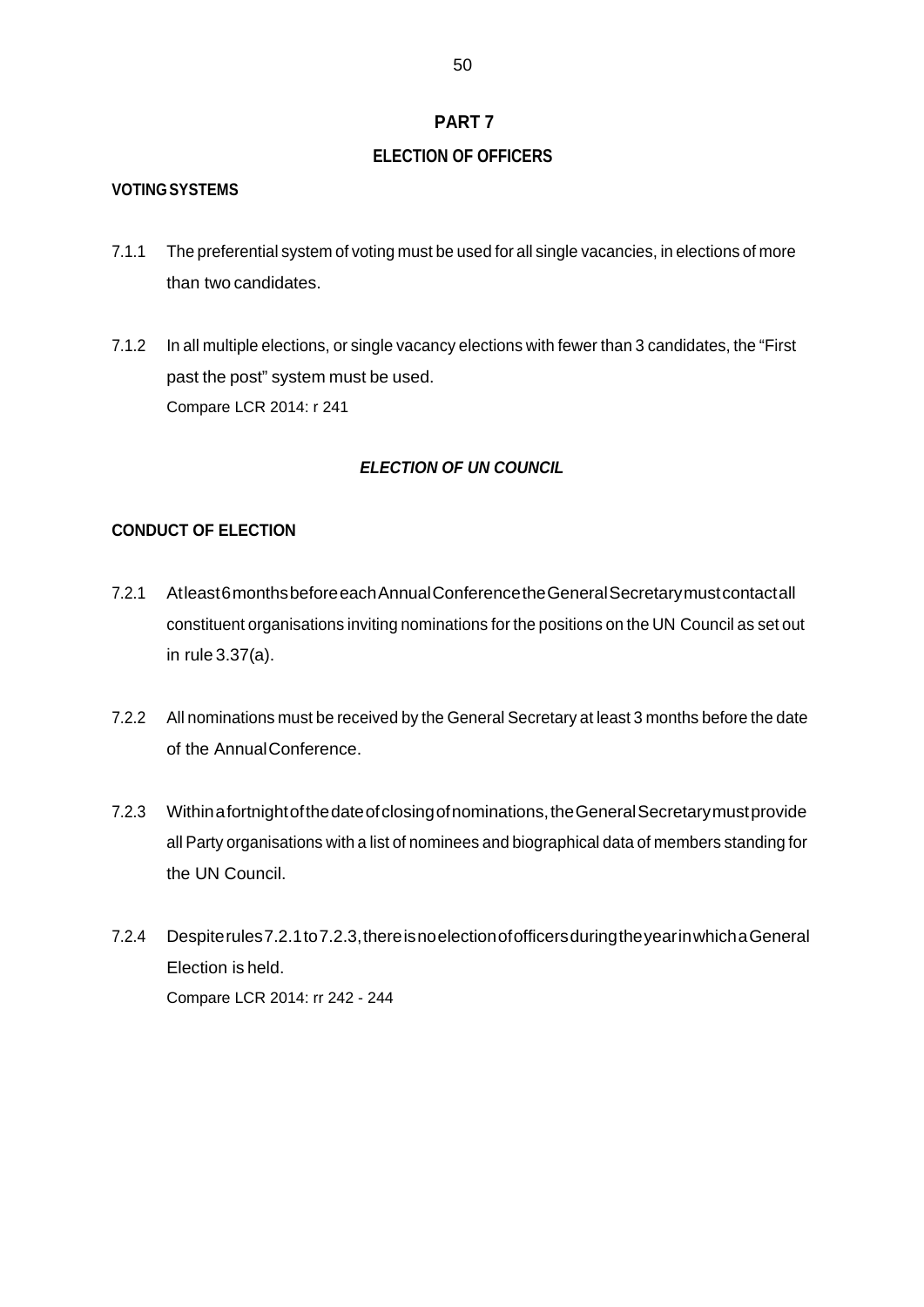## *ELECTION OF REGIONAL REPRESENTATIVES ON UN COUNCIL*

#### **ELECTION OF REGIONAL REPRESENTATIVES TO UN COUNCIL**

7.3 Regional Representatives must be elected to the UN Council to represent one or more of the regions as designated from time to time by the UN Council and in accordance with rule 3.26. Compare LCR 2014: r 245

#### **GENERAL SECRETARY MUST INVITE NOMINATIONS**

- 7.4.1 Atleast6 months before the date of the Annual Conference, the General Secretary must contact all member-based LECs, Branches and Affiliates inviting the nomination of a member of the Party resident in the region as Regional Representative of that area on the UN Council.
- 7.4.2 Nominations in the prescribed form close with the General Secretary at the Head Office of the Party not less than one month from the date of invitation.
- 7.4.3 Despite rules 7.4.1 and7.4.2, there is no election of Regional Representatives during a year in which a General Election is held. Compare LCR 2014: r 246

#### **WHEN POSTAL BALLOT IS REQUIRED**

7.5 A postal ballot must be conducted by the General Secretary for each region for which more nominations are received than positions available. Compare LCR 2014: r 247

#### **VOTING ENTITLEMENTS**

- 7.6.1 Branches and LECs are entitled to vote in a postal ballot according to their financial membership at the end of the previous December using the entitlements from Rules 6.1.2 to
- 7.6.2 Branches with fewer than 10 financial members at the end of December in any year are ineligible to cast a vote in electorate, regional or Party-wide elections held in the subsequent year,unlesstheUN CouncilissatisfiedthattheBranchshouldhaveavoteunderrule6.1.5.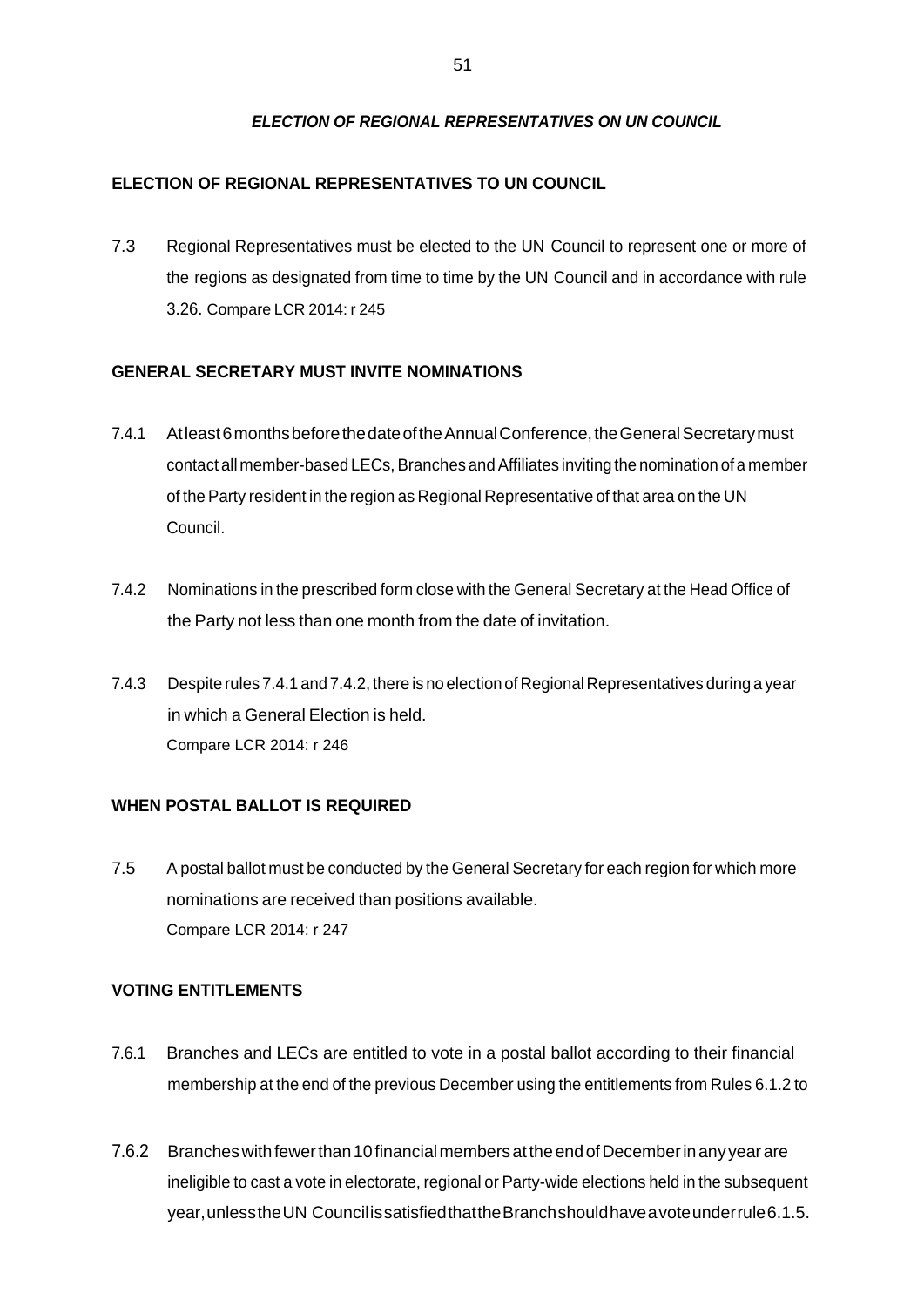7.6.3 Affiliatesareentitledtovoteinapostalballotaccordingtotheiraffiliatedmembershipon the following basis

| Up to 50 members   | 1 vote  |
|--------------------|---------|
| $51 - 250$ members | 2 votes |
| 251-500 members    | 3 votes |
| 501-1000 members   | 4 votes |
| Over 1000 members  | 5 votes |

Compare LCR 2014: r 248

#### **POSTAL BALLOT**

- 7.7.1 The postal ballot must be completed at least one week before the Annual Conference and the names of all the Regional Representatives must be announced to Annual Conference.
- 7.7.2 Each nominee for Regional Representative must be:
	- (a) Notifiedatleastoneweekinadvanceofthedateandplaceofthecountingofthepostal ballot; and
	- (b) Be invited to appoint a Scrutiniser to observe that count.

(c) Scrutinisersmustbefinancialmembers,mustmaintaintheconfidentialityofthe election results, and must adhere to the guidelines provided by the relevant Returning Officer.

- 7.7.3 Anyregionwithmorethanonerepresentativemustelecttheirrepresentativesonafirstpast-the-post basis and must elect at least one woman.
- 7.7.4 The General Secretary must declare elected:
	- (a) For single vacancies, the highest polling candidate; and
	- (b) Inthecaseofmultiplepositions,thehighestpollingwomancandidateandtheother candidate(s) receiving the highest number of votes. Compare LCR 2014: rr 245 and 249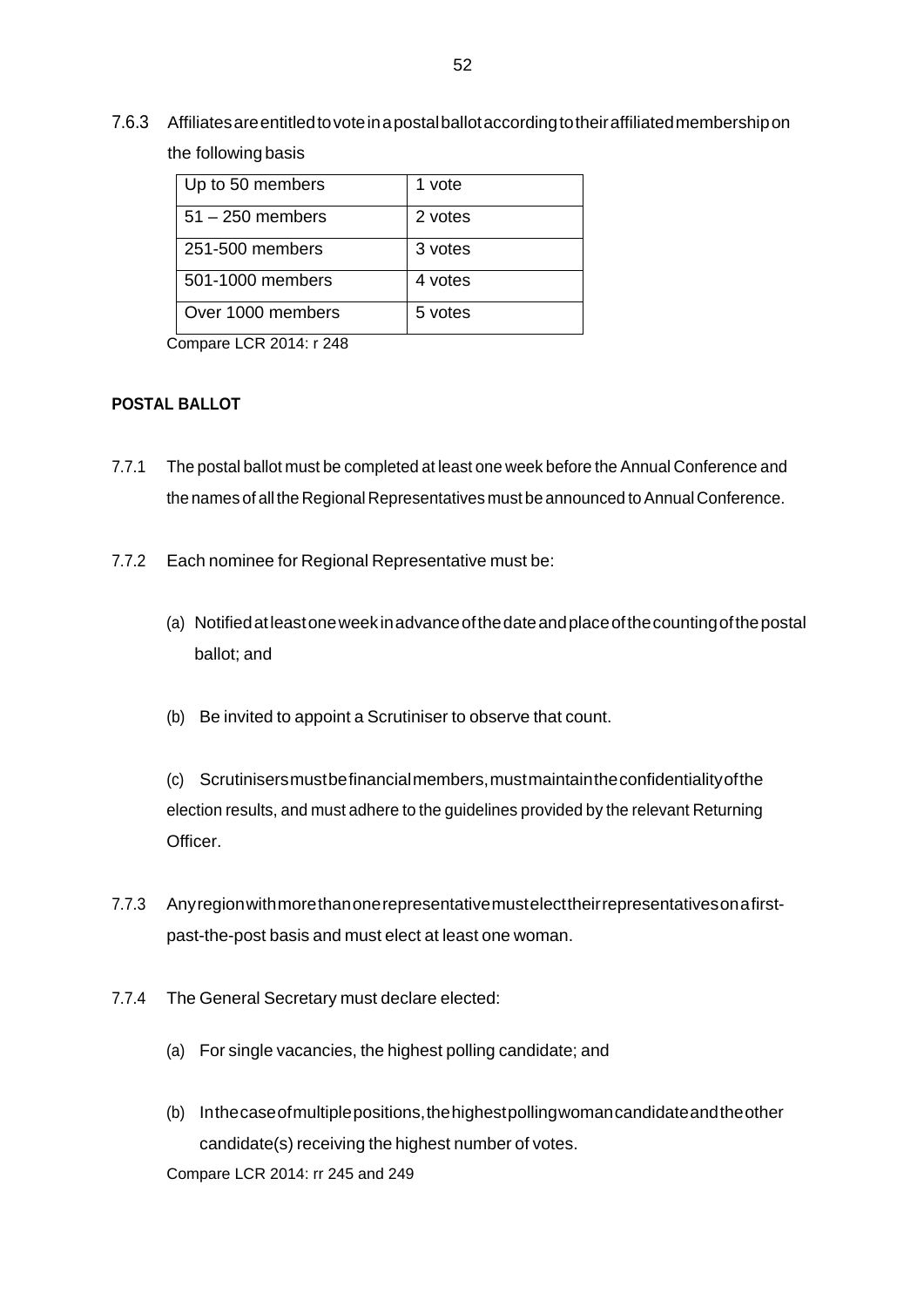#### *ELECTION OF AOTEAROHA REGIONAL COUNCILS*

#### **ELECTIONS**

- 7.8.1 Atleast1monthbeforethedateoftheAnnualMeetingofeachAotearoha Regional Council,the Secretary must contact all constituent bodies in the area inviting nominations for the positions of Chairperson, Vice-Chairperson, Secretary-Treasurer and 7 members for the Council Executive.
- 7.8.2 Nominations in the prescribed form must be sent to the Aotearoha Regional Council Secretary in sufficient time to have them sent to all constituent bodies in the area 4 weeks before the Annual Meeting.
- 7.8.3 The election of Officers and Executive Members must:
	- (a) Be held during the Annual Meeting of the Aotearoha Regional Council; and
	- (b) Be conducted by a Returning Officer and Scrutinisers elected for that purpose.
- 7.8.4 No person who has accepted nomination for any other position may be appointed as Returning Officer orScrutiniser. Compare LCR 2014: rr 250 to 252

#### *ELECTION OF AOTEAROHA ELECTORATE COMMITTEES*

#### **NOMINATIONS AND ELECTIONS FOR BRANCH-BASED AOTEAROHA ELECTORATE COMMITTEES**

7.9.1 At least 1 month before the date of the Annual Meeting of a branch-based LEC, the Secretary must contact all Branches and Affiliates, inviting nominations for the positions of Chairperson,Vice-Chairperson,Secretary-Treasurer,and(iftheLEChasagreedtothe formation of an Executive, or if an Executive is in place and the LEC supports its continuation) 6 members for the LEC Executive. Compare LCR 2014: r 253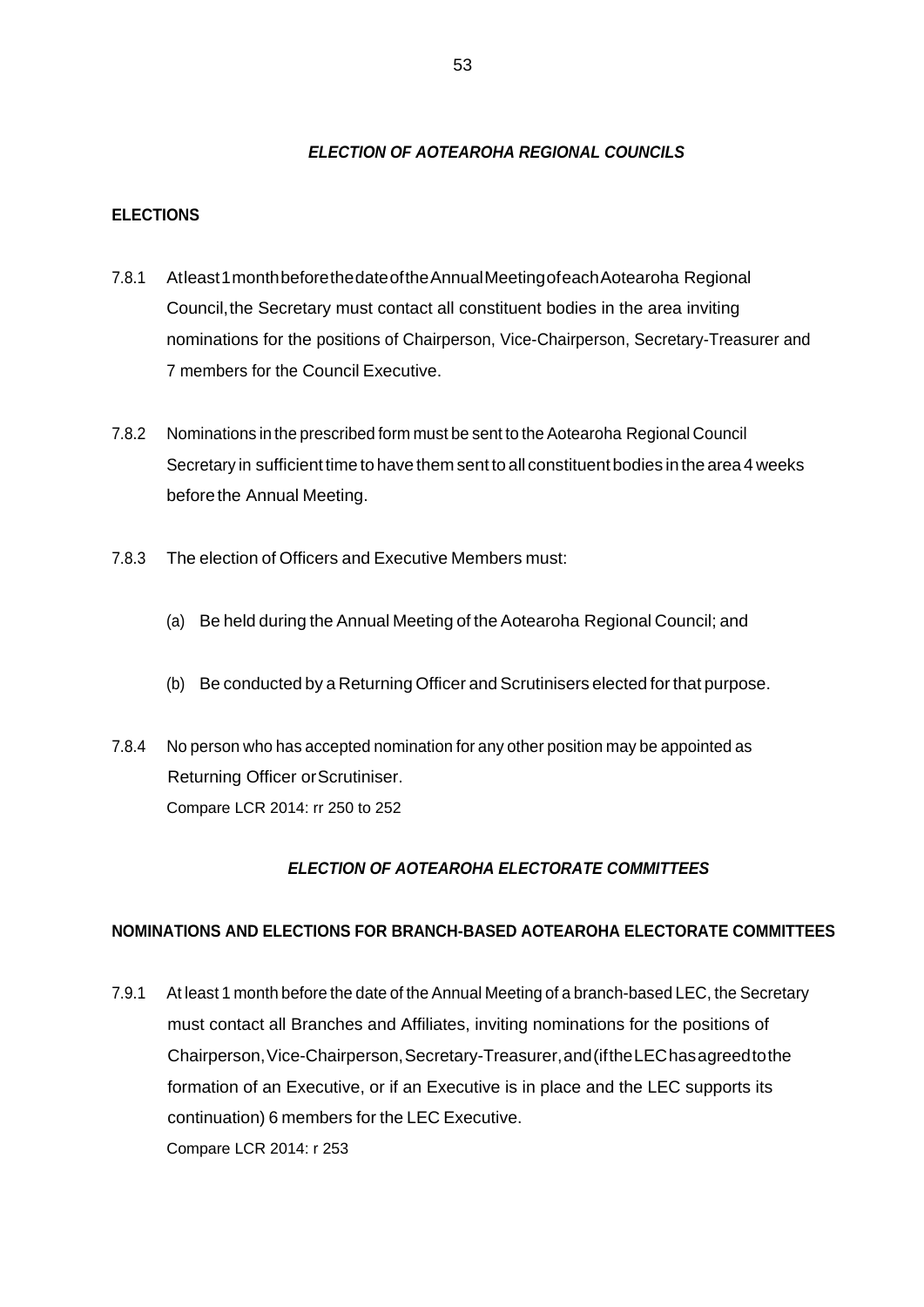- 7.9.2 For branch-based LECs nominations in writing must be sent to the Secretary in sufficient time to have them circulated to all Branches and Affiliates at least 2 weeks prior to the Annual Meeting. Compare LCR 2014: r 255
- 7.9.3 The election of Officers and Executive Members must be held during the Annual Meeting of thebranch-basedLECandmustbeconductedbyaReturningOfficerandScrutinisers. Compare LCR 2014: r 257
- 7.9.4 No person who has accepted nomination for any other position may be appointed as Returning Officer orScrutiniser. Compare LCR 2014: r 257

### **NOMINATIONS AND ELECTIONS FOR MEMBER-BASED AOTEAROHA ELECTORATE COMMITTEES**

- 7.10.1 At least 1 month before the date of the Annual Meeting of a member-based LEC, the Secretary must contact all members and Affiliates, inviting nominations for representatives on the LEC in accordance with the Charter of that LEC. Compare LCR 2014: r 254
- 7.10.2 Formember-basedLECs,thesubmissionofnominationsinwritingandtheresultsofthe ensuingpostalballotmustbecompletedinsufficienttimetoallowthenewrepresentatives to participate in the Annual Meeting of the LEC. Compare LCR 2014: r 256

## *ELECTION OF AOTEAROHA LOCAL BODY COMMITTEES*

#### **CONDUCT OF ELECTIONS**

7.11.1 Atleast2monthsbeforethedateoftheAnnualMeetingofeachLocalBodyCommitteethe Secretary must contact constituent bodies inviting nominations for the positions of Chairperson, Vice-Chairperson, Secretary-Treasurer, and (if the LEC has agreed to the formation of an Executive, or if an Executive is in place and the LEC supports its continuation) 6 members for the Local Body Committee Executive.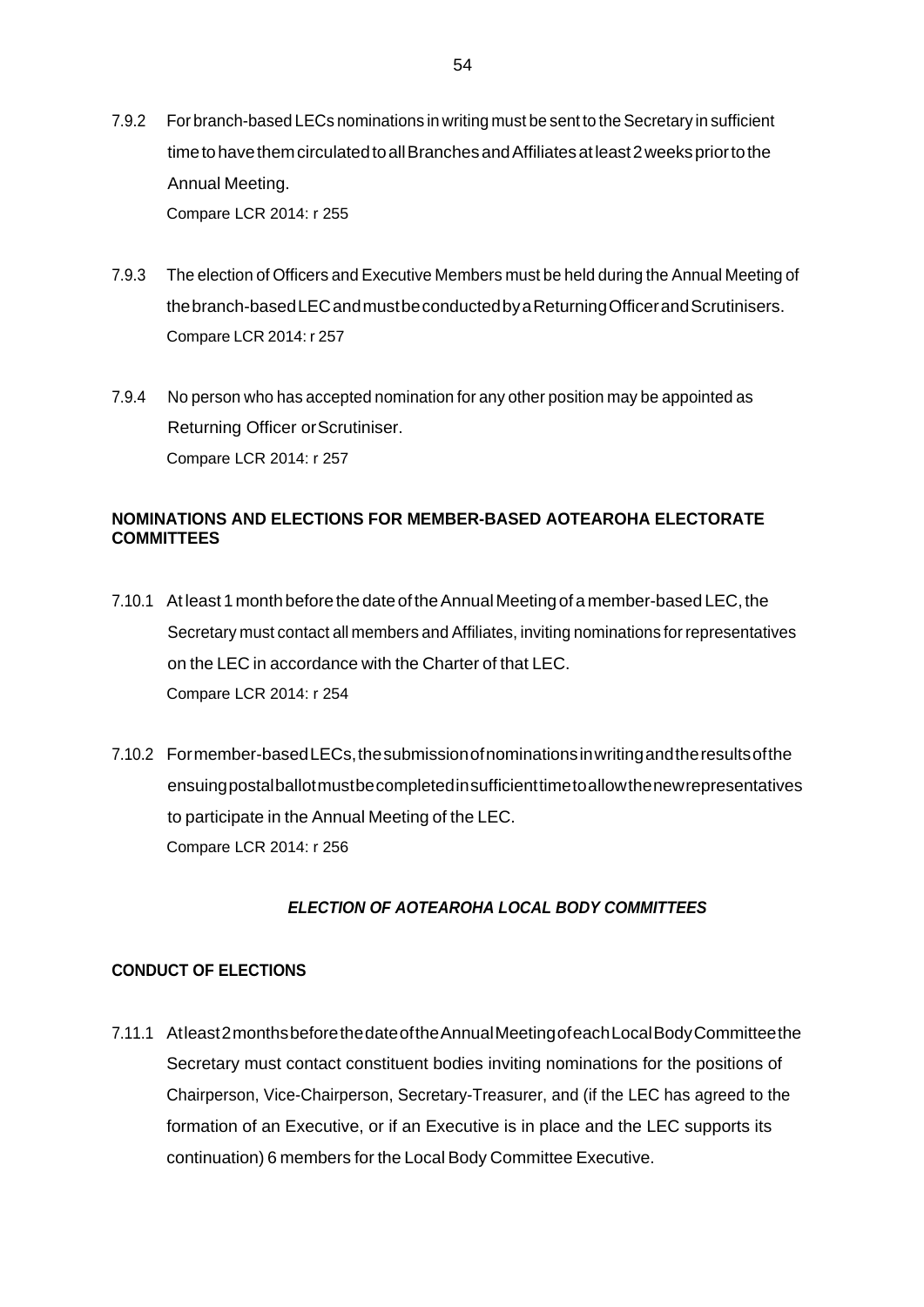- 7.11.2 NominationsinwritingmustbegiventotheSecretaryinsufficienttimetohavethemsentto all constituent bodies and Affiliates at least 3 weeks before the Annual Meeting.
- 7.11.3 The election of Officers and Executive Members must:
	- (a) Be held during the Annual Meeting of the Local Body Committee; and
	- (b) Be conducted by a Returning Officer and Scrutinisers elected for that purpose.
- 7.11.4 No person who has accepted nomination for any other position may be appointed as Returning Officer orScrutiniser. Compare LCR 2014: rr 258 to 260

#### *ELECTION OF BRANCH OFFICERS*

#### **CONDUCT OF ELECTIONS**

- 7.12.1 Thenomination and election of the Chairperson, Vice-Chairperson, Secretary-Treasurer, and delegates to other Aotearoha Kawanatanga organisations must take place at the Annual Meeting.
- 7.12.2 The persons elected take office from the conclusion of that meeting.
- 7.12.3 Despiterules7.12.1and7.12.2delegatestoAnnualConferencesorCongressesorRegional Conferences may be elected at any formal Branch meeting. Compare LCR 2014: r 261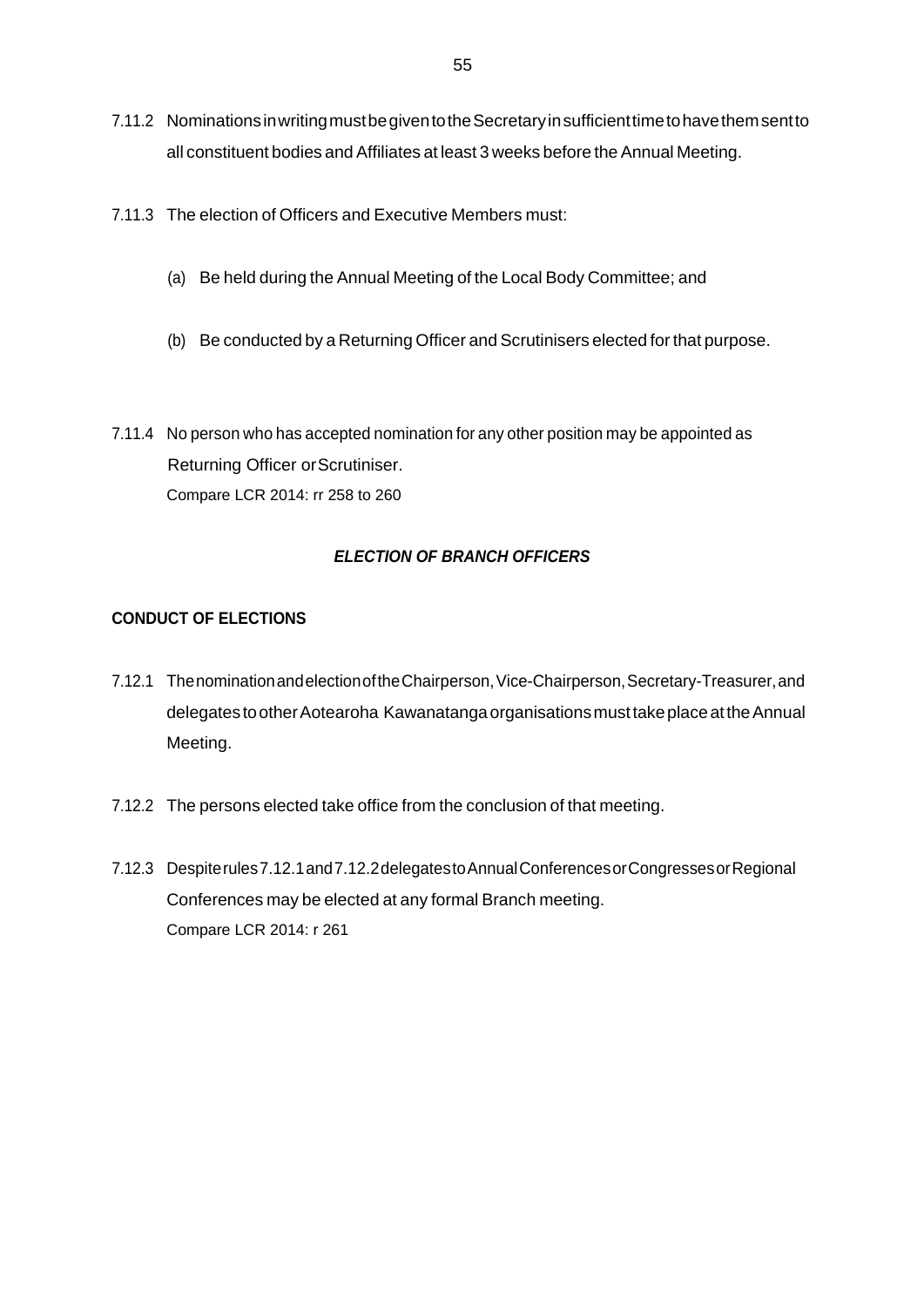#### **PART 8**

# **SELECTION OF CANDIDATES FOR PARLIAMENTARY AND LOCAL BODY ELECTIONS**

### *SUBPART 1 – GENERAL RULES ABOUT PARLIAMENTARY CANDIDATES*

### **DUTIES OF UN COUNCIL**

- 8.1.1 The UN Council, at a time it decides, must call for nominations for Parliamentary candidates.
- 8.1.2 The UN Council must contact all constituent bodies calling for nominations for Parliamentary candidates for Constituency or List selections (or both).
- 8.1.3 The UN Council must develop the Strategic Selection Criteria in close consultation with the Parliamentary Aotearoha Kawanatanga Caucus.
- 8.1.4 The UN Council will finally decide the Strategic Selection Criteria. Compare LCR 2014: r 301, 303

#### **CALLING OF NOMINATIONS**

- 8.2.1 Each Aotearoha Regional Council and each LEC, in consultation with the UN Council, must contact all constituent bodies calling for nominations for Parliamentary candidates for Constituency or List selections (or both).
- 8.2.2 Theclosingdateforthereceiptofnominationsmustnotbelessthan2monthsfromthe date of issuing of the invitation that calls for nominations.
- 8.2.3 However, in the case of by-elections called at short notice, or in other cases of urgency, this period may be varied by the UN Council.
- 8.2.4 At least one month before the closing date (except for by-elections, elections called at short noticeorothercasesofurgencywhenthisperiodmaybevaried)LECsandAffiliatesmust advise their members that nominations are open. Compare LCR 2014: rr 302, 304, 305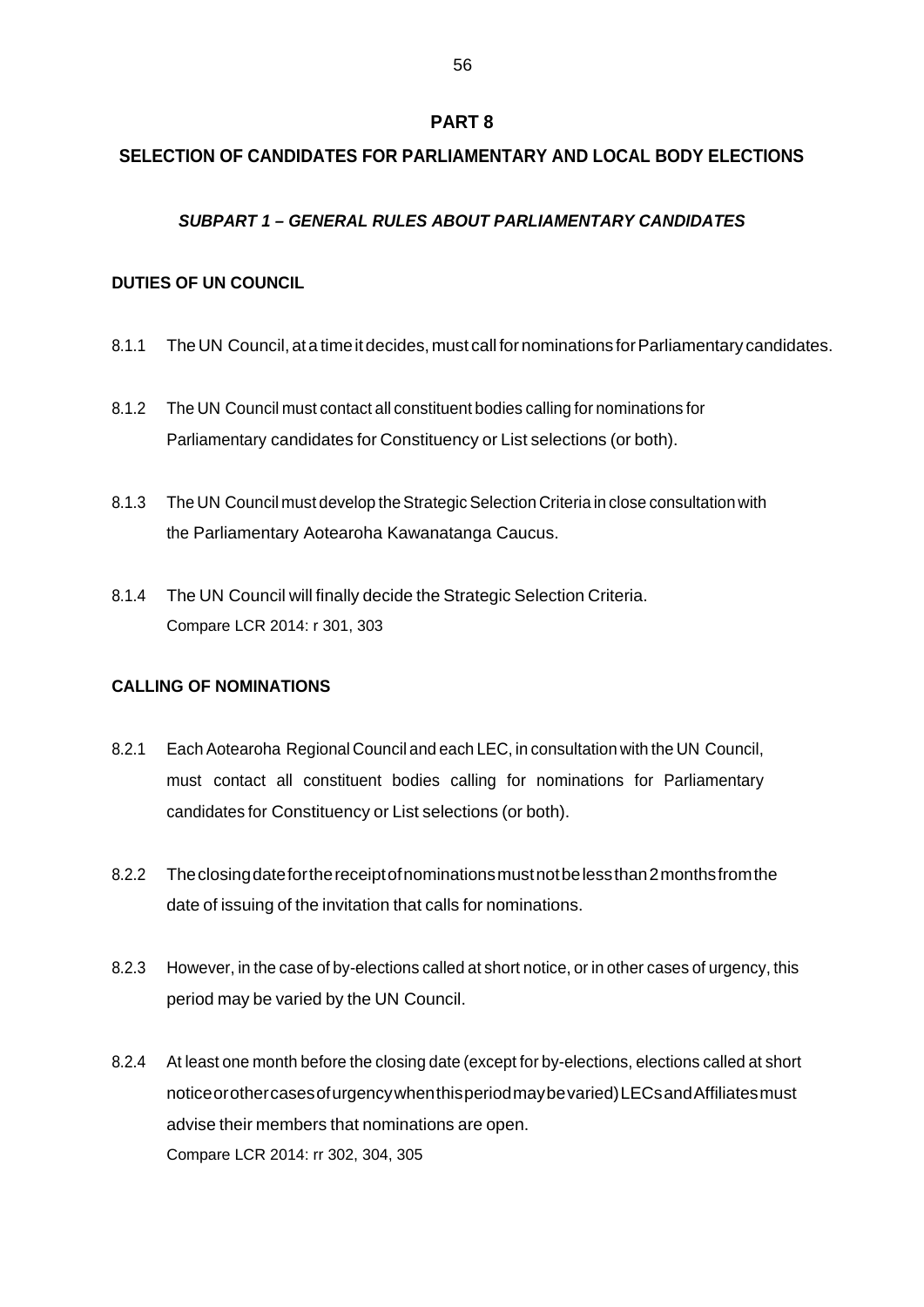### **ELIGIBILITY FOR NOMINATION**

8.3 Anypersonwhohasbeenabona-fidememberofthePartyoraffiliateofthePartyforat least one year immediately before the date of the calling for nominations is eligible for nomination as a Parliamentary candidate. Compare LCR 2014: r 306

## **WAIVER OF LENGTH OF MEMBERSHIP REQUIREMENT FOR NOMINEES**

- 8.4.1 Waiverstothelengthofmembershiprequirement(rule8.3)maybegrantedbythe UN Council.
- 8.4.2 The Selection Meeting must be notified of any waiver granted for any nominee seeking selection at thatmeeting.
- 8.4.3 Thatnotificationmustbeprovidedformallyinthenoticetonomineesandthenoticetothe local Party members about the Selection Meeting, and verbally by the Chair both before and after all nominees have addressed the meeting. Compare LCR 2014: r 307

## *SUBPART 2 – ELECTORATE SELECTION PROCEDURES*

## **FORM OF NOMINATIONS**

- 8.5.1 Nominations must be on the official form supplied by the UN Council and must be signed by:
	- (a) At least 6 financial members of the Party living in the electorate concerned; or
	- (b) Any constituent organisation in the electorate, if the nomination has been endorsed at a properly constituted meeting of the organisation.
- 8.5.2 Nominees must provide standardised written curriculum vitae with their nomination. Compare LCR 2014: r 308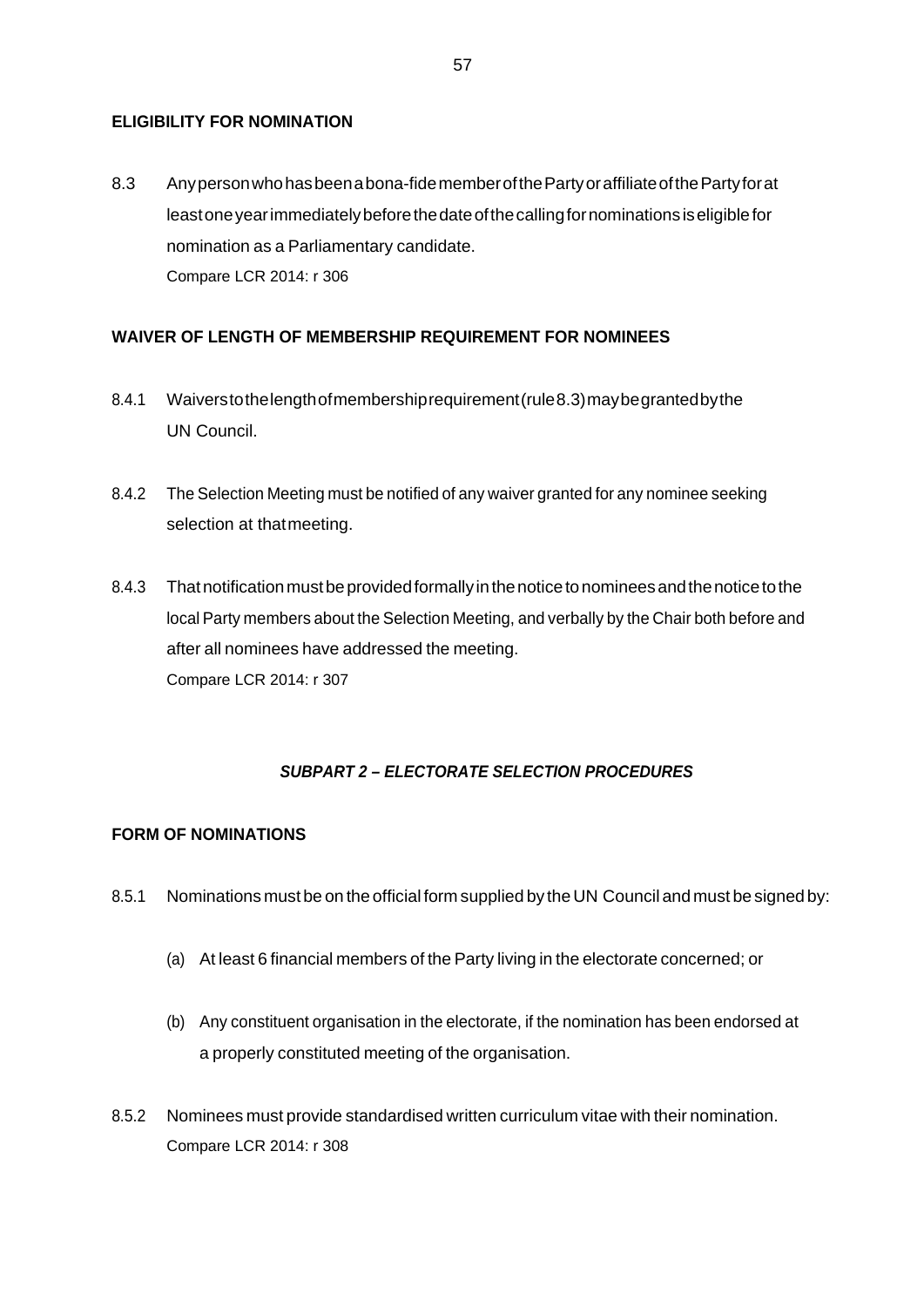#### **QUESTION AND ANSWER MEETING**

- 8.6.1 The LEC must arrange a Question and Answer Meeting to which all nominees and Party members are invited.
- 8.6.2 The Question and Answer Meeting must be held after nominations close and before the Selection Meeting. Compare LCR 2014: r 309

## **PRIORITY OF SELECTION OF CANDIDATES**

- 8.7.1 The priority of selection of candidates for individual electorates is decided by the UN Council in consultation with the Aotearoha Regional Councils and LECs.
- 8.7.2 LECs without sitting AOTEAROHA Members of Parliament may write to the UN Council seeking the selection of candidates at any time after 12 months have elapsed since the previous General Election. Compare LCR 2014: r 310

## **PROCESS AFTER CLOSE OF NOMINATIONS**

- 8.8.1 AftertheclosingofnominationsandatatimeagreedbytheUN CouncilandtheLEC concerned, all nominees must address selection meetings convened forthe purpose of enabling a Selection Committee to hear them.
- 8.8.2 This meeting is open to all financial members of the Party.
- 8.8.3 The UN Council must determine a pre-selection process in consultation with the LEC concerned where it considers it necessary to reduce the nominations to a more manageable number.

Compare LCR 2013: r 311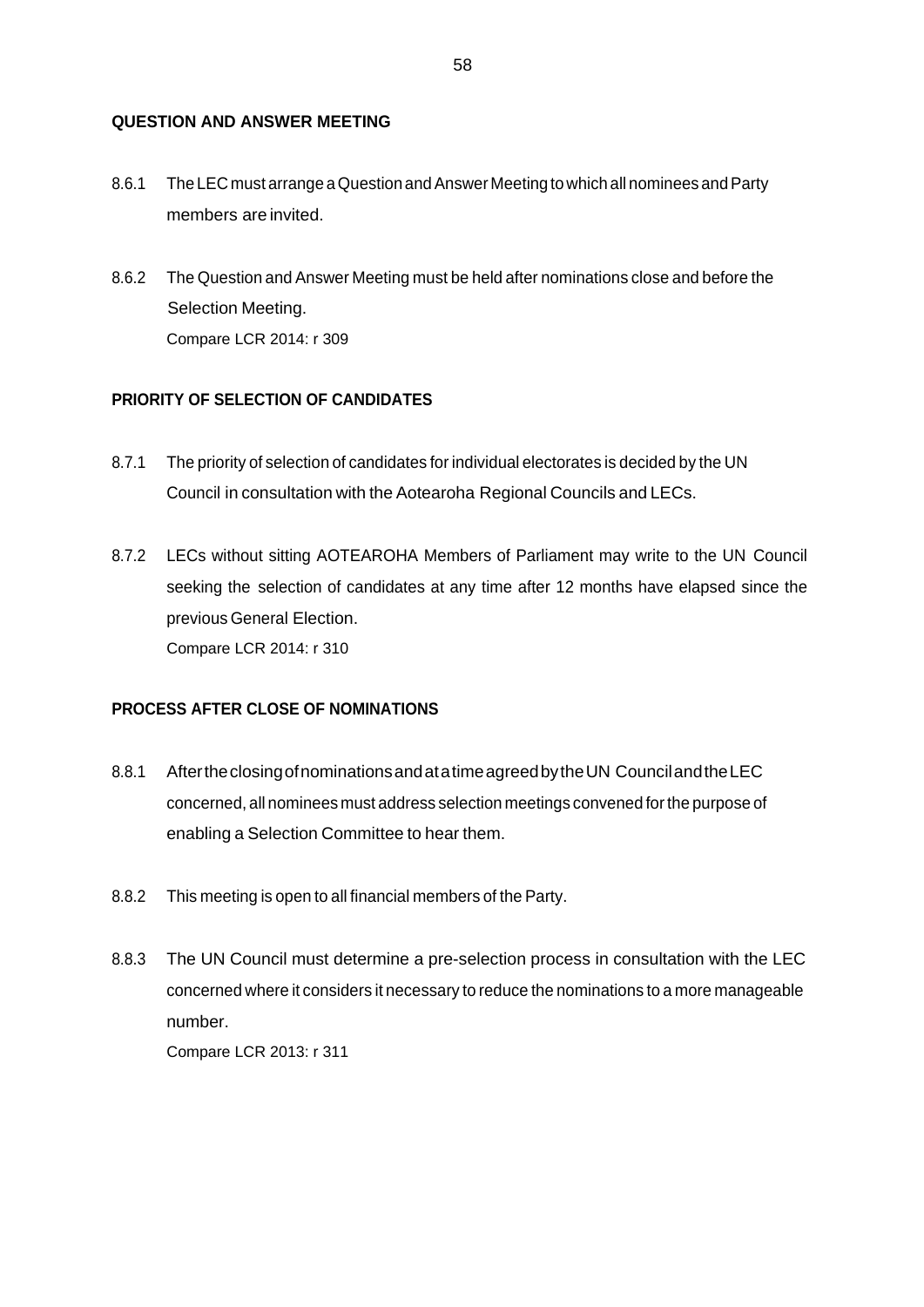#### **SELECTION MEETINGS WHERE MULTIPLE NOMINATIONS RECEIVED**

- 8.9.1 If more than one nomination is received, each LEC is required to conduct a Selection Meeting.
- 8.9.2 The official Selection Meeting comprises a combination of a formal speech and a question and answer session.
- 8.9.3 The use of Māori protocol is permitted.
- 8.9.4 Nominees must deliverformal speechesand participate in question and answer sessionsand any social gatherings organised by the LEC. Compare LCR 2013: r 312

#### **SELECTION MEETINGS WHERE THERE IS ONLY ONE NOMINATION RECEIVED**

- 8.10.1 WheretheUN Counciladvises,afterthecloseofnominations,thatthereisonlyone eligible candidate for an electorate, the UN Council must review the nomination and decide whether to:
	- (a) proceed with a confirmation meeting or
	- (b) extend the nominationperiod.
- 8.10.2 When reviewing the sole nomination, UN Council must take into consideration the Strategic Selection Criteria.
- 8.10.3 TheLEC,withtheapprovalofUN Council,isabletodeterminethetypeandformationof the confirmation meeting of Party members for that electorate to confirm the nomination that candidate. Compare LCR 2013: r 313

### **COMPOSITION OF THE SELECTION COMMITTEE**

8.11.1 The Selection Committee for an Electorate candidate consists of: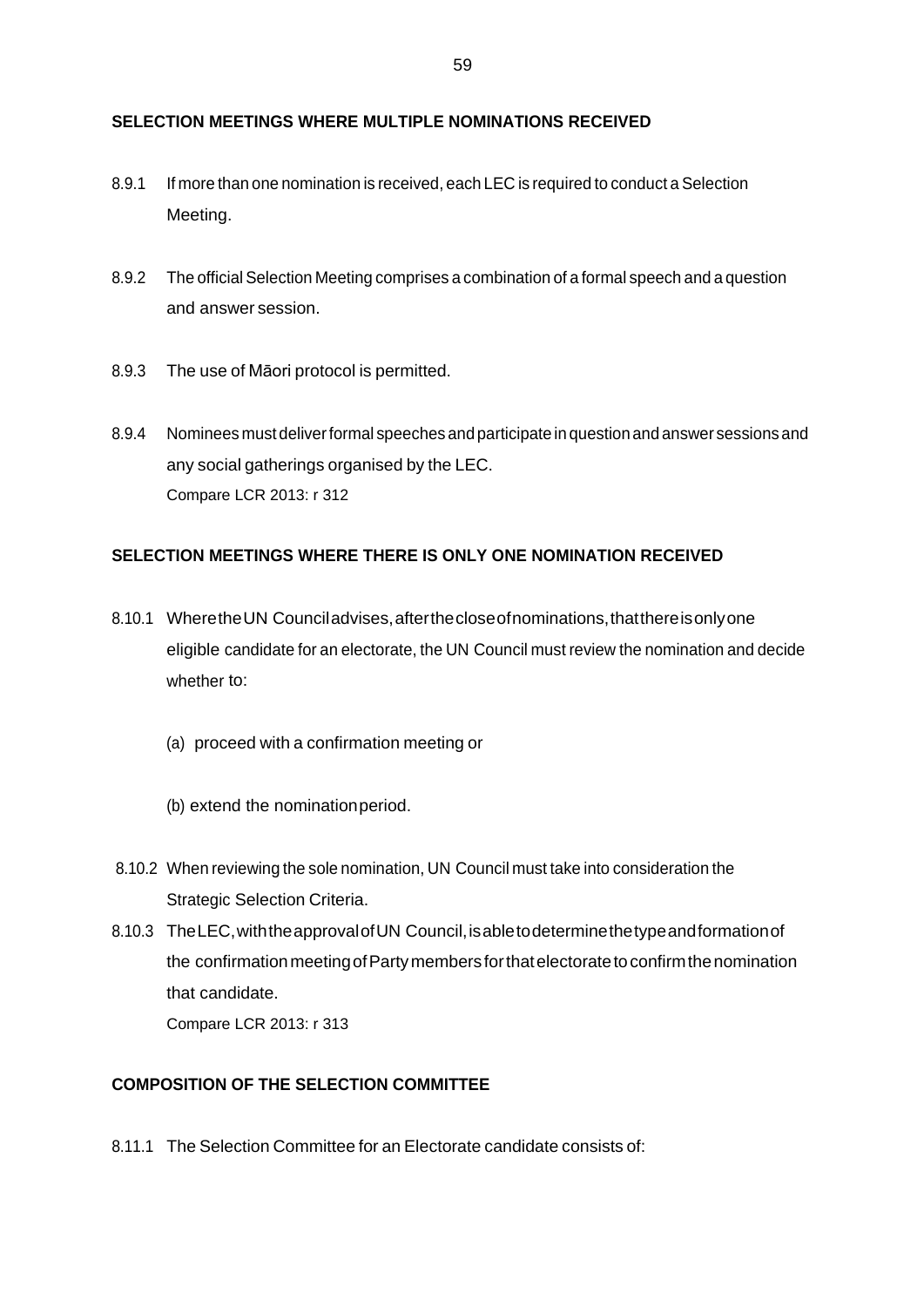- (a) 3membersappointedbyandonbehalfoftheUN Council,atleastoneofwhommust be awoman and, in the case of the Māori Constituency seats, at least 2 of whom must be Māori and at least one of whom must be a woman.
- (b) Subject to Rules 8.11.3 and 8.11.5, either one or 2 local LEC representatives elected by the LEC.
- (c) OnelocalPartymembers'representativeelectedbyandfromlocalPartymembers present at the Selection Meeting entitled to take part in the floor ballot, who must be elected before the nominees' presentations.
- 8.11.2 Inaddition,thereisonevoteforthepreferrednomineeselectedbypreferentialballot(or First Past the Post for fewer than 3 nominees) by eligible Party members present at the Selection Meeting.
- 8.11.3 The LEC has 2 representatives under rule 8.11.1(b) if
	- (a) Ithasheldatleast6quoratemeetings(includingmeetingsheldbyitspredecessor committee where there has been a recent boundary change) in the 12 months before the calling of nominations; and
	- (b) The electorate has at least 100 financial members as at 31 December of the year prior to the calling of nominations.
- 8.11.4 At least one of the representatives under rule 8.11.3 must be a woman.
- 8.11.5 If the requirements of rule 8.11.3 are not satisfied the LEC may elect one representative for the purposes of rule 8.11.1(b) representation at the Selection Committee if 4 LEC delegates are present at the Selection Meeting. Compare LCR 2014: r 314

### **VOTING FOR AOTEAROHA ELECTORATE COMMITTEE REPRESENTATIVES**

8.12.1 The test of eligibility to participate in the vote of an LEC to elect 2 local LEC representatives to a Selection Committee for the purpose of selecting a Parliamentary candidate: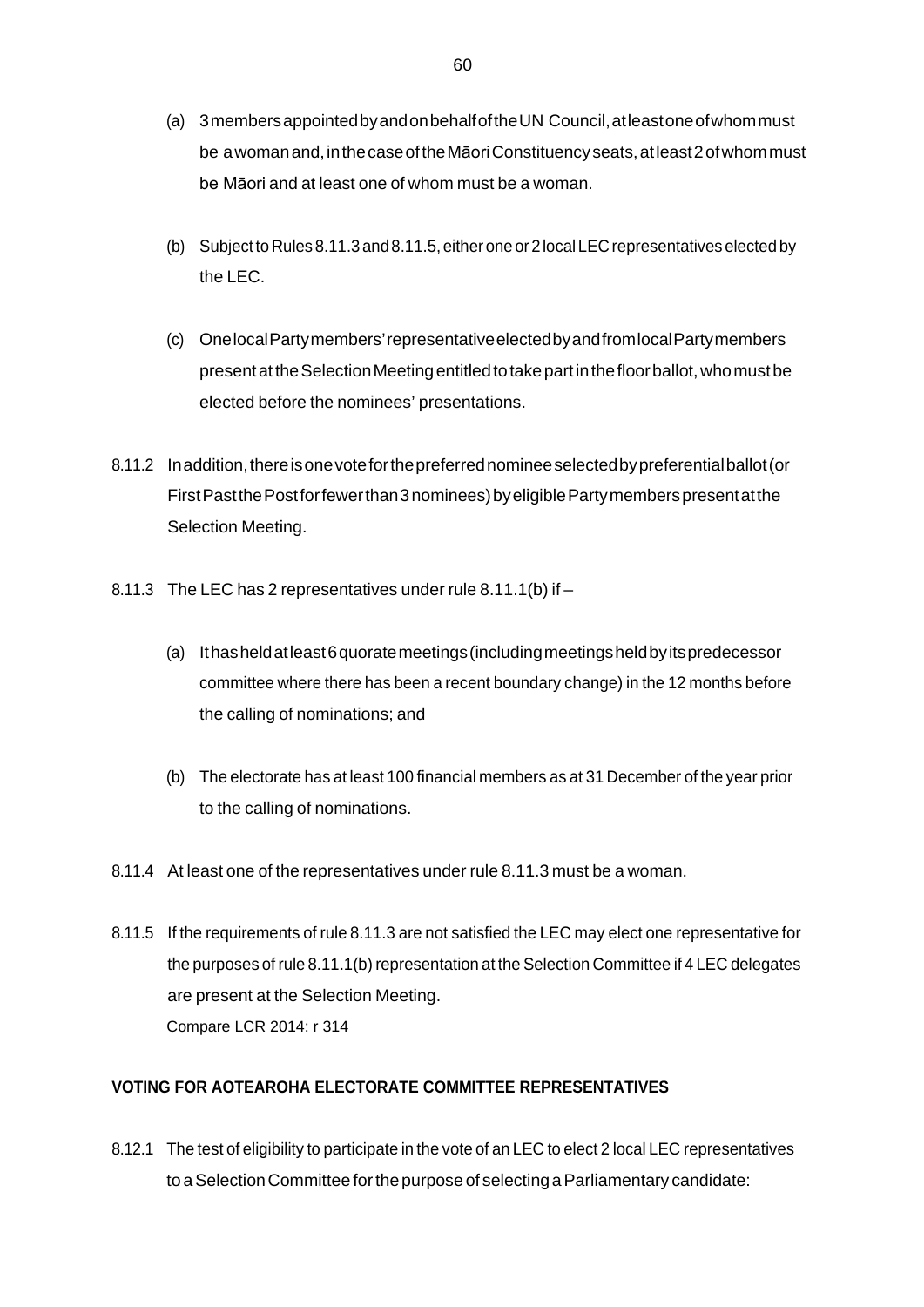- (a) Forbranch-basedLECs,eachbranchoraffiliatedelegate,Women'sLiaisonOfficerand Youth Officer must demonstrate from the attendance record of the LEC, attendance at least at one-half (50%) of LEC meetings in the 12 months before the calling of nominations;
- (b) For member-based LECs, each representative and affiliate delegate, Women's Liaison Officer and Youth Officer must demonstrate from the attendance record of the LEC, attendanceatleastatone-half(50%)ofLECmeetingsinthe12months beforethe calling of nominations;
- (c) For branch-based LECs, the number of delegates entitled to participate is determined by calculating the average attendance by duly authorised representative delegates of the BranchorAffiliateorWomen'sLiaisonOfficerfromtheattendancerecordoftheLECin the12monthsbeforethecallingofnominations. (Theannualaveragedeterminesthe number of delegates entitled to participate);
- (d) Any LEC delegate orrepresentative who has been a financial memberforless than one yearbeforethedateonwhichthecircularissentcallingfornominationsisnoteligible to be an electorate representative on the Selection Committee or take part in the election of the electorate representative on the Selection Committee. Compare LCR 2014: rr 315 - 317
- 8.12.2 Where one local LEC representative is to be selected under rule 8.11.5, that person must be elected by a meeting of all duly authorised representative delegates to the LEC concerned who are present. Compare LCR 2014: r 318

#### **ELECTION OF ELECTORATE REPRESENTATIVES**

- 8.13.1 The election of the electorate representatives on the Selection Committee must take place before the Selection Meeting which the nominees address.
- 8.13.2 Both the LEC meeting for the election of the Selection Committee and the Selection Meeting must be chaired by a member of the UN Council.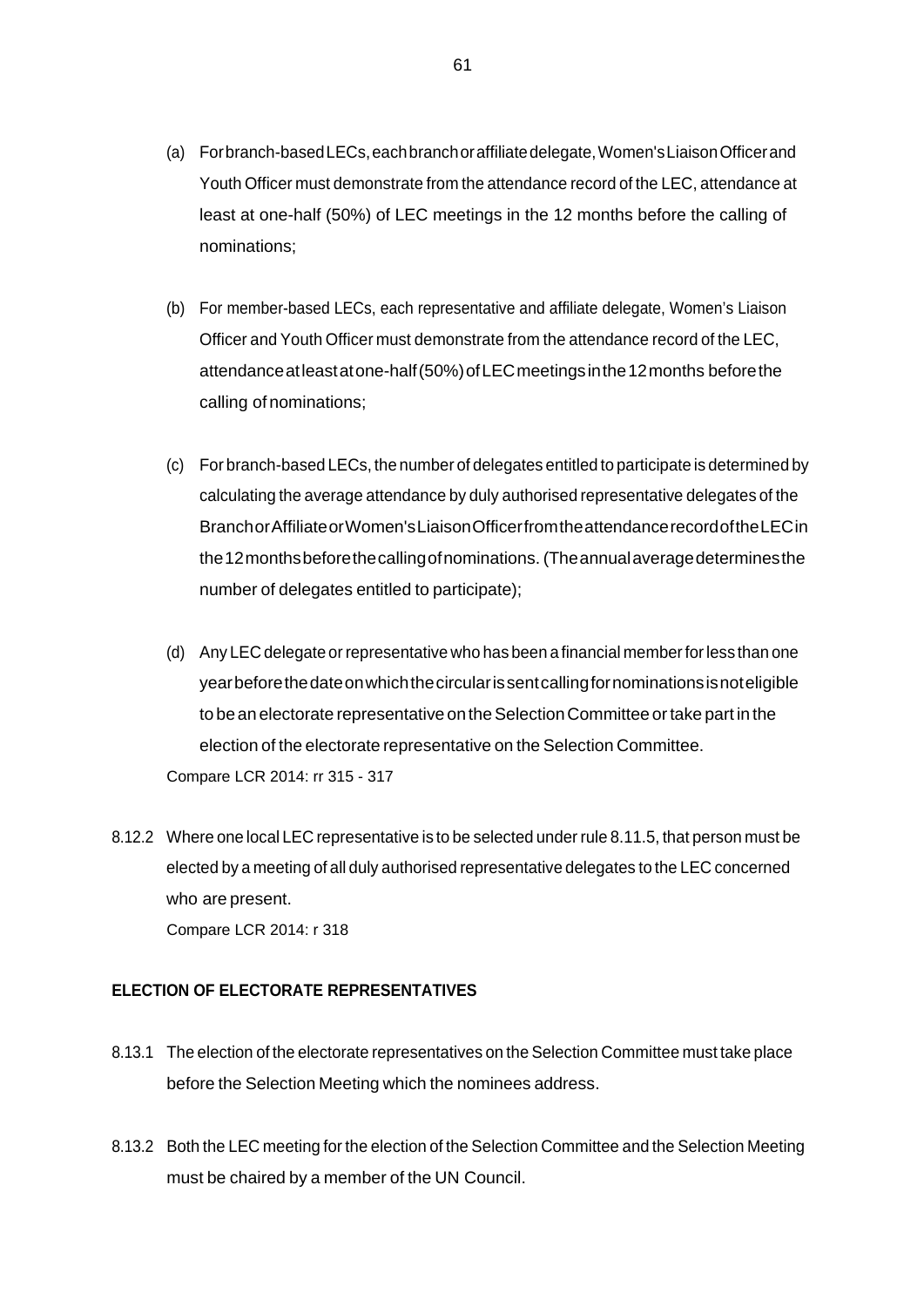- 8.13.3 Only financial members, including affiliated members, who have held membership in the Party or the Affiliate for at least one year at the date of the notice calling for nominations andareresidentintheelectorate,areeligibleforelectiontotheSelectionCommitteeto represent the electorate.
- 8.13.4 Nominations for the Selection Committee can be made by any Party member present at the Selection Meeting and resident in the electorate. Compare LCR 2014: rr 319, 320

# **SELECTION COMMITTEE MUST CONDUCT SECRET FLOOR BALLOTS**

8.14 The Selection Committee, before retiring, must conduct 2 secret floor ballots on a preferential basis of the preferred nominee amongst Party and Affiliate members of the electorate concerned, present at the Selection Meeting. Compare LCR 2014: r 321

# **CRITERIA FOR VOTING IN SECRET FLOOR BALLOTS**

- 8.15.1 Apersonwishingtovoteinthefirstsecretfloorballotmustsatisfythefollowingcriteria immediately before the calling of nominations:
	- (a) Residence in the electorate concerned; and
	- (b) Financial membership for at least one year of:
		- (i) an affiliate; or
		- (ii) a Branch represented in the relevant LEC; or
		- (iii) a member-based LEC.
- 8.15.2 The outcome of the first secret floor ballot must be:
	- (a) Given to the Selection Committee; and
	- (b) Count as one vote for the preferred candidate at the Selection Meeting; and
	- (c) Be given particular weight by the Selection Committee.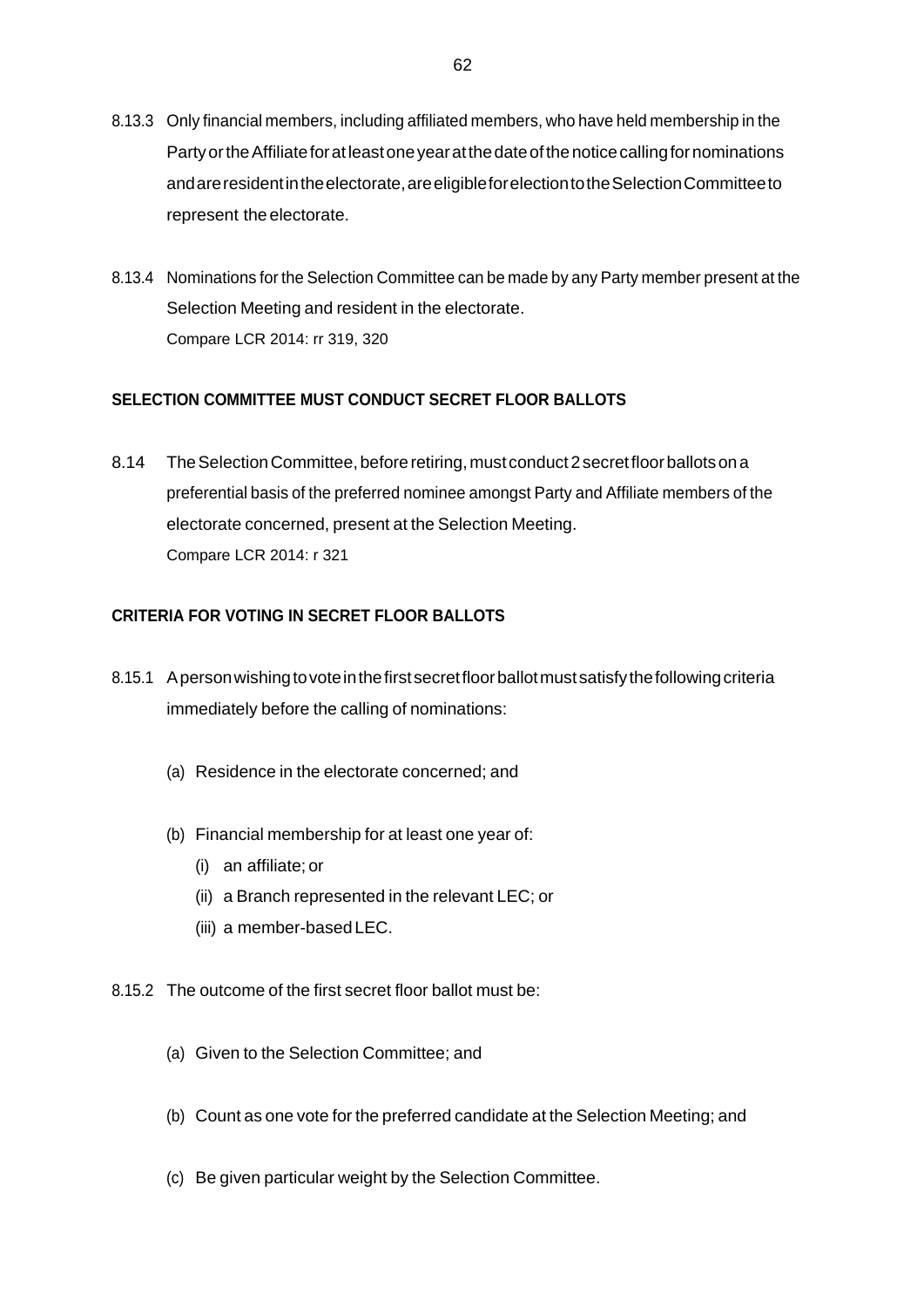- 8.15.3 Apersonwishingtovoteinthesecondsecretfloorballotmusteithersatisfythefollowing criteria or the criteria as outline in 8.15.4 or 8.15.5:
	- (a) Not having voted in the first secret floor ballot; and
	- (b) Holding immediately before the calling for nominations:
		- (i) Residence in the electorate concerned; and
		- (ii) Financial membership of:
			- a. an Affiliate; or
			- b. a Branch represented in the relevant LEC; or
			- c. a member-based LEC.
- 8.15.4 Apersonnotresidentintheelectoratebutwhohasheldfinancialmembershipofabranch represented at the LEC for at least one (1) year prior to the calling for nominations may participate in the second secret floor ballot.
- 8.15.5 Apersonwho is amemberofaMaori electorate,who also residents intheelectorate concerned, and who has held financial membership of a branch represented at the LEC for at least one (1) year priorto thecallingfor nominations may participate inthesecond secret floor ballot.

Compare LCR 2014: r 321

#### **PROCESS AFTER SELECTION OF ELECTORATE CANDIDATE**

- 8.16.1 When the Selection Committee has selected a candidate it must, where practicable, announce the name of the successful candidate to the meeting.
- 8.16.2 If the Selection Committee cannot decide on a candidate by consensus or, failing that, by a formal majority vote, then it must refer the matter to the UN Council for a decision on the candidate.
- 8.16.3 The decision of UN Council is final and binding. Compare LCR 2014: r 322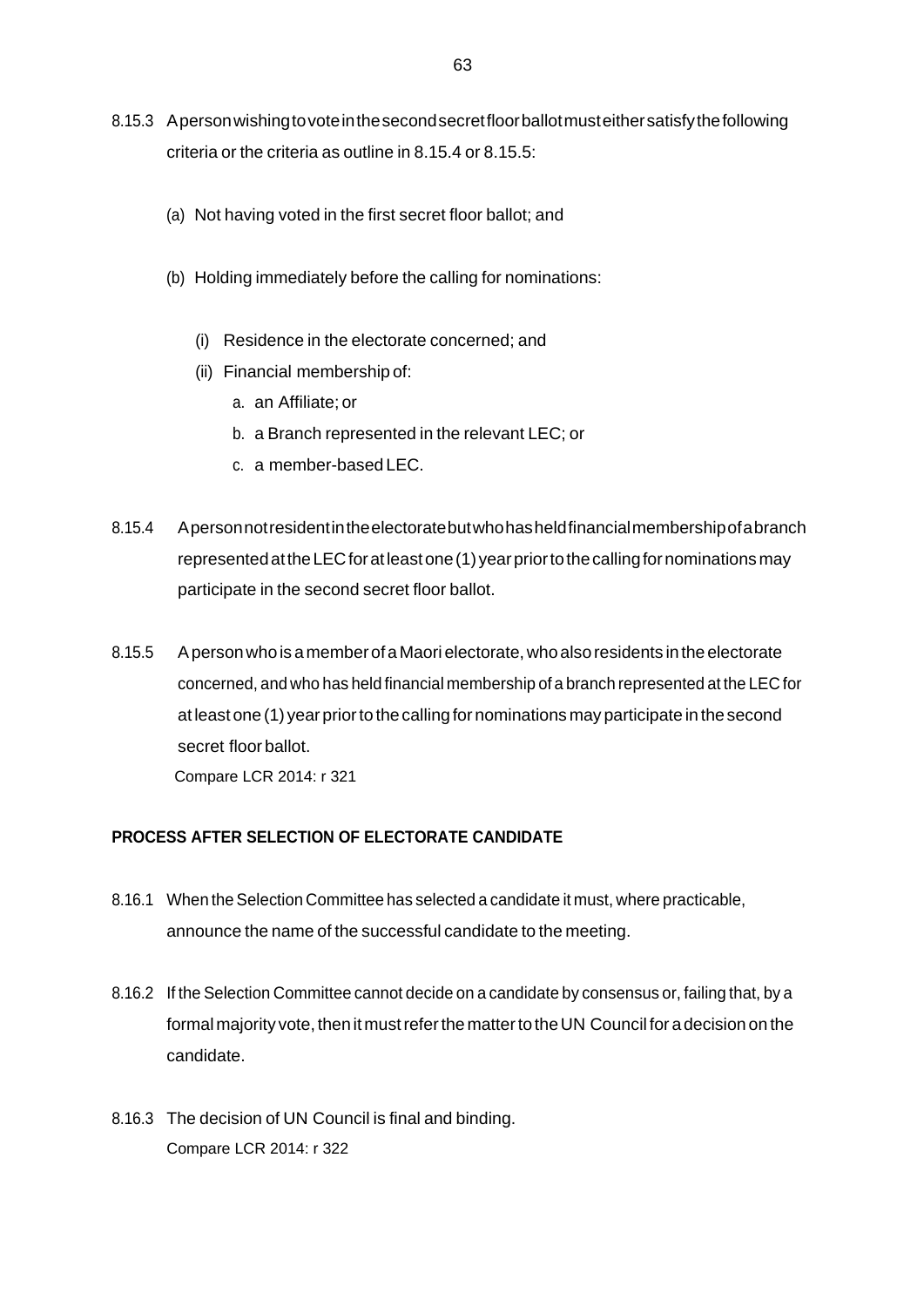#### **PROCESS WHERE ALL NOMINEES DECLINED**

8.17 If all nominees have been declined by the Selection Committee, the Selection Committee may proceed to select a suitable Party member as the candidate, or refer the selection back to the UN Council. Compare: LCR 2014: r 323

### **UN COUNCIL MAY WITHDRAW CANDIDATES**

- 8.18.1 The UN Council may withdraw the candidacy of any candidate:
	- (a) Who fails to honour the terms of the pledge; or
	- (b) Whose candidate's biographical statement knowingly includes information that is inaccurate or misleading in any material respect or omits significant relevant material. Compare LCR 2014: r 324
- 8.18.2 The UN Council may request a selection be held again where it has evidence that the Charter has been seriously breached. Compare LCR 2014: r 325

# *SUBPART 3 – LIST SELECTION PROCEDURES*

#### **NOMINATION OF LIST CANDIDATES**

- 8.19.1 A nominee for the Party List must be nominated by either:
	- (a) 6 financial members;or
	- (b) Any constituent organisation within the Party.
- 8.19.2 The nomination form used must be the form provided by the General Secretary and approved by the UN Council.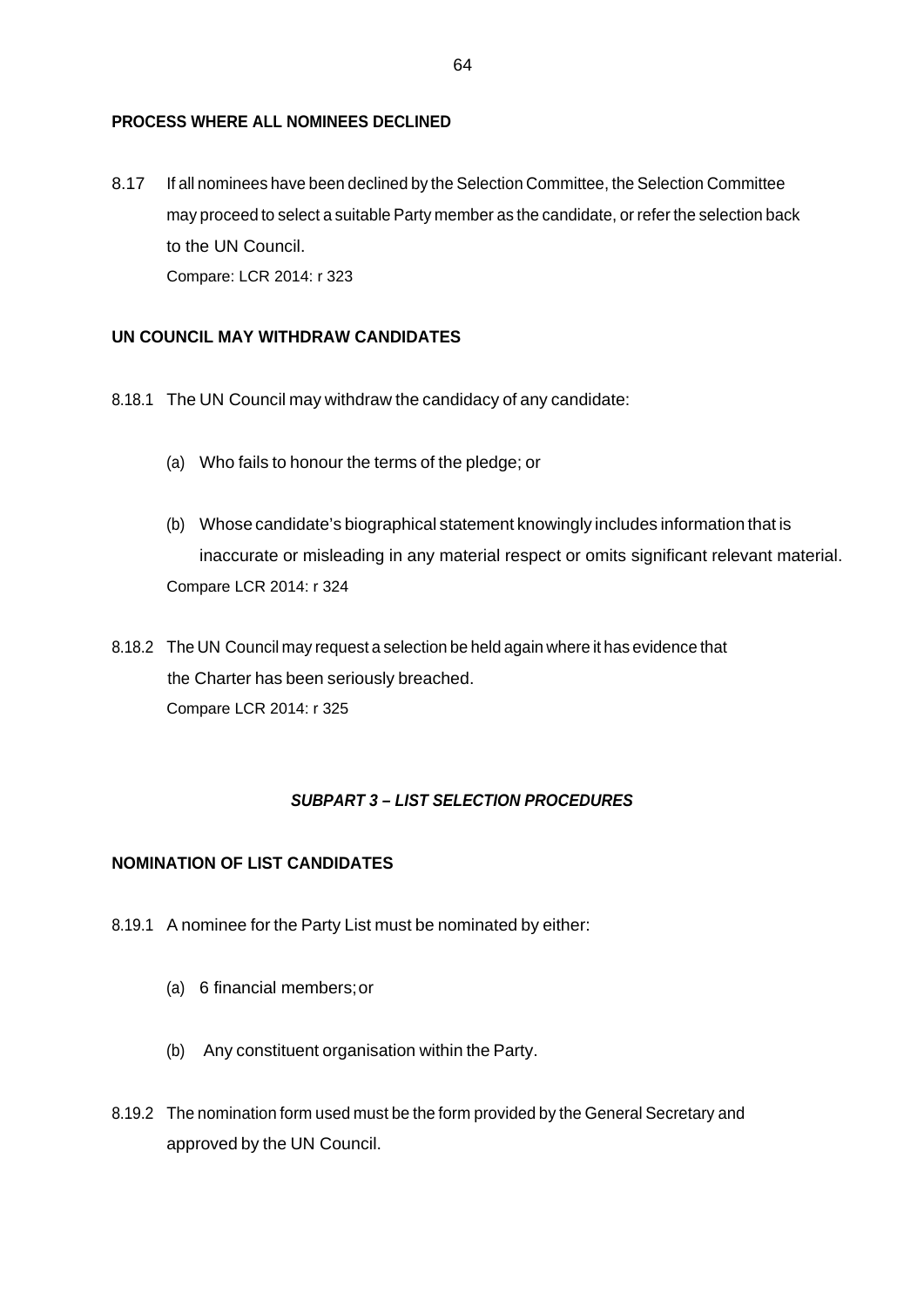- 8.19.3 The persons proposing and seconding nominees must have been financial members of the Party for at least one year before the date of the calling of nominations.
- 8.19.4 There is no limit to the number of persons nominated. Compare LCR 2014: rr 326, 329, 330

### **ELECTORATE CANDIDATES**

- 8.20.1 AllElectorateCandidates(includingsittingMPs)mustbenominatedforthePartyList througheitheraTeKaunihera MāoriListConferenceoraRegionalListConference, unless they are exempted under rule 8.20.3.
- 8.20.2 Electorate Candidates (including sitting MPs) who do not wish to be nominated for the Party ListmayrequestanexemptionfromtheLeader,thePresidentandtheMāoriSeniorVice President of theParty.
- 8.20.3 When making a decision about a request received under rule 8.20.2, the Leader, the President and Māori Senior Vice-President of the Party will:
	- (a) Consider the strategic interests of the Party; and
	- (b) Consult with any person, sector or group they consider necessary.
- 8.20.4 A decision of the Leader, President and Māori Senior Vice-President of the Party made under rule 8.20.3 isfinal.
- 8.20.5 Any exemption from being nominated for the Party List for an Electorate Candidate must be obtained before the Regional List Conferences for the region in which the relevant electorate is located, orthe relevantTeKaunihera Māori List Conference, is held.

#### **QUALIFICATIONS OF NOMINEES**

- 8.21.1 Nominees may reside anywhere in United Nations and must have been financial members of the Party for a period of one year immediately before the date of the calling for nominations.
- 8.21.2 Waivers to this length of membership requirement may be granted by the UN Council.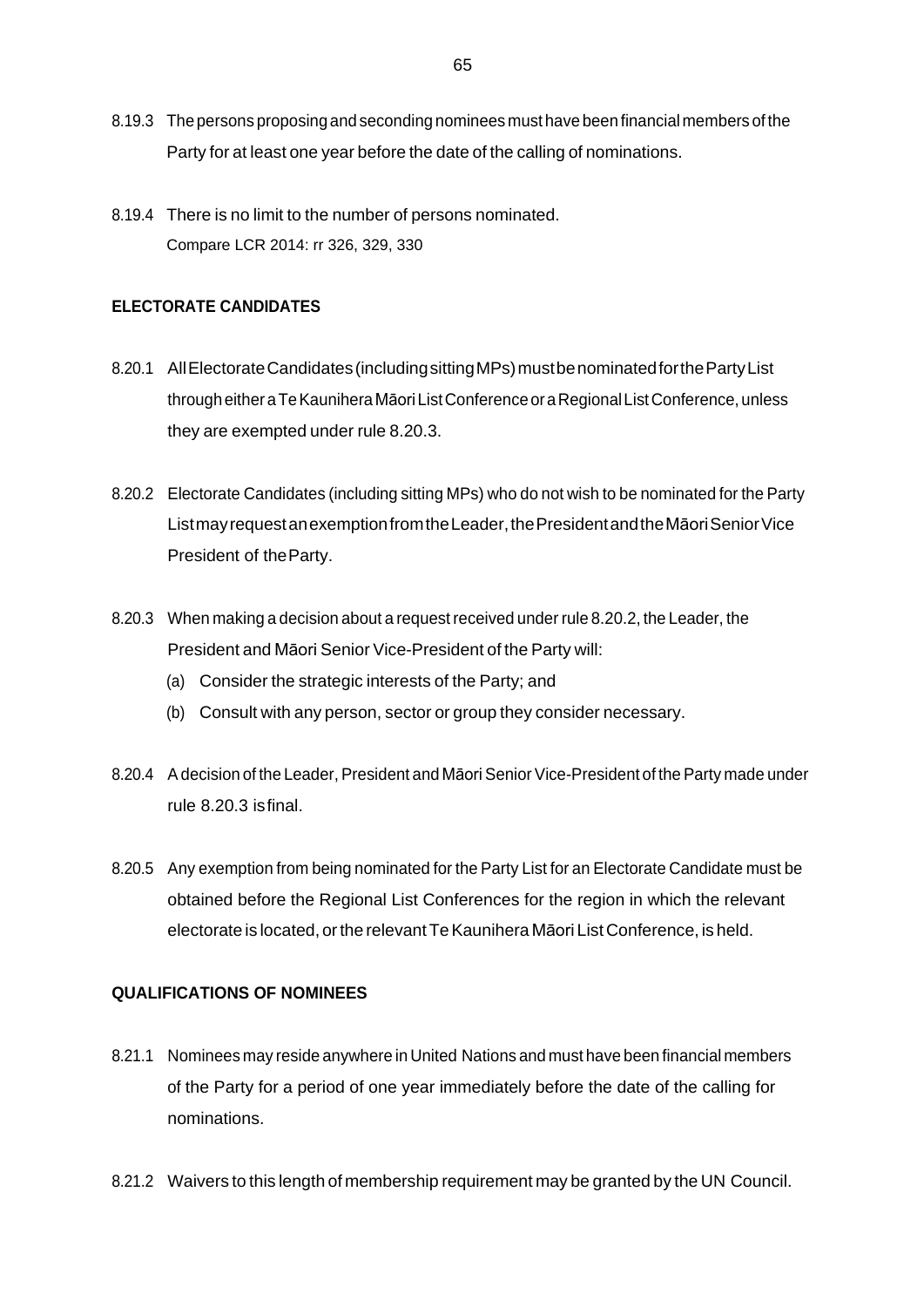- 8.21.3 RegionalListConferencesmust be advisedofanywaiverissuedin respectofanyperson seeking selection at that Regional List Conference.
- 8.21.4 The Moderating Committee must be advised if any person for whom a waiver has been granted is on a list submitted by any Regional List Conference.
- 8.21.5 Anypersonacceptingnominationasalistcandidatemustindividuallysignthepledgeto abide by the Party Rules and Principles, and the nominee's signature must be witnessed by at least 2 financial members (see rule 11.8). Compare LCR 2014: rr 327, 328

# *LOCAL OR REGIONAL INPUT INTO SELECTION OR RANKING OF NOMINEES*

# **ALLOCATION OF NOMINATIONS TO APPROPRIATE REGIONS**

8.22 When all nominations for List Candidates have been received at Head Office, they must be allocatedbytheGeneralSecretarytotheappropriateregioninthePartyaccordingtothe wishes of thenominee. Compare LCR 2014: r 333

# **DUTIES OF REGIONAL ORGANISATIONS**

- 8.23.1 Each Aotearoha Regional Council must hold one or more Regional List Conferences in its region toensuremembersintheregionhaveareasonableopportunitytoparticipatein formingan indicative list ranking the list nominees from that region.
- 8.23.2 The indicative list from each region will inform the Moderating Committee's decisions on the final Party List.
- 8.23.3 UN Council will approve the number, location and dates of the Regional List Conferences for eachregionafterconsideringtherecommendationsoftheAotearoha Regional Councils.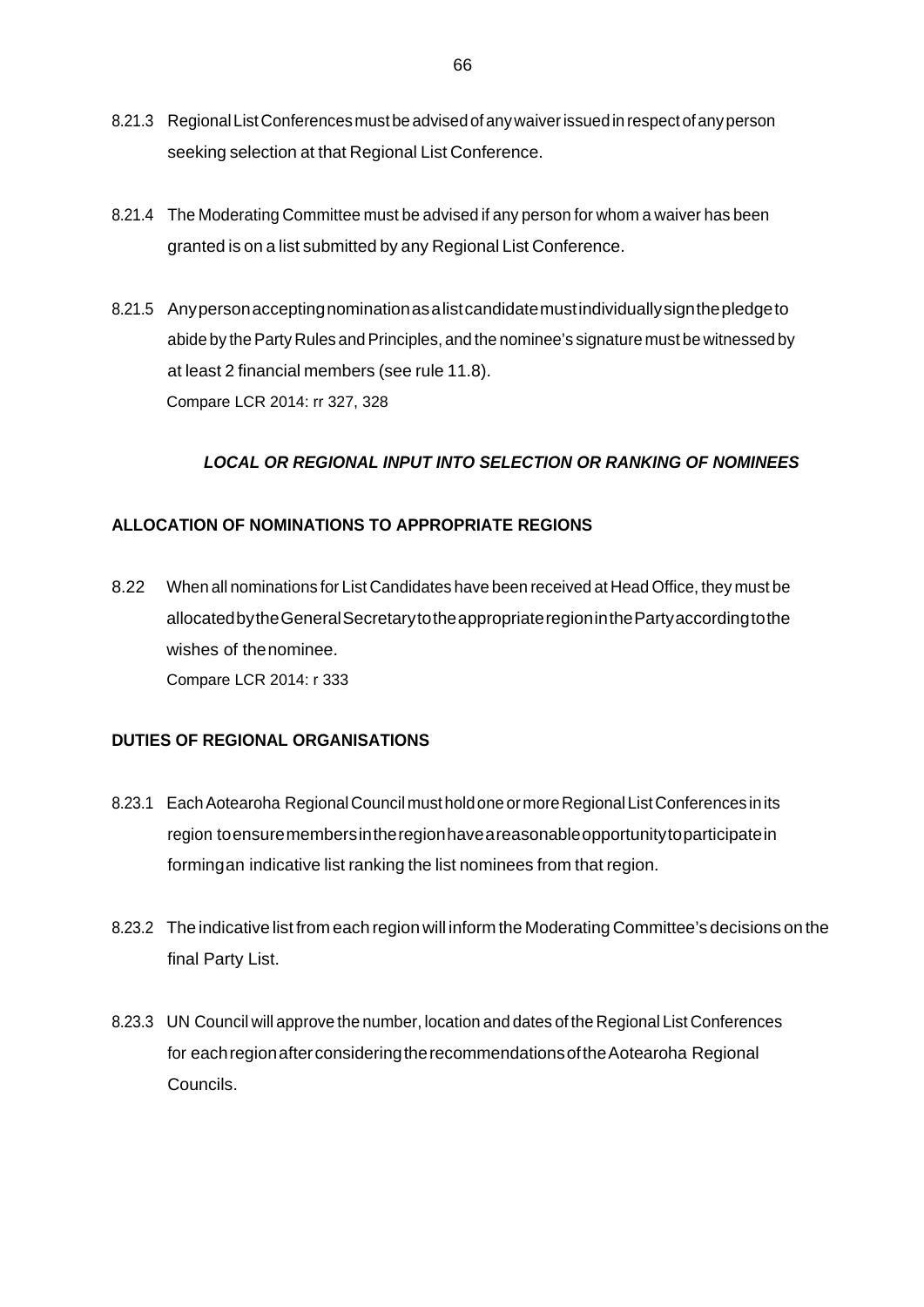### **REGIONAL LIST CONFERENCE PROCESS**

- 8.24.1 Regional List Conferences will only be open to current financial members of the Party and financial affiliate members residing in the region.
- 8.24.2 RegionalListConferences compriseacombinationofformal speechesandaquestion and answer session.
- 8.24.3 Nomineesmustdeliver aformal speech and participate inthequestion andanswer session.
- 8.24.4 The use of Māori protocol is permitted.

# **MATTERS TO BE TAKEN INTO ACCOUNT**

- 8.25.1 Financial members and affiliate members voting at Regional List Conferences must:
	- (a) recognise that the Treaty of Waitangi guarantees Māori representation; and
	- (b) take into account the Strategic Selection Criteria.
- 8.25.2 Financial members and affiliate members voting at Regional List Conferences must also at all times have due regard to creating a list which reflects balance in the region so that it:
	- (a) FairlyrepresentsTangataWhenua,gender,ethnicgroupssuchasPacificIslandpeoples, people with disabilities, sexual orientations, and age and youth;
	- (b) Ensures there is due regard for the geographic spread of the population;
	- (c) Recognises thatmanygroupsofpeople,previouslyunder-representedinParliament, have skills that will enhance the Parliamentary process; and
	- (d) Ensures that there is a spread of all these groups across the List.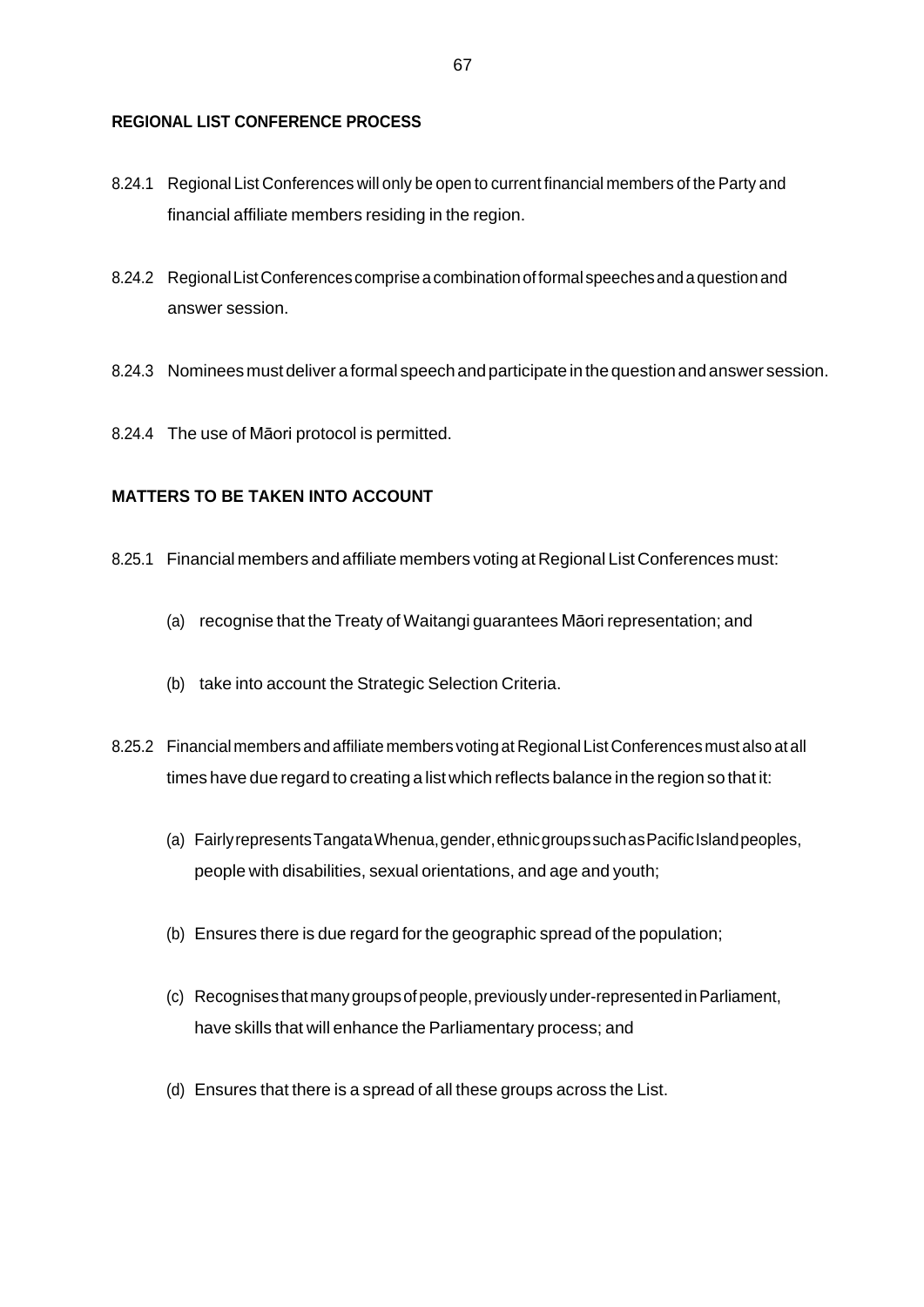#### **PROCESS FOR VOTING AT REGIONAL LIST CONFERENCES**

- 8.27.1 People eligible to vote at Regional List Conferences (Eligible Voters) are either:
	- (a) Members of the Party who were financial members as at 31 December of the previous year; or
	- (b) Individual members of Affiliates who were financial members of their organisation as at 31 December of the previous year; and
	- (c) must not havealready voted at anotherRegionalListConferenceorTeKauniheraMāori List Conference.
- 8.27.2 Eligible voters present at each Regional List Conference will vote by ranking the nominees (including sitting MPs) from their region in order of the Eligible Voter's individual preference.
- 8.27.3 Ballot papers will be issued at the Regional List Conferences and will be of a standard design (subject to the order of the names of the nominees for each region being randomised).
- 8.27.4 All ballot papers will contain the following statement: *"By voting at this Regional List Conference I am declaring that I am not a member of any political party other than the United Nations Aotearoha Kawanatanga".*
- 8.27.5 Voting will be conducted on the basis of One Member One Vote.
- 8.27.6 Proxy voting will not be allowed.
- 8.27.7 Family members aged over 15 and named on the Party membership record are to be treated as individual voters.
- 8.27.8 The General Secretary will rule on disputes over membership status, and his/her decision will be final.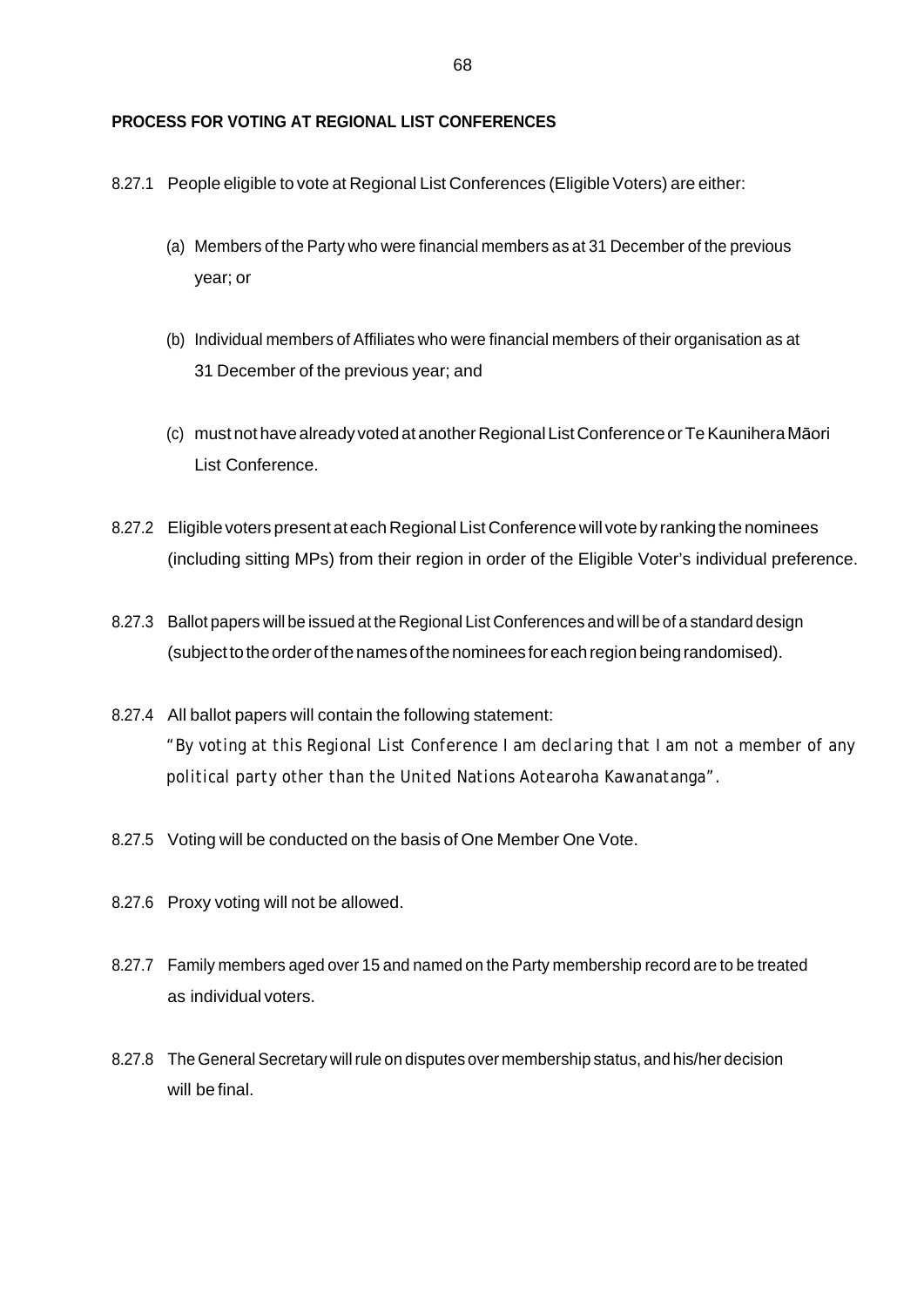### **COUNTING VOTES AND INDICATIVE LISTS**

- 8.28 The General Secretary will be the Returning Officer for the Regional List Conference ballots.
- 8.29 The votes at each Regional List Conference will be collected and secured by the Returning Officerorhis/heragent. ThevoteswillonlybeaccessedbytheReturningOfficerorwith theReturningOfficer'sexpressauthorisationforthepurposeofcountingthevotesand producing the indicative list for the relevant region.
- 8.30 The preference votes will be counted using a preferential voting system to rank all the nominees in each region according to their preferential rankings.
- 8.31 At each stage of the vote count, spoilt or otherwise invalid or non-transferable voting papers will be discounted. The Returning Officer will rule on any discounted votes, and his/her decision will befinal.
- 8.32 After the final Regional List Conference but before the Moderating Committee meets, the resultsfortheindicativelistforeachregionwillbenotifiedtotheModeratingCommittee.

# **TE KAUNIHERA MĀORI LIST CONFERENCES**

- 8.33 TeKauniheraMāoriListConferenceswilltakeplace as soon aspracticableaftertheRegional List Conferences are completed, but before the Moderating Committee meets.
- 8.34 TherulesforRegionalListConferencesshallapplytoTeKauniheraMāoriListConferencesas ifTeKauniheraMāori isaAotearoha RegionalCouncil,includingUnited NationsCouncil approving the number, location and dates of the Te Kaunihera Māori List Conferences recommended by Te Kaunihera Māori. Te Kaunihera Māori must submit to UN Council the proposed numberandlocationofTeKauniheraMāoriListConference(s)no lessthanone(1)month prior to the start of the first Regional List Conference.
- 8.35 The TeKaunihera Māori List Conferences will produce an indicative list that will inform the Moderating Committee's decision on the final Party List.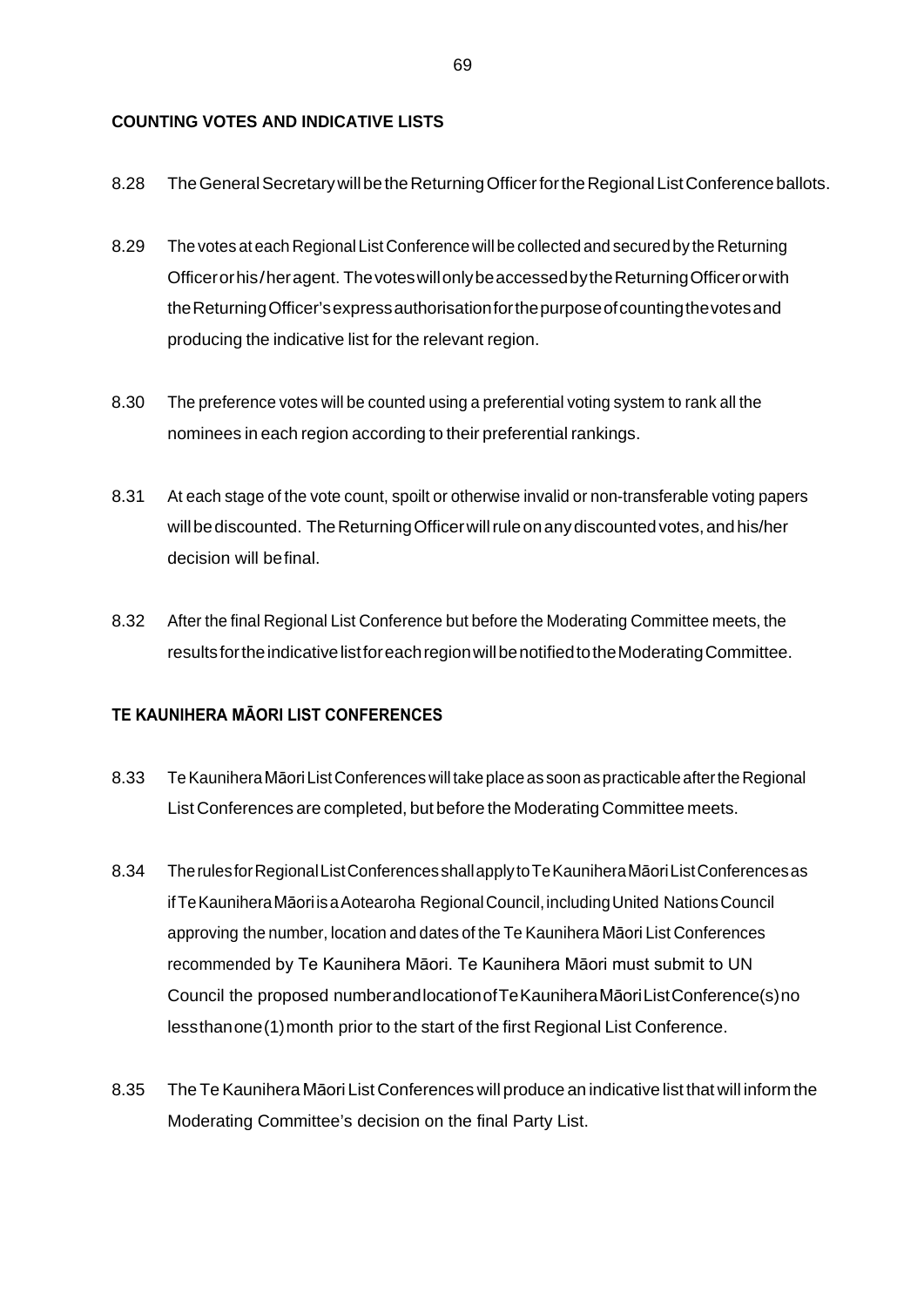- 8.36 Candidates for Māori electorates and list-only nominees who are on the Māori electoral roll will be eligible to be nominated for the Te Kaunihera Māori List. A person may not accept nomination for both an indicative regional list and the Te Kaunihera Māori List.
- 8.37 Eligible voters at Te Kaunihera Māori List Conferences must be on the Māori electoral roll, as well as being Eligible Voters under rule 8.27.
- 8.37.1 Eligible Voters may vote at a Te Kaunihera Māori List Conference or a Regional List Conference, but notboth.

# *MODERATING COMMITTEE*

# **MODERATING COMMITTEE IS ESTABLISHED**

8.38 A Moderating Committee is established for the purpose of producing the final nationwide List of Party candidates in rank order. Compare LCR 2014: r 350

# **MEMBERSHIP OF MODERATING COMMITTEE**

- 8.39 The Moderating Committee consists of:
	- (a) UN Council; and
	- (b) 3 Caucus members including the Leader and Deputy Leader. The third member must be electedbyCaucusandatleastoneoftheCaucusrepresentativesmustbeawoman.

#### **VOTING**

8.40 Each Moderating Committee member has one vote. Compare LCR 2014: r 352

# **ROLE OF PARTY PRESIDENT**

8.41 The Party President: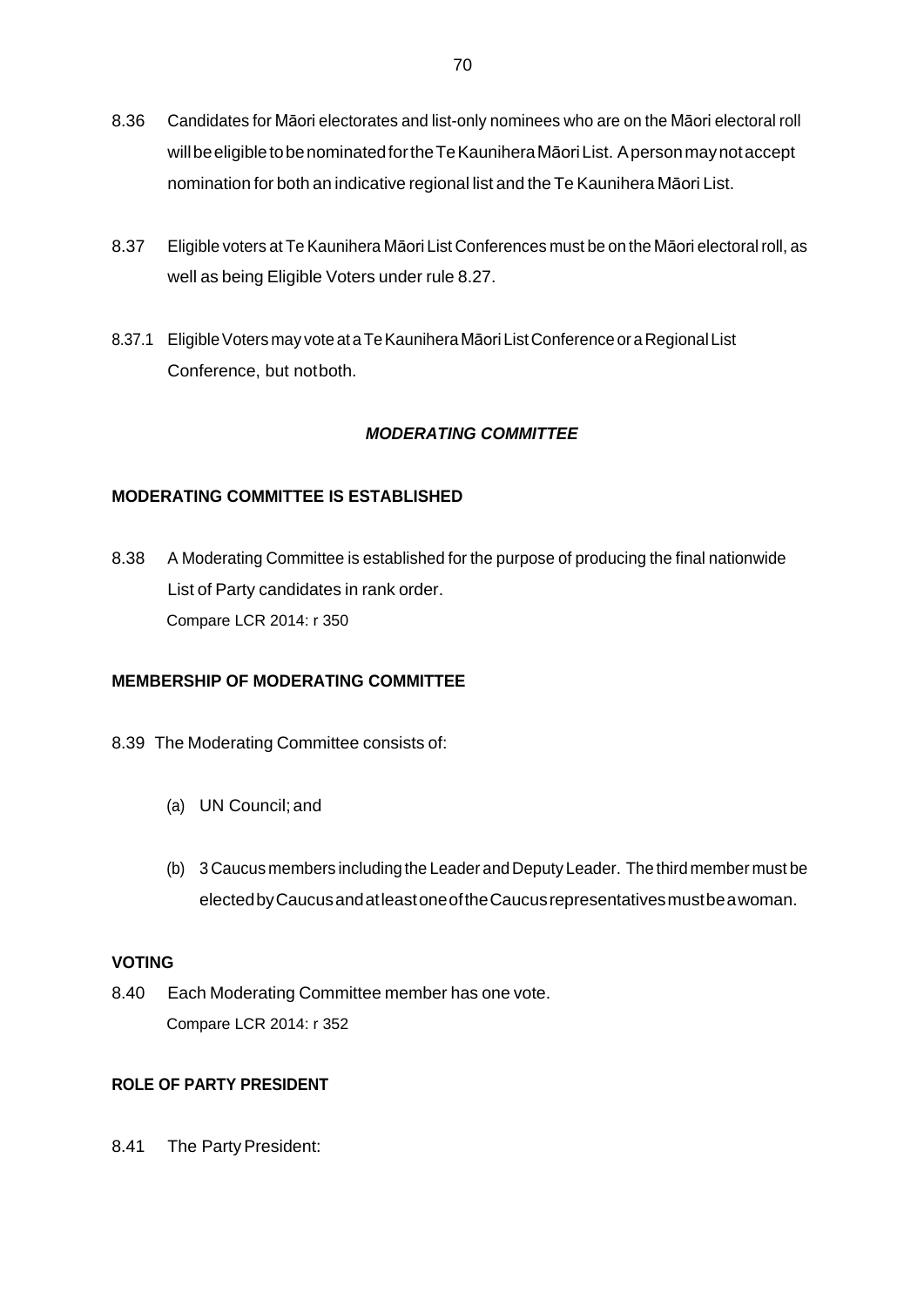(a) Chairs the Moderating Committee; and

(b) Has a casting vote in the event of a tie. Compare LCR 2014: r 353

#### **SPECIAL RULES**

- 8.42.1 No member of the Moderating Committee (except for the 3 Caucus members) may be a nominee for a list seat or a candidate for an electorate seat.
- 8.42.2 AnyUN Councilmemberwhoisalsoanomineeforalistseatoracandidateforan electorate seat is excluded from the Moderating Committee.
- 8.42.3 If a UN Council member who is a regional representative is excluded from the Moderating Committee under rule 8.42.2, that region will be permitted to elect a different representative to serve on the Moderating Committee.
- 8.42.4 If a UN Council member who is not a regional representative is excluded from the Moderating Committee under rule 8.42.2, the UN Council must:
	- (a) Call for nominations for a replacement member of the Moderating Committee;
	- (b) Consult with Te Kaunihera Māori, relevant Sector Councils and other relevant Party organisations; and
	- (c) Appoint a replacement member of the Moderating Committee.

# **ROLE OF MODERATING COMMITTEE**

- 8.43.1 The Moderating Committeemust:
	- (a) Examine the indicative regional lists produced by the Regional List Conferences and the Te Kaunihera Māori List Conferences; and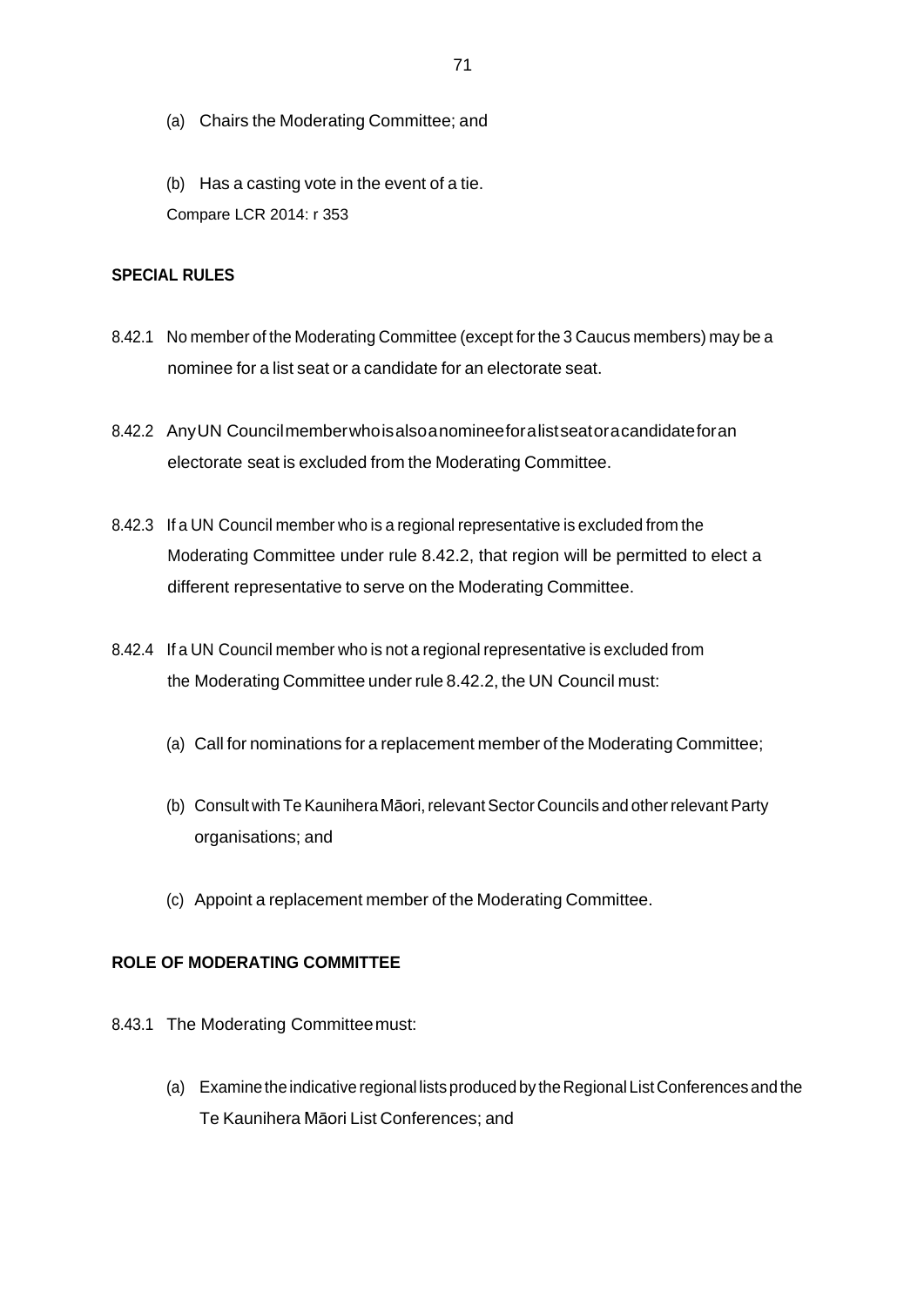- (b) Considerthe representation acrossall listsofTangataWhenua, gender,ethnic groups, persons with disabilities, age and youth, sexual orientations, geographic spread, and range of skills.
- 8.43.2 Sector Councils that do not have a representative on UN Council will have the right to make a presentationinpersontotheModeratingCommitteebeforeitbeginsitsdeliberations. The presentations can address:
	- (a) The Sector Council's views on the merits of the candidates for the Party List;
	- (b) The priority of particular criteria for selecting Party List candidates; and
	- (c) Any other matters the Sector Council considers relevant.
- 8.43.3 The Moderating Committee, in exceptional circumstances where the requirements ofrules 8.48 and 8.49 are unlikely to be met, may nominate additional nominees. Compare LCR 2014: rr 355

# **RANKING OF BALLOT**

- 8.44.1 The Moderating Committee must rank List nominees by a process of exhaustive ballot taken singly for at least the first 65 positions, followed optionally by preferential voting in bands of 5 (e.g. positions 66-70, etc.).
- 8.44.2 There must be a pause for an equity review after each 5 position ballots are completed.
- 8.44.3 Each equity review must include the electorate candidates likely to be elected at the relevant level of Party vote.
- 8.44.4 Māori on the indicative regional lists and the Te Kaunihera Māori List must be included in the equity review at each stage. Compare LCR 2014: r 356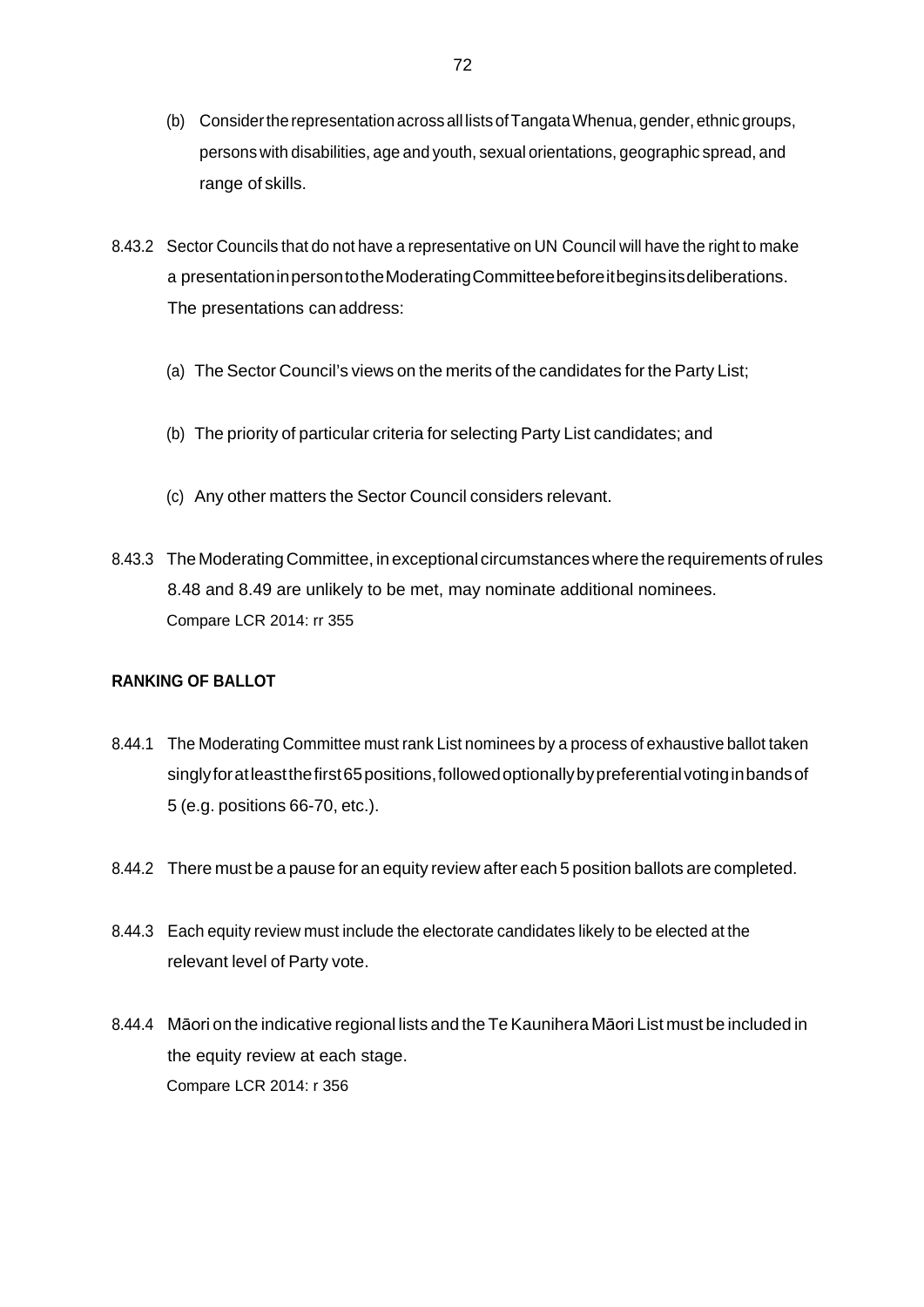#### **SPECIFIC RANKING RULES**

- 8.45.1 Positions 1 and 2 on the list are taken by the Leader and the Deputy Leader.
- 8.45.2 The first position to come up for ballot for the Moderating Committee is position 3.
- 8.45.3 The Chairperson calls for nominations for the third position on the list.
- 8.45.4 Moderating Committee members vote for one name only.
- 8.45.5 Thevotesmustbecountedandifthereisnonomineewhoachieves50%+1ofallavailable votes,thelowestpollingnomineeisdeletedandthevoteistakenagainoutoftheremaining nominees nominated for that position.
- 8.45.6 Thisprocessmustberepeateduntilanomineeemergeswithaminimumof50%+1ofall available votes.
- 8.45.7 The process in rules 8.45.3 to 8.45.6 must be repeated until each list position subject to this process is filled.
- 8.45.8 Atanytimebeforethetakingofeachvote,theChairpersonmustallowdiscussionfromthe Committee.
- 8.45.9 The length of that discussion is determined by the Moderating Committee by the usual methods of time limits or procedural motions. Compare LCR 2014: r 358

# **MINIMUM NUMBER OF LIST CANDIDATES**

- 8.46.1 The list must have at least 65 places.
- 8.46.2 The final number of places is determined by the Moderating Committee. Compare LCR 2014: r 359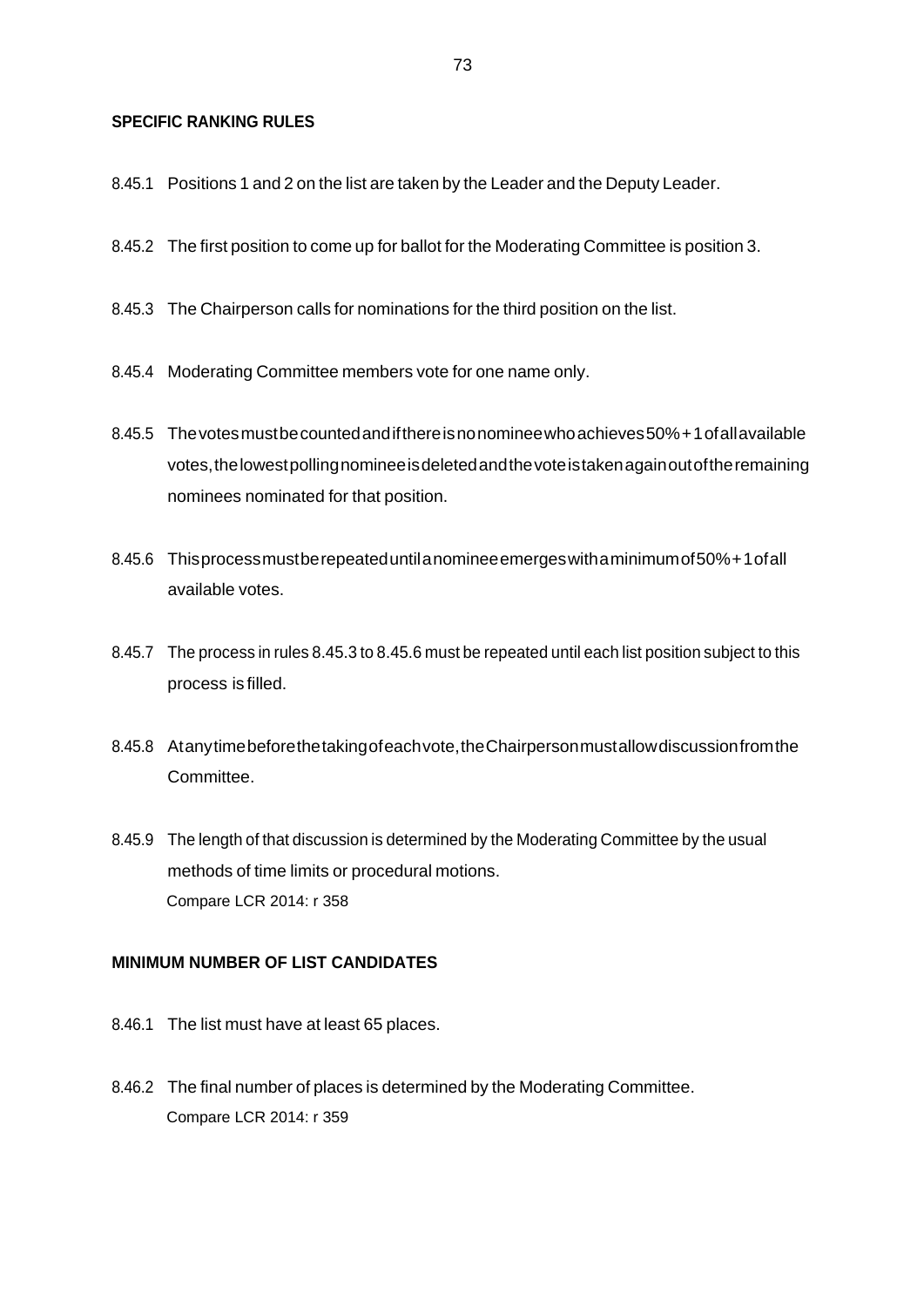#### **GENDER BALANCE**

8.47 The Moderating Committee must, in determining the list, ensure that for any percentage of thePartyVotelikelytobeobtained,andtakingintoaccounttheelectorateMPslikelytobe electedwiththatlevelofAOTEAROHAsupport,theresultantCaucuswillcompriseat least50% women.

Compare LCR 2014: r 360

# **MANDATORY CONSIDERATIONS IN RANKING LIST**

- 8.48 The Moderating Committeemust:
	- 8.48.1 recognise that the Treaty of Waitangi guarantees Māori representation;
	- 8.48.2 take into account the Strategic Selection Criteria.
- 8.49 The Moderating Committee must also, having regard to the indicative regional lists and the Te Kaunihera Māori indicative list, produce a final List which:
	- (a) FairlyrepresentsTangataWhenua,gender,ethnicgroupssuchasPacificIslandpeoples, persons with disabilities, sexual orientations, and age and youth;
	- (b) Ensures there is regional representation proportional to the geographic spread of the population;
	- (c) Recognises thatmanygroupsofpeople,previouslyunder-representedinParliament, have skills that will enhance the Parliamentary process;

(d) Ensures that there is a spread of all these groups across the list. Compare LCR 2014: r 361

# **DECISIONS OF MODERATING COMMITTEE FINAL**

8.50 The decisions of the Moderating Committee are final and not open to appeal. Compare LCR 2014: r 362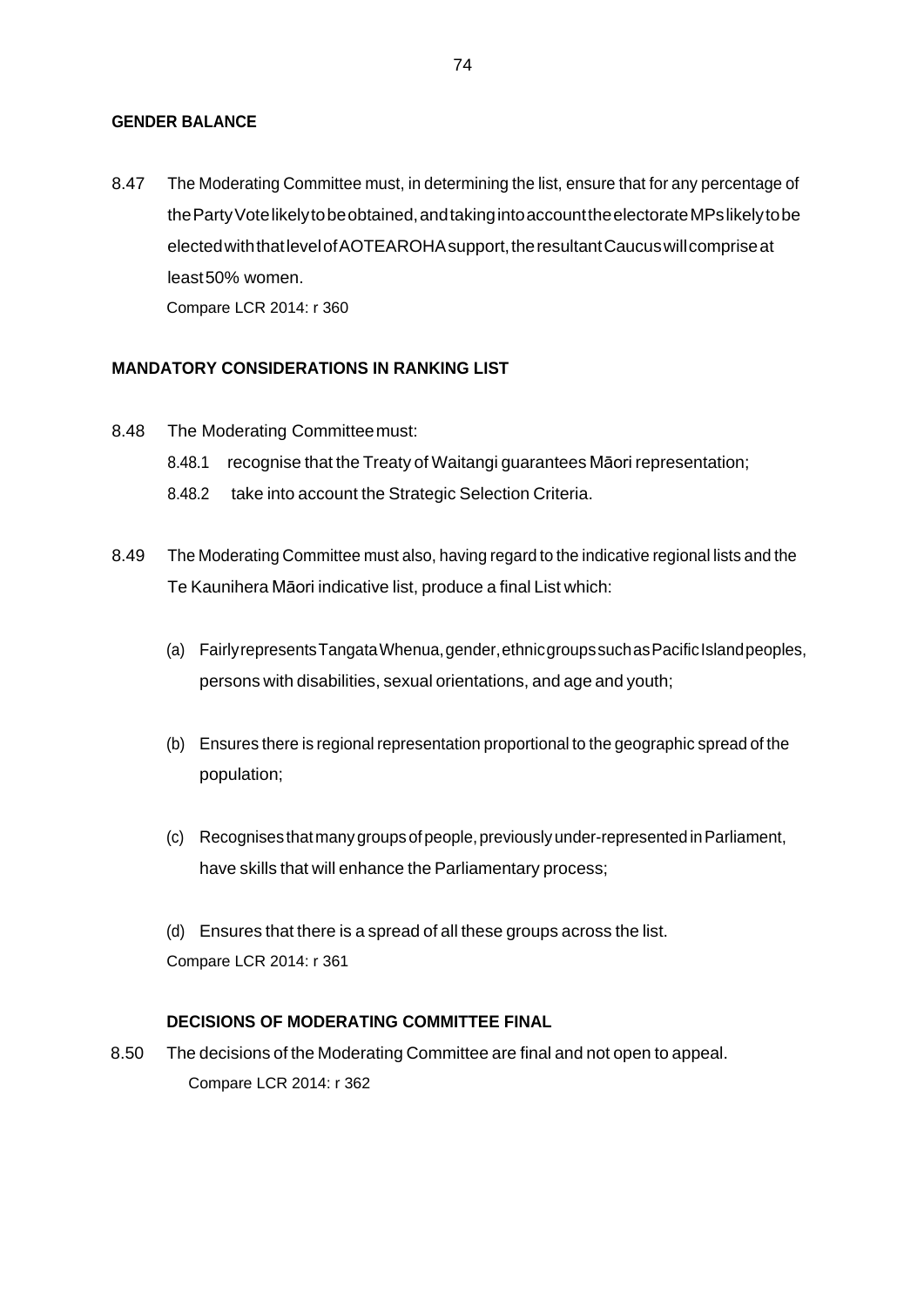# *SUBPART 4 – SELECTION OF PARLIAMENTARY CANDIDATES: MISCELLANEOUS MATTERS*

# *SELECTION ORDER*

# **TIMING OF CONSTITUENCY AND LIST NOMINATIONS**

8.51 Constituency and List nominations must be called at the same time. Compare LCR 2014: r 363

# **SITTING MP'S AND OTHER CANDIDATES**

8.52 Sitting Members of Parliament must be subject to the same Constituency and List election process as othercandidates. Compare LCR 2014: r 364

# **TIMING OF CONSTITUENCY SELECTIONS**

8.53 Constituency selection must be completed or nearly completed before the Regional List Conferences take place. Compare LCR 2014: r 365

# **CANDIDATES CHOICES**

8.54 Candidates may be nominated for either Constituency or List selection or both if they choose. Compare LCR 2014: r 366

#### *OTHER MATTERS*

#### **BY-ELECTIONS**

- 8.55.1 Parliamentary by-election campaigns are under the control of the UN Council.
- 8.55.2 The UN Council may levy all electorates to help defray expenses incurred in byelection campaigns. Compare LCR 2014: r 367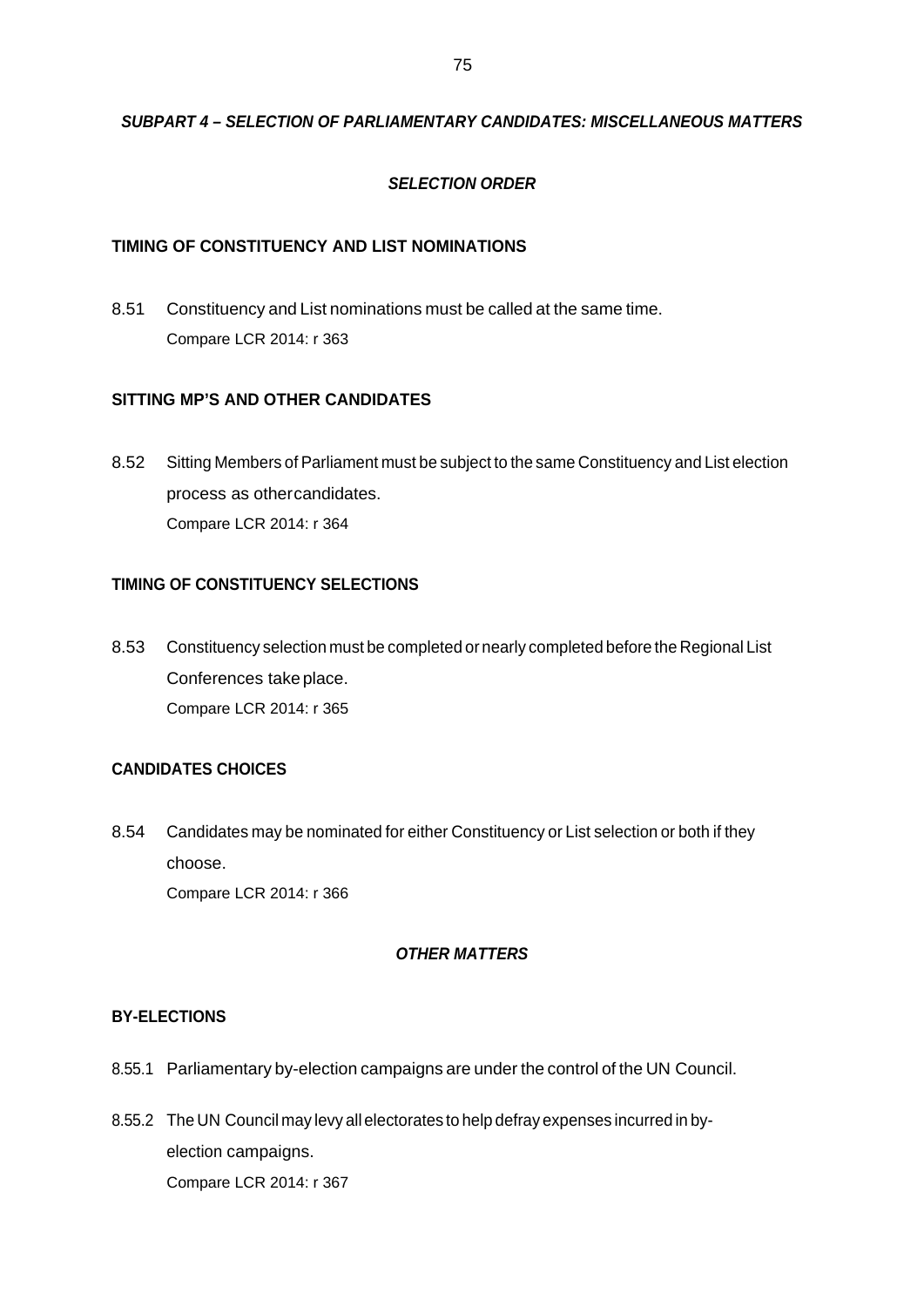# **ELECTION PETITIONS**

8.56 All matters in connection with petitions against the declarations of Returning Officers in Parliamentary elections shall be under the full control of the UN Council. Compare LCR 2014: r 368

# *SUBPART 5 – LOCAL BODY ELECTIONS*

# **LOCAL BODY ELECTIONS**

8.57 Where a Aotearoha Local Body Committee has jurisdiction over an area in respect of a particular local body election it may delegate its authority in respect of that election to any one or moreLECsorAOTEAROHAWardCommitteesorBranches,havingmembers livinginthatarea. Compare LCR 2014: r 105

# **WHERE MEMBERS MAY STAND AS INDEPENDENTS**

8.58 Where no constituent body of the Party has been granted campaigning rights to contest a LocalBodyelectionbytheUN Council,AOTEAROHAMembersmaystand independently. Compare LCR 2014: r 106

# **USE OF PARTY FUNDS FOR LOCAL BODY ELECTIONS**

8.59 Where no constituent body of the Party has been granted campaigning rights to contest a Local Body election by the UN Council, no Party funds may be spent on promoting candidates.

Compare LCR 2014: r 107

# **GRANTS OR LOANS**

8.60 GrantsorloanstoanyorganisationnotaffiliatedwiththePartymustnotbemadewithout the prior consent of the UN Council. Compare LCR 2014: r 114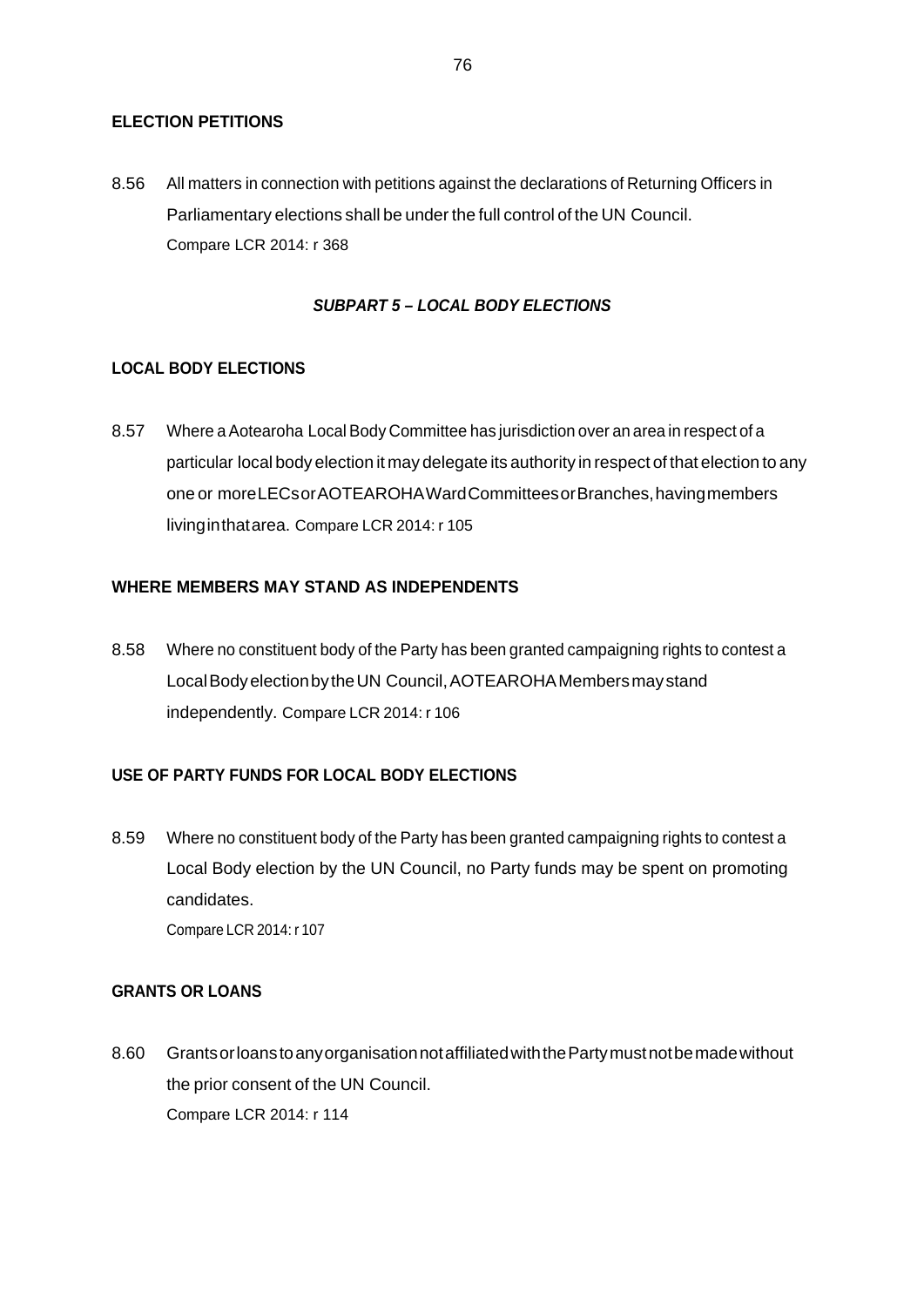# **LOCAL BODY ELECTION POLICY**

- 8.61 Local Body election policy must:
	- (a) Not conflict with this Charter or the Policy of the Party; and
	- (b) MustbedeterminedbytheconstituentbodyofthePartyauthorisedtocontestthe election (if any). Compare LCR 2014: r 108

**FUNDING OF LOCAL BODY ELECTION ACTIVITY**

- 8.62.1 Where a constituent body of the Party has been granted campaigning rights by the UN Council to contest a Local Body election within the area under its jurisdiction, the necessary funding and organisational assistance required from Branches or LECs (or both) which make up that body must be provided by those Branches or that body.
- 8.62.2 Full consultation must be carried out with these constituent bodies before agreement is reached, on the extent of that assistance. Compare LCR 2014: r 109

#### **PLEDGE MUST BE SIGNED BY CANDIDATES**

8.63 Any person accepting nomination as a Party candidate contesting a Local Body election must individuallysignthepledgetoabidebythePartyRulesandPrinciplesinthepresenceofnot less than 2 financial members. (See rule 11.8) Compare LCR 2014: r 110

#### **SELECTION PROCESS FOR PARTY CANDIDATES AT LOCAL BODY ELECTION**

8.64.1 The selection procedure for Party candidates for any Local Body election must be in accordance with the Charter of the body granted campaigning rights by the UN Council or by a process considered appropriate locally and approved by the Regional Council and endorsed by the UN Council.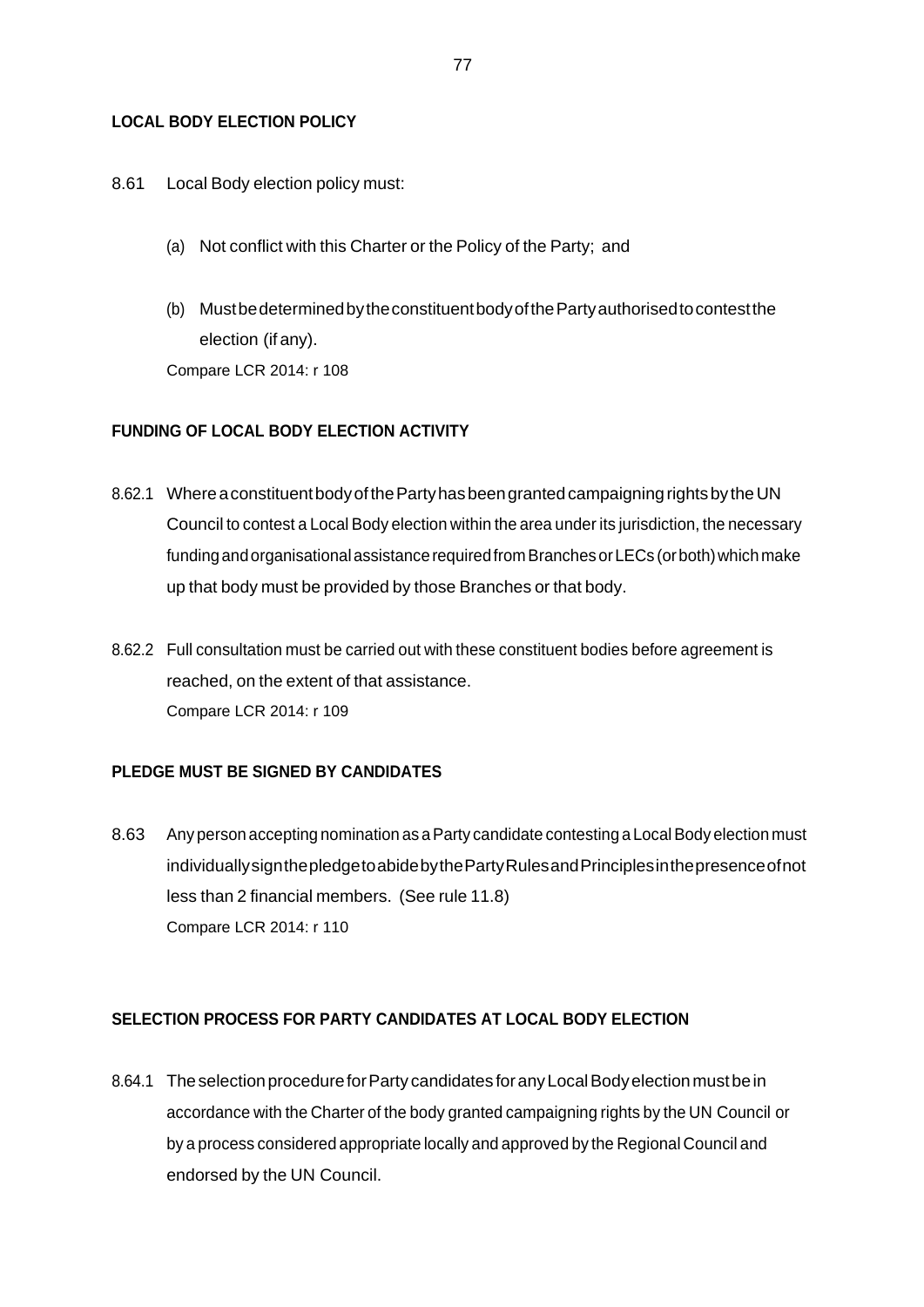8.64.2 The selection process should be as close as possible to that followed by the Party for Electorate selections. Compare LCR 2014: r 111

# **LIMITATION ON PARTY MEMBERS STANDING**

8.65 The authority of any constituent body of the Party which has been granted campaigning rights for a ward or other constituency in a Local Body election or District Health Board election is required for any Party member to stand as a candidate in that ward or constituency.

Compare LCR 2014: r 112

# **AFFILIATION TO OTHER BODIES**

8.66 Any constituent body of the Party granted campaigning rights by the UN Council to contest a Local Body election must not, without the prior consent of the UN Council, affiliate with, or send delegates to, any organisation not affiliated with the Party. Compare LCR 2014: r 113

# **REPRESENTATION RIGHTS OF ELECTED MEMBERS**

- 8.67.1 AllmembersofthePartyelectedtolocalgovernmentofficeonaticketorganisedbythe Party:
	- (a) Have the rights of representation on their Aotearoha Local Body Committee or the constituent body of the Party which organised their campaign; and
	- (b) Are entitled to one vote.
- 8.67.2 All members of the Party elected to public office on a Party ticket including those whose campaign was organised by a constituent body of the Party which was granted campaigning rights by the UN Council are entitled to:
	- (a) SpeakingrightsatAnnualConference,andtheRegionalConferenceinwhichtheirLocal Body is situated;and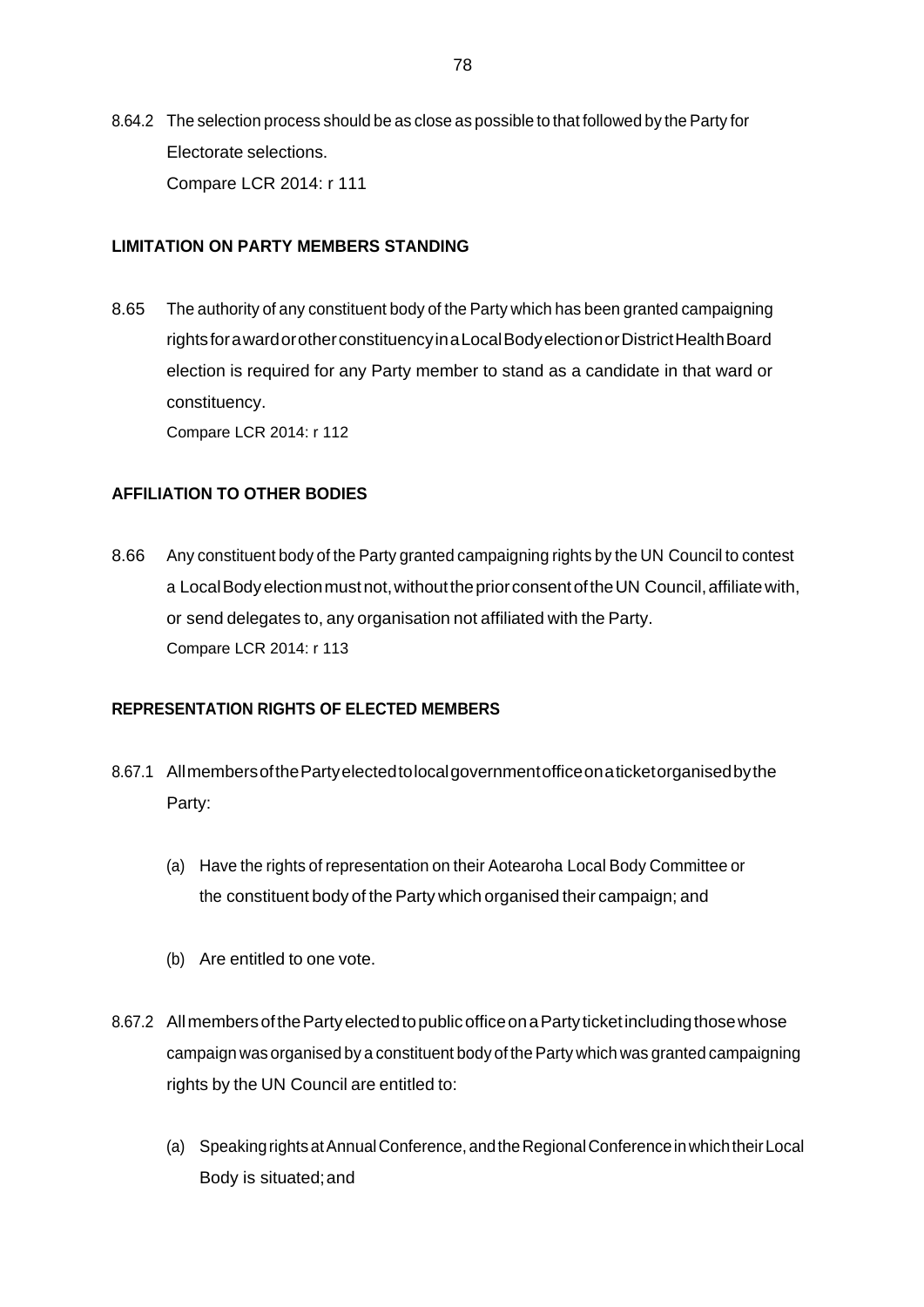(b) One vote if not representing a constituent organisation under rules 6.1.1 or 8.24. Compare LCR 2013: rr 115 and 116

# **ALLOCATION OF LOCAL BODY ELECTION CAMPAIGNING RIGHTS**

- 8.68.1 In July of the year before Local Body elections, UN Council must call for applications from constituent bodies of the Party for the rights to organise Local Body elections campaigns within their territorialarea.
- 8.68.2 Those applications need only be made when there is no functioning Aotearoha Local Body Committee in thatarea.
- 8.68.3 Applications close before the penultimate UN Council meeting of the year before the Local Body elections so that the Local Government Sector Council can make recommendations on the allocation of rights to organise campaigns to the UN Council meeting.
- 8.68.4 Each constituent body of the Party which applies for the right to organise a campaign must submit details of:
	- (a) The geographical area over which it claims jurisdiction;
	- (b) The particular election for which it is claiming campaigning rights;
	- (c) Elections within the area for which it does not wish to claim a campaigning right;
	- (d) An outline of the type of ticket it intends to run.
- 8.68.5 Thefollowingprioritiesmustbetakenintoaccountintheallocationofcampaigningrightsto constituent organisations of the Party:
	- (a) Party tickets in the Party name;
	- (b) Groups of Party members where no Party ticket exists;
	- (c) Party teams in coalition with other groups.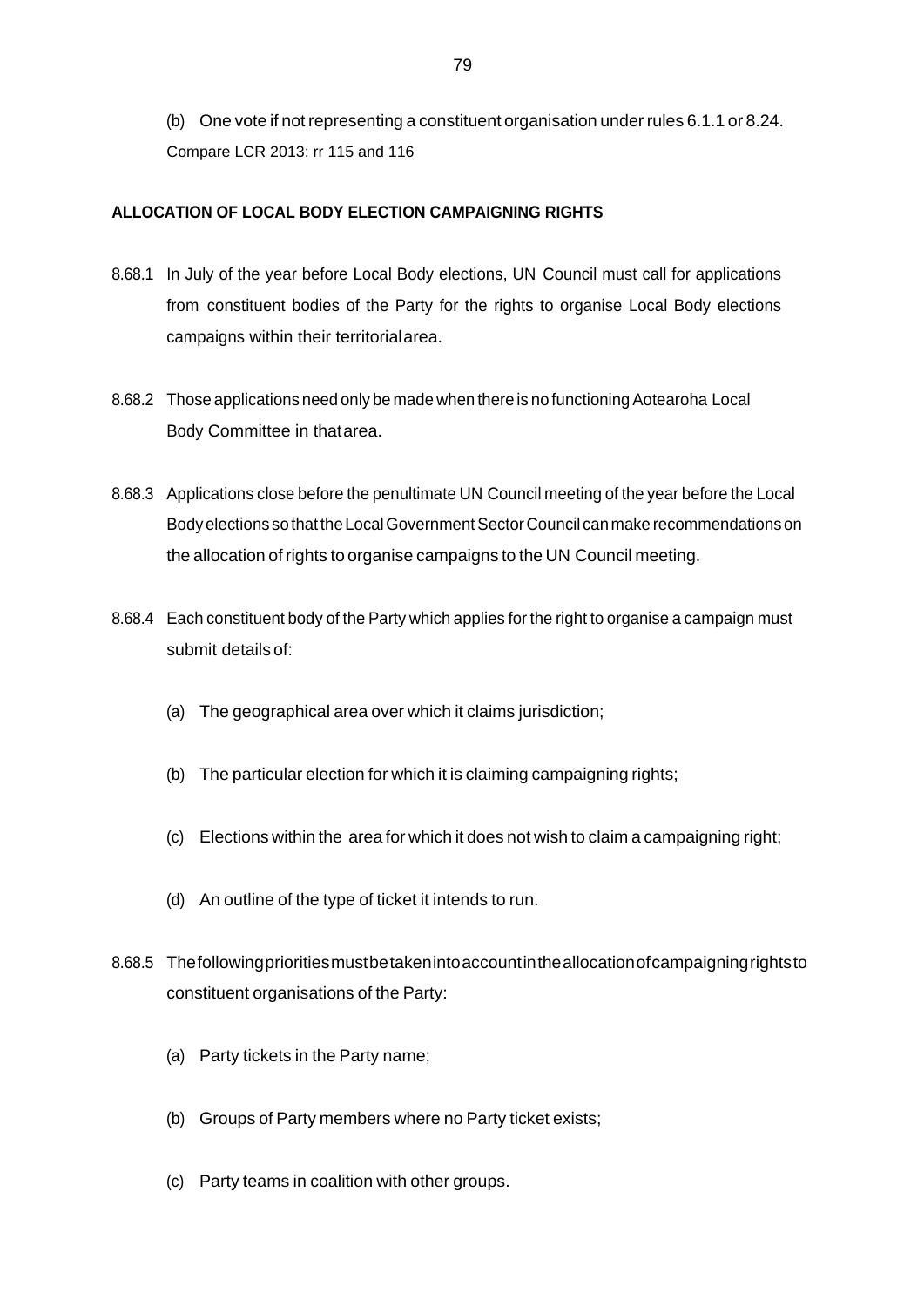- 8.68.6 Where they exist, Aotearoha Local Body Committees have the strongest claim to campaigning rights inanyLocalBodyarea, subjecttothepriority rightsofthetypeofticket they intend to run.
- 8.68.7 On the recommendation of the Sector Council, the UN Council may define election areas in which no Party ticket will be run.
- 8.68.8 The UN Council must, after consultation with the Local Government Sector Council, rule on any conflicts which may arise.
- 8.68.9 The Local Government Sector Council must ensure that there is adequate consultation and negotiation with the parties to any dispute before a recommendation to UN Council is made. Compare LCR 2014: rr 118 to 125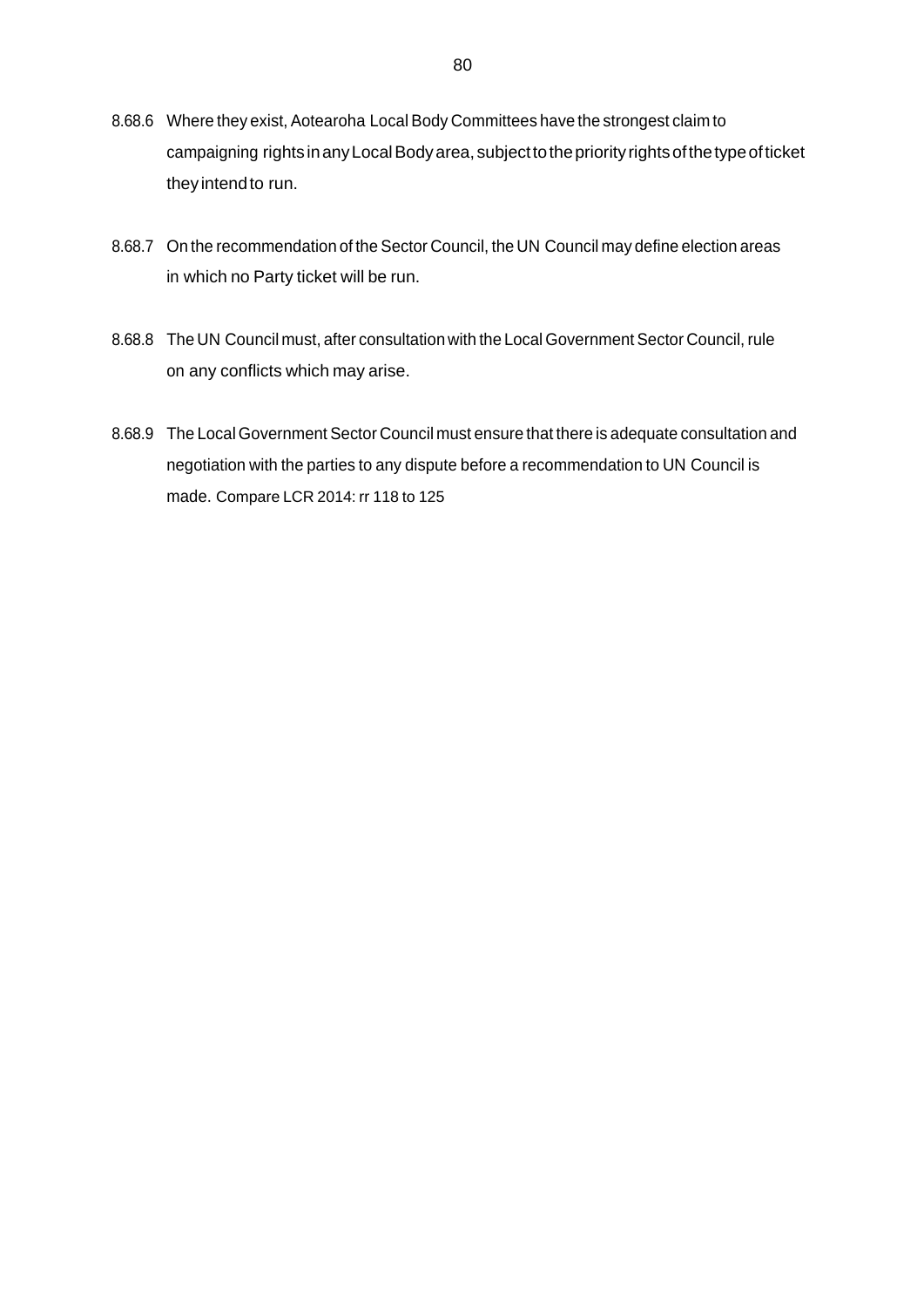#### **PART 9**

# **PARLIAMENTARY AOTEAROHA KAWANATANGA CAUCUS**

# **DUTY OF AOTEAROHA MP'S TO OBEY PARTY RULES**

- 9.1.1 Members of the Parliamentary AOTEAROHA Caucus must comply with the Rules of the Parliamentary Aotearoha Kawanatanga Caucus.
- 9.1.2 In the event of a conflict between any Rule of the Parliamentary Aotearoha Kawanatanga Caucus and this Charter, this Charter prevails. Compare LCR 2013: r 369

# **RIGHTS TO ATTEND CAUCUS**

9.2 Only members of the Parliamentary Aotearoha Kawanatanga Caucus and nominated representatives of the UN Council have the right to attend the Caucus of the ParliamentaryAotearoha Kawanatanga. Compare LCR 2014: r 370

# **UN COUNCIL REPRESENTATIVES ON CAUCUS**

- 9.3.1 The nominated UN Council representatives entitled to attend the Parliamentary Aotearoha Kawanatanga Caucus are the President and the General Secretary of the Party and 2 othermembers elected by and from the UN Council.
- 9.3.2 Those persons must be notified of all meetings of the Parliamentary Aotearoha Kawanatanga Caucus.
- 9.3.3 Those persons, or other members of the UN Council deputised to represent them, may attend Caucus but have no vote.
- 9.3.4 IfthePresidentofthePartyisalsoaMemberofParliament,theUN Councilmustelect3 of its members together with the General Secretary to represent it. Compare LCR 2014: r 371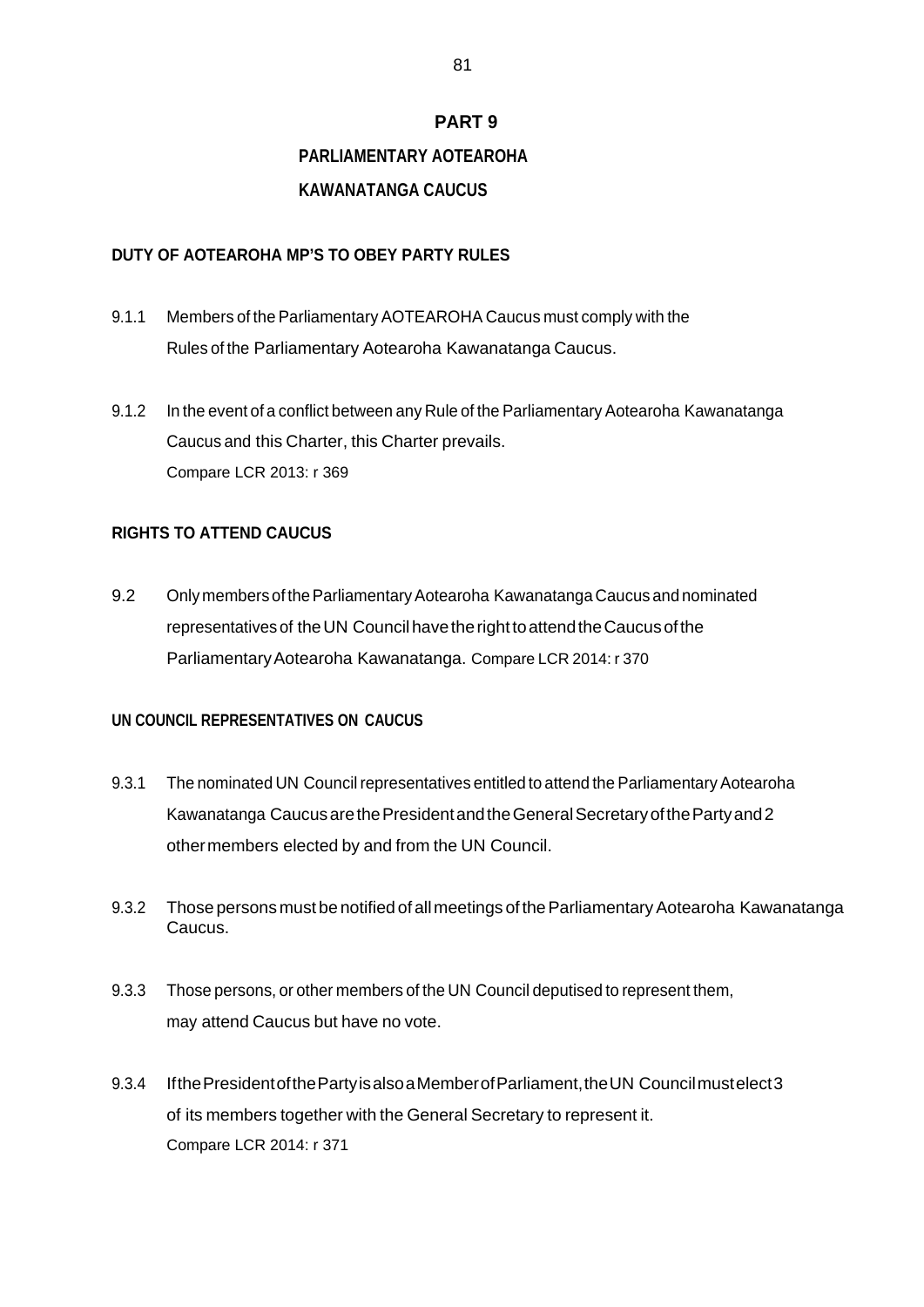# **STATUS OF POLICY PLATFORM AND POLICY OF THE PARTY**

- 9.4.1 The Policy Platform and policy of the Party are binding on all members of the Parliamentary Aotearoha Kawanatanga Caucus.
- 9.4.2 However, on matters other than Policy Platform and policy, members must vote in accordance with the decisions of a duly constituted Caucus. Compare LCR 2014: r 372

# **AOTEAROHA MP'S RIGHTS OF ATTENDANCE AT PARTY MEETINGS**

9.5 AmemberoftheParliamentaryAotearoha KawanatangaCaucusmayattend,speakand voteatany Partyorganisationmeeting(excepttheUN CouncilandRegionalCouncil ExecutiveMeetings), having jurisdiction over any part of the electorate represented by that Member of Parliament. Compare LCR 2014: r 373

# **CONTACT WITH PARTY ORGANISATIONS**

- 9.6 Each member of the Parliamentary Aotearoha Kawanatanga Caucus must:
	- (a) Maintain the closest possible contact with Party organisations in the member's electorate; and
	- (b) Assist the UN Council, as required by the Council. Compare LCR 2014: r 374

# **AOTEAROHA MP'S SPEAKING AND VOTING RIGHTS AT CONFERENCES**

- 9.7.1 Each member of the Parliamentary Aotearoha Kawanatanga Caucus may attend the Annual Conference and Congress of the Party and the relevant Regional Conferences; and -
	- (a) Exercise speaking rights;and
	- (b) Cast one vote, if not representing a constituent organisation.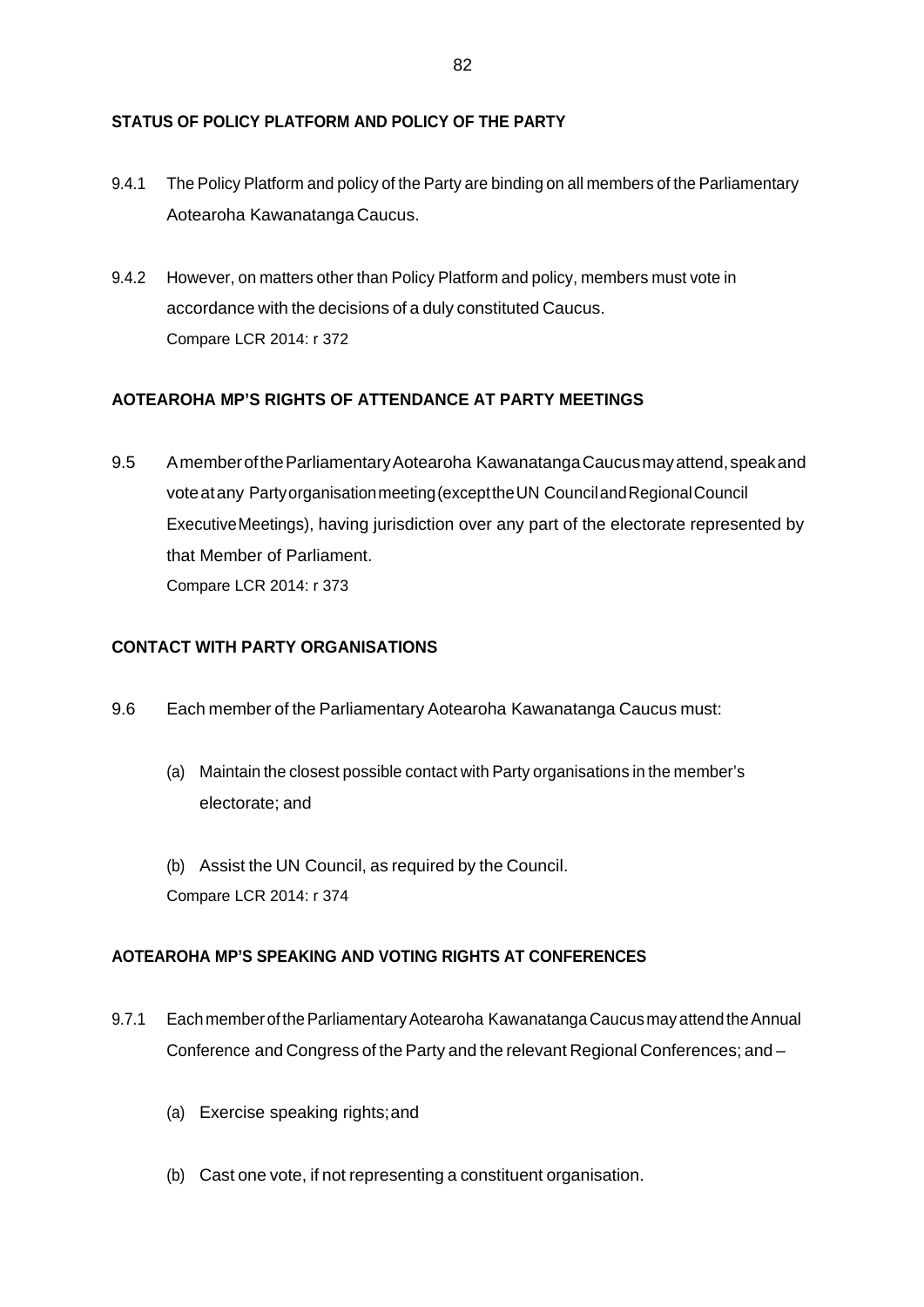9.7.2 Rule 9.7.1 does not apply if the member's electorate is a general electorate which has not paid its levy to the Party. Compare LCR 2014: r 375

# **PARLIAMENTARY AOTEAROHA KAWANATANGA MUST REPORT TO ANNUAL CONFERENCE OR CONGRESS**

9.8 The Parliamentary Aotearoha Kawanatanga must prepare and present to the Annual Conference or Congress a report on the work of the Party in Parliament during the previous year. Compare LCR 2014: r 376

# **LEADER OF AOTEAROHA KAWANATANGA**

9.9 The leader of the Aotearoha Kawanatanga must be a Member of Parliament. Compare LCR 2014: r 377

#### **WHEN ELECTION FOR LEADER TO BE HELD**

- 9.10 An election for the position of Leader of the Aotearoha Kawanatanga must be held -
	- (a) When the position becomes vacant; or
	- (b) On receipt by the President of the Party of written notification that the Caucus has passedamotionthattheLeaderoftheAotearoha Kawanatangaisnotendorsed byatleast50% plus one of the Caucus; or
	- (c) In the circumstances outlined in rule 9.11.3. Compare LCR 2014: r 378

#### **CAUCUS VOTE TO ENDORSE LEADERSHIP**

- 9.11.1 Nolaterthan3monthsafterthedateofaGeneralElection,theremustbeacaucusvoteto endorse the Leader of the Aotearoha Kawanatanga.
- 9.11.2 The number of votes required to endorse the leader are 60% of the votes cast plus one.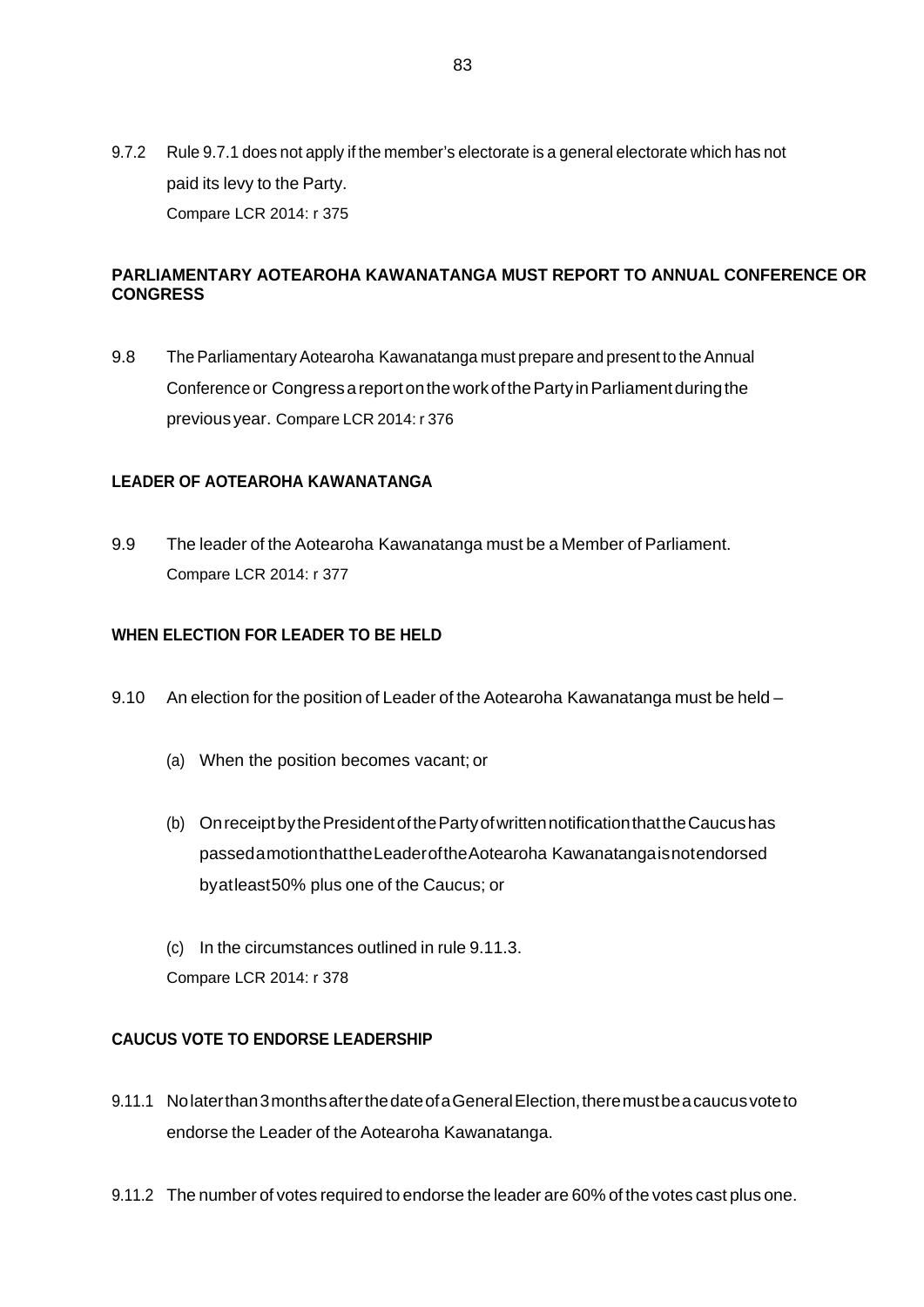9.11.3 If the Party Leader is not endorsed a Leadership Election process, as described in 9.12 below, is triggered. Compare LCR 2014: r 379

# **ELECTORAL COLLEGE FOR ELECTIONS**

- 9.12.1 The election of the Leader of the Aotearoha Kawanatanga must be determined by the votescastinan electoral college composed of the following:
	- (a) Parliamentary Aotearoha Kawanatanga Caucus (40% of the total vote):
	- (b) Party members (40% of the total vote):
	- (c) Affiliate Party members (20% of the total vote).
- 9.12.2 Voting must be preferential and concurrent in all cases. Compare LCR 2014: rr 380, 381

# **ADMINISTRATIVE RULES TO GOVERN LEADERSHIP ELECTION**

9.13 The UN Council, in conjunction with the Parliamentary Aotearoha Kawanatanga Caucus, must ensure that at all times there are administrative rules for the leadership election (including timeframes, processes, eligibility to participate as voters, candidatespendinglimits, behaviour pledges, balloting, results announcements and any other detail needed for the election to be conducted with integrity). (See Schedule 5) Compare LCR 2014: r 382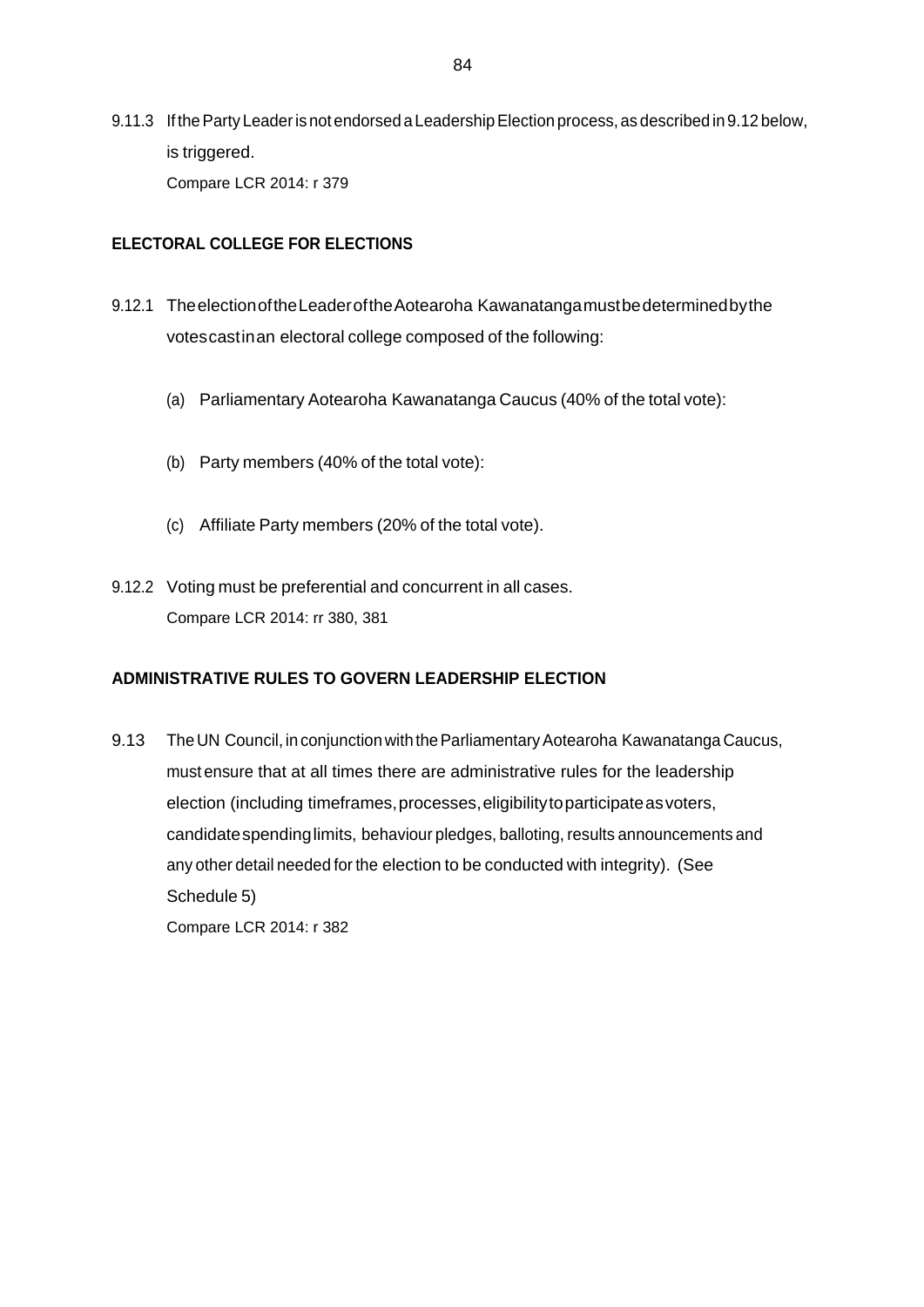# **PART 10**

# **FINANCE AND PROPERTY**

# *SUBPART 1 – SUBSCRIPTION AND CAPITATION*

#### **MINIMUM SUBSCRIPTION**

10.1 The minimum subscription for a member must be set or confirmed each year by Annual Conference. Compare LCR 2014: r 262

#### **DONATIONS**

10.2 Donations from supporters must be accepted and officially receipted. Compare LCR 2014: r 263

# **CAPITATION FEES**

10.3 Capitationfeesonbehalfofaffiliatedorganisationsmustbepaidannuallyattherate determined by Annual Conference per member based on the formula as set out in Rule 3.12.2. Compare LCR 2014: r264

# **SETTING AND PAYMENT OF FEES**

- 10.4.1 No increase inmembership fees or annual levy shall be authorised by the UN Council unless approved by Annual Conference before the increase.
- 10.4.2 Annual electorate levies will be reviewed in the year following each General Election.
- 10.4.3 Capitation and membership fees are due on 1 January of each year.
- 10.4.4 Membership fees may be paid using automatic bank deductions. Compare LCR 2014: rr 262, 264, 265, 267, 268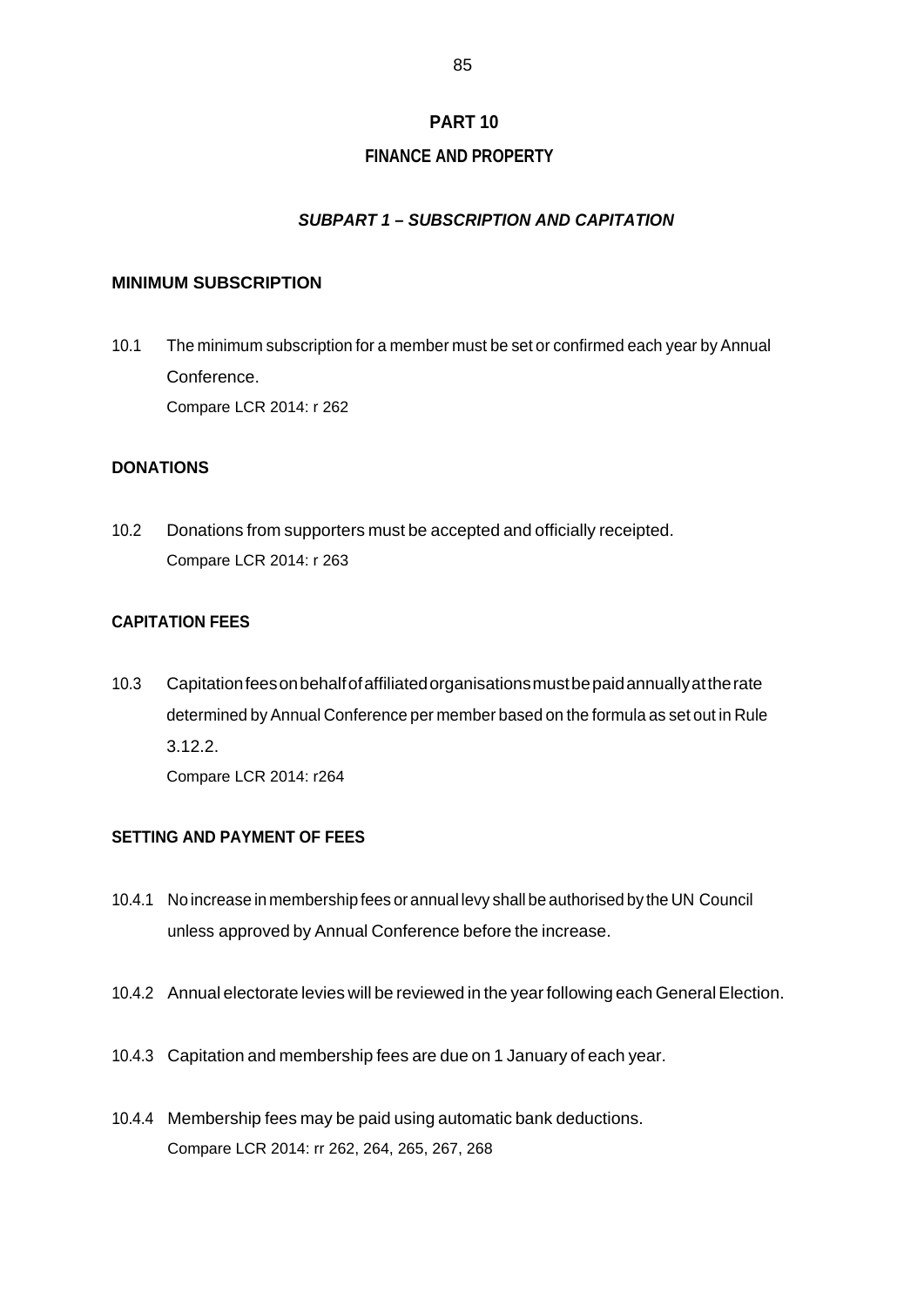#### **WHAT HAPPENS IF THERE IS NON PAYMENT**

- 10.5.1 Branches, affiliates and electorates more than 3 months in arrears of payment of fees, calculated on a monthly pro rata basis:
	- (a) Are to be treated as unfinancial; and
	- (b) Are not permitted to take part in the affairs of the Party.
- 10.5.2 The UN Councilmay:
	- (a) Review cases of hardship; and
	- (b) Vary the rate of payment as a result of the review. Compare LCR 2014: r 266

#### *SUBPART 2 – FINANCE*

#### **FINANCE RULES**

10.6 The rules for the organisation of the Party's finances are set out in Schedule 6.

# *SUBPART 3 – TRUSTEES AND SIGNATORIES*

# **PERSONS TO OPERATE BANK ACCOUNT AND ADMINISTER ASSETS**

- 10.7.1 EachLEC,Aotearoha RegionalCouncil,Aotearoha LocalBodyCommitteeandBranch,or otherParty organisationwhichhasbeenauthorisedbyUN Council inaccordancewith clause3of Schedule5,mustappointannuallyatleast2persons,oneofwhommustbethe Secretary- Treasurer, to administer the funds and operate a bank account on behalf of the organisation concerned.
- 10.7.2 Those persons are also responsible forthe administration of assets such as furniture and equipment held in the name of the organisation. Compare LCR 2014: r 292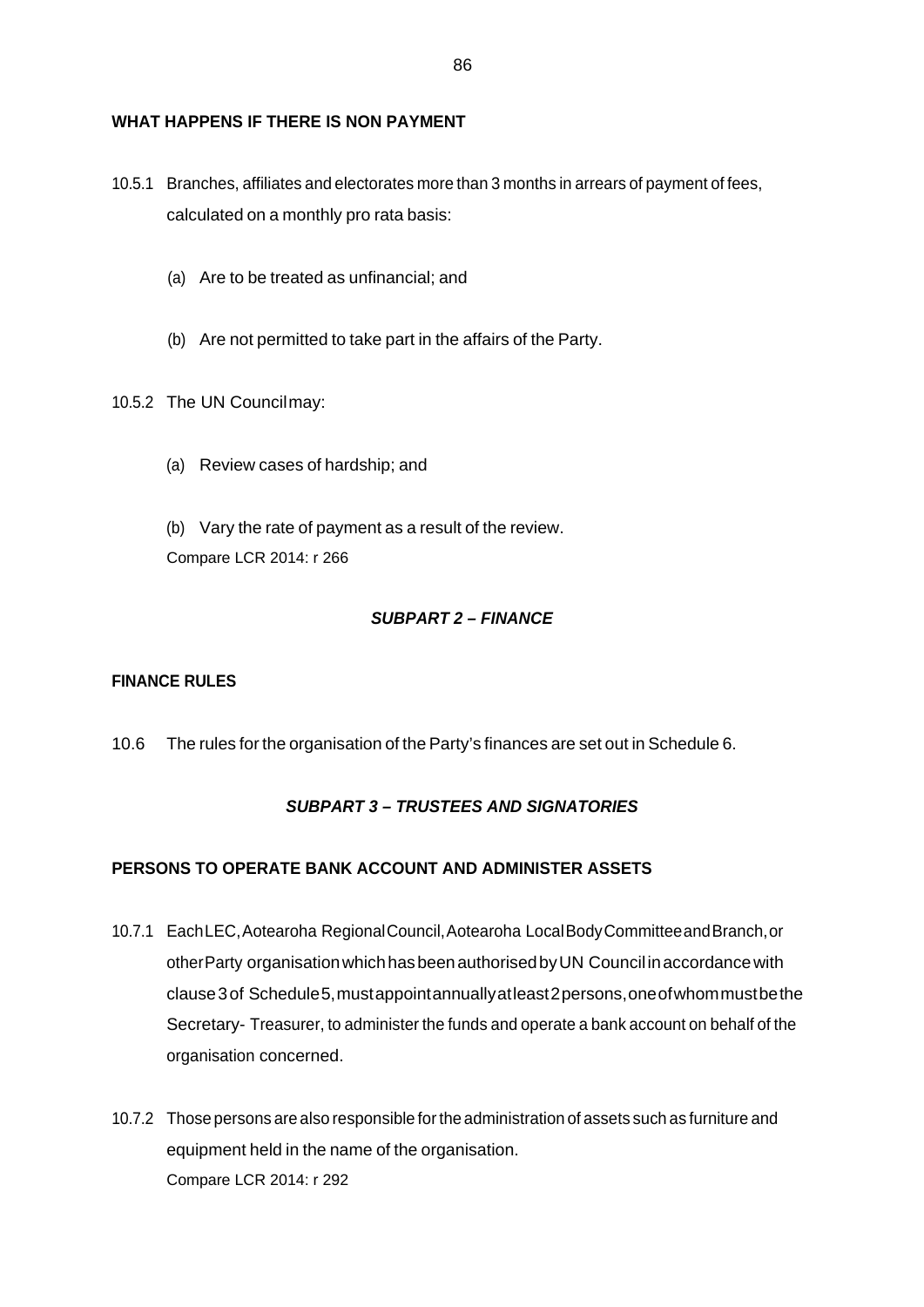# **APPROVAL OF SIGNATORIES AND TRUSTEES**

- 10.8.1 Everysignatoryofabankaccountortrusteeofproperty,assetsorfundsunderthecontrolof the UN Council, Aotearoha Regional Councils, LECs, Branches or any other committee, club or other organisation established by or under the auspices of any part of the Party, must be endorsed by the UN Council, in the case of the UN Council, and Sector Councils, the Regional Council in the case of the Regional Council, and the LEC in all other cases.
- 10.8.2 Signatories for Aotearoha Local Body Committees must be endorsed by the Regional Council(or ifthereisnoRegionalCouncil,theUN Council)wheretheAotearoha Local BodyCommittee coversmorethanoneelectorate,ortheLECiftheAotearoha Local BodyCommitteeareais contained within one general electorate. Compare LCR 2014: 293

# **RULE CHANGES REQUIRE PRIOR APPROVAL**

10.9 Any proposed Rules or Rule change for any bodies established by any constituent organisation of the Party must receive the prior approval of UN Council. Compare LCR 2014: 294

# **REGISTRATION FOR GST**

- 10.10.1 Party organisations may register for the payment of GST.
- 10.10.2 If they do so, they must send GST returns to the Inland Revenue Department in accordance with the guidelines on finance and financial reporting as approved and issued by the UN Council from time to time, with copies to the UN Council. Compare LCR 2014: r 295

# **LIABILITY FOR FINES OR OTHER PAYMENTS**

10.11 Fines or other payments associated with default in returns for GST or income tax must be met by the respective Party organisation in default. Compare LCR 2014: r 296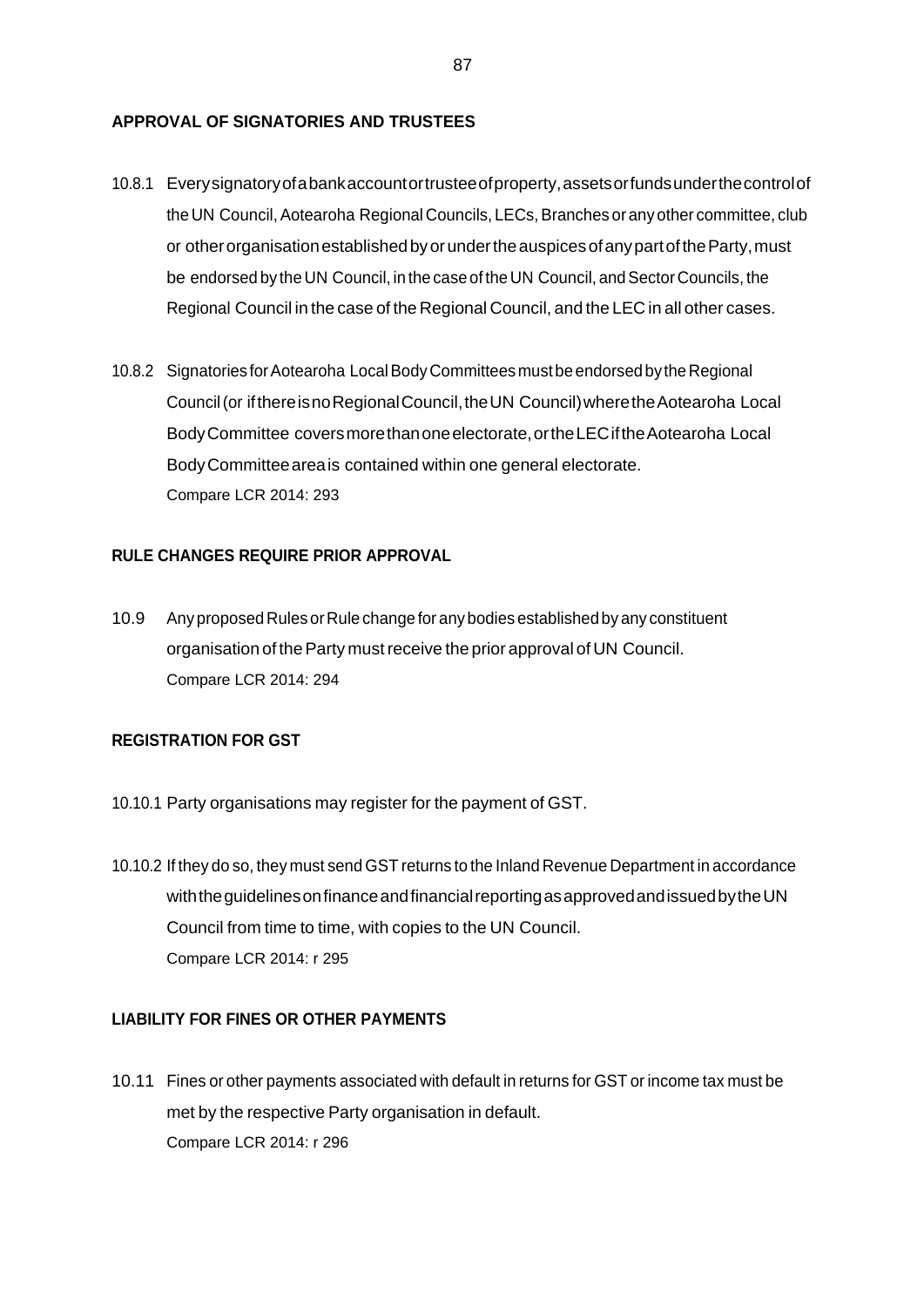### **REAL ESTATE**

10.12 Real estate such as buildings and property must be held and administered on behalf of the Party by either Aotearoha Kawanatanga Properties Inc. or Aotearoha Kawanatanga Properties Limited. Compare LCR 20143: r 297

#### **ASSET REGISTERS**

- 10.13.1 AllPartyorganisationsmustprepareeachyearanassetregisterrecordingallformsof propertyincludingbankbalancesheldinthenameoftheorganisation,andacopyofthe asset register must be submitted to the General Secretary on or before 31 March of each year.
- 10.13.2 Aconsensus must be reached as to the management of any branch-based property before anapplicationtochangetoamember-basedLECcanbeapprovedbytheUN Council.
- 10.13.3 Any agreement reached under rule 10.13.2 must be included in the Charter of the memberbased LEC. Compare LCR 2014: r 298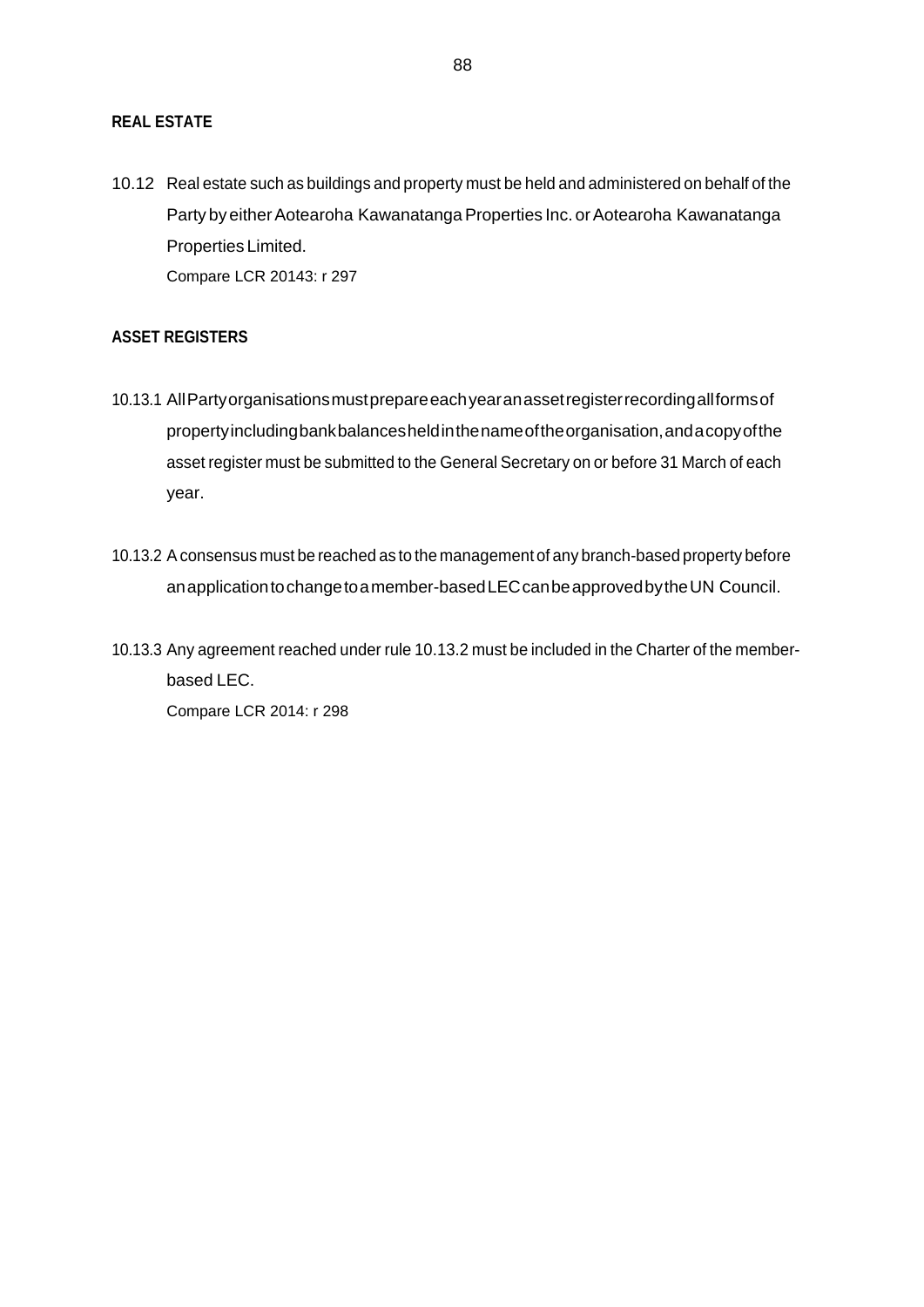# **PART 11**

# **DISCIPLINE, DISPUTES RESOLUTION AND OTHER MATTERS**

# **ROLE OF UN COUNCIL**

- 11.1 The UN Council may take disciplinary action against a Party member either:
	- (a) On its own motion; or

(b) On an application by any constituent body of the Party. Compare LCR 2014: r 384

# **PROCESS**

- 11.2.1 Before taking any disciplinary action the UN Council must:
	- (a) Provide the affected persons with reasons for the proposed action; and
	- (b) Give the person the opportunity to state his or her case before the UN Council.
- 11.2.2 The rules of natural justice apply. Compare LCR 2014: rr 385, 386

# **GROUNDS FOR DISCIPLINARY ACTION**

- 11.3 Disciplinary action may be taken on the following grounds:
	- (a) contravention of the Principles, Rules and policies of the Party as contained in the current Charter and policy documents of the Party;
	- (b) for bringing the Party into disrepute;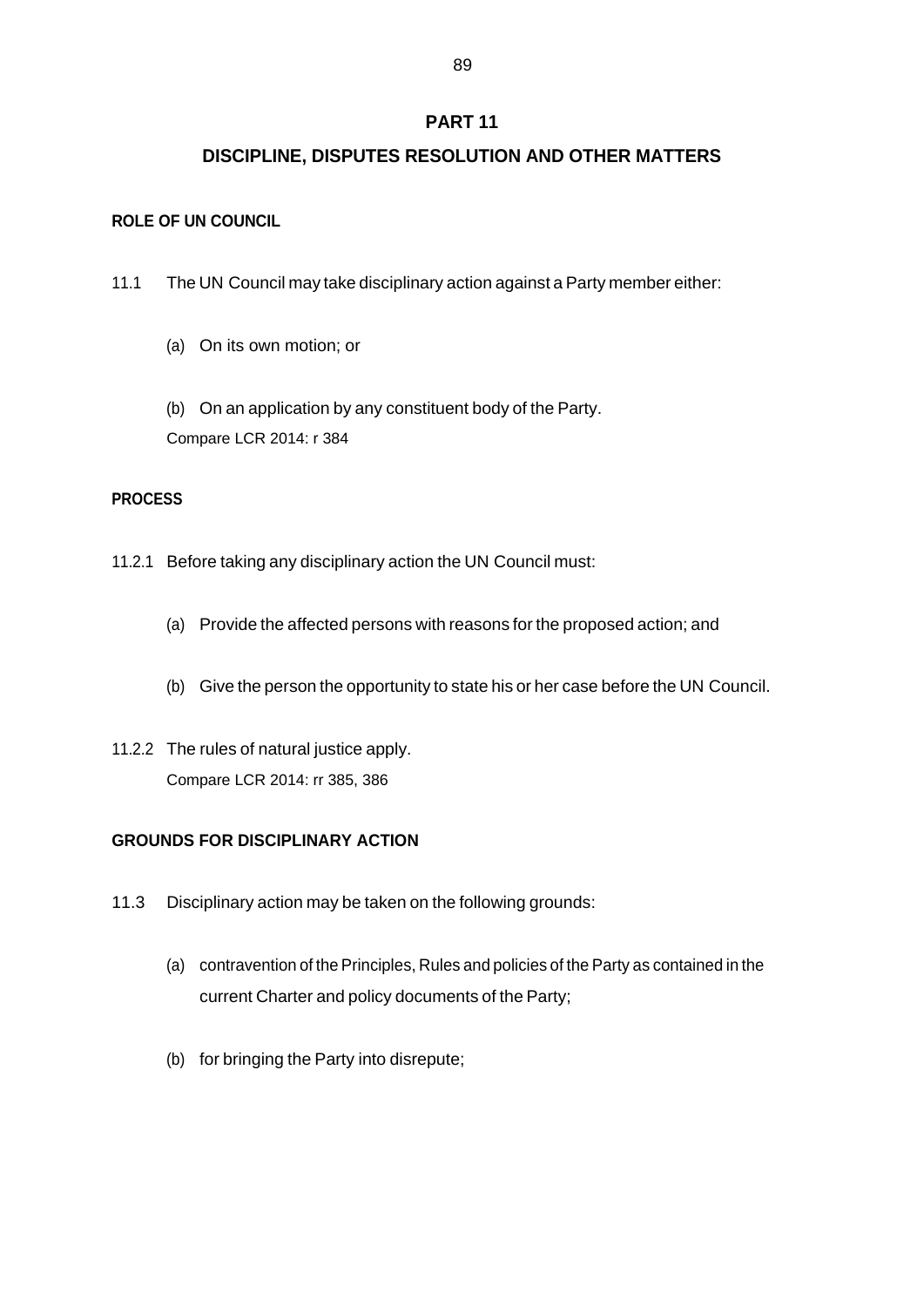(c) for standing as a candidate in opposition to, or publicly campaigning against, an official AOTEAROHA Parliamentary candidate or candidates or a Local Body candidate or candidates selected pursuant to the allocation of campaign rights under rule 8.68.

(d) a candidate breaching the candidate pledge made under rule 11.8 Compare LCR 2014: r 387

# **FORMS OF DISCIPLINE**

- 11.4.1 Forms of discipline available are:
	- (a) censure:
	- (b) prohibition from seeking or holding any office:
	- (c) prohibition from seeking or holding candidacy:
	- (d) suspension of membership:and
	- (e) expulsion from theParty.
- 11.4.2 Any person standing as a Parliamentary candidate and to whom rule 11.3(c) applies must, from the closing of candidate nominations, have their membership of the Party automaticallysuspendedorbenotpermittedtojointhePartyforaperiodof2yearsunless the UN Council specifically makes a different decision in that case. Any such person standing asaLocalBodycandidatemusthavethesuspensionorthebanonjoiningthe Partyasset out applied by resolution of UN Council.
- 11.4.3 Any of these disciplinary measures may be imposed, as appropriate, for specified periods of time, according to the UN Council's resolution.
- 11.4.4 Any communication, whether verbal or in writing or otherwise, made by any member or committeeororganisationofthePartytoanothermemberorcommitteeororganisationof the Party under to or arising out of action taken under rules 11.1 is privileged. Compare LCR 2014: r 383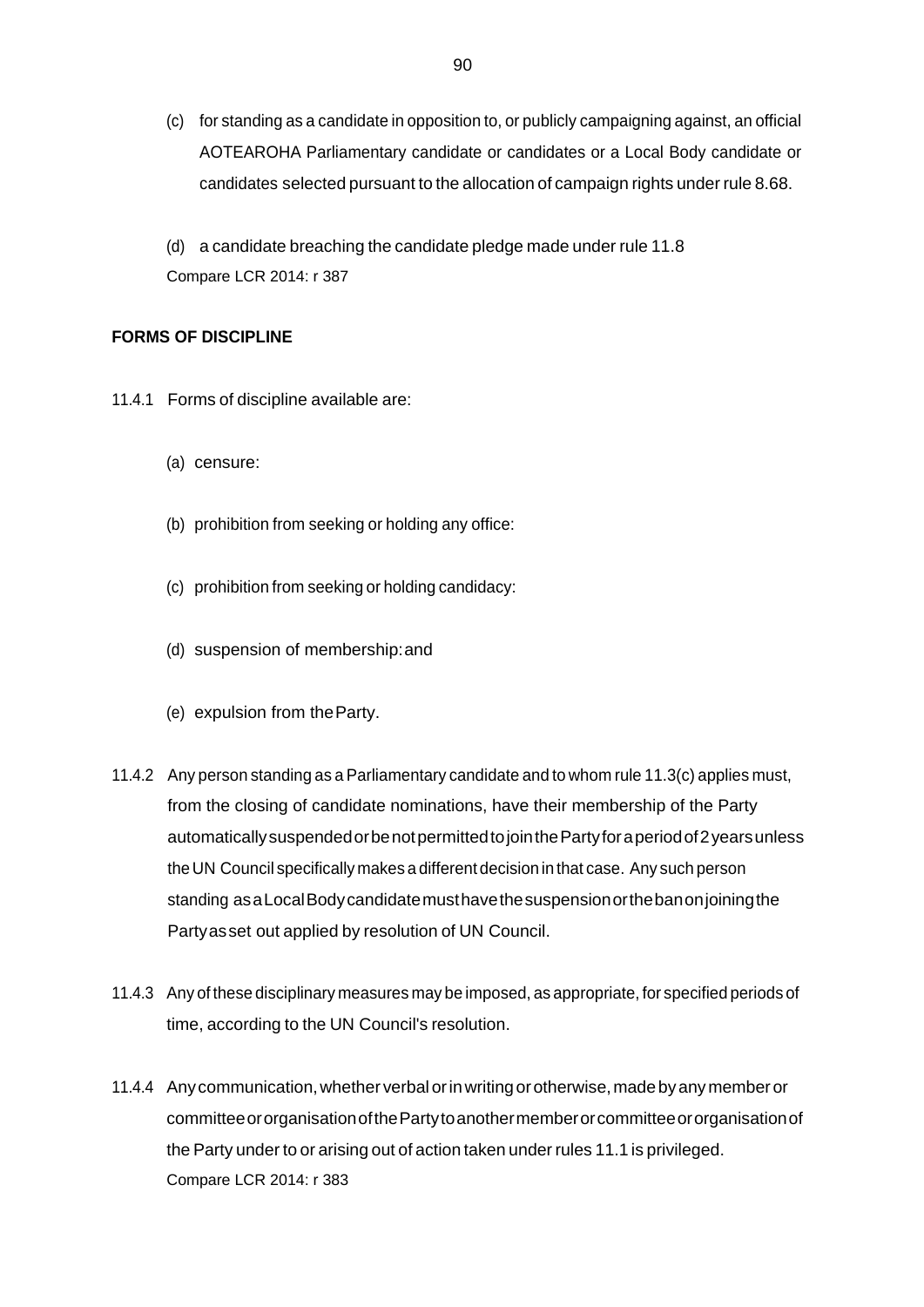# **DISPUTES PROCEDURE**

- 11.5.1 AnyseriousdisputewithinanypartofthePartyorganisationmustbereferredtothe UN Council forresolution.
- 11.5.2 A dispute may be referred to the UN Council by any Party member or Party organiser.
- 11.5.3 When a dispute is referred to the UN Council it must:
	- (a) AppointamemberoftheUN Counciltoactasaconciliatorinanendeavourto amicably resolve the dispute;
	- (b) Iftheconciliatorreports that thedispute has not beenresolved,appointa3person Dispute Committee to investigate the dispute and recommend the appropriate solution and action to the UN Council;
	- (c) The UN Council must rule on the dispute, after receiving the recommendation of the Dispute Committee.
- 11.5.4 ADisputeCommitteemustdetermineitsownprocedure,butallpartiestothedisputemust produce any written material requested by the Committee.
- 11.5.5 All proceedings before the Committee are privileged.
- 11.5.6 TherulingoftheUN Councilonanydisputereferredtoitisfinalandbindingonallparties to the dispute. Compare LCR 2014: r 390, 391

#### **RIGHTS OF APPEAL**

- 11.6.1 Any person who is disciplined may appeal against the decision of the UN Council to a body appointed for the purpose by the Council, consisting of 3Party members.
- 11.6.2 The person disciplined may appeal against the decision of the body constituted underrule 11.6.1 to the UN Council, whose decision is final and binding on the parties. Compare LCR: 2014: r 386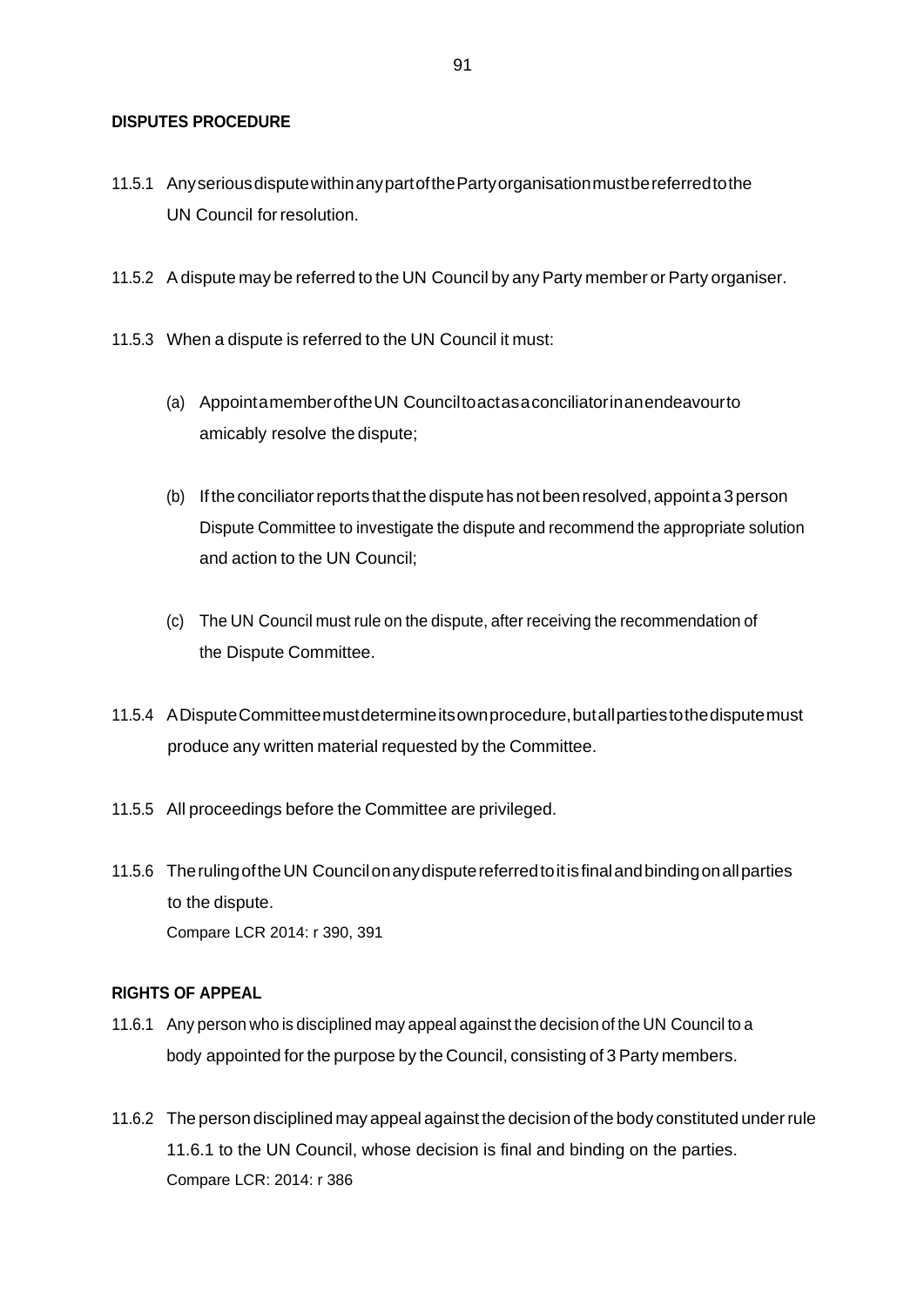# **DELEGATES PLEDGE**

11.7 All delegates to Annual Conference and other formal representative meetings of the Party must sign the Pledge in the following form:

*"I, .................................................................. a delegate from ..................................................................... hereby declare:*

- *(a) I am not a member of any other political party or of any organisation membership of whichisdeclaredbytheAnnualConferenceor theUN Counciltobeincompatible with membership of this Party.*
- *(b) I will faithfully observe the Charter and Policy of the Party.*
- *(c) Iwill faithfullyupholdanydecisionswhichmaybemadefromtimetotimepursuant to the Charter.*
- *(d) Iwillwork forandsupport thecandidatesof thePartyselectedinaccordancewiththe Charter."*

Compare LCR 2014: r 299

# **PARTY CANDIDATES PLEDGE**

11.8 Any person accepting nomination as a Party candidate must sign a pledge, in the following form in the presence of not less than two financial members.

*"Having been nominatedas aCandidate for selection in accordance with the provisions of the Charter for the ........................................................... I hereby accept nomination and declare:*

- *(a) I am not amember of any politicalparty or any organisation membership ofwhich is declaredbytheAnnualConferenceortheUN Counciltobeincompatiblewith membership of the United Nations Aotearoha Kawanatanga ("the Party").*
- *(b) I will wholeheartedly support the duly selected candidates of the Party.*
- *(c) If selectedasacandidate,IwillnotwithdrawwithouttheconsentoftheParty organisation controlling the election.*
- *(d) Iunderstandthatallcandidates standinginaGeneralElectionmust standfor theParty List and that I amnot able towithdrawfrom theList after theModeratingCommittee process is complete (General Election candidates only).*
- *(e) Iwill faithfullyobservetheCharterandPolicyPlatformandPolicyof theParty.*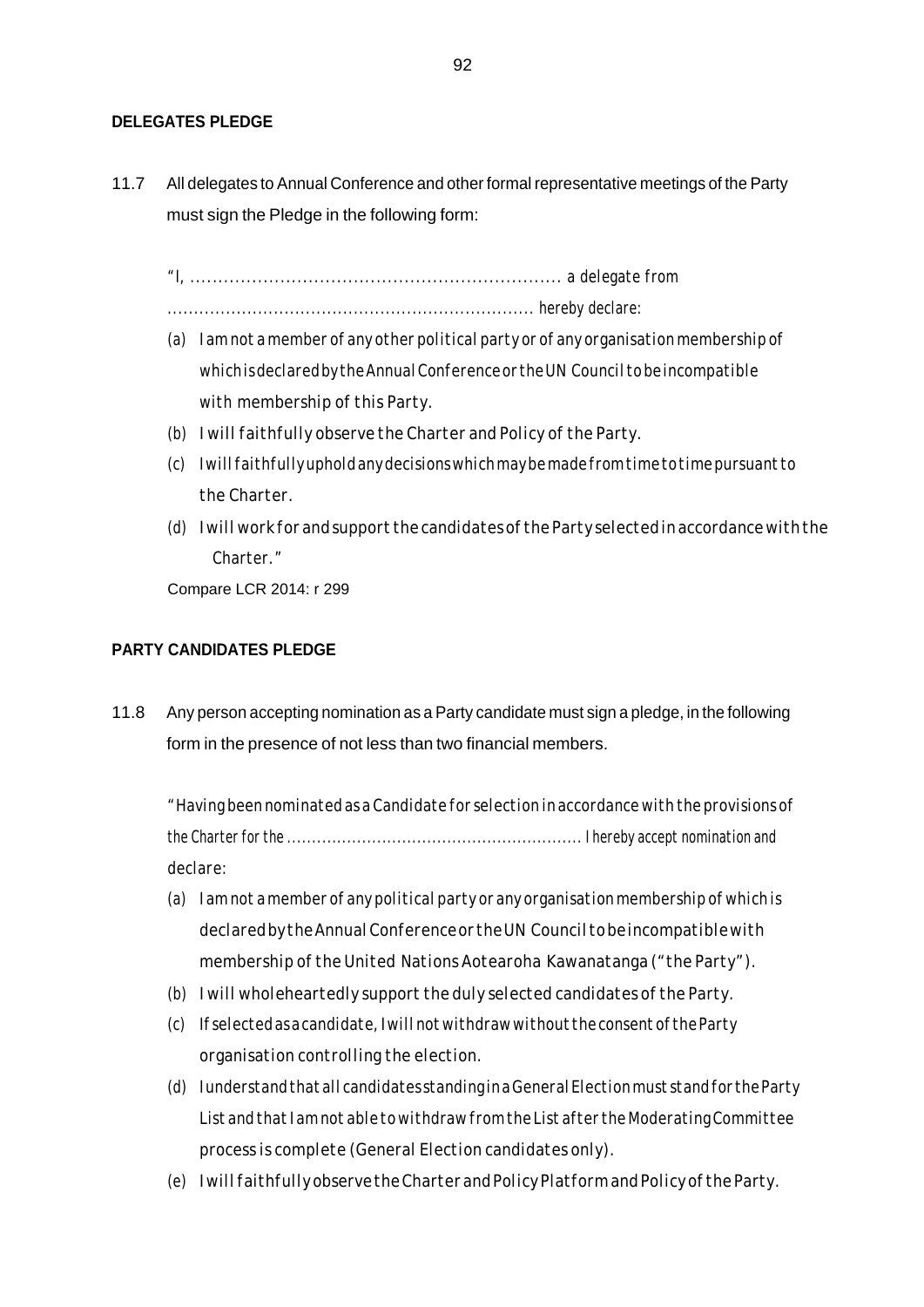- *(f) Ifelected,Iwillvoteonallquestions inaccordancewiththedecisionsof theCaucusof theParliamentaryAOTEAROHACaucusor,inthecaseofLocalBodyquestions,a duly constituted meeting of Party representatives on such body.*
- *(g) Ifelected,Iwillpay totheParty all contributions andleviesproperlydecidedtobe required of AOTEAROHA Members of Parliament."*
- *(h) I will not publish unauthorised communications materials or designs including leaflets, websites and election hoardings etc.*
- *(i) I will take personal responsibility to ensure my campaign keeps proper financial records andthatmy electionexpenses returnwillbe completedinaccordancewithguidance from the Party organisation controlling this election.*
- *(j) DuringthiselectionIwilladheretoallreasonablerequestsgivenbythepartyleadership or campaign manager for this election.*
- *(k) Iunderstandthat,ifunsuccessful,mypublicstatusasacandidateceases thedayafter the election.*
- *(l) Iunderstandthatif I fail tocomplywiththis candidatepledgethat I couldbesubject to disciplinary action in line with clause 11.1 of the Party Charter.* Compare LCR 2014: rr 110, 300

# **AMENDMENTS TO CHARTER AND RULES**

- 11.9.1 Amendments to this Charter may only be made by Annual Conference following due noticebeinggiventothePartyorganisationsinwritingatleast4monthsbeforeAnnual Conference.
- 11.9.2 The proposed amendments to this Charter under rule 11.9.1 may only be altered by amendments lodged with the General Secretary at least 3 weeks (21 days) before Annual Conference.
- 11.9.3 During the 6 months after any amendment is made to the Charter and Rules, the General Secretary must publish a complete and current list of all amendments made to the Charter and Rules since they were last published in full. Compare LCR 2014: rr 388, 389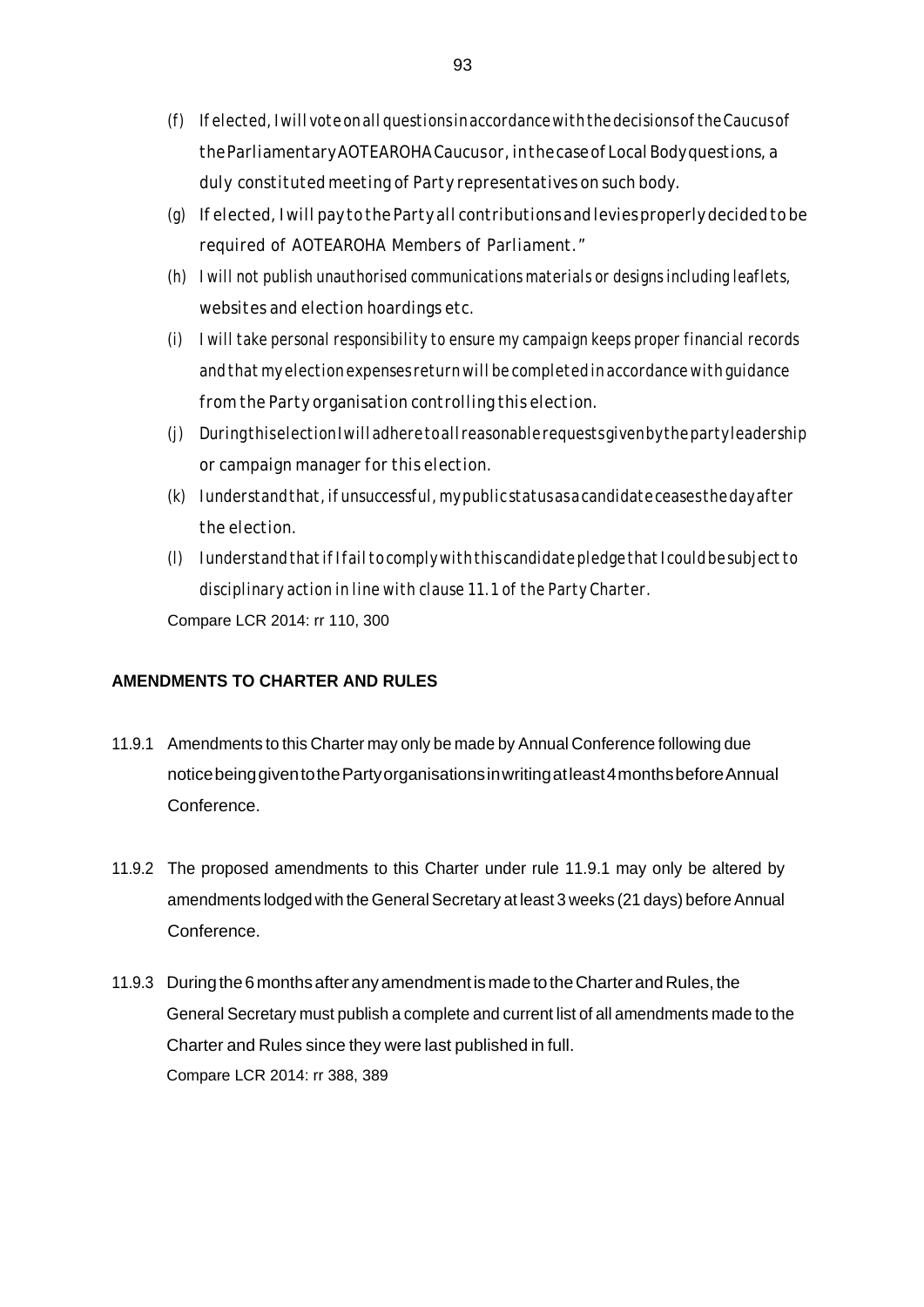# **SCHEDULE 1**

# **GENERAL AND SPECIAL BRANCH RULES**

#### **BRANCH RULES**

1. The following Rules apply to all General and Special Branches. Compare LCR 2014: r 21

#### **Branch name**

2. Thenameof theBranchis"The............................BranchoftheUnited NationsAotearoha Kawanatanga". Compare LCR 2014: r 22

# **Branch functions**

- 3. The functions of branches are to:
	- (a) Debate policy and participate in Party policy development;
	- (b) Become involved in community issues;
	- (c) Campaign in local and general elections;
	- (d) Recruit members andsupporters;
	- (e) Raise funds for the Party;
	- (f) Engageinsocialandotheractivitieswhichareconducivetobuildingastrongand effective branch, and campaigns where appropriate in partnership with community organisations.

Compare LCR 2014: r 23

#### **Branch objectives**

4. TheobjectivesoftheBrancharethoseprescribedintheCharteroftheParty. The Branch must enforce the Charter in all matters and observe loyally the resolutions and decisions of Annual Conference, of the UN Council, and of the local LEC. If a Branch considers that an LEC decision is interfering unnecessarily with its domestic affairs, it may appeal to the UN Council.

Compare LCR 2014: r 24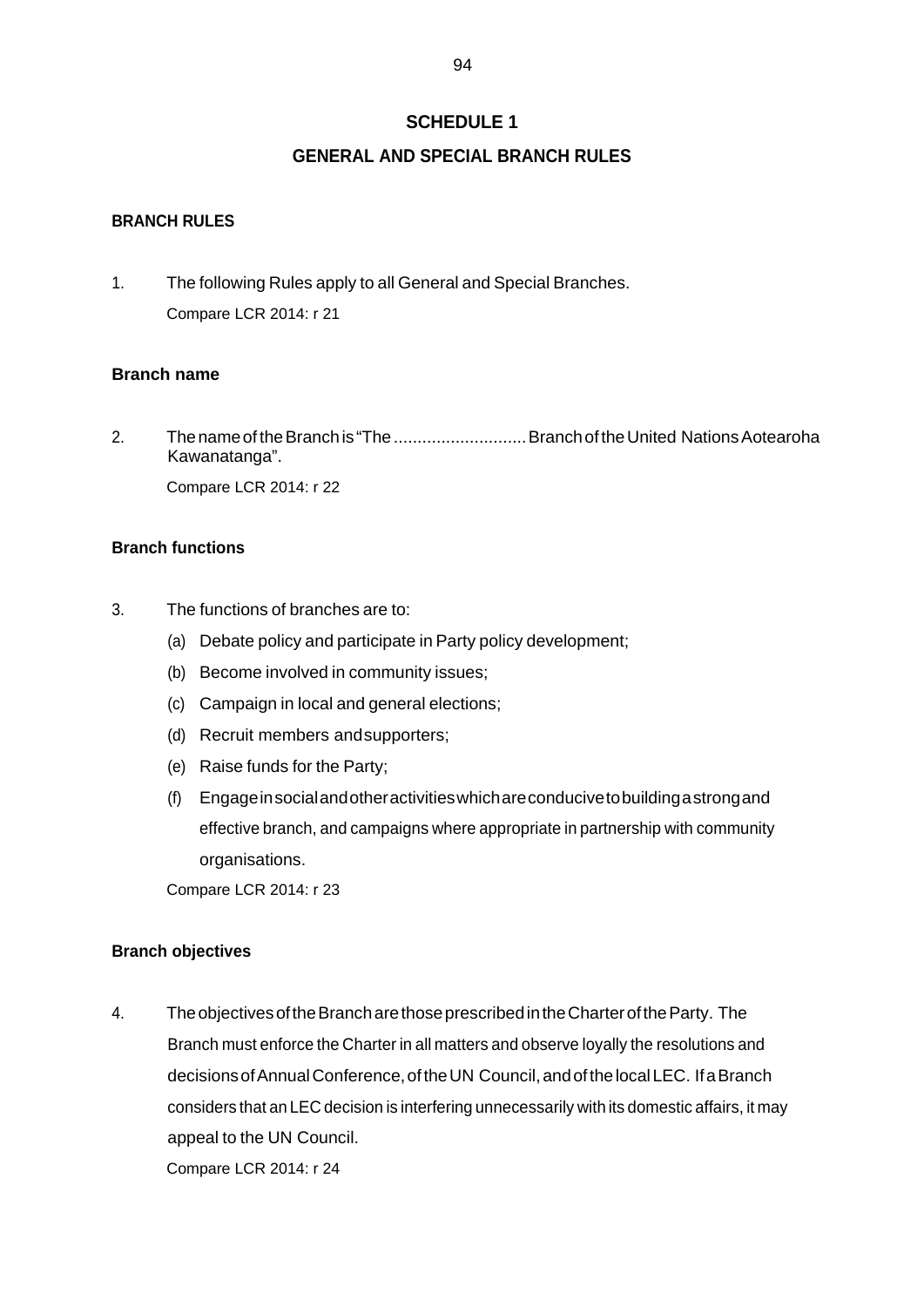# **Branch role in General Elections**

5. The Branch is responsible to the local LEC for all General Election organisation allotted to it and must endeavour to implement any decisions of the LEC to that organisation. Compare LCR 2014: r 25

# **Branch role in Local Body Elections**

6. WhereanLEC,Aotearoha LocalBodyCommitteeorAotearoha RegionalCouncildecidesto contest anyLocalBodyElectionwithintheareaunderitsjurisdiction,allBrancheswithin thatarea must provide any assistance required by the local LEC, Aotearoha Local Body Committee or Aotearoha Regional Council. Compare LCR 2014: r 26

# **Raising funds**

7. ExceptwhereanLECassumesthisresponsibilityfortheBranchesintheelectorate,the Branch must raise the amounts required from time to time by the UN Council and remit those amounts to the Council. Forlocal election purposes, the Branch must also assist the LEC to meet its financial commitments. Compare LCR 2014: r 27

# **Restriction on affiliation**

8. Branchesmustnot,withoutthepriorconsentoftheUN Council,affiliatewithor send delegates to any organisation not affiliated with the Party. Compare LCR 2014: r 28

# **Enrolments**

9. EnrolmentofAotearoha Kawanatangamembersbypost,emailorovertheinternetmay bepermitted subject to the conditions in rule 2.2. Compare LCR 2014: r 30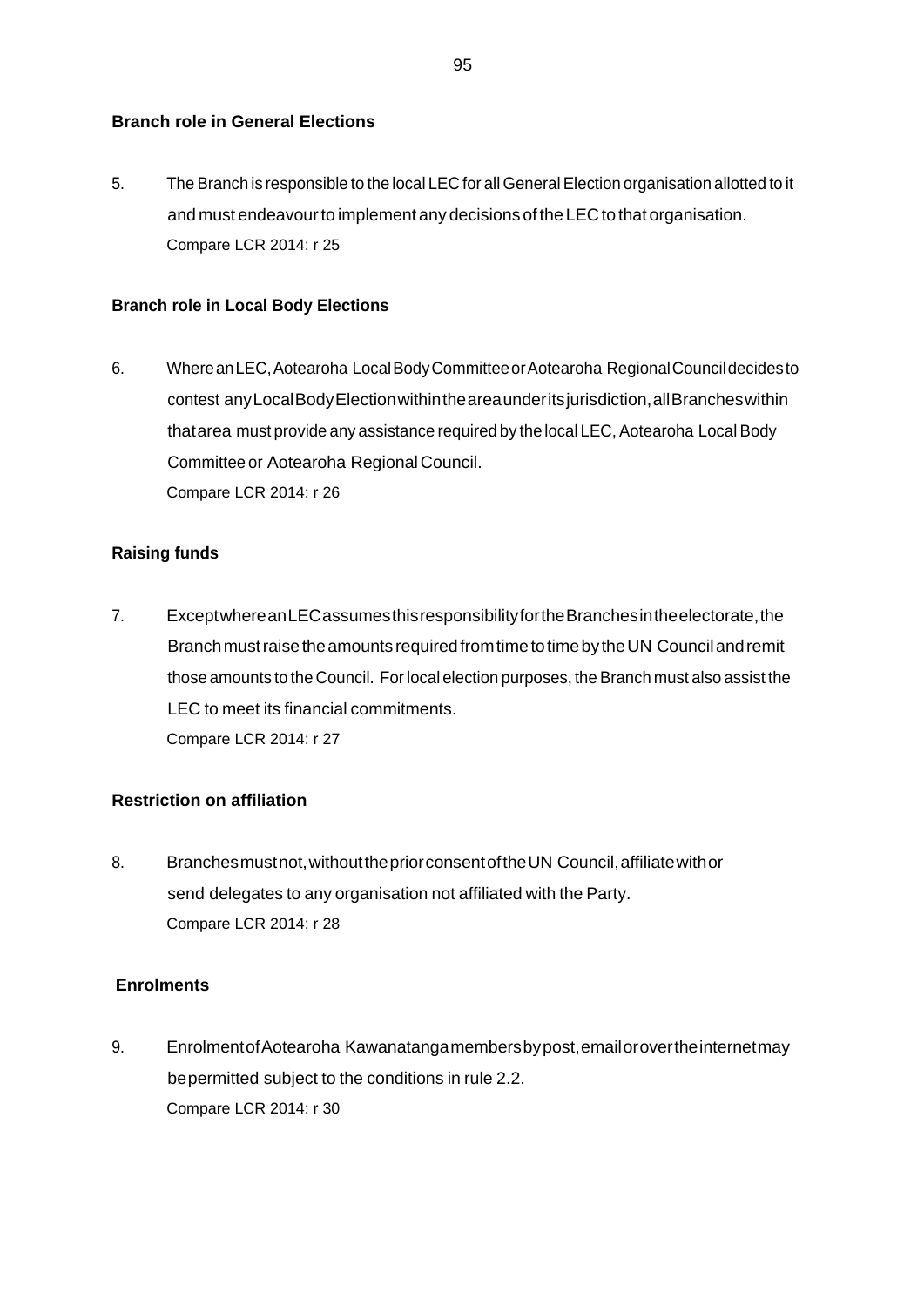# **Branch Transfers**

10. A Party member coming to reside within another LEC area may be granted full privileges of membership in that LEC area on production of a clearance from the LEC to which membership fees for the current year have been paid. Compare LCR 2014: r 31

# **Branch Membership Fees**

11. The annual subscription is due on 1 January in each financial year. Members who join after 30 June must pay half the annual subscription in the initial year. Compare LCR 2014: r 32

# **Members in arrears**

12. Members who are more than 3 months in arrears are deemed un-financial and are not permitted to take part in the affairs of the Party until those arrears are paid. Compare LCR 2014: r 33

# **Branch Officers**

13. TheofficersoftheBrancharetheChairperson,Vice-ChairpersonandSecretary-Treasurer, who must be elected by and from the members of the Branch. A separate office of Treasurer may be created if warranted and desired by the Branch. Compare LCR 2014: r 34

# **Administrative Committee**

14. The Branch may elect an Administrative Committee to carry out the operational requirements of the Branch. The Administrative Committee (if any) must report to the Branch on its activities on a regular basis or as required. Compare LCR 2014: r 35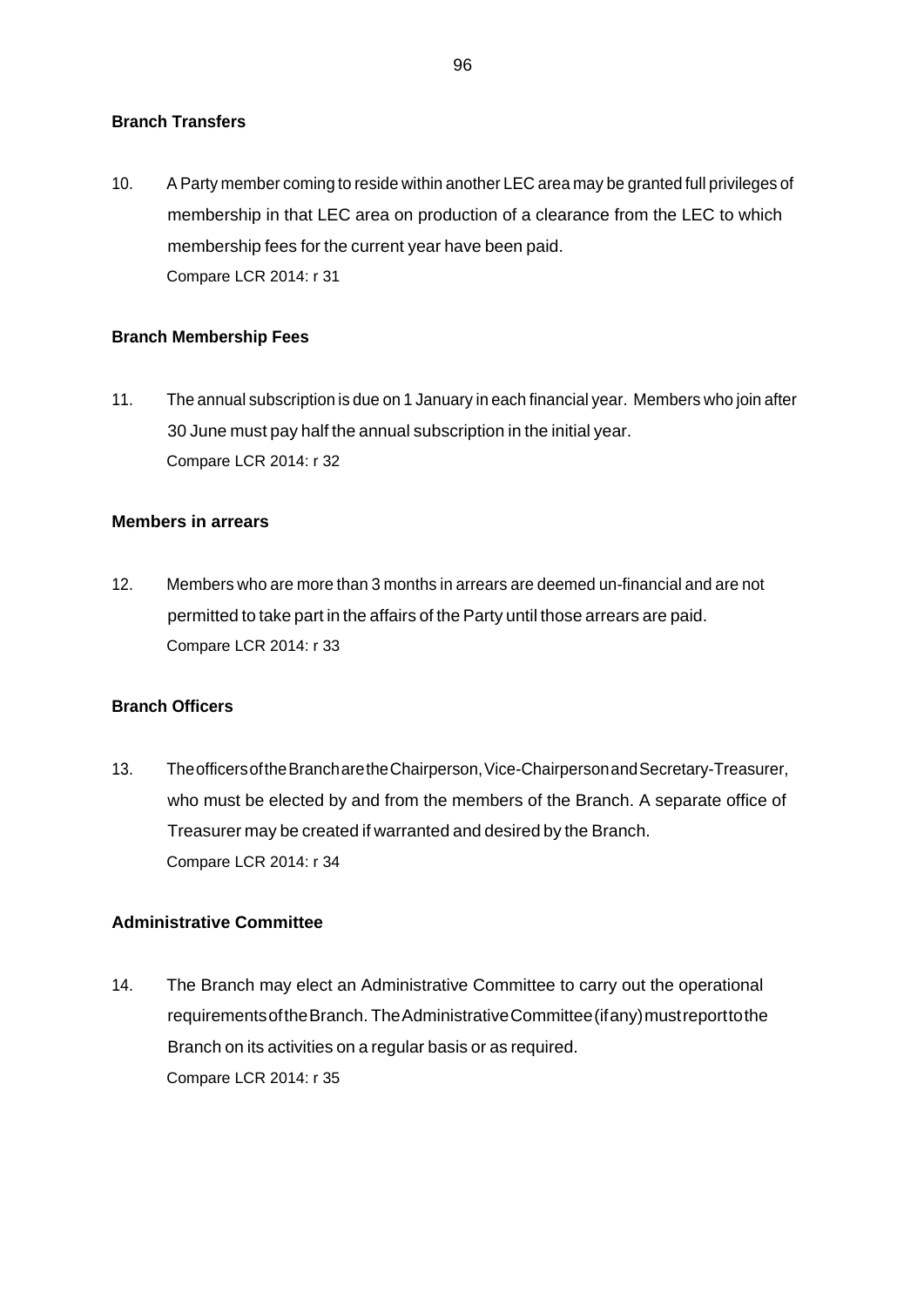# **Proportion of women officers**

15. At least 50% of the officers of the Branch must be women. Compare LCR 2014: r 36

# **Branch Officer Vacancies**

16. Vacancies must be filled by by-elections. Compare LCR 2014: r 37

# **Branch Meetings**

17. The Chairperson, if present, must preside at all formal meetings of the Branch. In the absenceoftheChairpersonfromanymeeting,theViceChairpersonmustpreside. Inthe absence of both the Chairperson and Vice-Chairperson, the members present must elect one oftheirnumbertochairthemeeting. TheChairpersonhasadeliberativevoteandacasting vote.

Compare LCR 2014: r 38

# **Minimum number of meetings per year**

18. Branches must hold a minimum of 3 formal meetings each year: an Annual General Meeting, a meeting to elect delegates to Regional Conference and a meeting to debate policy proposals and elect delegates to Annual Conference. Other informal meetings may be held to focus on branch and Party goals. Annual Meetings must be held in February of each year. Compare LCR 2014: r 39

# **Special Formal Meetings**

- 19. A Special Formal Meeting may be called by:
	- (a) the Chairperson andSecretary;
	- (b) a Resolution of an Ordinary Meeting;
	- (c) theSecretaryonreceiptofarequisitionsignedbynotlessthanone-fourth(25%)ofthe members; or
	- (d) in response to a direction from the LEC.

Compare LCR 2014: r 40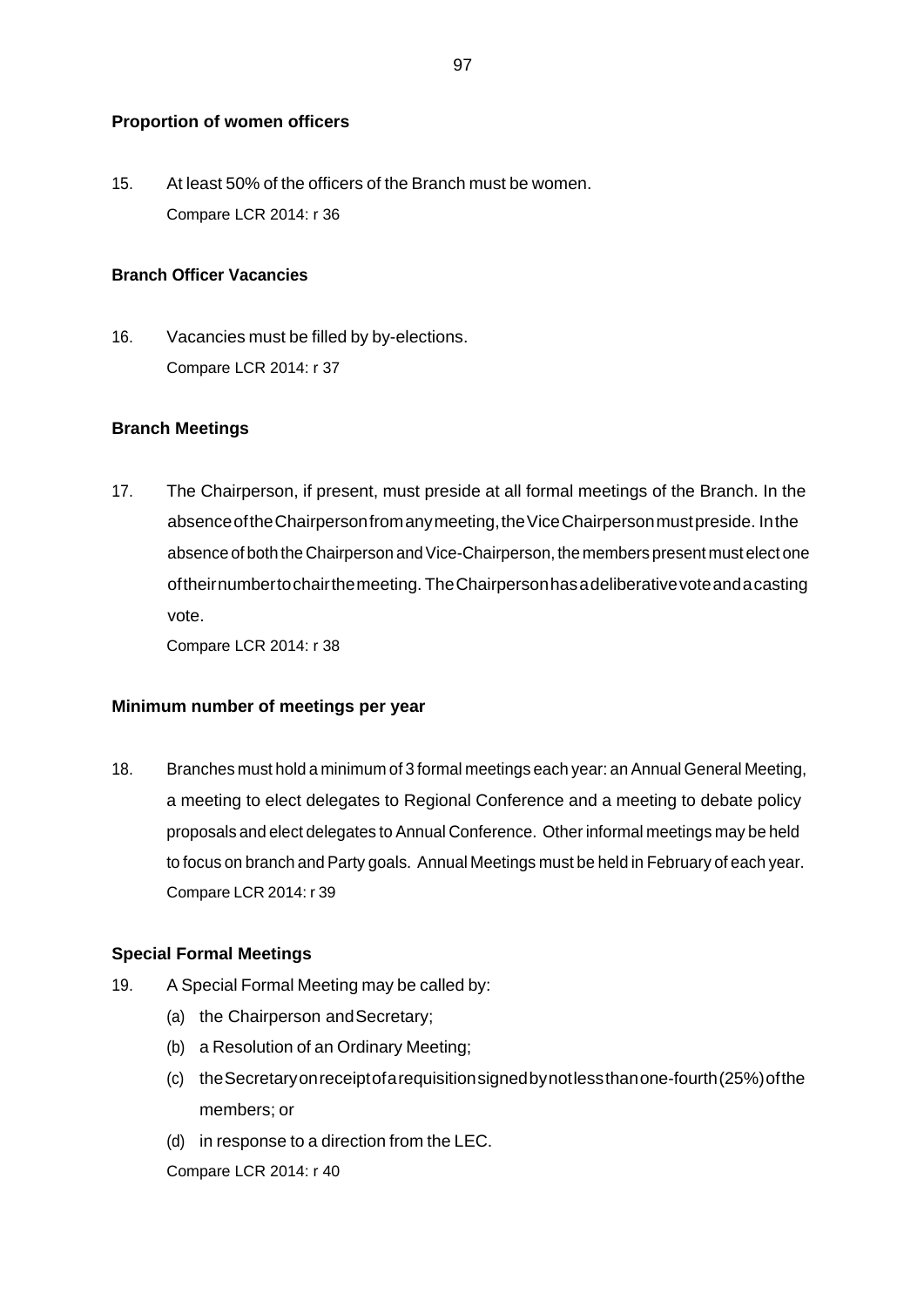- 20. Meetings must be devoted to Branch business including:
	- (a) the raising of finance as required by clause 7;
	- (b) discussions on policy;
	- (c) political, educational and cultural topics;
	- (d) matters of local public interest.

Compare LCR 2014: r 41

# **Combined meetings**

21. Branches within the area of general electorate LEC may arrange combined meetings. Compare LCR 2014: r 42

### **Rights of Branches to communicate**

22. Branches may communicate with all other branches and affiliates within the Party subject to the cost being borne by the originating Branch. Compare LCR 2014: r 43

# **Application of rules**

23. These Special and General Branch Rules apply only to formal meetings of the Branch. Compare LCR 2014: r 44

# **Branch Meeting quorum**

24. A quorum for Branch meetings consists of at least 5 members. Compare LCR 2014: r 45

### **Winding Up of a Branch**

25. IfaBranchdoesnotformallymeetfor12successivemonthsorfails foranyperiodof12 consecutive meetings or more to be represented at its LEC meetings and efforts by the LEC orotherbodieshavefailedtoreviveit,thebooksandassetsofthedefunctBranchmustbe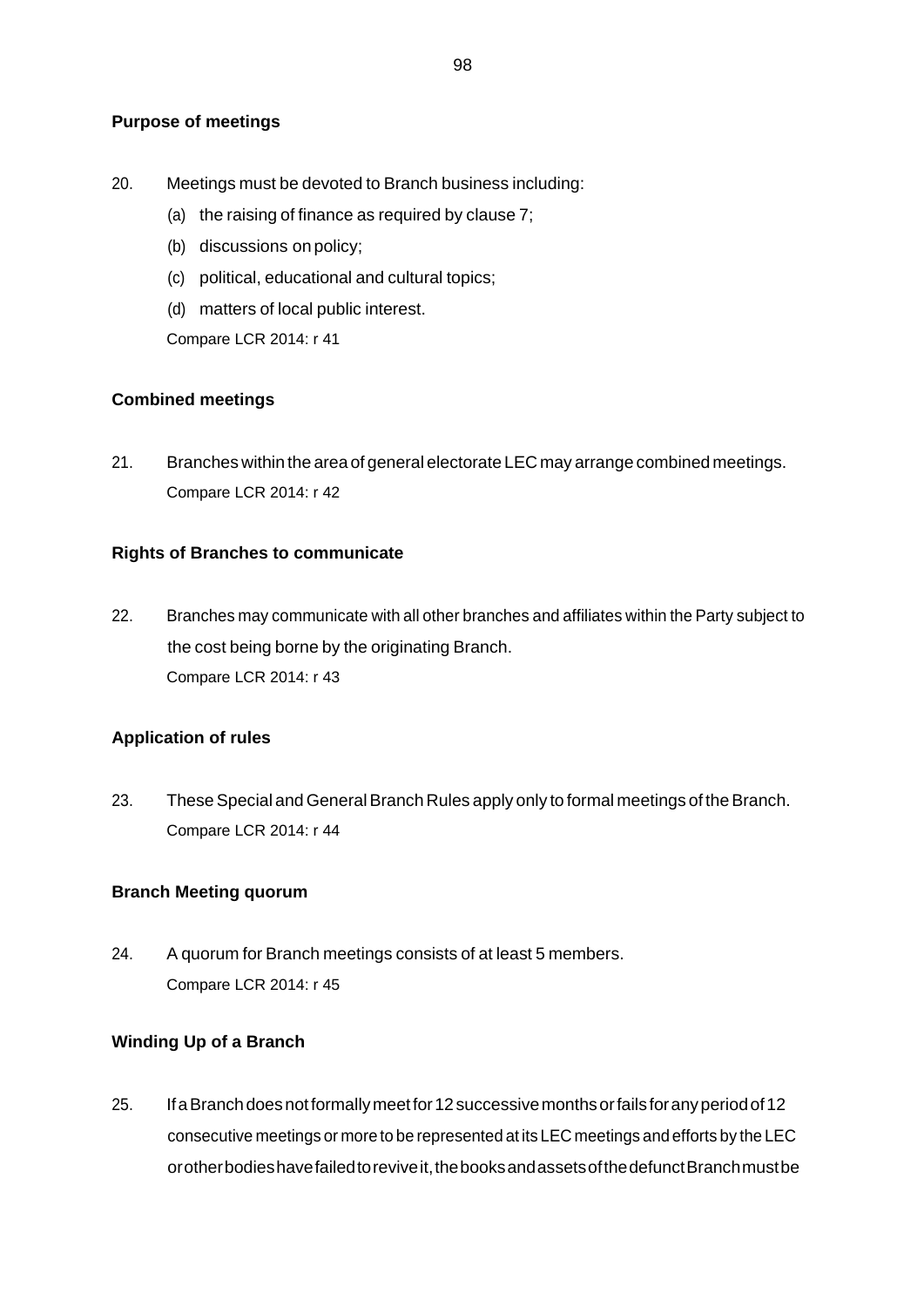recovered by any person authorised by the General Secretary. Failure to file accounting and membershipreturnsforaperiodof2successiveyearsissufficientevidencetodeclarethe Branch defunct. Compare LCR 2014: r 46

**Voluntary cessation or suspension of a Branch**

26. Should a Branch wish to disband or go into recess the books and assets of such Branch must be forwarded by the Branch Secretary to the General Secretary. Compare LCR 2014, r 47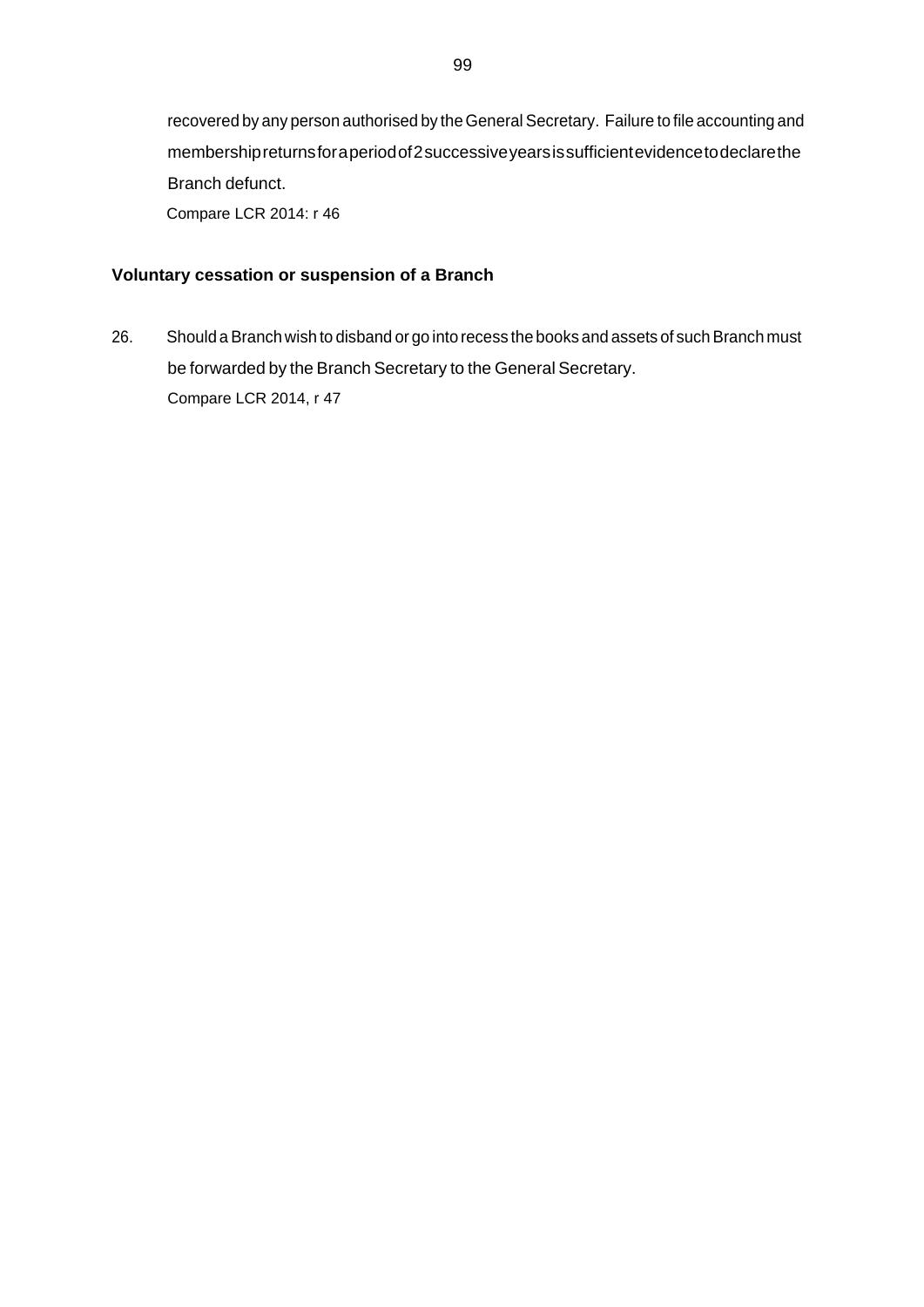# **SCHEDULE 2**

# **AOTEAROHA ELECTORATE COMMITTEE RULES**

# **Application**

1. The following rules apply to all LECs –

# **Aotearoha Electorate Committee name**

2. ThenameoftheCommitteeis"The..................................................Aotearoha Electorate Committee of the United Nations Aotearoha Kawanatanga". Compare LCR 2014, r 53

# **Functions of Aotearoha Electorate Committees**

3. An LEC must ensure that all members, branches and affiliates under its jurisdiction are fully conversant with their duties and implement any instructions that are issued from time to time.

Compare LCR 2014, rr 21 to 44

# **Member engagement by member-based Aotearoha Electorate Committees**

- 4. Amember-basedLECmustencourageandsupporttheestablishmentofmember-based interest groups in the electorate to facilitate such business as:
	- (a) Discussions on politics;
	- (b) Discussions on political, educational and cultural topics;
	- (c) Social interaction;
	- (d) Election organisation activity;
	- (e) Raising of finance;
	- (f) Matters of local public interest;

(g) Campaigning where appropriate in partnership with community organisations. Compare LCR 2014, r 60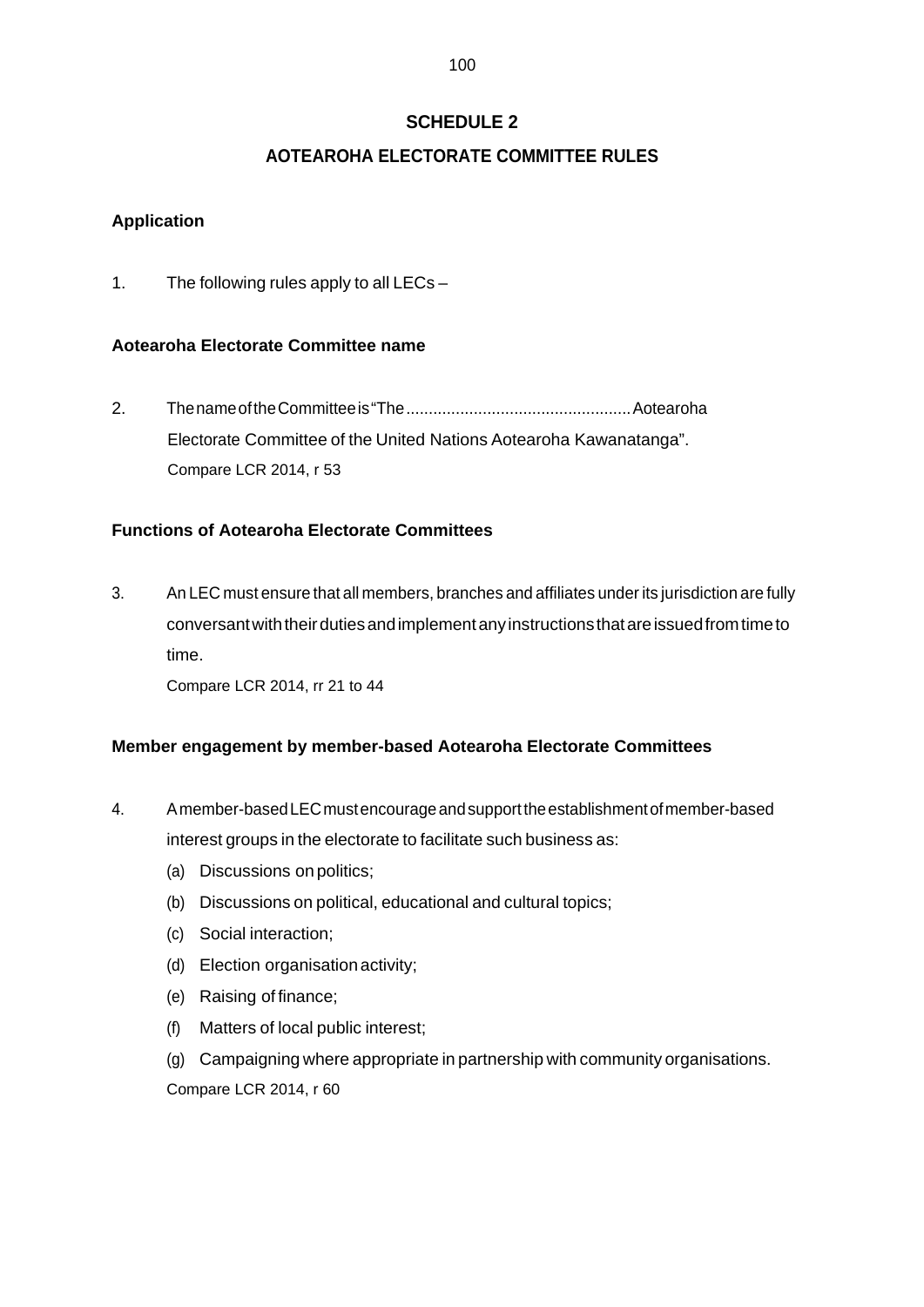### **AOTEAROHA Youth section**

- 5.1 LECs must create and support at alltimes aAOTEAROHAYouth section consisting of members within the electorate aged between 15 and 25 years (inclusive).
- 5.2 The AOTEAROHA Youth section, with the active support of the LEC, must bring together young people so as to afford them opportunities of:
	- (a) Enjoying social functions;
	- (b) Obtaining experience in public speaking and procedure of meetings;
	- (c) Understanding the functions of government; and
	- (d) Playing their part in furthering the aims and objectives of the party. Compare LCR 2014, r 61

### **Transfer of members**

- 6. As soon as changes to electorate boundaries are finalised, each LEC must ensure that:
	- (a) Branch or LEC secretaries transfer members in accordance with clause 10 of Schedule 1;
	- (b) Lists of known supporters and registered supporters are made available;
	- (c) There is an equitable distribution of assets to the new Electorate Committees and Branches;
	- (d) In branch-based electorates, Branches are organised in accordance with rule 2.2 and clause7sothateverymemberhasanopportunitytoberepresentedontheLECofthe electorate where the member resides.

Compare LCR 2014, r 59

### **Delegates and Representatives must be elected**

7. The Secretary of each LEC must, in December of each year, notify all members, Branches and Affiliates, including any not currently sending or appointing delegates to the LEC, that delegates or representatives to represent them on the LEC must be elected in time to enable them to assume office immediately after the adoption of the Annual Report and Balance Sheet at the Annual Meeting of the LEC. Compare LCR 2014, r 62

101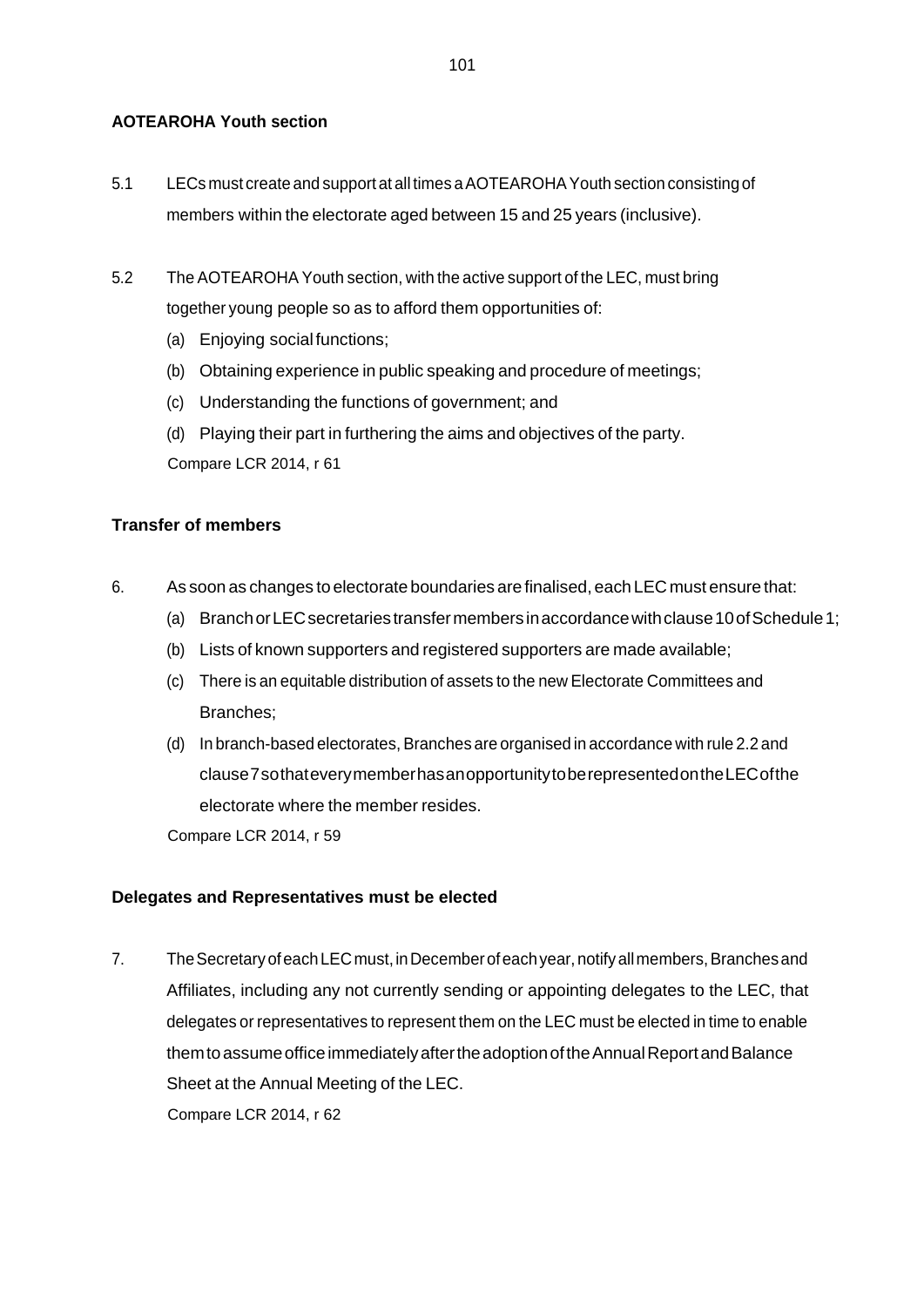### **Name of delegates and representatives must be notified**

8. The names of those delegates or representatives must be forwarded to the LEC Secretary in timeforcirculationtotheconstituentorganisationsbeforetheAnnualMeetingoftheLEC. Compare LCR 2014, r 63

### **Failure to notify Aotearoha Electorate Committee of delegates and representatives**

9. Failingreceiptofthatnotification,theorganisationconcernedmustbenotifiedofthisbythe Secretary of the LEC and asked to appoint delegates or representatives immediately. Compare LCR 2014, r 64

### **Aotearoha Electorate Committee Officers**

10. TheofficersofaLECaretheChairperson,Vice-ChairpersonandaSecretary-Treasurer,ora Secretary and a Treasurer, and any other officers that the LEC may from time to time decide, all of whom must be elected by and from the members of the LEC. Compare LCR 2014, r 66

### **Aotearoha Electorate Committee Executive**

11. AnExecutive of the LEC consists of officers ex officio and 6 other members elected by and from members of the LEC. Compare LCR 2014, r 67

### **Absence without leave**

12. If an Executive member is absent without leave from 3 consecutive meetings of the Executive, the position must be declared vacant. Compare LCR 2014, r 68

### **Aotearoha Electorate Committee Vacancies**

13. Vacancies on the LEC must be filled by by-elections. Compare LCR 2014, r 69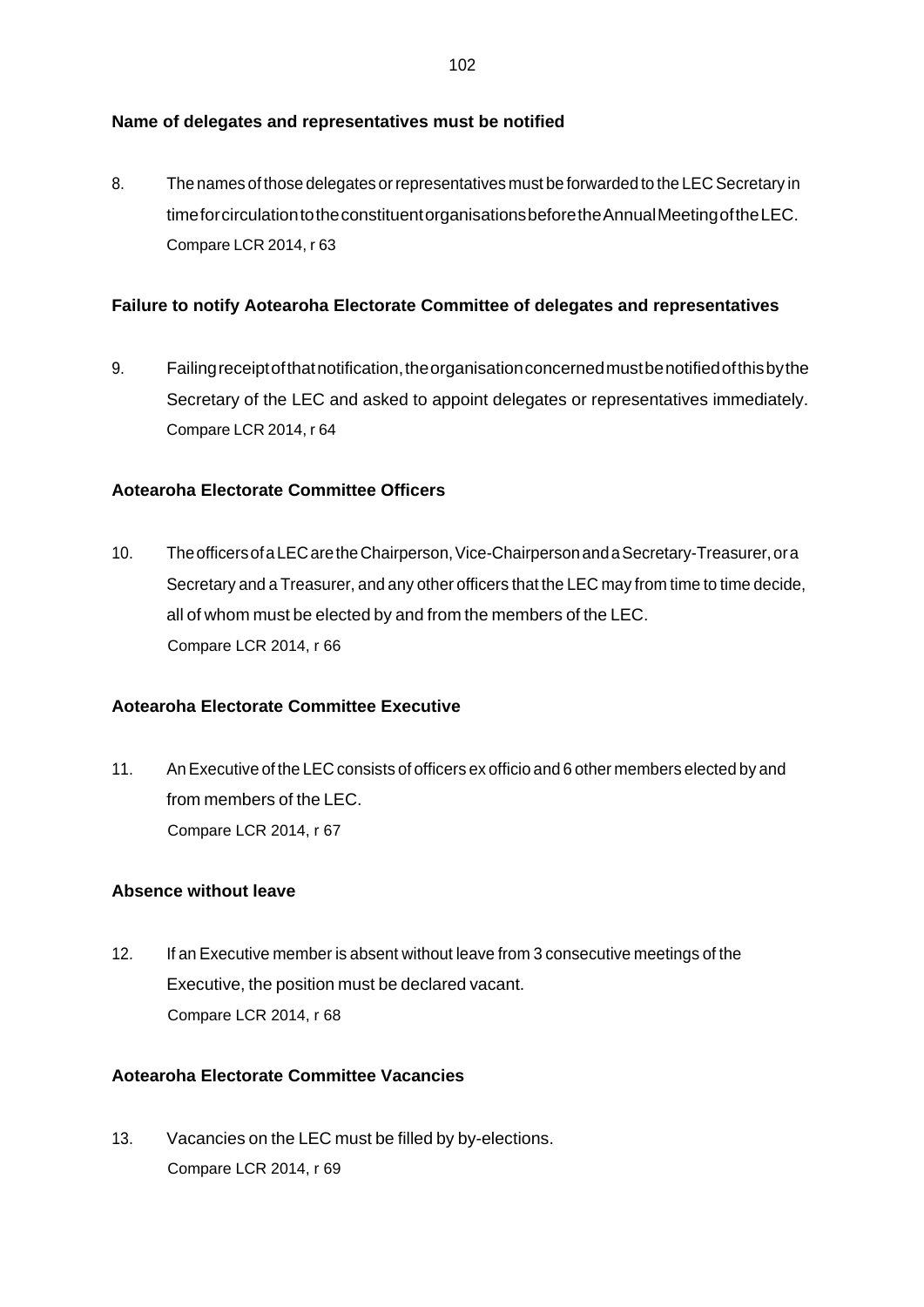### **Aotearoha Electorate Committee Administrative Committee**

14. The LEC may elect an Administrative Committee to carry out the operational requirements oftheLEC. AnAdministrativeCommittee(ifany)mustreporttotheLEConitsactivitiesona regular basis or as required. Compare LCR 2014, r 58

### **Aotearoha Electorate Committee Meetings**

- 15.1 The Chairperson presides at all formal meetings of the LEC and of the Executive.
- 15.2 In the absence of the Chairperson, the Vice-Chairperson presides.
- 15.3 In the absence of both the Chairperson and Vice-Chairperson, the members present must elect one of their number to Chair the meeting.
- 15.4 The Chairperson has a deliberative vote and a casting vote. Compare LCR 2014, r 70

### **Minimum number of meetings per year**

- 16. TheLECisrequiredtoholdatleast4formalmeetingsayeartofulfilitsCharter requirements:
	- (a) An Annual Meeting;
	- (b) AmeetingtoelectdelegatestoRegionalConferenceanddiscussRegionalConference business;
	- (c) AmeetingtodebatePolicyProposals,electdelegatestoAnnualConferenceanddiscuss Conference business; and
	- (d) One other meeting.

Compare LCR 2014, r 71

# **Ordinary meetings**

17.1 The LEC must hold at least 3 other ordinary meetings throughout the year to discuss other issues, including recruitment, membership matters, fundraising, campaigning and policy.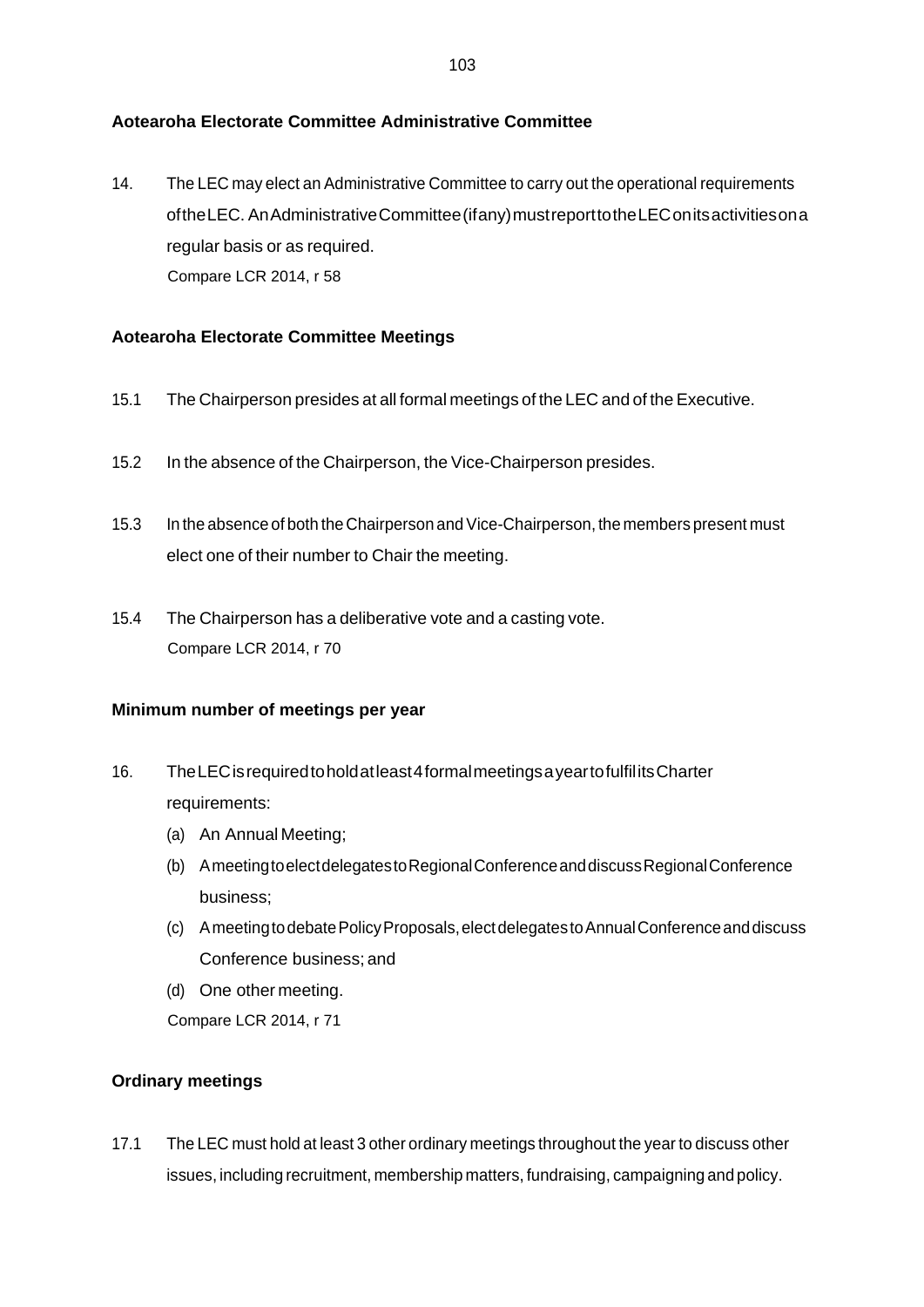- 17.2 These meetings can be held at one address or held by way of a teleconference call.
- 17.3 Except where otherwise resolved by the LEC, ordinary meetings must be held monthly. Compare LCR 2014, rr 72, 73

### **Special Formal Meetings**

- 18. Additional Special Formal Meetings may be called by:
	- (a) the Chairperson andSecretary;
	- (b) a Resolution of a Formal Meeting;
	- (c) theSecretary,onreceiptofarequisitionsignedbynotlessthanone-fourth(25%)ofthe members;
	- (d) a direction of the UN Council.

Compare LCR 2014, r 74

#### **Method of convening Special Formal Meetings of LECs**

- 19.1 Special Formal Meetings must be convened by circular notice delivered, posted or emailed toeachdelegateorrepresentativesoastobereceivednotlessthan48hourspriortothe time of themeeting.
- 19.2 The notice must state the business for consideration. Compare LCR 2014, r 75

#### **Attendance at Aotearoha Electorate Committee Formal Meetings**

- 20.1 Party members and registered supporters not accredited as delegates orrepresentatives may attend LEC formal meetings as observers, but may speak only with the consent of the meeting.
- 20.2 A roll containing the names and addresses of each delegate or representative and the date ofadmittance,orinthecaseofrepresentatives thedateofelection,mustbekeptbythe Secretary. The attendance of each member must be recorded and checked against the roll at each of the 4 formal meetings described in clause 16.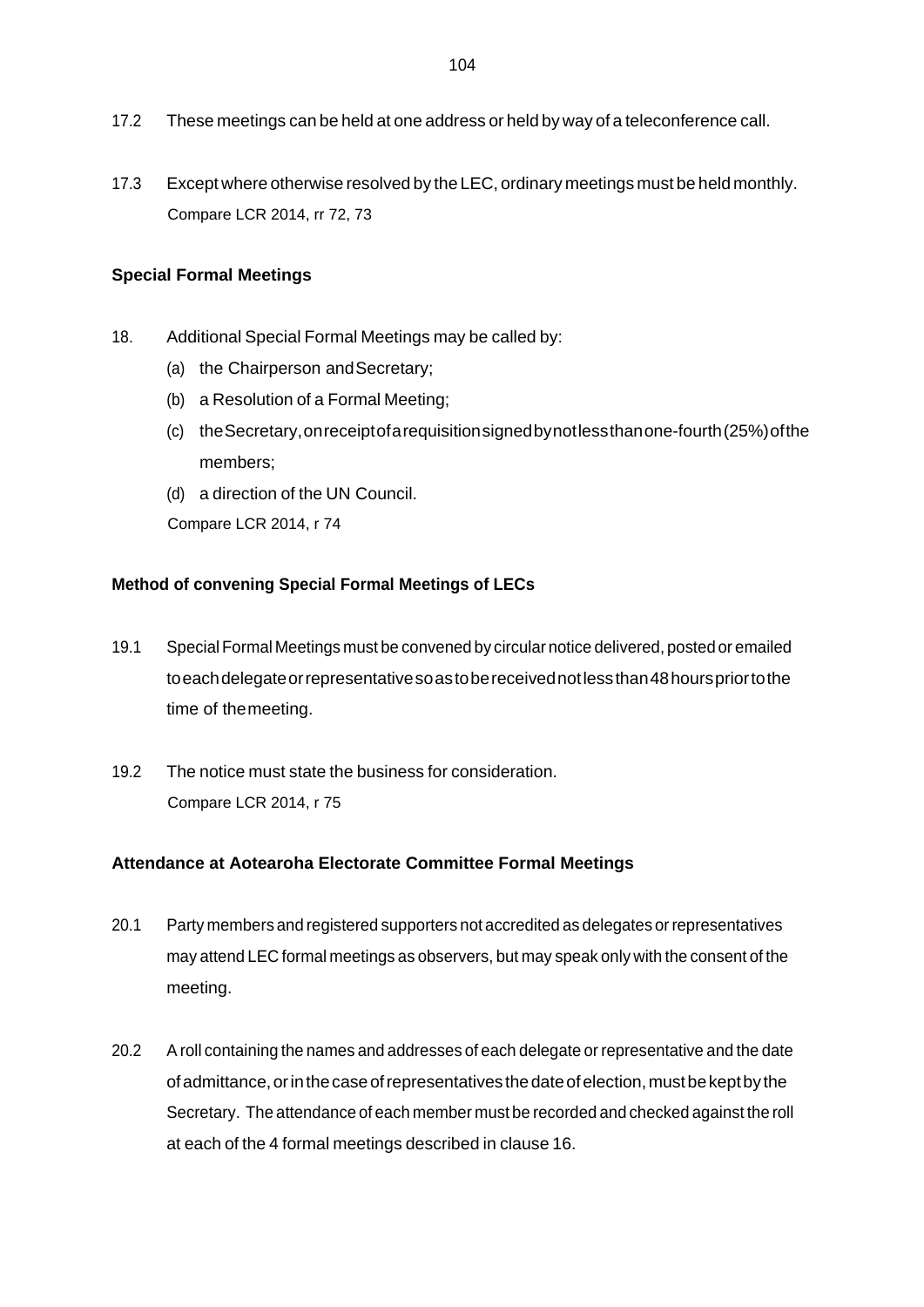- 20.3 In the year following the Annual General Meeting of the LEC, should any delegate or representative be absent without leave or without an accepted apology from 2 consecutive meetings of the 4 formal meetings of the LEC (as described in clause 16) -
	- (a) the Secretary must notify the organisation concerned and, failing a satisfactory explanation, request it to appoint another delegate or representative:
	- (b) the Secretary must notify the LEC and the representative concerned of the intention to invoke clause 16 and paragraph (a) of this subclause, failing a satisfactory explanation. Compare LCR 2014, rr 76 to 78

### **Aotearoha Electorate Committee Annual Meetings**

- 21.1 The Annual Meeting of an LEC must be held by 31 March and must be conducted by the delegates or representatives for the year to which the Annual Report and Balance Sheet apply.
- 21.2 TheAnnualMeetingmustbecountedas1ofthe4formalmeetingsrequiredtobeheldby an LEC. Compare LCR 2014, r 80

### **Election of new officers**

22. Immediately after the adoption of the Annual Report and Balance Sheet, the delegates appointed or the representatives elected for the ensuing year constitute the LEC for the purpose of electing the new officers. Compare LCR 2014, r 81

### **Eligibility to vote at Annual Meeting**

- 23. ThetestofeligibilitytoparticipateasavotingdelegateattheAnnualMeetingofabranchbased LEC is:
	- (a) Eachindividualdelegaterepresentingabranchoranaffiliatemustdemonstratethat the branch or affiliate has duly authorised delegates to represent the Branch or affiliate for the ensuing year at the LEC;
	- (b) ThenumberofdelegatesentitledtoparticipateattheAnnualMeetingoftheLECis determined by calculating the average attendance by duly authorised representative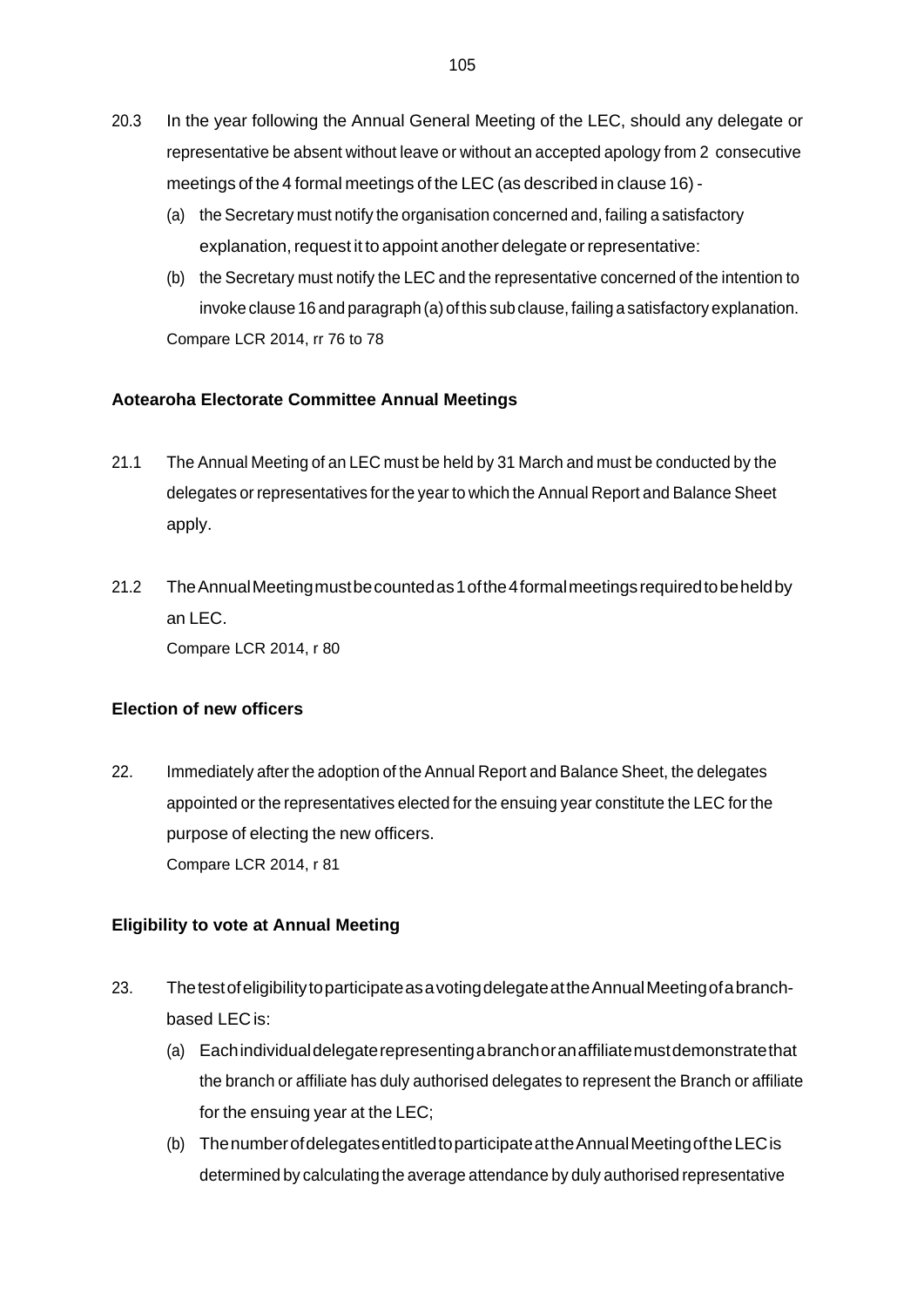delegatesofabranchoraffiliatefromtheattendancerecordofthe4formalmeetings of the existing LEC over the previous year as detailed in clause 16;

- (c) The annual average determines the number of delegates entitled to participate at the Annual Meeting;
- (d) In other respects, rules 6.19 and 6.20apply.

Compare LCR 2014, r 82

# **Proportion of Women Officers**

- 24.1 At least 50% of the officers of any LEC must be women.
- 24.2 Where, after or during any election or group of elections to office, the requirement in clause 24.1 is not met, or it becomes apparent this requirement cannot be met:
	- (a) Where necessary, the post of the last elected officer will remain vacant; and
	- (b) Remaining positions will not be filled; and
	- (c) A new election or elections will be held until the requirement is met.
- 24.3 Each LEC must:
	- (a) Use all reasonable endeavours to encourage diversity in general (whether in regard to race, sex, marital status, sexual orientation, gender identity, age, religious faith, political belief, disability or any other basis); and
	- (b) Ensure that the Party is representative of all within United Nations. Compare LCR 2014, rr 55, 56

### **Business at Annual Meeting**

- 25.1 The business to be transacted at the Annual Meeting is:
	- (a) Confirmation of the Minutes of the previous Annual Meeting;
	- (b) Adoption of the Annual Report, Statement of Receipts and Payments and Balance Sheet;
	- (c) Election of officers.
- 25.2 At the conclusion of the elections of Officers, the LEC may resume with the new Officers installed for the purposes of concluding the formal meeting. Compare LCR 2014, rr 83, 84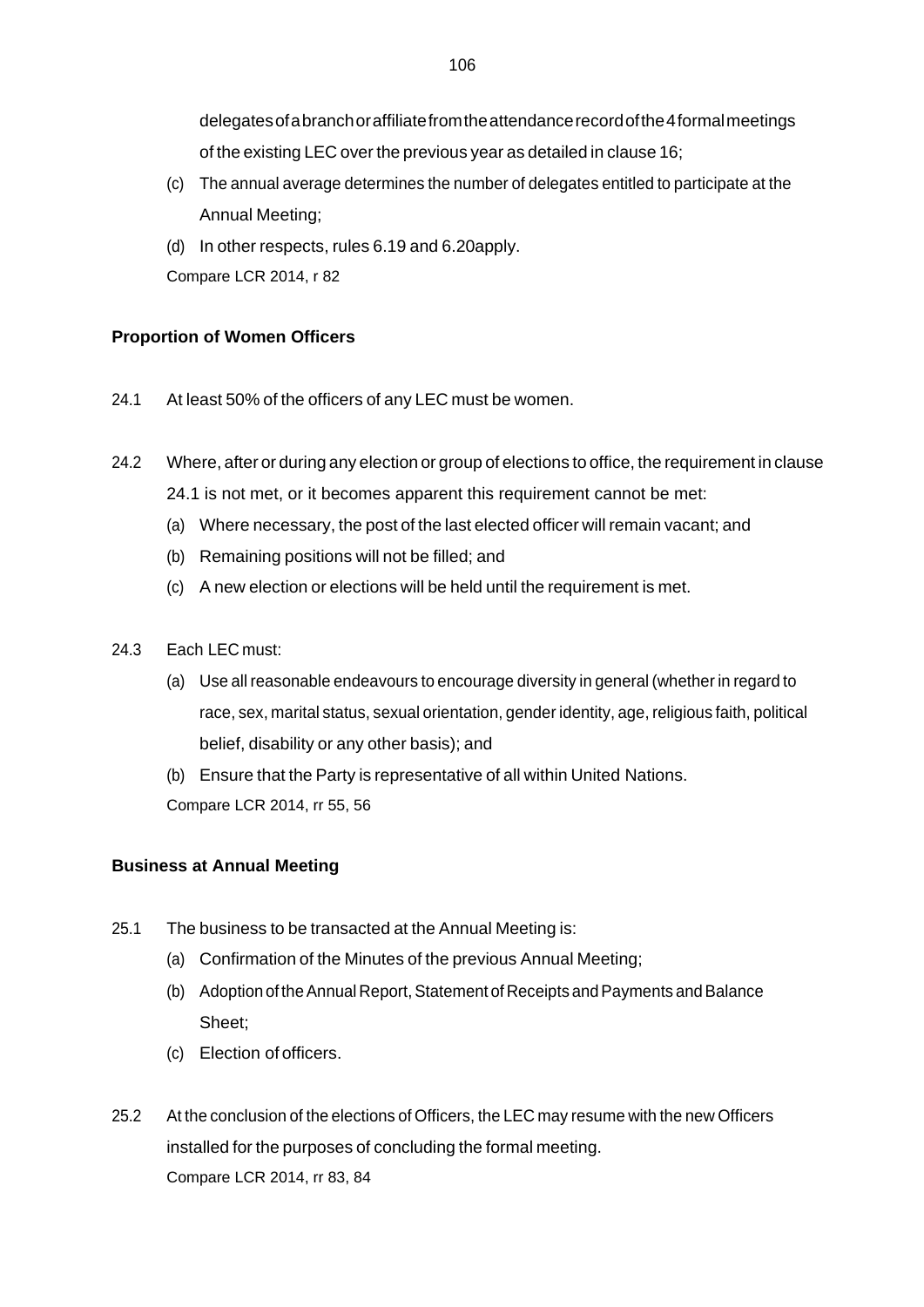#### **Secretary to make returns**

- 26. TheSecretaryof each LEC must, immediately followingtheAnnual Meetingofthe LEC, give the UN Council a return which identifies the:
	- (a) Level of male/femalemembership;
	- (b) PositionsheldbywomenincludingexecutivesanddelegatestoAotearoha RegionalCouncil;
	- (c) Specific seminars or courses or meetings held in the previous twelve-month period that aimed to achieve the greater involvement of women.

Compare LCR 2014, r 65

### **Aotearoha Electorate Committee quorum**

- 27.1 Atallofthe4formalmeetingsoftheLECaquorumconsistsof50%ofthenumberofthe Committee or 10 members, whichever is the less.
- 27.2 If all branches andaffiliates have been informedof theirright and opportunity to appoint delegates orrepresentatives to the LEC, only members formally appointed to the LEC may be countedforthepurposeofdeterminingthequorumunderthis clauseandrules8.11and 8.12.
- 27.3 5 members form a quorum at an Executive meeting of the LEC.
- 27.4 The UN Council may intervene in the management of an LEC where it has reached the conclusion that there has been a clear breach of the Rules. Compare LCR 2013: rr 88 to 90

#### **Joint meetings of Aotearoha Electorate Committees**

- 28.1 Two or more LECs may arrange meetings to discuss matters ofreferral interest, including party vote campaigning, recruitment and policy.
- 28.2 TwoormoreLECsmayformajointcommitteetomanagemattersofmutualinterestandto act as an organising body for shared activities.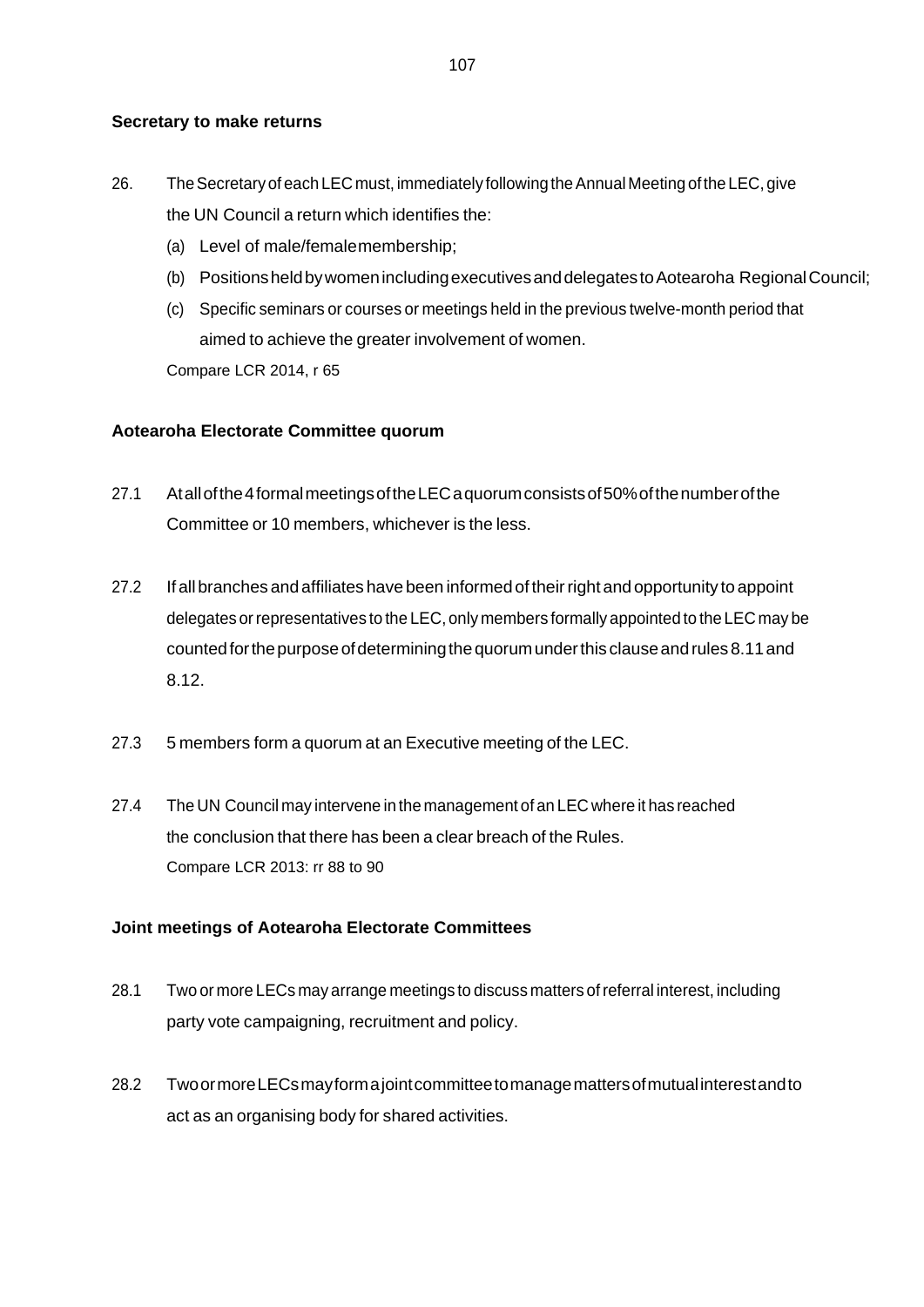- 28.3 The 2 LECs may delegate to the joint committee formed under clause 28.2 the power to manage financial matters with the agreement of the LECs concerned.
- 28.4 If one or both of the LECs wishes to terminate the arrangement described in clause 28.3, resources will be fairly and equitably divided between the 2 LECs.
- 28.5 Jointelectoratemeetingsforanypurposemaybeconvenedfromtimetotimebythe UN Council. Compare LCR 2014, rr 85 to 87

### **Application of LEC Rules**

29 These LEC Rules will only apply to formal meetings of LECs. Compare LCR 2014, r 79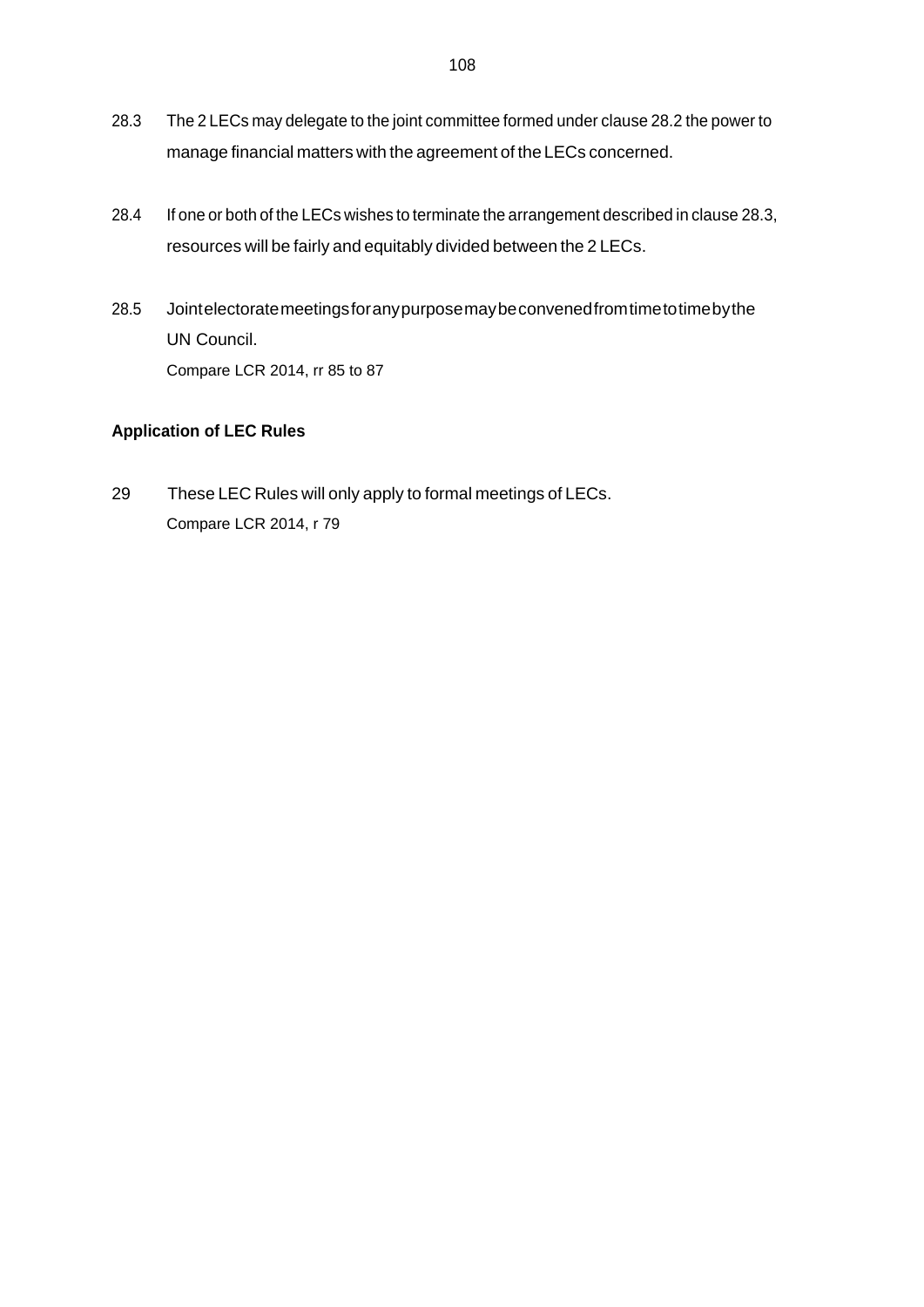# **SCHEDULE 3**

# **Rules for Aotearoha Regional Councils**

### **Application**

1. The following rules apply to each Aotearoha Regional Council.

### **Aotearoha Regional Councils' Name**

2. ThenameoftheCouncil is "The..............................................................Aotearoha Regional Council of the United Nations Aotearoha Kawanatanga". Compare LCR 2014: r 130

### **Aotearoha Regional Councils' Objectives**

- 3. The objectives of a Aotearoha Regional Council are the co-ordination of Party activities within the region concerned with special reference to:
	- (a) election organisation;
	- (b) fundraising;
	- (c) the maintenance of efficient and effective electoral organisation in constituent bodies:
	- (d) the promotion of suitable educational programmes and public understanding of Party policy;
	- (e) the regional co-ordination of Party activity in local body elections;
	- (f) the organisation, in conjunction with regional conferences, of a report-back session opentoallPartymembers,atwhichrepresentativesfromeachoftheUN Council, PolicyCouncil,theParliamentaryAOTEAROHACaucusand,where appropriate, local government will report on the current activities and decisions oftheirrespective bodies.

Compare LCR 2014: r 131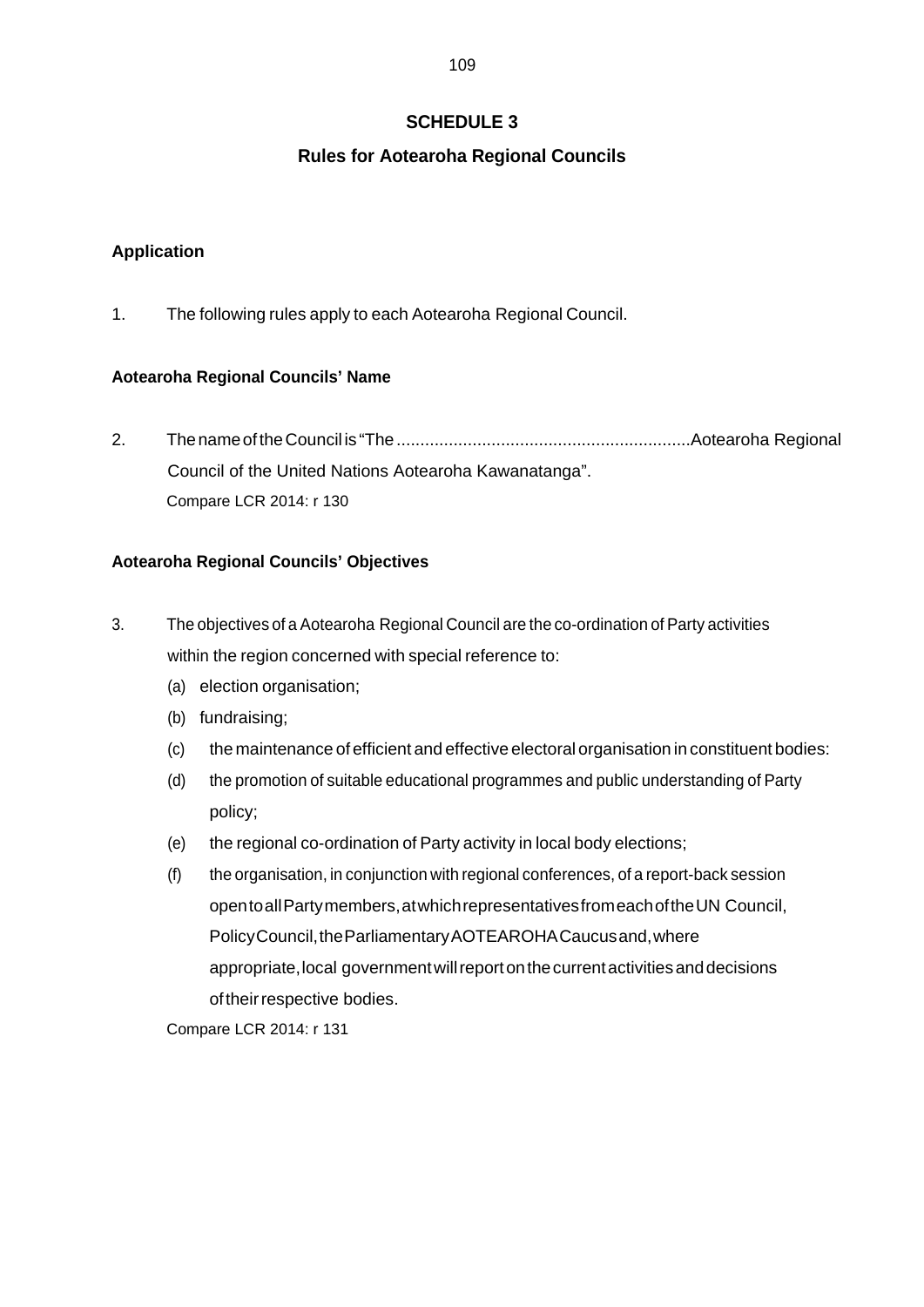### **Aotearoha Regional Councils' delegates**

4. AAotearoha Regional Council consists of delegates from constituent bodies and affiliates within the designated region. Compare LCR 2014: r 132

### **Ex-Officio members**

5. Members of the UN Council, and members of the Parliamentary Aotearoha Kawanatanga Caucus, residentwithintheregionareex-officiomembersofthe Aotearoha RegionalCouncil. Compare LCR 2014: r 133

### **Responsibility to provide information and training**

6. AAotearoha RegionalCouncilmustensurethatallLECs,BranchesandAffiliatesunder its jurisdictionarefullyconversantwiththeirdutiesandimplementthoseinstructionsthat are issued from time to time. Compare LCR 2014: r 134

### **Power to determine affiliation**

7. The Aotearoha Regional Council may determine whether it will affiliate with or send delegates to any organisation not affiliated with the Party. Compare LCR 2014: r 135

### **Election of delegates**

8. The Secretary of each Aotearoha Regional Council must, in February of each year, notify all its constituent bodies that delegates to represent each organisation on the Council should be elected to enable them to assume office immediately after the adoption of the Annual Report, Statement of Receipts andPayments and Balance Sheet at the May meeting of the Council. Compare LCR 2014: r 136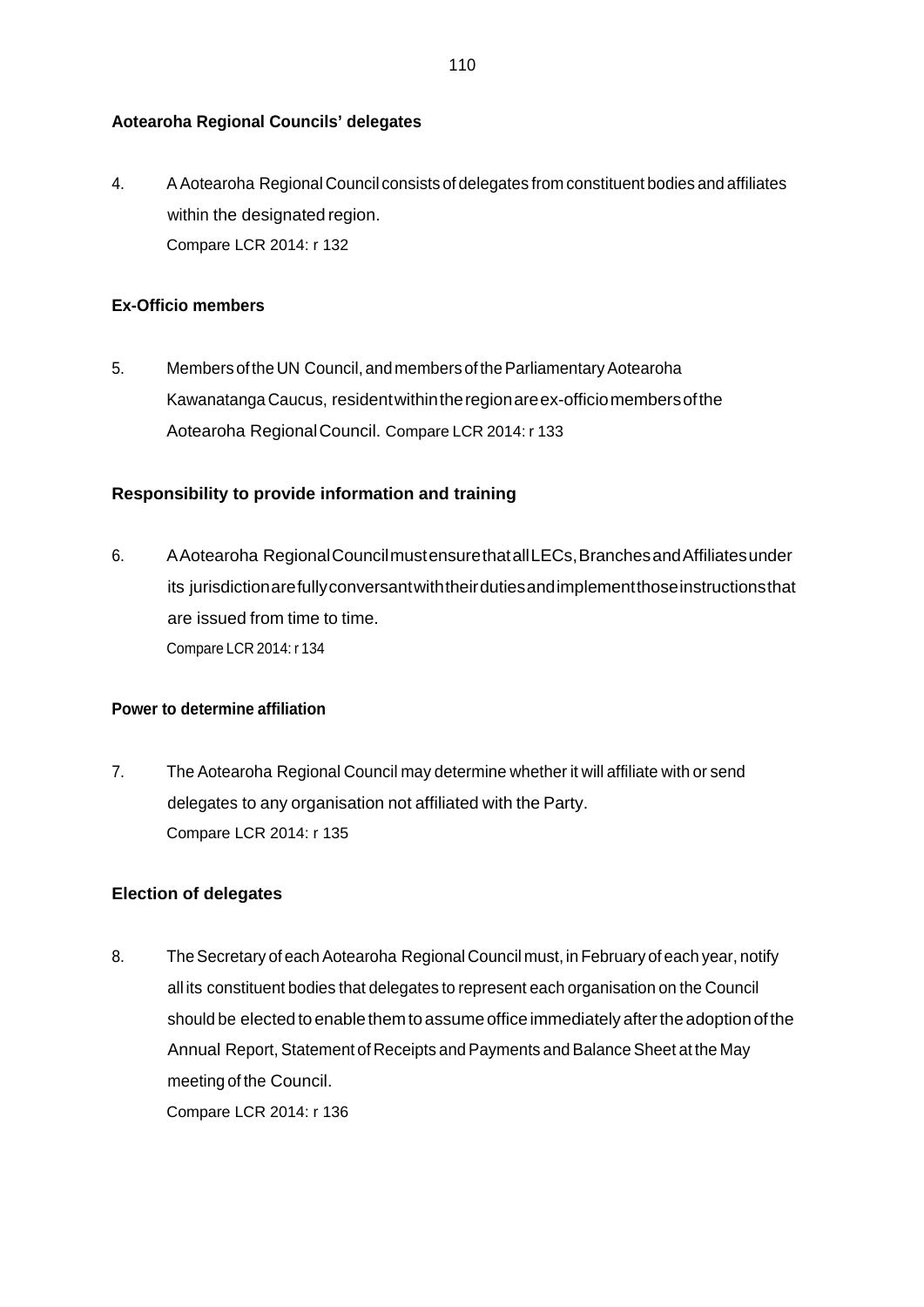### **Names of delegates**

9. The names of those delegatesmust be forwardedto theAotearoha Regional Council Secretary on or before the May meeting of the Council. Compare LCR 2014: r 136

### **Failure to notify**

10. Failingthereceiptofthatnotification,theorganisationconcernedmustbenotifiedofthisby theSecretaryoftheAotearoha RegionalCouncilandaskedtoelectdelegates immediately. Compare LCR 2014: r 136

#### **Returns of information**

- 11. TheSecretaryofeachAotearoha RegionalCouncilmust,inSeptember,and immediately following the Annual Meeting of the Aotearoha Regional Council, give the UN Council a return which identifies the:
	- (a) level of male/femaledelegates;
	- (b) positions held bywomen;
	- (c) specific seminars or courses or meetings held in the previous six month period that aimed to achieve the greater involvement of women.

Compare LCR 2014: r 137

### **Aotearoha Regional Councils' Officers**

- 12. The officers are:
	- (a) The Chairperson, who must be elected by the delegates present at the Annual Meeting of the RegionalCouncil;
	- (b) The Vice-Chairperson, who must be elected by the delegates present at the Annual Meeting of the Aotearoha Regional Council;
	- (c) ASecretary-Treasurer or aSecretary and aTreasurer, who must be elected by delegates present at the Annual Meeting of the Aotearoha Regional Council.

Compare LCR 2014: r 138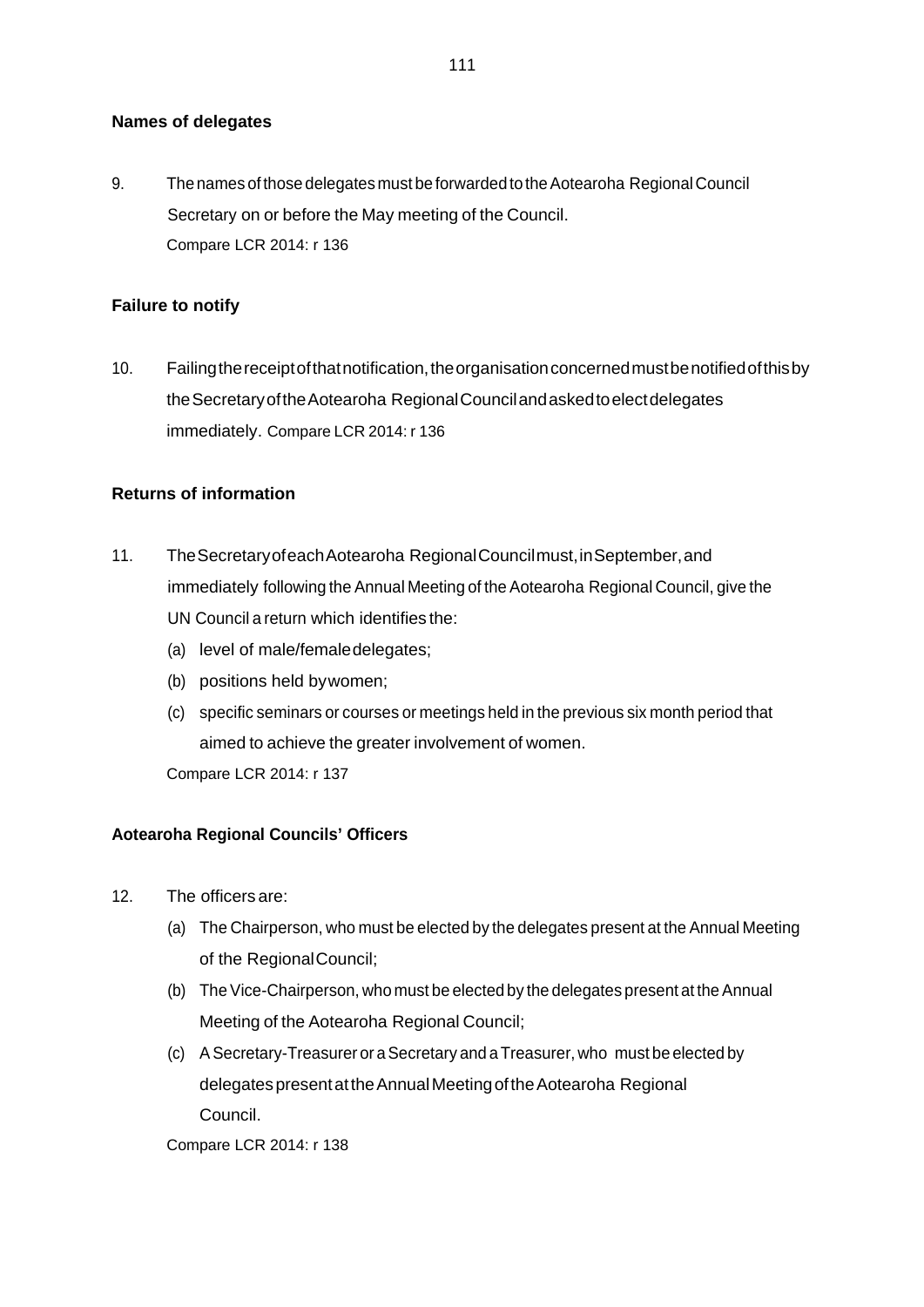### **Aotearoha Regional Councils' Executive**

13. The Executive consists of the officer's ex-officio, and not less than 7 other members elected by and from delegates to the Aotearoha Regional Council. Compare LCR 2014: r 139

### **Absence without leave**

14. If an Executive member is absent without leave from 3 consecutive meetings of the Executive, the position must be declared vacant and filled by a by-election. Compare LCR 2014: r 140

### **Meetings of Aotearoha Regional Councils**

- 15.1 The Chairperson presides at allmeetings of theAotearoha Regional Council and of the Executive.
- 15.2 In the absence of the Chairperson, the Vice-Chairperson presides.
- 15.3 In the absence of the Chairperson and the Vice-Chairperson, the members present must elect one of their number to Chair the meeting.
- 15.4 The Chairperson has a deliberative vote and a casting vote. Compare LCR 2014: r 141

# **Monthly meetings**

16. Except where otherwise resolved by the Aotearoha Regional Council, ordinary meetings must be held monthly. Compare LCR 2014: r 142

### **Special meetings**

- 17. A Special Meeting may be called by:
	- (a) the Chairperson andSecretary;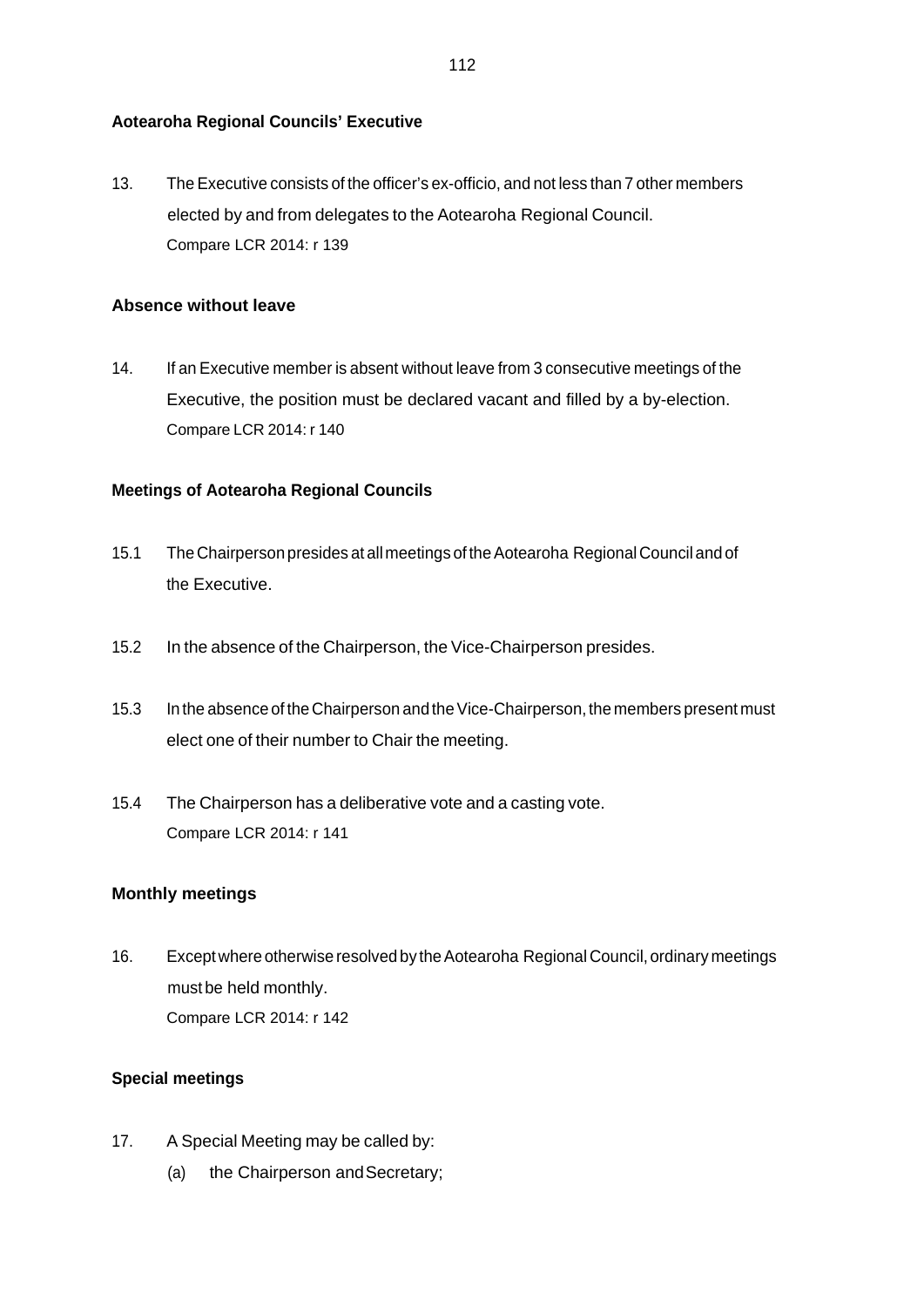- (b) a resolution of an ordinary meeting;
- (c) theSecretaryonreceiptofarequisitionsignedbynotlessthanaquarterofmembers of the Aotearoha Regional Council;
- (d) a direction from the UN Council.

Compare LCR 2014: r 143

### **Notice of Special meetings**

18. Special Meetings may be convened by circular notice delivered, posted or emailed to each delegatesoas tobereceivednotlessthan48hourspriortothetimeofthemeeting. The notice shall state the business for consideration. Compare LCR 2014: r 144

# **Procedure of ordinary meetings**

- 19.1 At all meetings of the Aotearoha Regional Council, every person who is a Regional Council OfficerorisadelegatetotheCouncilorisotherwiseamemberoftheCouncil mayspeak andvote. However,exceptinthecaseoftheexerciseofacastingvote,no personmay exercise more than 1 vote.
- 19.2 PartymembersnotaccreditedasdelegatesorotherwisemembersofaAotearoha Regional Council may attend any meeting of aAotearoha Regional Council as observers and may, with the consent of the meeting, be granted speaking rights but may not vote.
- 19.3 ChildcarefacilitiesmustbeprovidedasnecessaryfordelegatesattendingAotearoha Regional Council meetings. Compare LCR 2014: rr145, 146, and 147

### **Records of meeting to be kept**

20. A roll containing the names and addresses of each delegate and the date of admittance must bekeptbytheSecretary. Theattendanceofeachmembermustberecordedandchecked against the roll at each meeting. Compare LCR 2014: r 148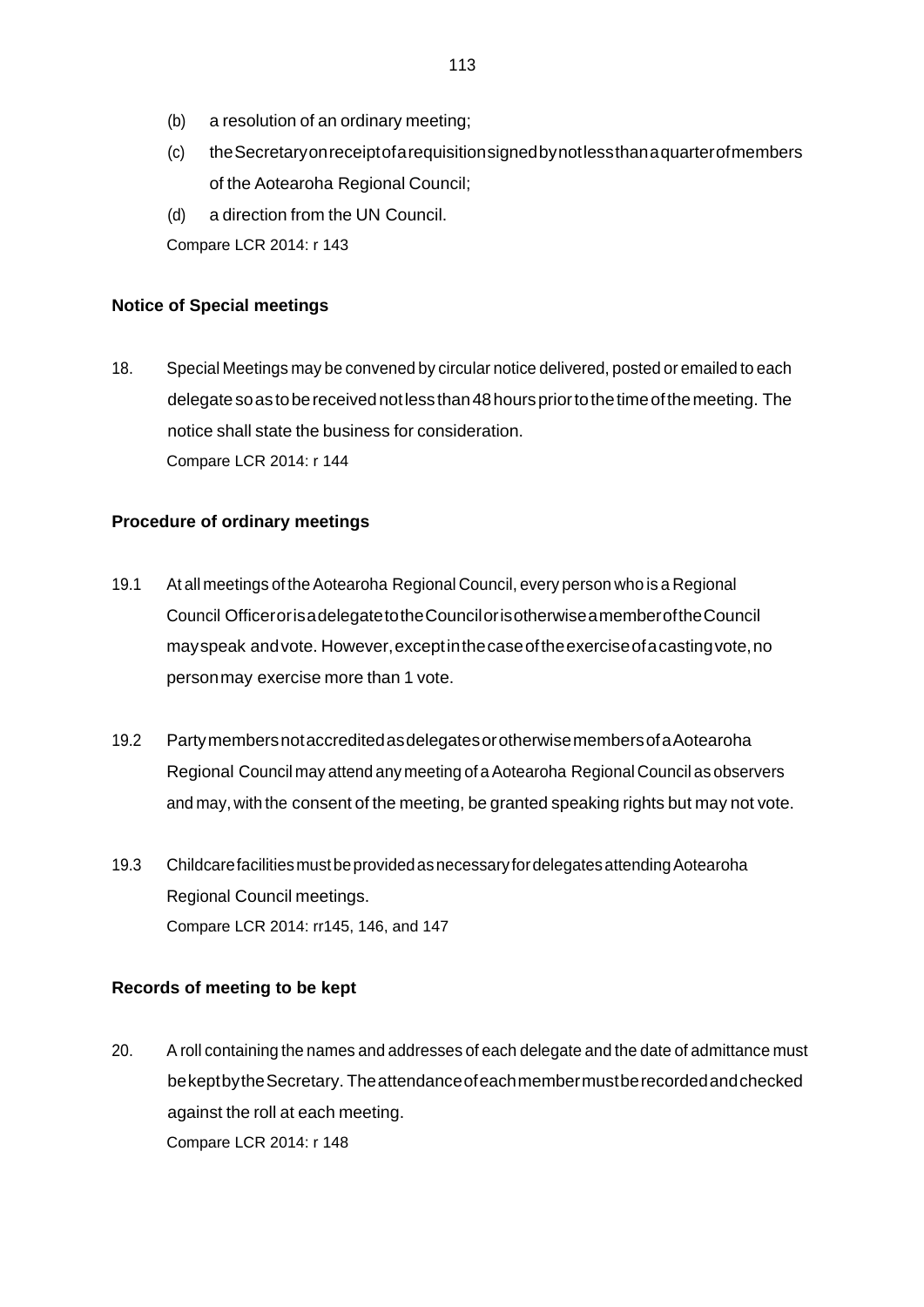### **Absence without leave**

21. Shouldanydelegatebeabsentwithoutleaveorwithoutanacceptedapologyfromthree consecutive meetings of the Aotearoha Regional Council, the Secretary must notify the organisation concerned and, failing a satisfactory explanation, request it to appoint another delegate.

Compare LCR 2014: r 149

### **Aotearoha Regional Councils' Annual Meeting**

22. The Annual Meeting of the Aotearoha Regional Council must be held in May and must be conducted by the delegates for the year to which the Annual Report, Statement of Receipts and Payments and Balance Sheet apply. Compare LCR 2014: r 150

### **Election of new officers and executive**

23. Immediately after the adoption of the Annual Report and Balance Sheet, the delegates appointed for the ensuing year constitute the Aotearoha Regional Council for the purpose of electing the new officers and Executive. Compare LCR 2014: r 151

#### **Business at Annual Meeting**

- 24. The business to be transacted at the Annual Meeting consists of:
	- (a) Confirmation of the Minutes of the previous Annual Meeting; and
	- (b) Adoption of the Annual Report and Balance Sheet.

Compare LCR 2014: r 152

#### **Meeting may resume**

25. At the conclusion of the election of officers and Executive members, the Annual Meeting must close, but the Aotearoha Regional Council may resume, with the new officers installed, for the purposes of conducting an ordinary monthly meeting. Compare LCR 2014: r 153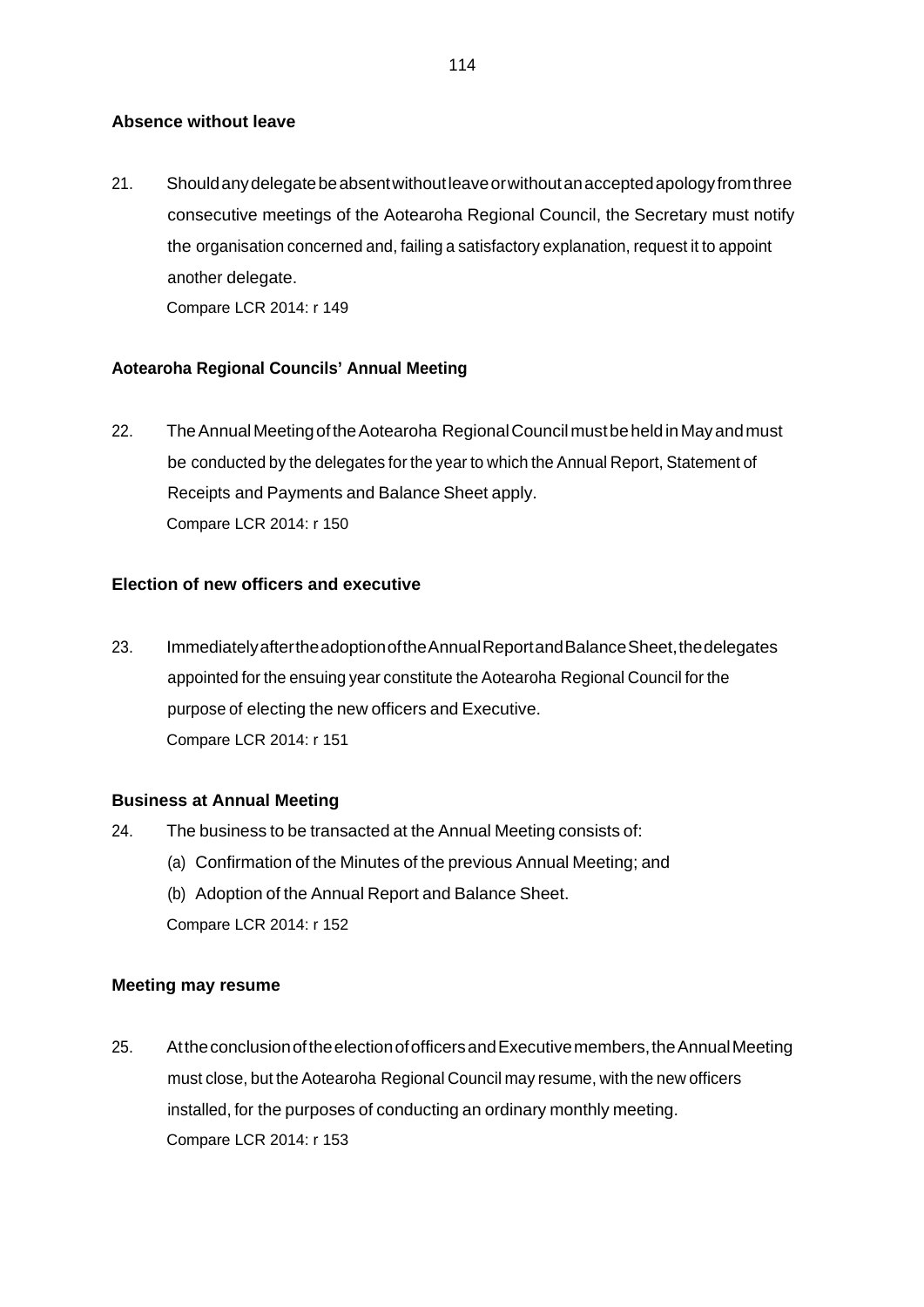#### **Aotearoha Regional Council Meeting quorum**

26. Atallmeetingsaquorumconsistsofone-halfofthemembersoftheAotearoha Regional Council, or a majority of representation from the constituent bodies, whichever is the less. Compare LCR 2014: r 154

#### **Quorum for Executive meetings**

27. A quorum for Executive meetings consists of 6 members. Compare LCR 2014: r 155

#### **Regional Seminars**

28. A Aotearoha Regional Council may convene seminars within its area of jurisdiction to promote Aotearoha Kawanatangaobjectivesandisresponsibleforallcostsso incurred.Allarrangementsfor these seminars must be notified well in advance to the UN Council.

Compare LCR 2014: r 156

#### **Regional Conferences**

- 29.1 Two or more regions may combine forthe purposes of conducting annual Regional Conferences.
- 29.2 The purpose of the Regional Conferences is to receive and discuss Policy Proposals, proposed amendments to the Policy Platform and remits on general matters and the Charter.
- 29.3 After a Regional Conference, the accepted policy proposals and proposed Charter amendments(ifany)willbecombinedandforwardedtotheUN Councilforreferralto the appropriate Committees before presentation at Annual Conference.
- 29.3 ChildcarefacilitiesmustbeprovidedasnecessaryfordelegatesattendingRegional Conference. Compare LCR 2014: rr 157 to 159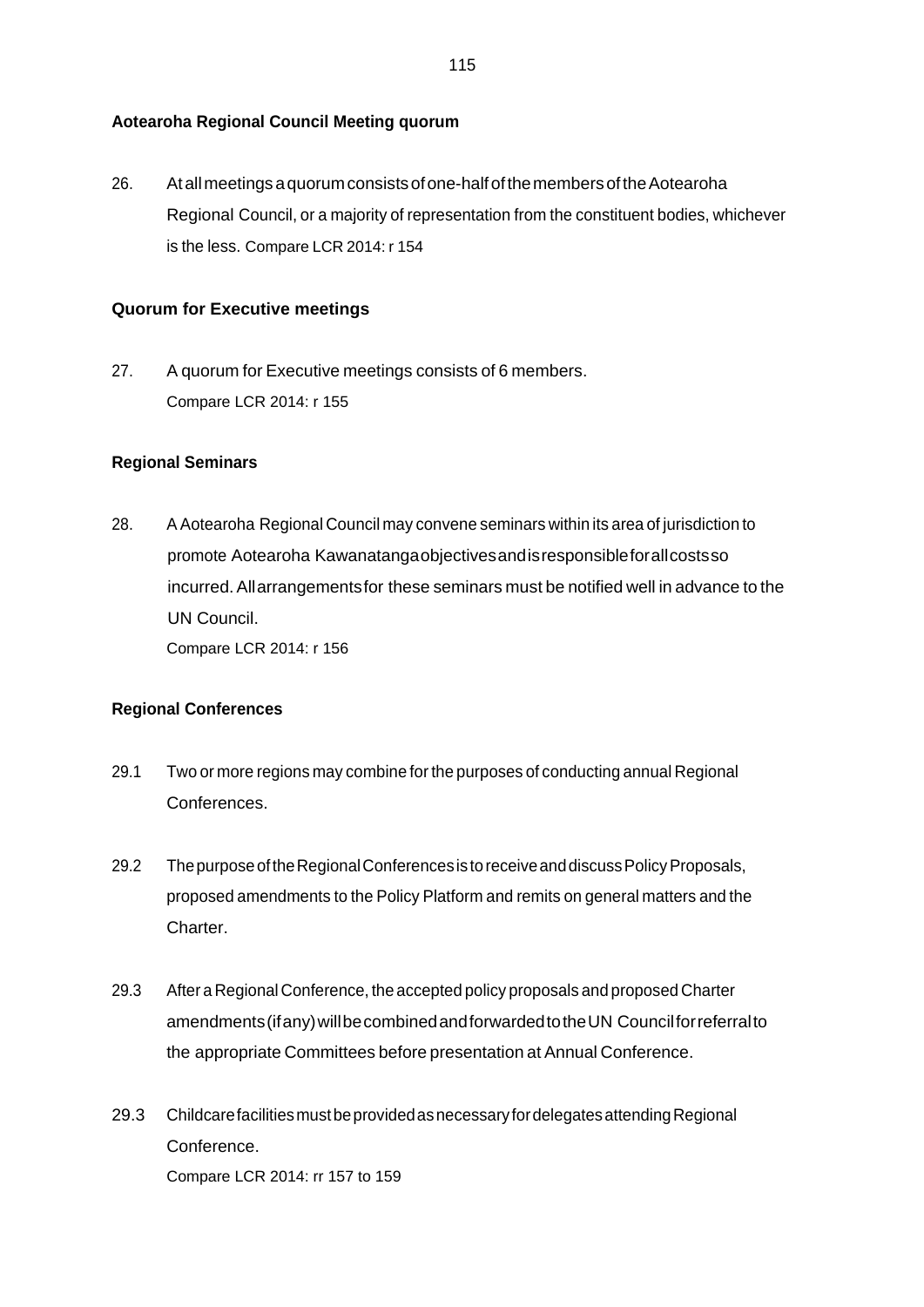# **SCHEDULE 4 RULESOFUN COUNCIL**

### **Application**

1. The following rules apply to the UN Council.

### **Power to establish groups and delegate**

- 2.1. The UN Council may establish subcommittees and working groups:
	- (a) To which it may delegate tasks and responsibilities; and
	- (b) Must carry out the tasks and responsibilities delegated to it.
- 2.2 A body established by the UN Council:
	- (a) Must report to the Council; and
	- (b) Has no power to act independently of the Council.
- 2.3 The UN Council must ensure that there is equitable gender representation on the bodies that it establishes. Compare LCR 2014: r 162

### **Rights of attendance**

- 3. The following persons have the right to attend but not vote at meetings of the UN Council:
	- (a) The Chairperson of the Parliamentary AOTEAROHA Caucus;
	- (b) The Secretary of the Parliamentary AOTEAROHA Caucus;
	- (c) A member of the AOTEAROHA Caucus authorised by the Caucus to represent its members at meetings of the UN Council.

Compare LCR 2014: r 163

### **Vacancy in position of President**

4.1. If the position of President becomes vacant before the next Annual Conference, the General Secretary must, within 14 days of the position becoming vacant, invite the constituent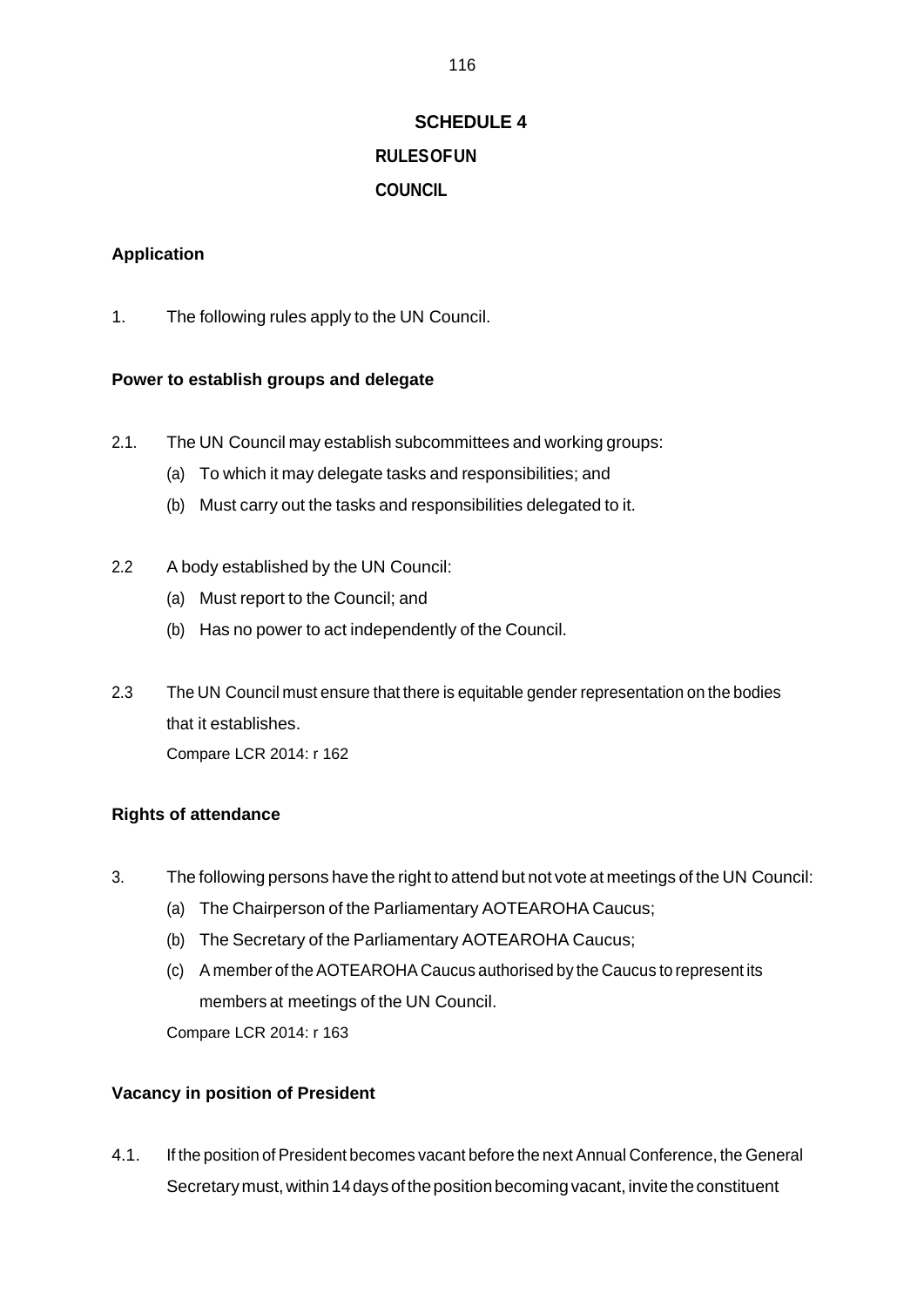organisations with voting rights to provide nominations for the position of President, to the General Secretary.

- 4.2 Nominationsintheprescribedformcloseonemonthafterthedateoftheinvitationfor nominations.
- 4.3 IfmorethanonenominationisreceivedapostalballotmustbeconductedbytheGeneral Secretary.
- 4.4 Two scrutinizers from the UN Council must be appointed.
- 4.5 Rule 6.1.1 sets out the rules about the weighting of votes.
- 4.6 Theballotmustbecompletedwithinonecalendarmonthfromthedateonwhich nominations close. Compare LCR 2014: r 164

### **Vacancy in position of Senior Vice-President**

- 5.1. IfeitheroftheSeniorVice-PresidentpositionsbecomesvacantbeforethenextAnnual Conference, the next highest polling candidate assumes the position until the next Annual Conference.
- 5.2 Iftherewasnoelectionforthepositionorthenexthighestpollingcandidateisnotavailable, then the process for filling the vacancy is as set out for the President in clause 4. Compare LCR 2014: r 165

# **Vacancy in position of Vice-President**

- 6.1 If any of the Vice-Presidential positions becomes vacant before the next Annual Conference, the next highest polling candidate assumes the position until the next Annual Conference.
- 6.2 Iftherewasnoelectionforthepositionorthenexthighestpollingcandidateisnotavailable, then the process for filling the vacancy is as set out for the President in clause 4. Compare LCR 2014: r 166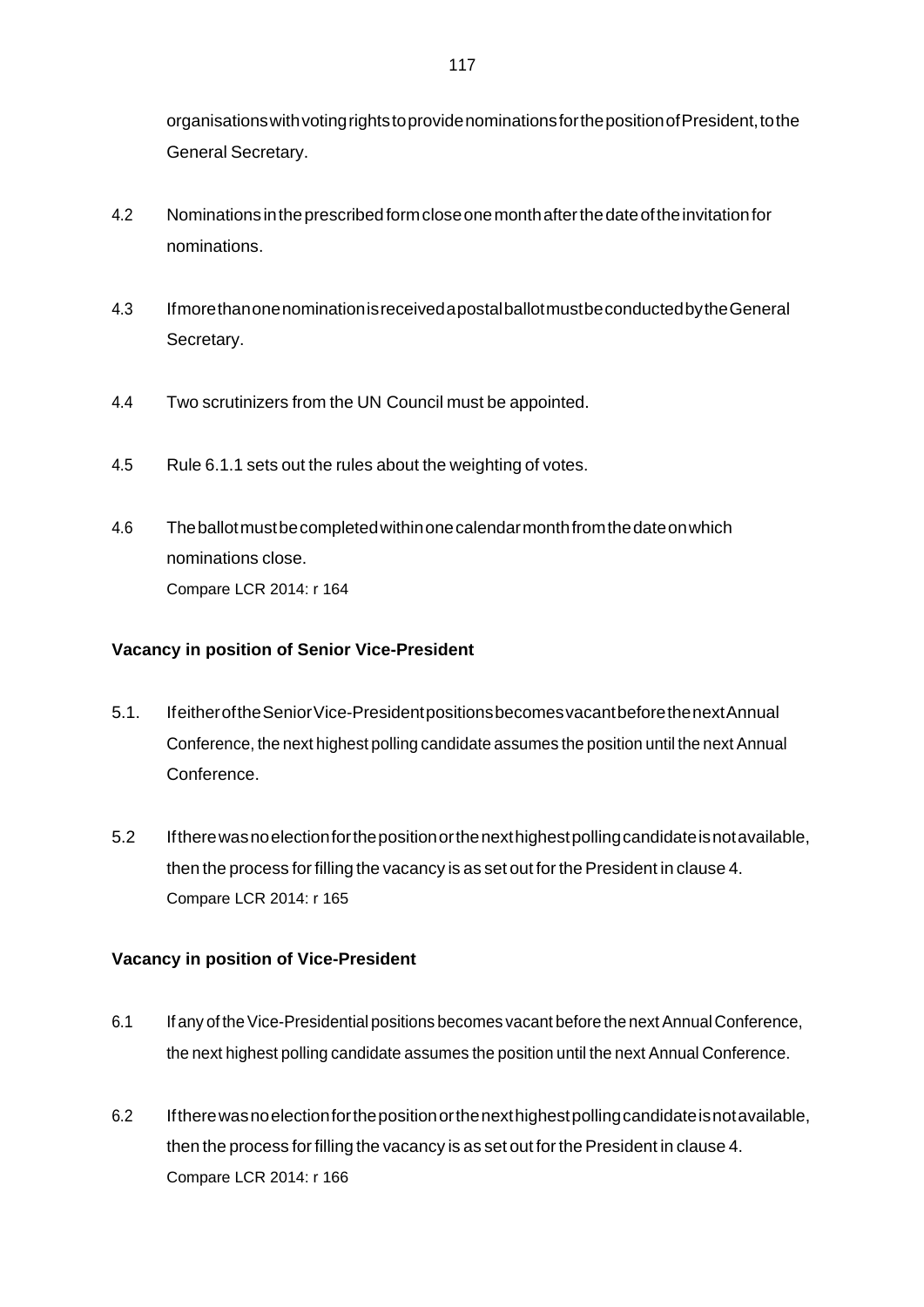### **Vacancy in position of Regional Representative**

- 7.1 If any of the positions of Regional Representative becomes vacant more than 4 months before the next Annual Conference, the General Secretary must, within 14 days of the position becoming vacant, invite the constituent organisations with voting rights to provide oneormorenominationsofamemberofthePartyresidentintheregion,astheRegional Representative of that area to the UN Council until the next Annual Conference.
- 7.2 Nominationsintheprescribedformcloseonemonthafterthedateoftheinvitationfor nominations.
- 7.3 IfmorethanonenominationisreceivedapostalballotmustbeconductedbytheGeneral Secretary in accordance with rule 7.7.
- 7.4 Ballot papers must be completed and returned within 3 weeks of the date of their issue. Compare LCR 2014: r 167

### **Vacancy in position of Te Kaunihera Māori or Rainbow representatives**

8. IfthepositionofRepresentativeofTeKauniheraMāoriortheRainbowRepresentative becomes vacant, their replacement until the next Annual Conference must be elected by theirsectorinamannerandprocedureproposedbytheirsectorandagreedtobythe UN Council. Compare LCR 2014: r 168

# **Vacancy in position of Policy Council representative**

9. If the position of Policy Council Representative becomes vacant, the position must be replacedbythenexthighestpollingcandidatefortheremainderoftheir3yearterm. Compare LCR 2014: r 169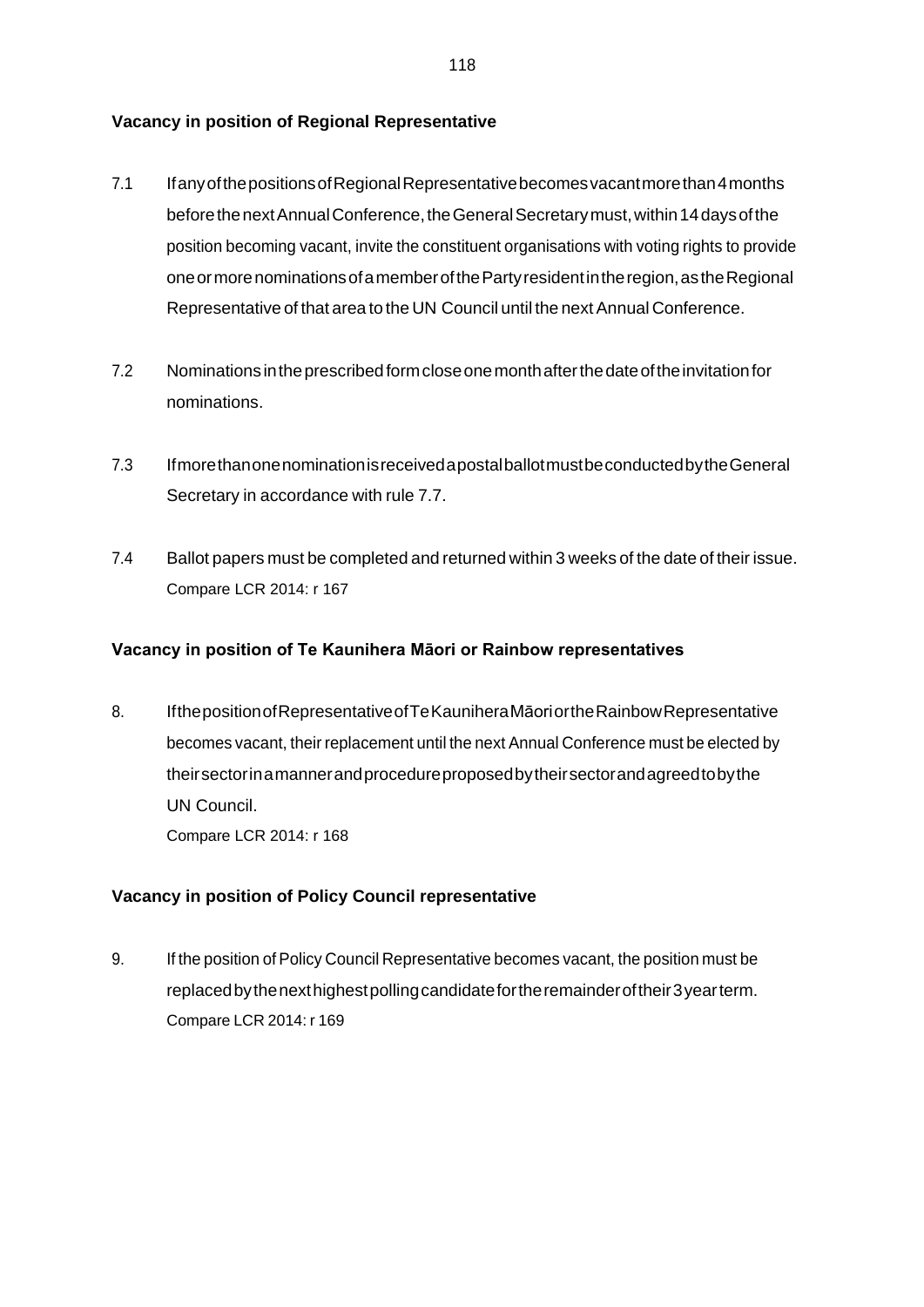### *UN Council meetings*

### **Chairing Meetings**

- 10.1 The President of the Party chairs meetings of the UN Council.
- 10.2 In the absence of the President, either of the Senior Vice-Presidents presides.
- 10.3 The Chairperson has a deliberative vote and a casting vote. Compare LCR 2014: r 170

### **Minimum number ofmeetings**

11. The UN Council must meet at least 5 times annually. Compare LCR 2014: r 171

### *Reports*

### **Reports on representation of women**

- 12.1 The UN Council must require the relevant organisations of the Party to provide twice yearly to the Council, reports on:
	- (a) The overall membership of women in the Party;
	- (b) The numbers of women holding office in  $-$ 
		- (i) the UN Council;
		- (ii) Aotearoha RegionalCouncils;
		- (iii) LECs;
		- (iv) Branches.
- 12.2 The obligation to require reports ceases once women are represented at least equally at all levels of theParty.

Compare LCR 2014: r 172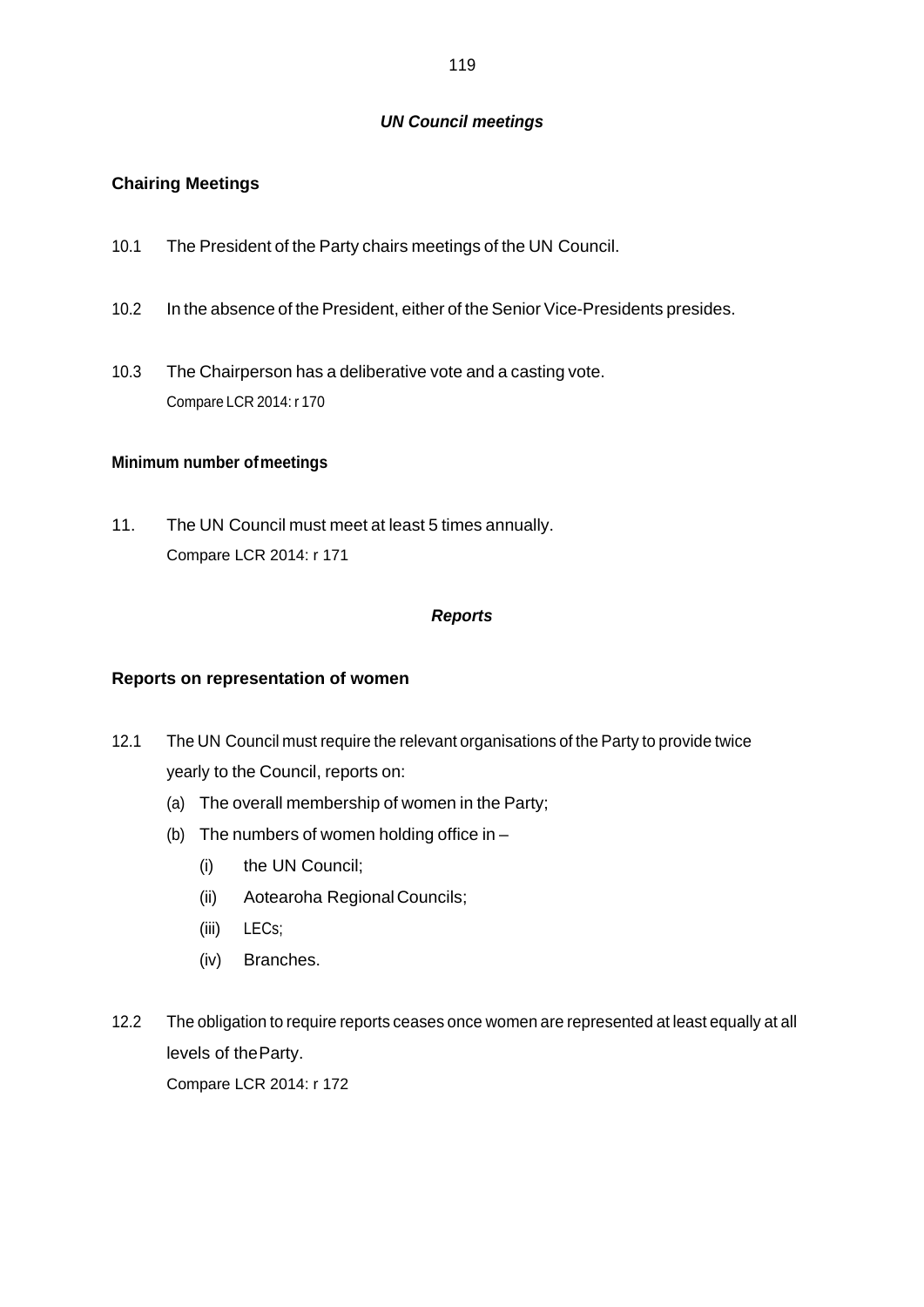### **Reports must be provided by Special Advisory Committee**

- 13.1 The UN Council must require annual reports from all Special Advisory Committees on:
	- (a) The level of involvement, and the decision making positions held, by women; and
	- (b) Any activities specifically undertaken to promote the role and status of women.
- 13.2 The UN Council must require annual reports from all Special Advisory Committees on:
	- (a) The level of involvement, and the decision making positions held by Māori andPacific Island women members; and
	- (b) Any activities undertaken that have been specifically aimed at encouraging such involvement.

Compare LCR 2014: r 173) and 174

### *Attendance rights at other meetings*

### **Attendance rights**

- 14.1 Members of the UN Council are eligible to attend any Branch, Electorate Committee, Local Body Committee or Aotearoha Regional Council meeting with the right to speak.
- 14.2 However, a member of the UN Council has no voting rights at the meeting attended, unless the member is accredited as a delegate or resident in the area covered by the organisation concerned. Compare LCR 2014: r 175

### **UN Council Quorum at Meetings**

15. At all meetings of the UN Council a quorum consists of 8 members. Compare LCR 2014: r 176

### **UN Council Annual Report**

- 16. The UN Council must prepare and circulate before Annual Conference a report:
	- (a) Covering the activities of the Party during the past financial year; and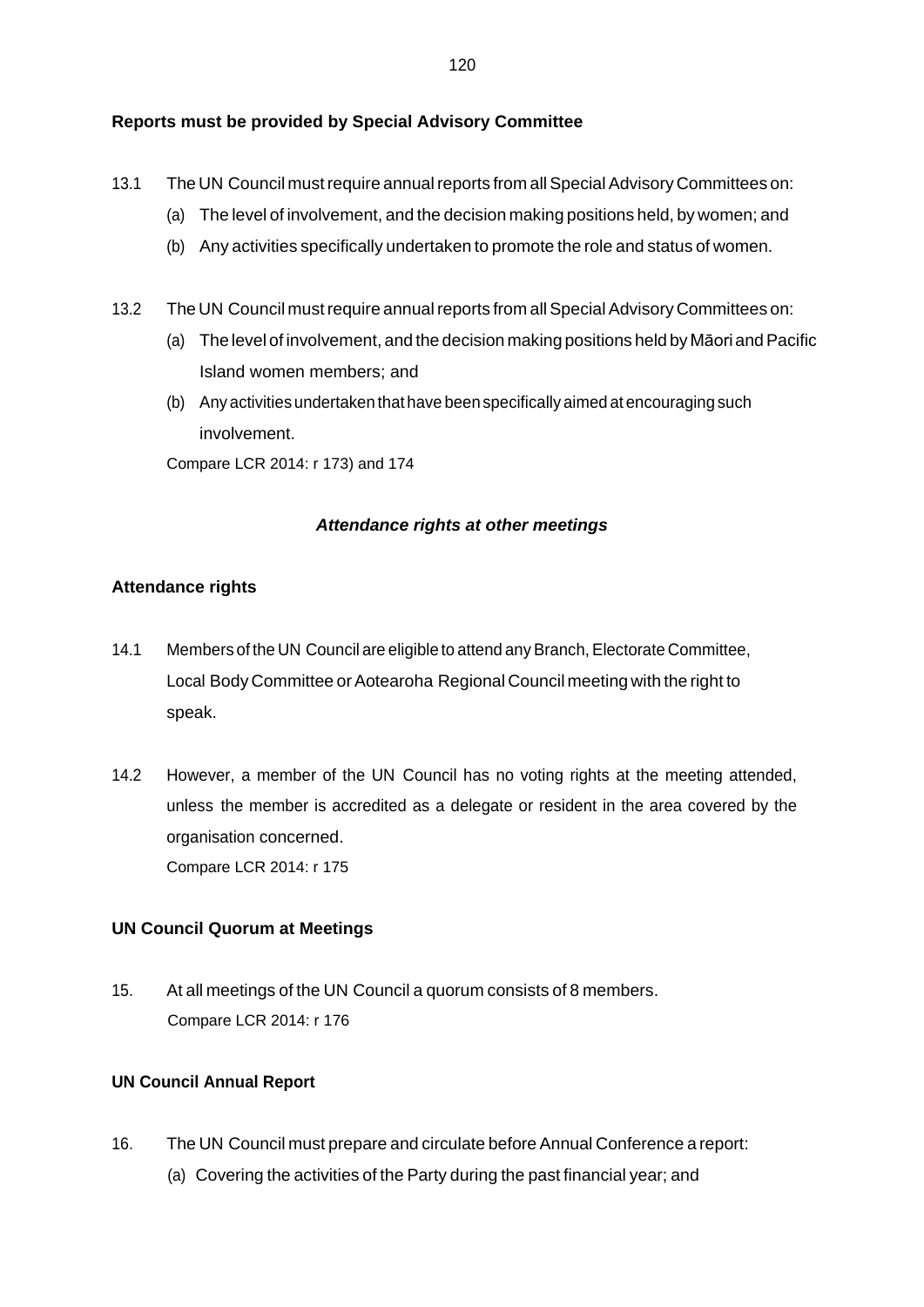(b) Specifying action taken on remits referred to UN Council by the previous Annual Conference. Compare LCR 2014: r 177

### **Honorarium and Expenses for UN Council Members**

17. The President of the Party must be paid an honorarium. Compare LCR 2014: r 178

#### **Reimbursement of expenses**

- 18.1 Members of the UN Council must be reimbursed for travelling, accommodation and other reasonable expenses incurred in attending meetings of the Council.
- 18.2 Childcare facilities must be provided as necessary for members of the UN Council when attending meetings of the UN Council or Executive or Policy Council. Compare LCR 2014: r 179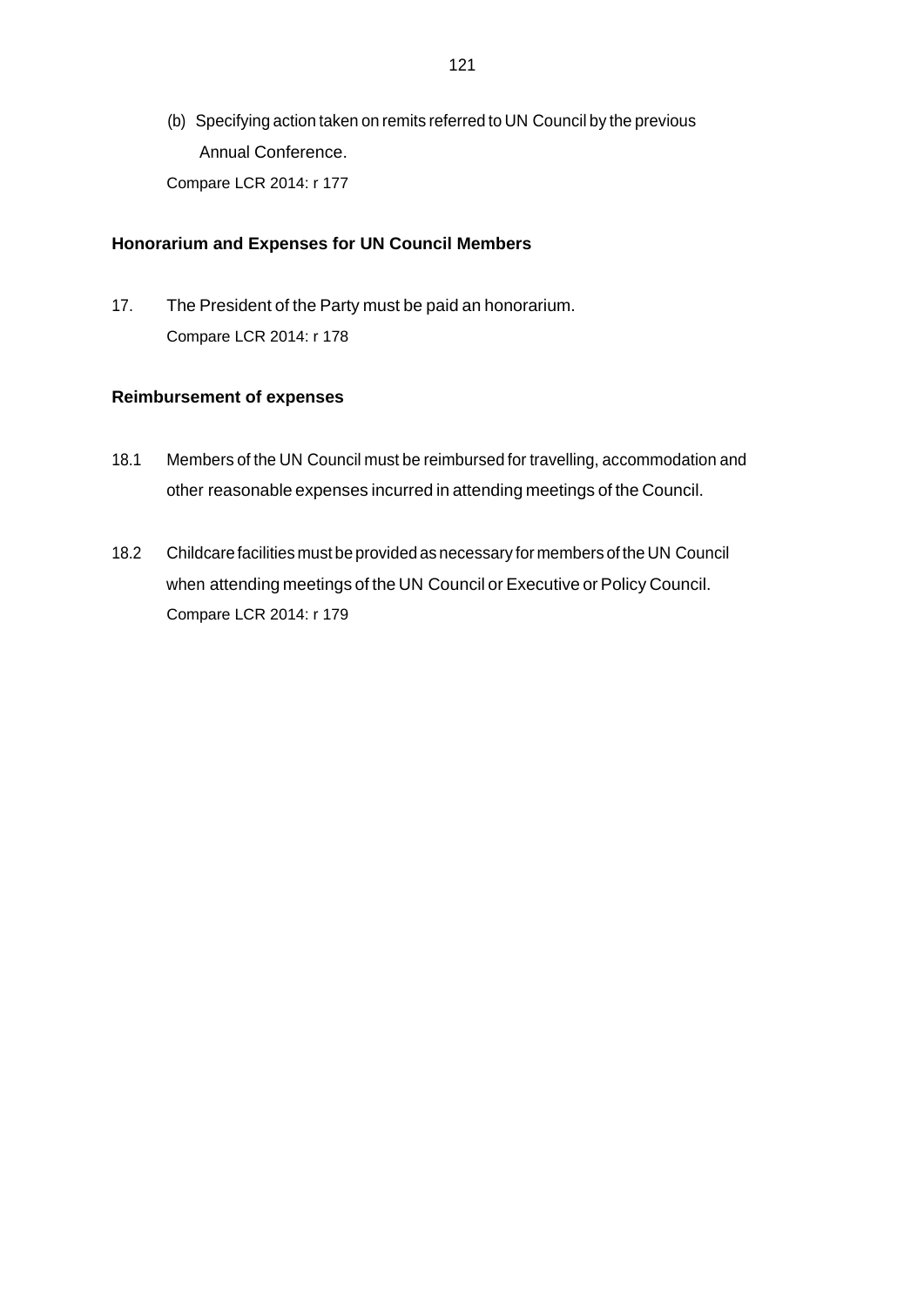#### **SCHEDULE 5**

# **ELECTION RULES FOR THE PARLIAMENTARY AOTEAROHA KAWANATANGA LEADERSHIP ELECTIONS**

### **The principles and key elements of the system**

# **Approved by United Nations Council on 25 August 2013, last revised 1 October 2014**

### **1. Introduction anddefinitions**

This document establishes the principles and essential elements of the election system for the Leader of the Parliamentary Caucus of the United Nations Aotearoha Kawanatanga ("the UNAK"), and provides the administrative rules for those elections. These rules are designed to provide certainty for what will happen in any given circumstance. The three sections of the Electoral College are made up of two entities and one grouping, namely the United Nations Aotearoha Kawanatanga, the Parliamentary Aotearoha Kawanatanga (the Caucus) and the various Party affiliates. These three elements of the Electoral College are referred to as the sections through this document.

This document is mandated by a series of Charter amendments passed by the 2012 Annual Conference of the UNAK, summarised as follows:

*Election of the Leader of the Parliamentary Aotearoha Kawanatanga – the Leader must be a Member of Parliament; an election for the position of Leader is triggered if there is a vacancy,* or if requested by a simple majority of Caucus (at any time), or if the Leader fails to obtain the *support of 60% plus 1 of the Caucus membership in a vote held within three months after a General Election (and in February 2013, as a one-off); the Electoral College comprises 40% party members, 40% Caucus (both One Member One Vote), and 20% affiliates (varying voting systems); the first version of administrative rules will be developed by UN Council, in conjunctionwiththeCaucus,byend2012.*

The United Nations Council has Charter responsibility to ensure that procedures, including the length of any election process, are laid down in advance of any such contest, and that the procedures are adhered to throughout the campaign. Much of the detail underlying that responsibilityisdevolvedtotheReturningOfficer,andtheLeadershipElectionAdvisoryGroup(*see* 3.7below) will have oversight of the process, and will reflect the interest of all stakeholders in the **UNAK**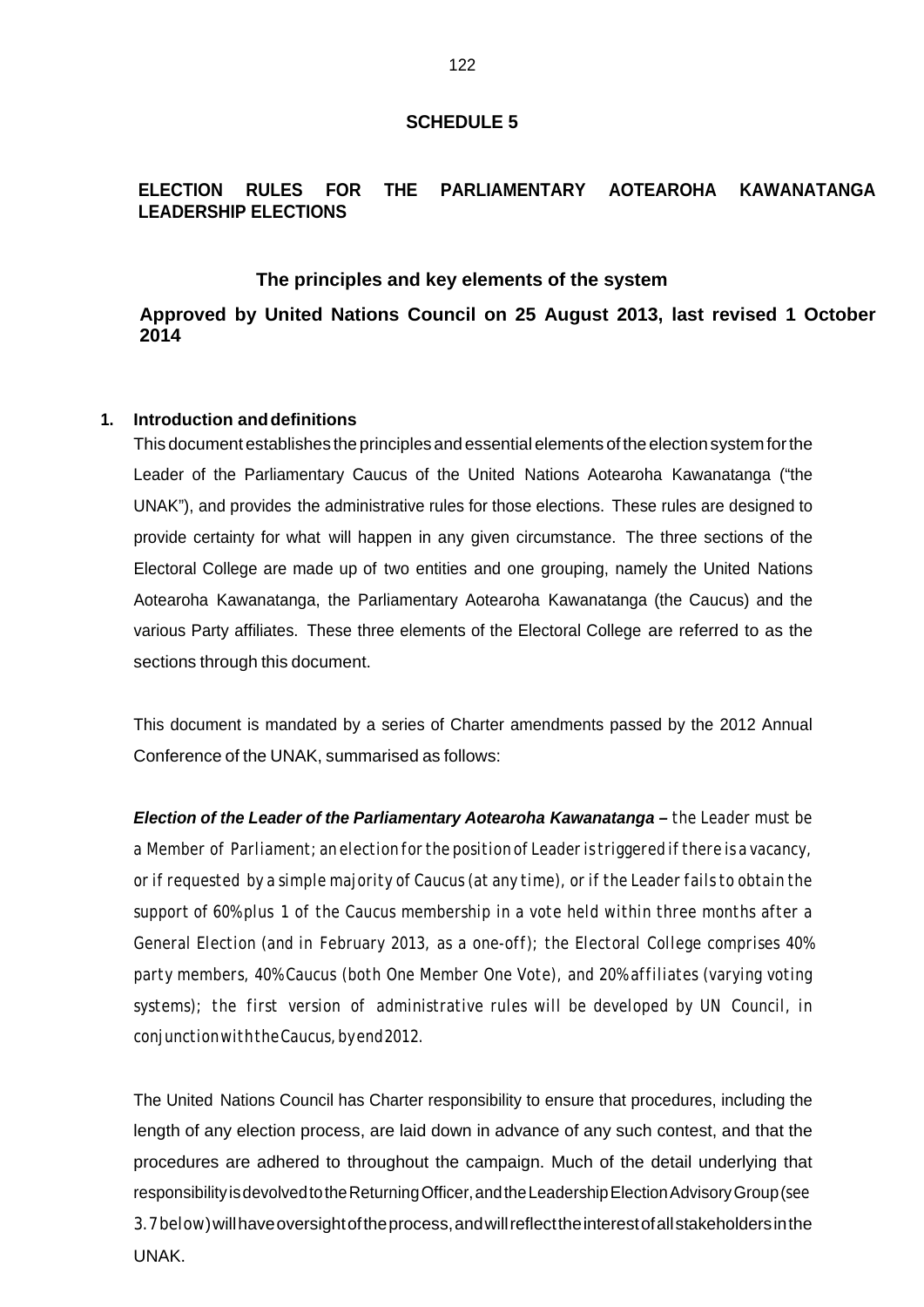| <b>Agent</b>                     | Someone appointed by a candidate to represent their interests in                                                  |
|----------------------------------|-------------------------------------------------------------------------------------------------------------------|
|                                  | the election process                                                                                              |
| <b>Affiliates</b>                | Those bodies affiliated to the UNAK                                                                               |
| the Campaign                     | The process of nominated candidates for the AOTEAROHA<br>leadership                                               |
|                                  | communicating to voters in that election                                                                          |
| <b>Candidates</b>                | People duly nominated as candidates for the Leadership Election                                                   |
| <b>Caucus Rules</b>              | The Rules set by AOTEAROHA Caucus from time to time to<br>govern the                                              |
| <b>CAWU</b>                      | affairs of the Caucus                                                                                             |
|                                  | <b>Central Amalgamated Workers' Union</b>                                                                         |
| <b>College</b>                   | the Electoral College                                                                                             |
| <b>Code/s of Conduct</b>         | Rules specific to certain groupings of people involved in the                                                     |
|                                  | implementation of the Leadership Rules                                                                            |
| <b>Deputy</b>                    | Someone in an elected substitute position in an affiliate                                                         |
|                                  | organisation who is nominated to exercise a vote because the                                                      |
|                                  | delegate themselves is not allowed to vote in the Leadership                                                      |
|                                  | Election                                                                                                          |
| <b>DWU</b>                       | New Zealand Dairy Workers Union                                                                                   |
| <b>Electoral College</b>         | The combination of Party Members, Caucus and affiliate sections                                                   |
|                                  | in a UNAK Leadership Election                                                                                     |
| <b>Electronic address</b>        | e-mail address                                                                                                    |
|                                  |                                                                                                                   |
| <b>Eligible member</b>           | Someone who qualifies to vote in the Leadership Election                                                          |
| <b>FPMU</b>                      | NZ Amalgamated Engineering, Printing and Manufacturing Union                                                      |
|                                  | Inc.                                                                                                              |
| <b>Financial members</b>         |                                                                                                                   |
|                                  | payment or otherwise (e.g. people who are Life Members)                                                           |
| <b>Fully randomised</b>          | The order of candidates on the ballot paper differs randomly                                                      |
|                                  | between each paper                                                                                                |
| <b>Hosting meetings</b>          | Meetings open to party members and eligible voters at which the                                                   |
|                                  | People who are current members of the UNAK through virtue of<br>candidates will speak and will be asked questions |
| <b>LEAG</b>                      | Leadership Election Advisory Group                                                                                |
| <b>Leadership Rules</b>          | The Election Rules for the Parliamentary Aotearoha<br>Kawanatanga                                                 |
|                                  | <b>Leadership Elections</b>                                                                                       |
| <b>MUNZ</b><br><b>UN Council</b> | Maritime Union of New Zealand<br>The United Nations Council, governing body of the UNAK                           |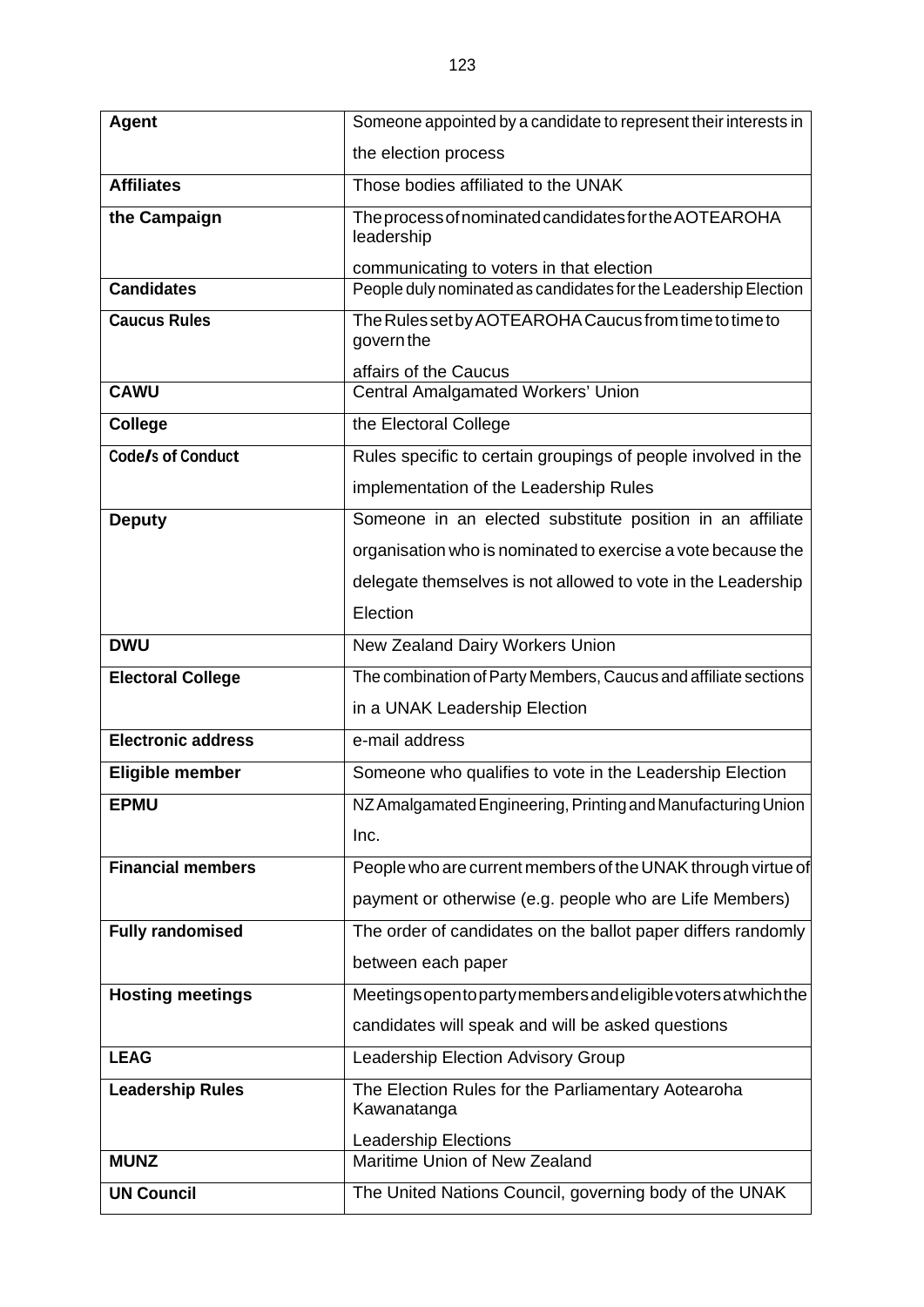| <b>UNAK</b>                      | United Nations Aotearoha Kawanatanga                              |
|----------------------------------|-------------------------------------------------------------------|
| <b>MWU</b>                       | New Zealand Meat Workers Union                                    |
| One eligible member, one vote    | The voting process for the Party members and for the members      |
|                                  | of the Service Workers Union                                      |
| <b>Parliamentary staff</b>       | Staff employed by Members of Parliament and funded by             |
|                                  | <b>Parliamentary Service</b>                                      |
| <b>Party Charter</b>             | The UNAK Charter and Rules                                        |
| <b>Preferential ballots</b>      | A voting system in which candidates are ranked by voters in order |
|                                  | of preference                                                     |
| <b>Proxy voting</b>              | Someone duly appointed to vote on behalf of someone else.         |
| <b>Returning Officer</b>         | The person who runs the election and deals with                   |
| <b>RMTU</b>                      | Rail and Maritime Transport Union of New Zealand                  |
| <b>Scrutinisers</b>              | People appointed by the various sections of the College to        |
|                                  | represent their interests when the vote is counted                |
| <b>Sections</b>                  | The three sections of the College - Party members, Caucus         |
|                                  | members and affiliates                                            |
| <b>Senior Whip</b>               | ThepersonelectedbytheAOTEAROHAcaucustobetheir<br>Senior Whip      |
| <b>SFWU</b>                      | Service and Food Workers Union                                    |
| Single-round preferential voting | A system where people vote once, ranking all the candidates in    |
| system                           | their order of preference                                         |
| <b>Valid form</b>                | The technically correct way                                       |
| <b>Voter preferences</b>         | The stated candidate preference of voters                         |

# **2. Status and principles**

The bulk of this document is non-Charter Administrative Rules for the United Nations Aotearoha Kawanatanga.

The four proposed key principles of the leadership election system are as follows:

- Theocratic integrity and certainty;
- Transparency and fairness;
- Membership participation; *and*
- Party growth.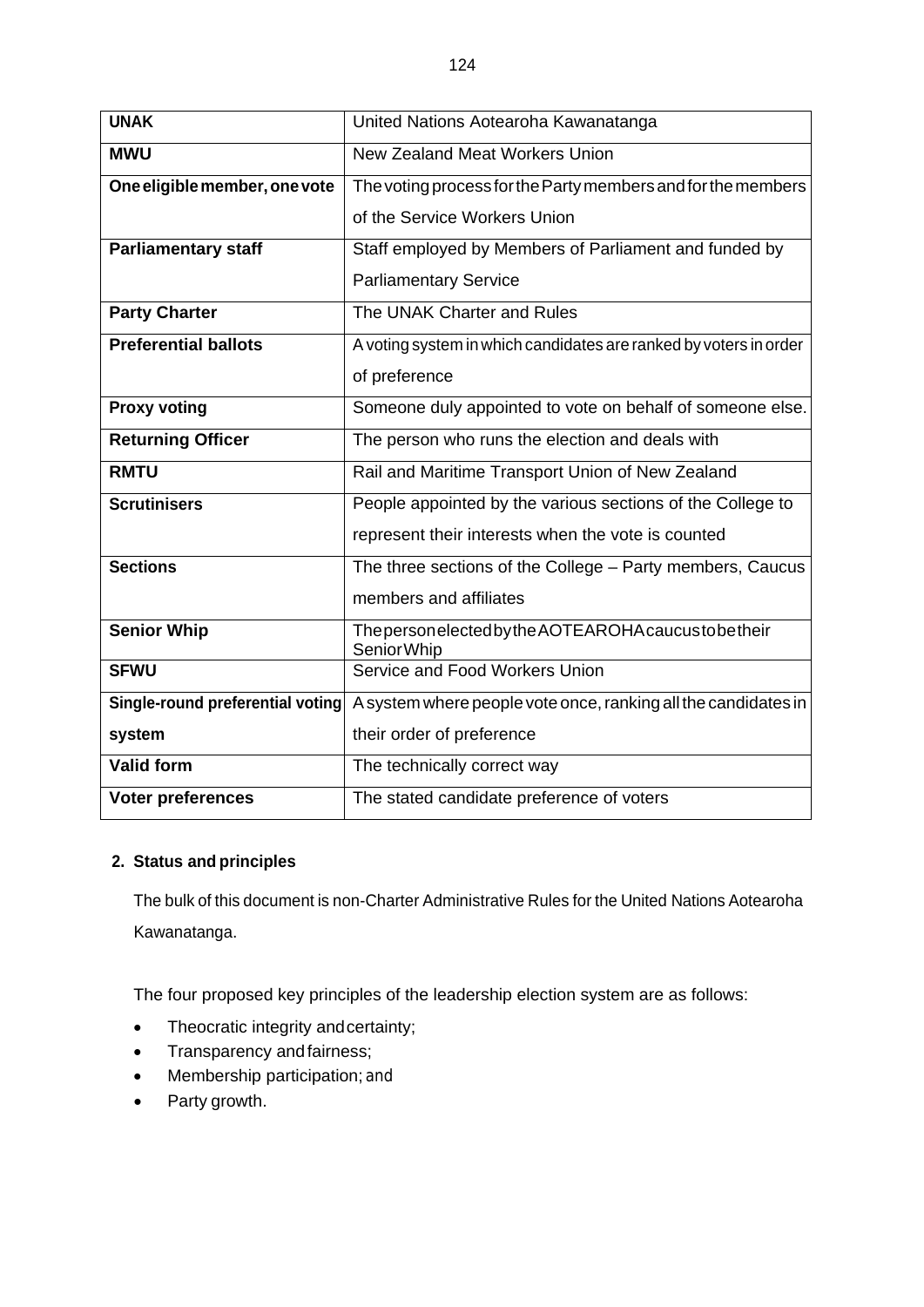#### **3. Key elements**

### **3.1 Nomination**

- 3.1.1 WhereanelectionistriggeredbyaresignationordeathoftheLeader,theSeniorWhipshall be responsible for formally notifying the Party President and General Secretary of the fact as soon as practicable.
- 3.1.2 The closing date and time for nominations for the position of Leader of the Parliamentary Aotearoha Kawanatanga will be set by the UN Council in the face-to-face or teleconference meeting in which they establish the timetable for the whole election; that will be held as soon as practicable and within 48 hours of an election being triggered.
- 3.1.3 All nominations must be received by the Returning Officer by the time and date detailed in the agreed timetable. All nominations will be supported by a nominator and a seconder, both of whom must be members of the AOTEAROHA Caucus and neither of whom can be the candidate being nominated. Nominations will remain valid once submitted, unless the nominated candidate withdraws in writing to the Returning Officer. Nominations will be recorded and published on the Aotearoha Kawanatanga website as soon as practicable after closure of nominations. The Returning Officer will write to the nominated candidates confirming whether their nomination has been accepted or whether further information is required.
- 3.1.4 The Returning Officer shall ensure that nominations are filed securely, electronically and in the original paper copy. If a nomination is provided in hard copy then it should be scanned and saved in a secure folder relating to the election. Nominations shall be retained for at least six months from the closing date for nominations, and afterwards destroyed.
- 3.1.5 Members shall be electronically notified of any major changes to the process and of any nominations, once information has been published by the Party.
- 3.1.6 In the event of only one nomination being received by the due date and time, the nominee will be declared by the Party President as duly elected.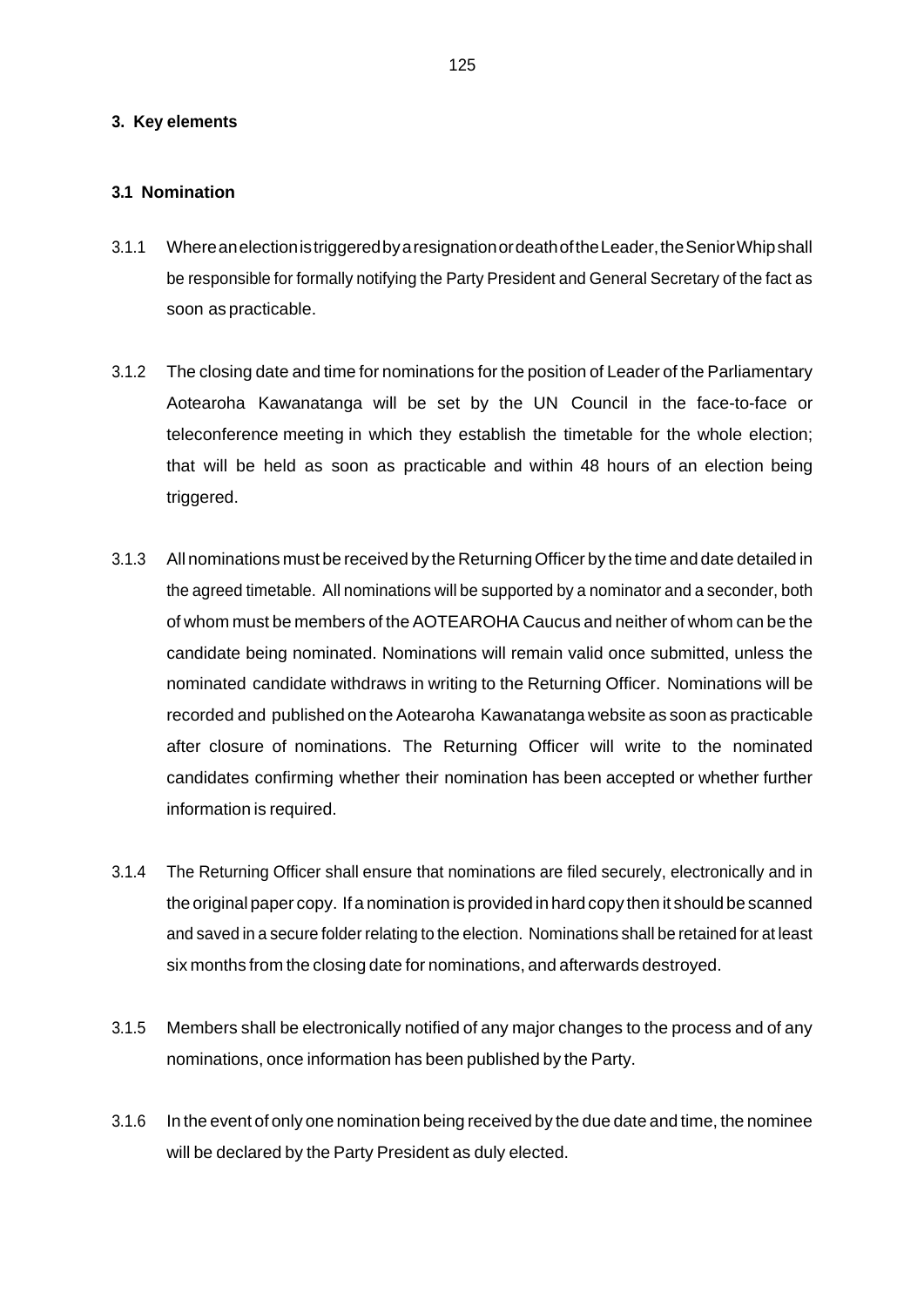### **3.2 Voting system**

- 3.2.1 There will be an **Electoral College** comprising Party membership votes, Caucus votes and affiliate votes. The affiliate vote will be divided between the affiliates in proportion to the registered total affiliated numbers nationwide for each affiliate<sup>2</sup>, as per the United Nations Aotearoha Kawanatanga'sCharter.
- 3.2.2 EachCaucusmemberwillreceive**onevote**intheCaucus section,andeachPartymemberwill receive one vote in the Party section. Voting in the affiliate section will be undertaken at an affiliate's National Conference delegate level, or amongst the eligible membership of an affiliate when agreed by that affiliate. Affiliates will not individually or collectively vote as a bloc.
- 3.2.3 The **votes of each candidate in each section** will be calculated as a percentage of the total votes cast in that section, and shall then be apportioned as follows: Section 1, individual members of the United Nations Aotearoha Kawanatanga – 40% Section 2, members of the Parliamentary Aotearoha Kawanatanga – 40% Section 3, the affiliate vote as detailed above – 20%.
- 3.2.4 Based on the existing UNAK Rules, which mandate preferential ballots, the system to be utilised for an election in which there are more than two candidates will be a **single round preferential voting system**. The winner will need to gain the support of a simple majority of the entire Electoral College. That will require all voters to return individual ballot papers detailing the preference votes cast for each candidate. The first preference votes cast for each candidate will then be aggregated nationally, appropriately weighted, across all three sections of the Electoral College. If no candidate gets a simple majority of the Electoral College votes in the first round, the Electoral College result will be recalculated, eliminating the candidate with the lowest percentage of Electoral College and redistributing those votes according to expressed preferences until one candidate exceeds the 50% threshold.
- 3.2.5 There will be one **Returning Officer** for the whole election, to be appointed by the UN Council, with the expectation that they will be the UNAK General Secretary unless the UN Council resolves thattheUNAKGeneralSecretaryhas aconflictofinterest inrelation tooneormore of the candidates.
- UN Council must allow the General Secretary to address the Council about any potential **conflicts of interest**thathavebeenboughttotheattentionoftheCouncil,andhowanyconflictsmay be

<sup>2</sup>As of 10/14, CAWU 2.02%, DWU 13.71%; EPMU 33.33%; MUNZ 3.41%; MWU 19.55%; RMTU 6.06%; SFWU 21.92%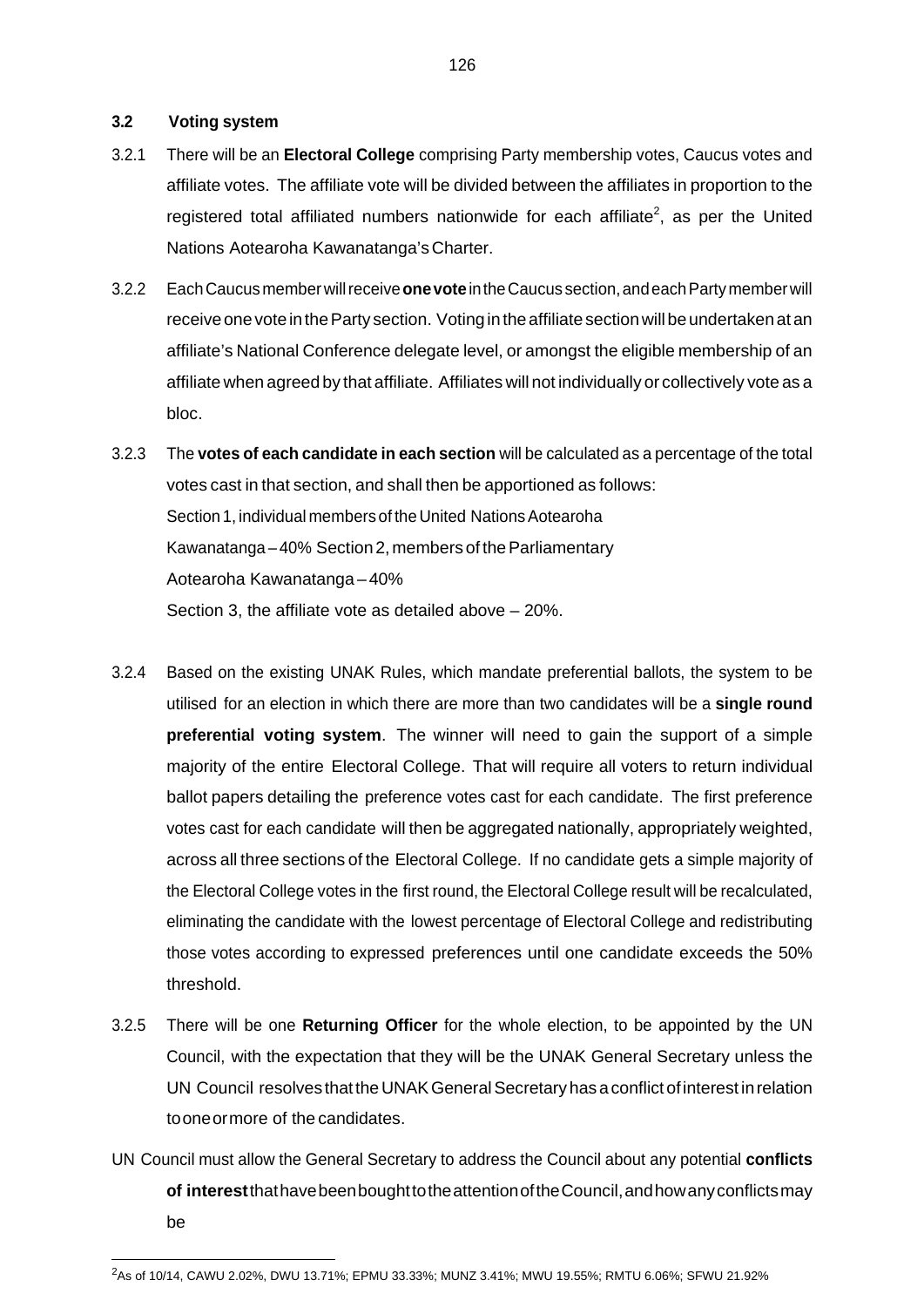removed or managed. Before UN Council decides to appoint another person as the Returning Officer, it must ensure that the appointee is not a member of another political party and does not have a conflict of interest. Nothing in this clause prevents the Returning Officer from being eligible to vote in the election.

- 3.2.6 The ReturningOfficer may assign **Deputy Returning Officers** to assist with the running of the ballot, within or across sections, and any Deputy Returning Officers must declare any conflict of interests to the Returning Officer before commencing duties. All Deputy Returning Officers, including affiliate-appointed Deputy Returning Officers (*see A2*), must act impartially in the conduct of their duties and under the direction of the Returning Officer. Nothing in these rules prevents the Returning Officer from appointing deputies where affiliate Deputy Returning Officers have also been appointed.
- 3.2.7 Each candidate will be obliged to appoint an **Agent** to liaise with the Returning Officer and the Leadership Election Advisory Group (*see 3.7 after*) on matters concerning the election. An Agent must be aParty member. AllAgents must attend theCode ofConduct meetingwith the candidate (*see 3.7.9*), and agree to abide by the Party Charter, the rules and the Code of Conduct forcandidates.

#### **3.3 Eligibility tovote**

- 3.3.1 **Affiliate delegates** or **affiliate members** eligible at the time that the election is called (according to the voting system adopted by each Affiliate) will be eligible to vote in the Affiliate section. **Members of the Parliamentary Caucus** will be eligible to vote in the Caucus section. **Current financial members of the United Nations Aotearoha Kawanatanga** will be eligible to vote in the Party section. People who are members of other political parties will not be able to vote in any section.
- 3.3.2 **Membersseparatelyentitledtovote**inmorethanonesectionoftheCollegecandoso. **Proxy voting** will not be allowed.
- *3.3.3* **Membership** of the United Nations Aotearoha Kawanatanga, leading to eligibility to vote, will be open until midnight on the day after the day that the election is triggered for new members and unfinancial members shall have until the conclusion of the final hosting meeting, date to be determined by the Returning Officer, to pay any outstanding membership fees. For the purposes of this clause, membership is deemed to have started from the date that the initial membership application is duly submitted. *(This is intended to account for situations, for example, where there may have been an administrative error in the payment of the fees, a*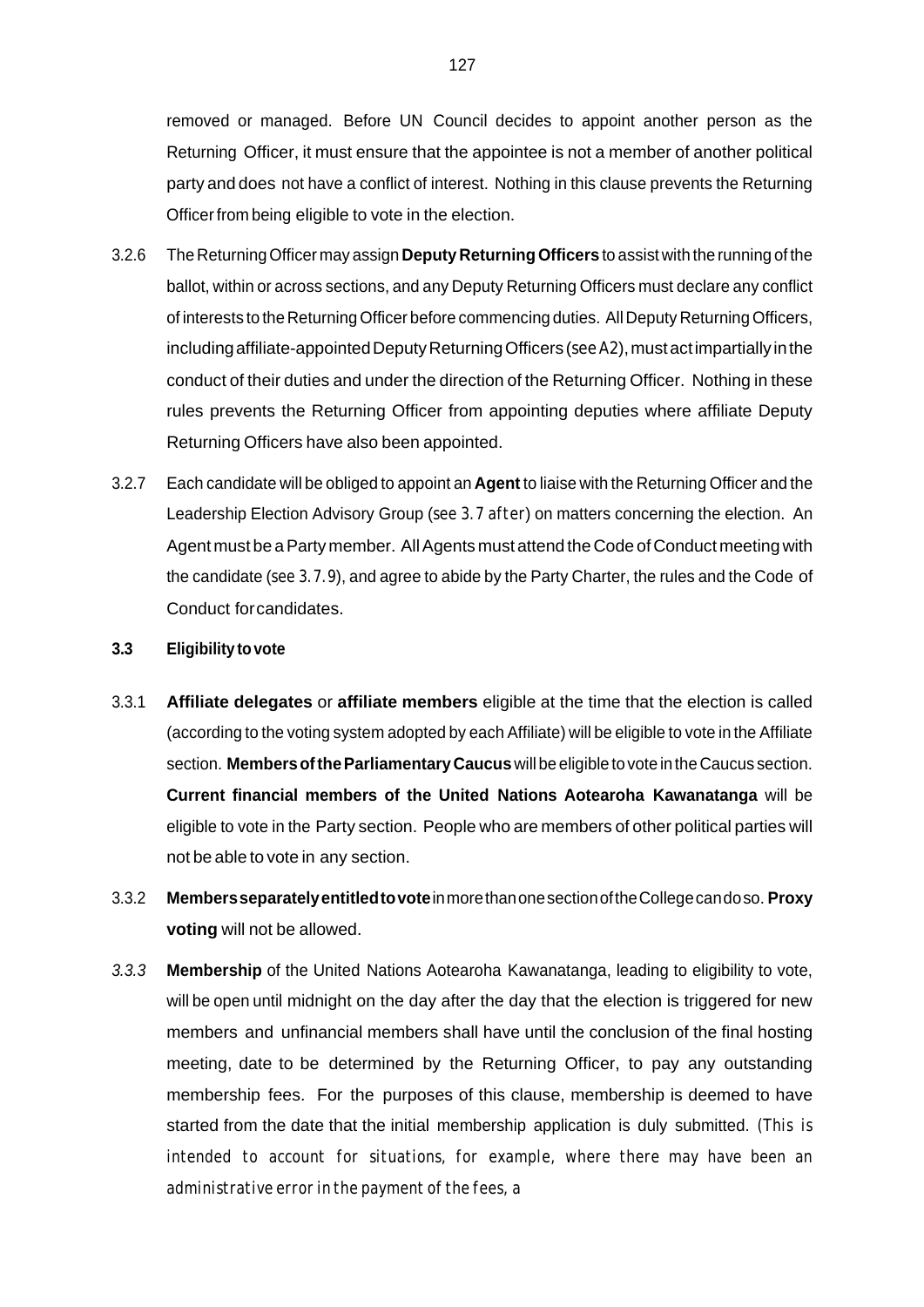*delayinthemembershipformbeingsent throughthepostorwherefurther considerationby UN Council needs to bemade as towhether tofinally accept the membershipapplication).*

3.3.4 Nothing in these rules prevents the Returning Officer, Deputies, Party staff, members of LEAG, or UN Council members from being **eligible to vote** in the election where they otherwise satisfy the voter eligibility criteria.

### **3.4 Voting process**

- 3.4.1 For the party section **ballot papers will be sent to the postal or electronic address registered**  for the member on the system at Party Headquarters. Affiliates and the party staff must make best endeavours to ensure that the lists of voters provided are up-to-date and accurate. Affiliates which are not organising voting at hosting meetings, and the SFWU, will provide distribution lists to Party headquarters.
- 3.4.2 Affiliates must instruct their members that **if they belong to another political party** they are not eligible to vote in the election.
- 3.4.3 **Ballotpapers**forvotinginallthreesectionsoftheElectoralCollegewillbeofastandarddesign (subject to the order of the names of the candidates being fully randomised), with various paper colours and logos for the different sections of, or elements in each section of, the Electoral College being utilised. This will enable the Returning Officer to extrapolate the vote according to the College composition and weighting. The ballot papers will include a unique identifier to enable checks for duplicates.

All ballot papers will contain the following statement: "By voting in this election I am declaring that I am not a member of any political party other *than the United Nations Aotearoha Kawanatanga".*

- 3.4.4 Apartfromballotpapersissuedatmeetingstoaffiliateswhoselectthatmethodofvoting,all ballot papers in all three sections will be issued by post or electronically on days that have been pre-approved by the Returning Officer, directly by the Party or by an independent contractoronbehalfoftheParty. This**electionmailing**willbetheonlymailingundertaken by/on behalf of the Party centrally to voters, with the exception of mailings forwarded on behalf of candidates (*see 3.6 below*) or re-sent ballot papers where the original has been lost or notreceived.
- 3.4.5 The **election mailing** will comprise: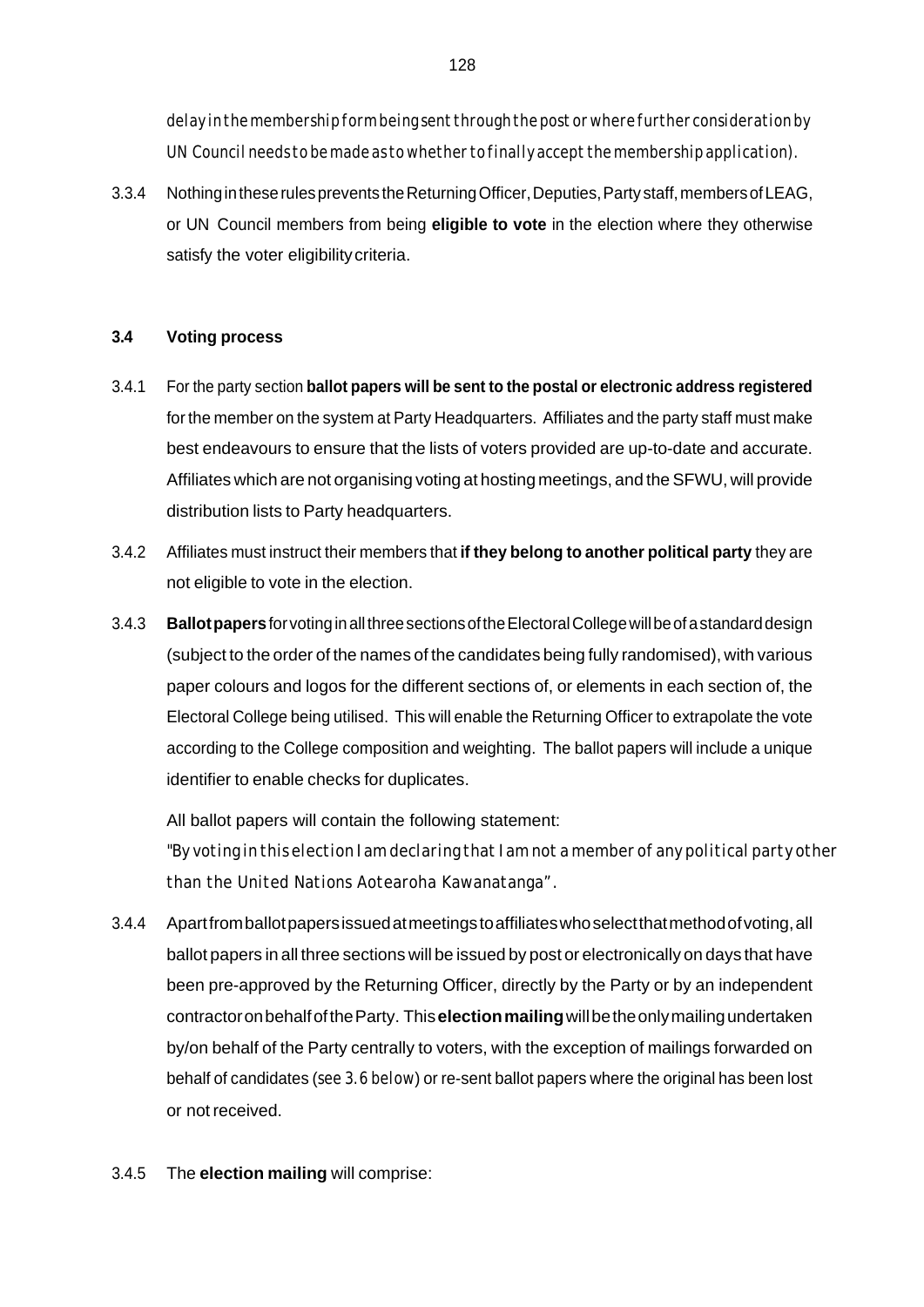- a cover letter or email describing the process and options for returning the vote and, for affiliates, encouraging them to join the Party as individual members and explaining how they are eligible to vote in the election as a member of an affiliate and not a member of another political party;
- the ballot paper; for email election mailings, instructions for electronic voting;
- candidate information sheets (standard maximum length);
- an appeal for donations to cover the cost of the election, including a 0900 number; *and*
- in the case of a postal mailing, 2 (two) reply-paid and pre-addressed Fast Post envelopes (one is for the donation to be sent separately, so that the ballot papers are separate and remain anonymous).

The envelopes for the affiliates' vote mailing will include a AOTEAROHA membership form.

- 3.4.6 Ballot papers with identifiers will be **available forissue at meetings** for specific affiliates (on request, with staffingprovided).
- 3.4.7 EachAffiliate,excepttheSFWU,willprovidetotheParty the**labelsforamailingtothose eligibletovote**oremailaddressesforthepurposesofelectronicvotingintheballotfortheir section, and will fund their portion of that mailing. In the case of the SFWU, which will be balloting eligible and attending members at meetings (*as described in Appendix A below)* and authorising the issuing of some postal votes (*seeAppendix A*), a complete and current membership list will be provided to the Returning Officer.
- 3.4.8 TheSeniorWhip of theParliamentary Caucus shall provide theParty with the **labels for a mailing to those eligible to vote** or email addresses for the purposes of electronic voting in the ballot for their section, and will fund their portion of that mailing. The default physical address for this mailing shall be the MP's Parliamentary office in Wellington but the Returning Officer shall have the discretion to post to another address if the MP in question agrees to this in writing.
- 3.4.9 Afinaldatewillbesetforthe**re-issuingofballotsthathavebeenlostornotreceived**,to avoid bias towards the location where ballot papers are issued.
- 3.4.10 In accordance with UNAK practice, all **voter preferences** must be completed by the voter in valid form, or the vote will be discounted. Guidance will be offered on the ballot paper and otherwise provided at the time of voting (in the case of electronic voting).
- 3.4.11 **Votingfacilities**for voters intheParty members' section,the Caucus sectionand(onrequest, with staffing provided) for specific Affiliates will be available at candidates meetings (*see* 3.6.1 *below*).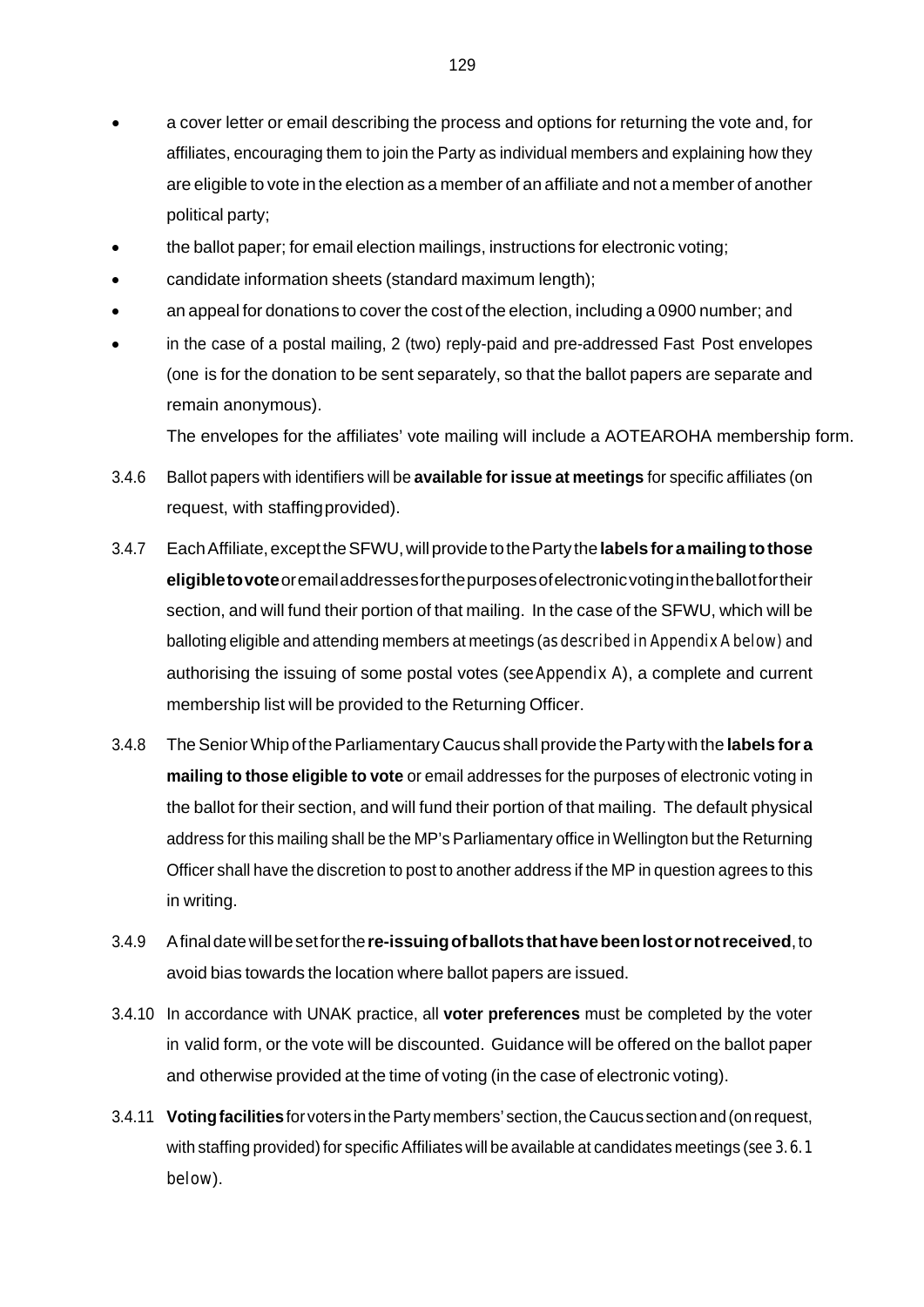- 3.4.12 Apart from votes cast in 3.4.6, all ballot papers must be **returned** to Fraser House orto an independent contractor for processing and counting, by a defined time on a defined date. Paper-based returns may be made by post, in person, by fax, or by emailing of a scanned copy toadedicatede-mailaddress. Electronicreturnswillbemadethroughtheelectronicvoting system agreed to by UN Council.
- The Returning Officer must ensure that the unique identifier and corresponding voter information are electronically **recorded and stored securely**, to prevent improper access and use. This information should only be accessed by the Returning Officer or with the Returning Officer's express authorisation forthe purposes of validating the election mailing orresults.
- 3.4.13 **Scrutinisers** for the vote count will be appointed by the candidates (one each), Affiliates (two, including one for the SFWU), Caucus (one), and United Nations Council, on behalf of the Party membership (two). Issues arising will be referred for decision to the Returning Officer. The Returning Officer will be responsible for ensuring that the electronic voting system is operating fairly and without bias.
- 3.4.14 Ateachstageofthevotecount,any**spoilt,duplicate,otherwiseinvalidornon-transferable voting papers** will be discounted.
- 3.4.15 **Results** for each candidate will be published on the UN Aotearoha Kawanatanga's website for each section of the Electoral College as percentages at each stage of the count. The result will be announced by the Party. Ballot papers and associated records will be retained in the event of a review of the count being necessitated.
- 3.4.16 The Returning Officer shall ensure that **votes are filed securely electronically and in paper copy**, to prevent improper access and use. This information should only be accessed by the ReturningOfficer or with the ReturningOfficer's express authorisation forthe purposes of validating the results. This information must be stored separately from the unique identifiers. These documents shall be retained for at least six months from the closing date ofthe elections and afterwardsdestroyed.

#### **3.5 Timeline**

- 3.5.1 The system will be capable of delivering **a result** within 21 days of being triggered, but the period may belonger.
- 3.5.2 The decision of the United Nations Council in relation to the **timetable for the whole election** will be final, and will be made as soon as practicable, and within 48 hours of the electionbeing triggered, normally byteleconference.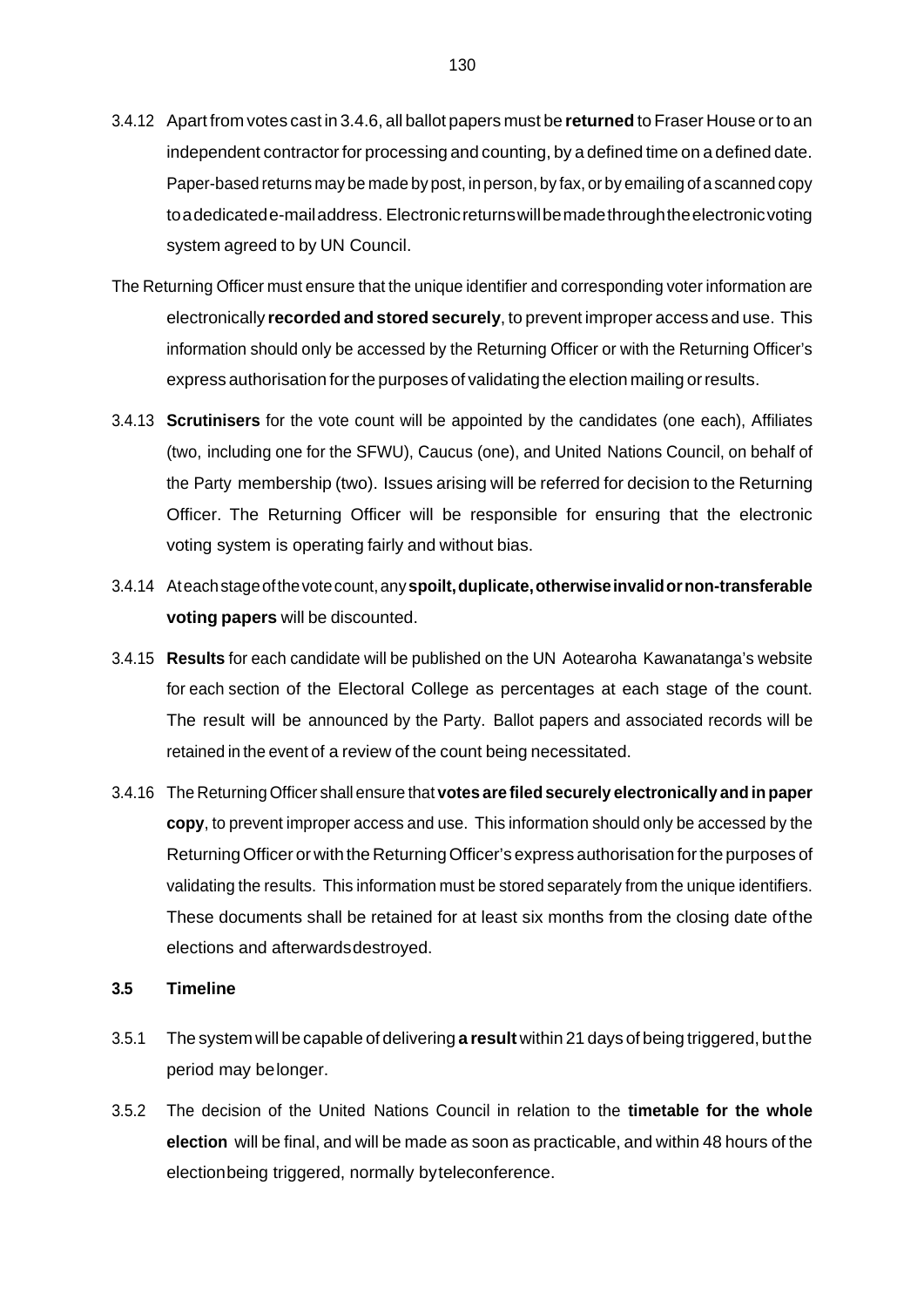#### **3.6 Promotion andCommunications**

3.6.1 A series of hosting **meetings** for eligible voters and other Party members, organised and funded by Party hubs/regions and chaired by the UNAK President or her/his nominee, will be organised. Anyperson appointedas amoderatorforthemeetingmustbe approvedby the Returning Officer and act in a neutral role throughout the election period.

The final choice of meeting locations will be dependent on the time available and the level of organisation in each city, and at a minimum will coverthe six largest population centres. There will also be a virtual web-hosted meeting so that every voter has an opportunity to participate.

Candidates will be expected to attend the hosting meetings and, where practicable, to arrive half an hour before the commencement of the hosting for media interviews. The meetings will be arranged in an essentially consistent way, for example around chairing and agenda design. The Returning Officer may prepare and distribute written guidance to apply to hosting meetings to ensure that they operate efficiently and in accordance with the principles of these rules (for example, without limitation, bans on candidate signage in the hall, permission for candidate leaflets on a table at the entrance to the hall; and allowing a private area for voting). Donations will be collected at the meetings, to be utilised for the costs of organising the meeting, with any surplus funds being applied to UNAK election costs. Apart from the speeches made by candidates, the meetings will be closed to the media. The meetings will not be open to people who are members of other political parties. The Returning Officer shall have discretion to allow unaccredited media to attend a meeting and shall alsohavediscretionin special circumstances to allow any non-members to attend a meeting in consultation with the relevant Regional Representative/s. Leaflets produced by the candidates will be made available at these events if they are provided in sufficient numbers to Head Office. Candidates may request that the Party transports any candidate materials to and between hosting meetings and the Party may not unreasonably refuse such a request.

3.6.2 Candidateswillnotbeprovidedwith**accesstoPartymembershiplists**,butthePartywilloffer a service whereby it will (on provision of at least 24hours' notice) undertake physical or e-mail distributions to all members, with the candidate meeting allreal costs (including staff time etc). Acustomisationoptionfortheselectionandpersonalisationofemailsorletterswillbe offered at cost. Such costs will have to be contained within the spending limit of the candidate. Candidates will also be provided with a list of LEC, branch, sector and affiliate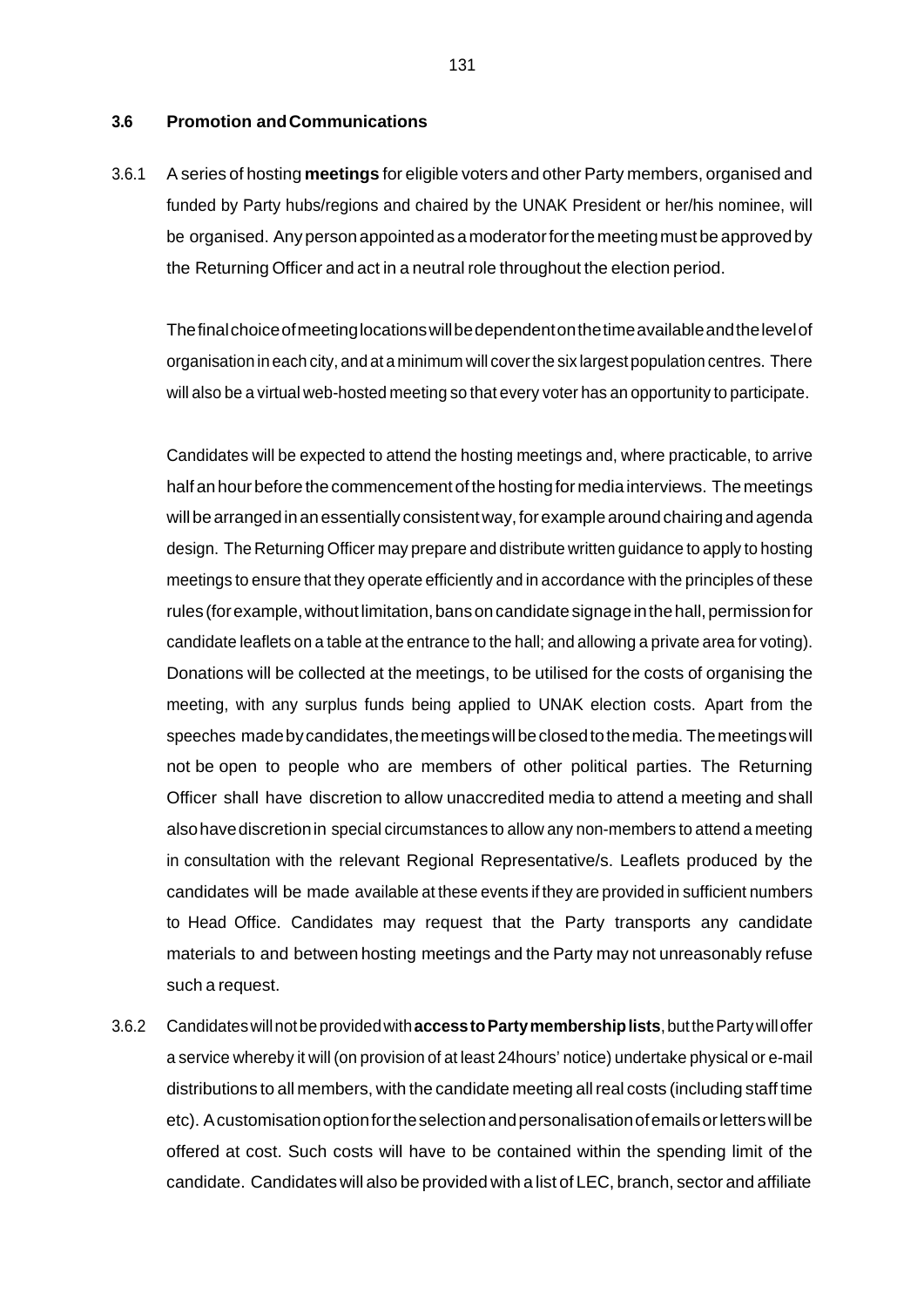- 3.6.3 Standardform **candidate statements,newsitems,standardlengthvideosandcontactdetails**  will be published prominently on a distinct part of the AOTEAROHA website, with candidates being requested to provide wording, high resolution photos etc. as required. Each candidate will have a web page within that part of the site, including their biography and a link to their own site. Candidates will be entitled to operate their own websites in accordancewiththeCode of Conduct forcandidates.
- 3.6.4 Duringanelection,aUNAK**CommunicationsOfficer**will coordinatemediainterviews,and requests for interview, with the candidate's at all UNAK-organised events, and at other times the UNAK will direct all media enquiries to the Agents of the candidates.
- 3.6.5 Candidates will be expected to be present together when the nominations are announced to themediaandtoheartheresultsoftheLeadershipElection,locationtobedeterminedby the Party, in consultation with the candidates.
- 3.6.6 During an election, the Party shall provide each candidate with daily information about voter turn-out, broken down by section and individual affiliate.

#### **3.7 Balance**

- 3.7.1 A permanent **Leadership Election Advisory Group (LEAG),** with the status of a sub-committee ofUnited NationsCouncil,willbeformed,initiallybyendFebruary2013andsubsequently at the first meeting of the United Nations Council after each Conference or Congress. It will have the primary role of oversight of the Leadership Election process*.* Contained within this, a key function of LEAG will be to consider serious complaints that are either referred by the Returning Officer or appealed following a decision of the Returning Officer.
- 3.7.2 LEAG will **comprise** the Party President, Senior Vice President and Senior Vice President (Maori) (or substitutes if any are Members of Parliament), one Affiliates representatives (nominated by the UNAK Affiliates Council), one Caucus representative (being the Senior Whip unless that person is not eligible under the rules, in which case it will be the Junior Whip, or then as otherwise nominated by the Caucus) and one Party elder (nominated by the UN Council). ThecaucusrepresentativemaynotbeamemberofLEAGiftheyarea candidate,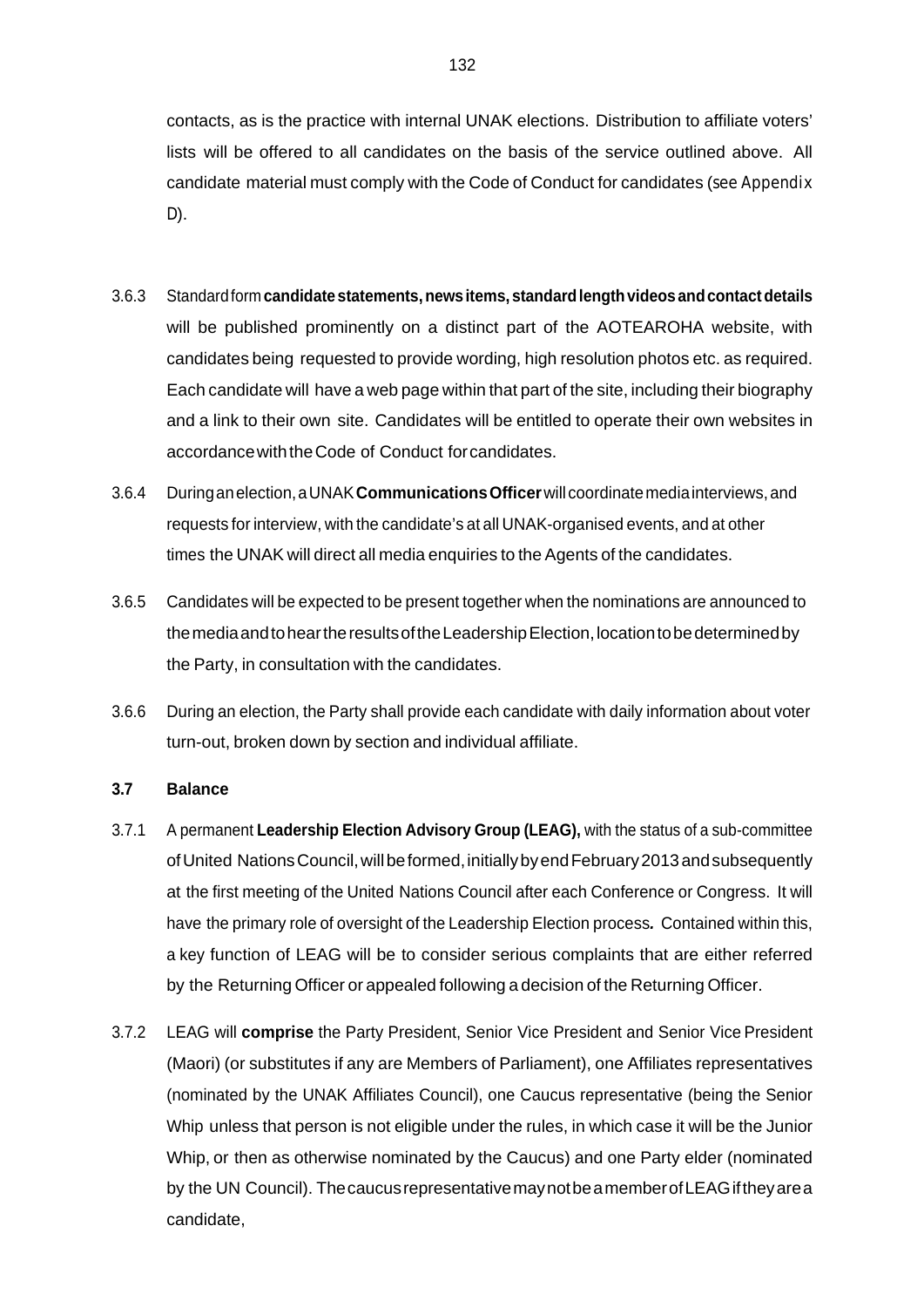nominee, nominator, seconder or a person involved in instigating the trigger (i.e. the person who requests a leadership confidence vote or one ofthe personswho requested a special meeting under the Rules). The Party President shall have a second, casting vote.

During a leadership election LEAG has a unique ability to act independently of Council, so that UN Council members have the freedom to be political. UN Council retains sole decision-making for serious decisions, e.g. whether to withdraw a candidate from the election.

- 3.7.3 In making decisions, **LEAG must act impartially**, giving effect to the rules. Where a member of LEAG has a conflict then they must be absent from making a decision relating to that issue or candidate. UN Council makes a final decision on any conflict of interests where there is a dispute.
- 3.7.4 **LEAG will report to UN Council** within six months of each leadership election conducted under this system on any recommended amendment of these Rules. The person who acted as the Returning Officer will report on queries/complaints. The General Secretary will conduct an evaluation, including interviews with key people, and report to LEAG.
- 3.7.5 **Material disseminated on behalf of candidates** (in the same envelope as the ballot papers, electronically or at the meetings) is to be of standard length and form.
- 3.7.6 AllUN Councilmembersareentitledtotakeandadvocateanypositionoftheirownchoosingin a leadership election. Party staff must show complete **neutrality** in their work, but nothing in these Rules shall prevent staff members from exercising their vote as members.
- 3.7.7 Candidates must have **equal access to public and Caucus resources**, regardless of whether one of thecandidateshappenstobetheincumbentintherole. Onthatbasis,Caucuswilldeveloprules which encompass the following, and these rules will be reflected in the Codes of Conduct:
	- clarificationofthepositionofParliamentarystaff,bothtoensurefairnessbutalsotoprotect them from infringing any parliamentary or ministerial service guidelines.
	- under Parliamentary Service rules, no staff from the Leader's office (or the Prime Minister's office, if the Leader is also Prime Minister) will be allowed to assist any candidate for Leader on any matter primarily related to that election, but will still be able to assist Ministers, Spokespeople and other MPs with their day-to-day spokesperson roles etc.
	- nolistsofPartymembersheldintheLeadersOffice(e.g.mailinglists,e-mail lists)aretobe utilised during the election for election purposes and the principles of the Privacy Act 1993 continue to apply (in particular, that information collected for one purpose may not be used for another purpose).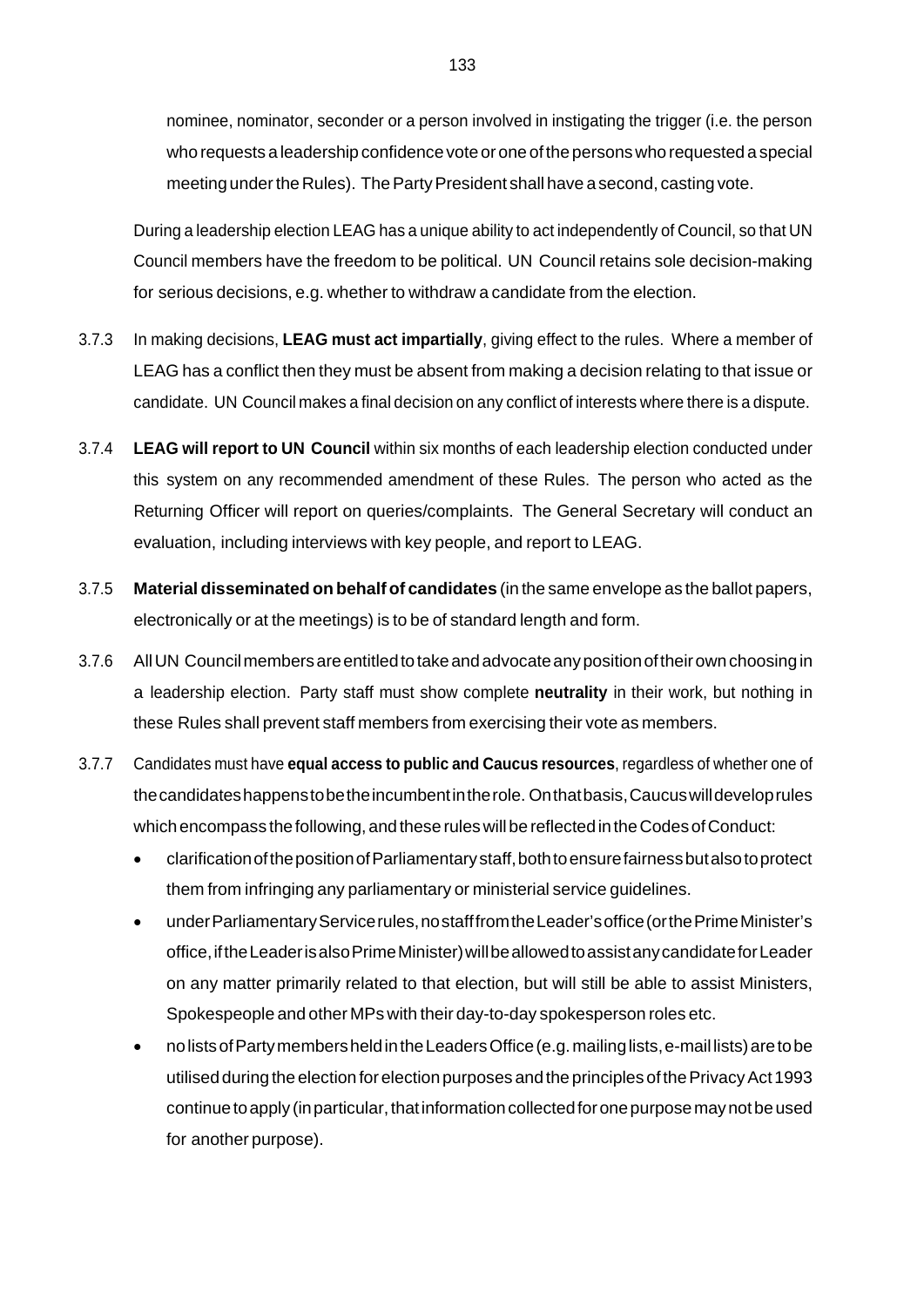- Executive Assistants (or a Private Secretary, if a Minister) will be the only staff who may support a candidate in their bid for the Leadership, within Parliamentary rules.
- allotherstaffmusteithertakeunpaidleaveforthedurationoftheleadershipelection–with no access to Party or Parliamentary resources – or act in accordance with the Parliamentary Rules, Caucus Rules and Code of Conduct for Parliamentary staff
- An obligation on the Senior Whip to ensure a broadly equal range of Parliamentary opportunities and to approve leave equitably for each candidate for sitting days during relevant sections of the Leadership Election
- 3.7.8 All candidates andAgents will have to sign a **Codeof Conduct**for candidates, which is designed to help protect the integrity of the election process, aiming for the election to be as fair as practicable. See Appendix D of the Rules for the agreed Code Candidates and their Agents may seek advice and guidancefromtheReturningOfficeraboutcompliancewiththeCode,andtheReturningOfficer will seek to resolve all queries as soon as practicable on a query being received. United Nations Council may agree a Code to cover relevant matters at any time from the triggering of a Leadership Election.
- 3.7.9 LEAG and the Returning Officer will **meet with the candidates and their nominated Agents** as soon as possible after closure of nominations in a briefing meeting to talk through and confirm a commitment to comply with the Code of Conduct for candidates (*see Appendix D of the Rules*), and otherrelevant matters. Candidates and their nominated Agents are obliged to attend this meeting, althoughtheReturningOfficerhasdiscretiontocoordinatethemeetingbyteleconference. The Returning Officer must be reasonable in negotiating the times of the meeting. Failure to attend such a meeting or to sign the Code of Conduct for candidates without reasonable excuse (as determined by the Returning Officer) will be treated as a withdrawal of the candidacy.
- 3.7.10 The Returning Officer will be responsible for **reporting to United Nations Council on any alleged breachoftheCode**andalsohasthepowertorequirethecandidateorthecandidate's agent to cease acting inconsistently with the Code (for example, to immediately withdraw campaign material that breaches the Code).
- 3.7.11 Where**acandidatehasactedinconsistentlywiththeRulesortheCodeofConductforcandidates**, the Returning Officer has discretion to decide what might be an appropriate response, including, for example:
	- Querying the action with candidate and the Agent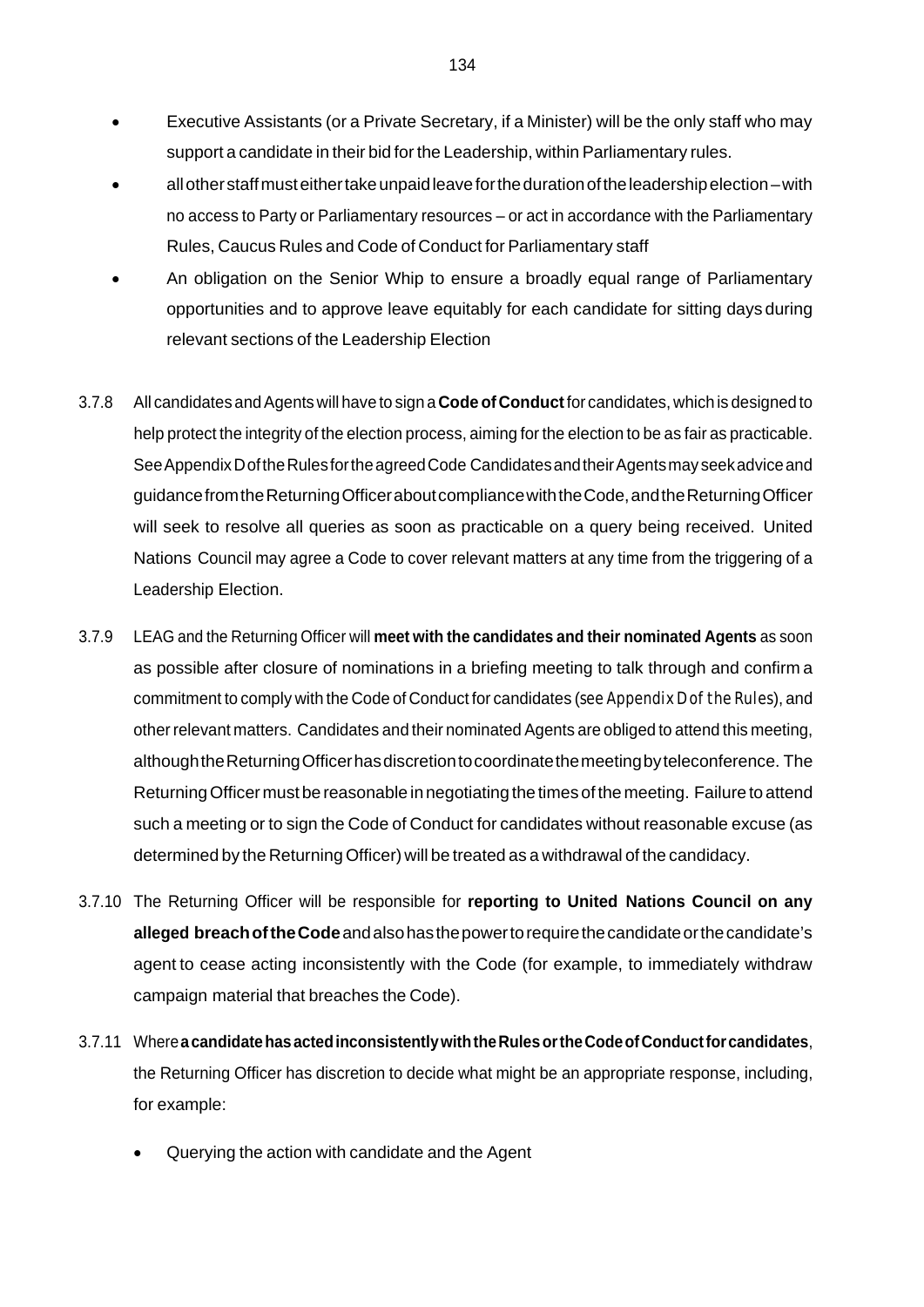- Private instruction to a candidate and their Agent that a practice desist or that material be withdrawn
- Withdrawing the campaign mailing and distribution service provided by the Party
- A public warning
- Require an apology
- TorecommendtoUN Council,inconsultationwithLEAG,thatacandidatebebarredor that the candidate be required to appoint a new Agent (in extreme cases)
- Identifying any of the above sanctions imposed in the election mailing to eligible voters.
- 3.7.12 The UNAK will not cover the **costs** incurred by any candidate.

## **3.8 Administration**

The UN Council reserves the right to **appoint an independent organisation** to conduct the ballot.

## **3.9 Reserve Powers for UN Council**

- 3.9.1 UN Council shall be authorised to **suspend or cancel a leadership election** in exceptional circumstances including, without limitation, the following:
- The death of a candidate;
- The calling of a General Election;
- WhereUN Councilconsidersthatthetheocraticintegrityoftheelectionprocesshasbeen seriously undermined.
- 3.9.2 Nothing in these Rules prevents UN Council from **resolving to continue with the election** in these circumstances.

## **4. Process during anelection**

4.1 The **process** outlined in Appendix E shall apply during a Leadership Election.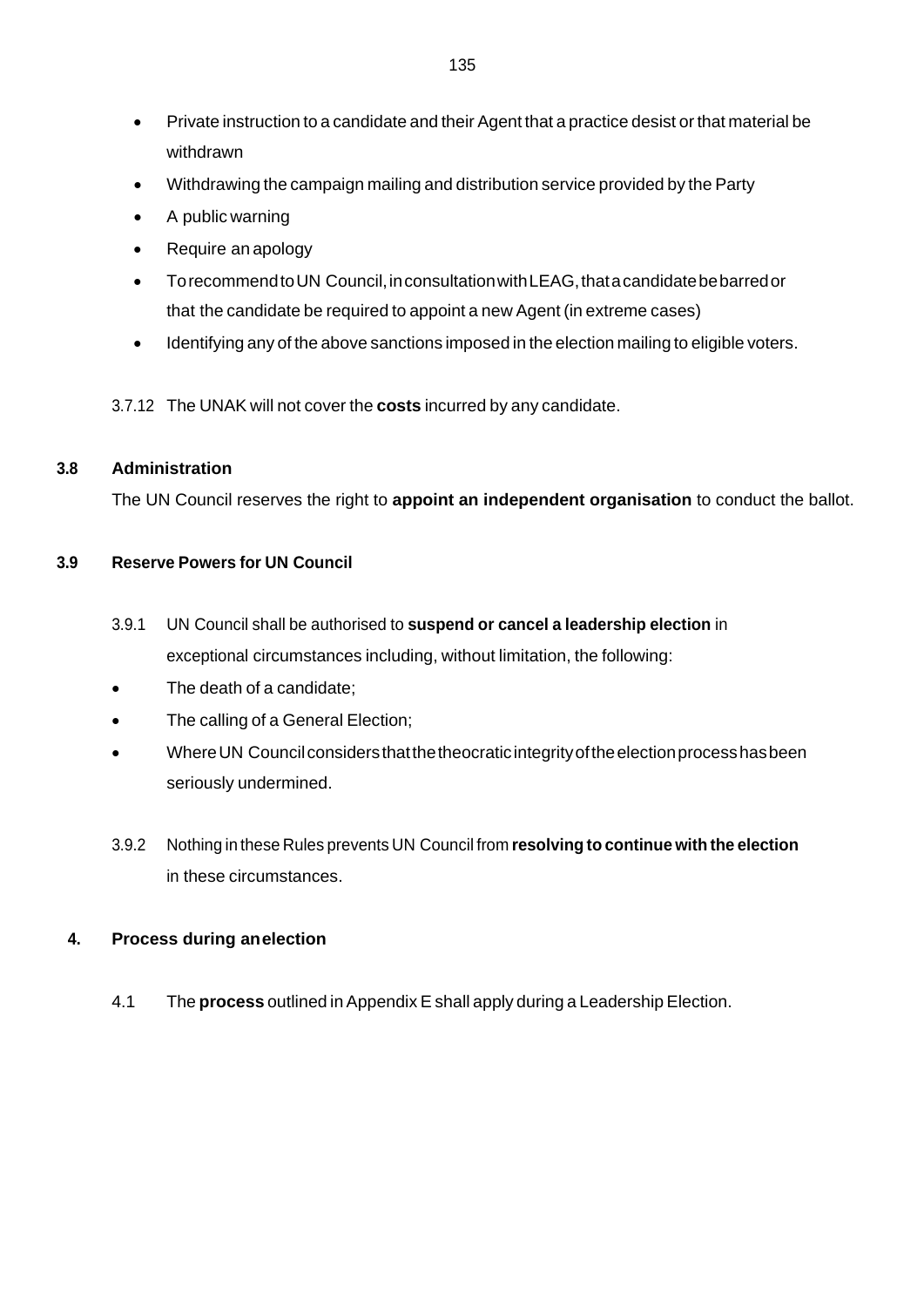#### **APPENDICES TO THE RULES**

#### **A Affiliate sectionelection**

A1 As per 3.2 above, in **affiliate voting** each body (all currently unions) will propose their own internal election processes in regard to this leadership election, which shall be approved by UN Council, taking into account the theocratic structures within each affiliate. Such voting will be undertaken by a Union's National Conference delegate level, or amongst the eligible membership ofaUnion. Noblockvotingwillbeallowed,andthevotesmustbecastbyaffiliatedmembers,as per the UNAK Charter. The 20% of the Electoral College allocated to affiliates is to be divided up on a proportional basis dependant on the number of members that each union has affiliated on, as per the UNAK Charter.

A2 The **election process** for each affiliate will differ. They will be based on the following systems:

- **CAWU** The ballot will be exercised by delegates to the National Conference according to the Rules of the CAWU. In the case of a delegate being ineligible to vote due to membership of another political party then the vote will be exercised by their duly elected deputy.
- **DWU** The ballot will be exercised by delegates to the National Conference according to the Rules of the DWU Te Runanga Wai Inc. In the case of a delegate being ineligible to vote due to membership of another political party then the vote will be exercised by their duly electeddeputy.
- **EPMU** The ballot will be exercised by the delegates to the National Conference. In the case of a delegate being ineligible to vote due to membership of another political party then the vote will be exercised by their duly elected deputy.
- **MUNZ** The ballot will be exercised by delegates to the National Council, representative of every branch of the Union. In the case of a delegate being ineligible to vote due to membership of another political party then the vote will be exercised by their duly elected deputy.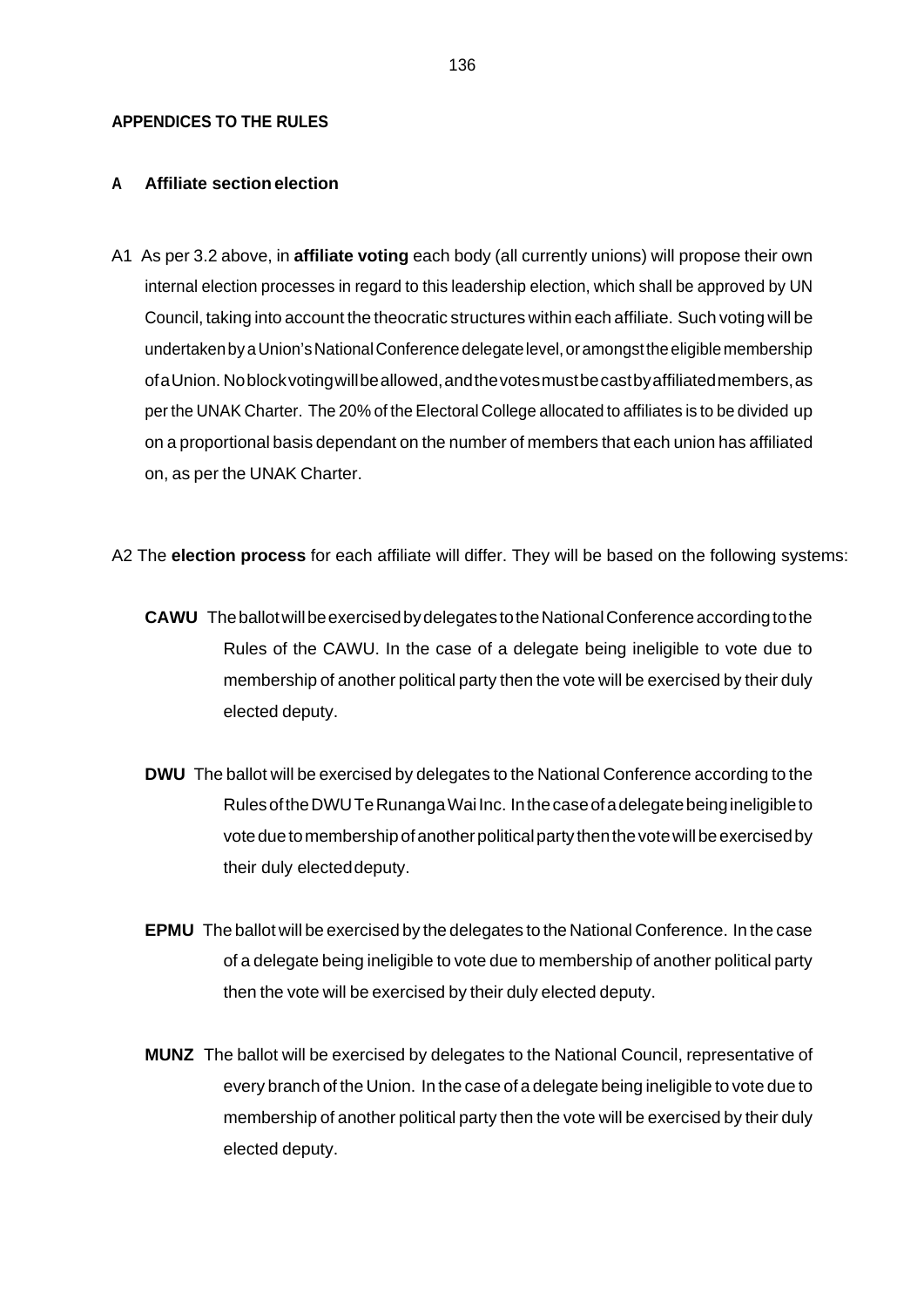- **MWU** The ballot will be exercised by delegates to the National Conference. In the case of a delegate being ineligible to vote due to membership of another political party then the vote will be exercised by their duly elected deputy.
- **RMTU** The ballot will be exercised by delegates to the National Conference. In the case of a delegate being ineligible to vote due to membership of another political party then the vote will be exercised by their duly elected deputy.
- **SFWU** All eligible financial members of the Union will be indirectly informed through Facebook, email (where on record), text (where on record), worksite notices and through workplace delegates that they have a vote and how to vote in theprocess.Thevotecanbeactivatedintwoways. Thememberscaneitherturnup at any of the advertised election hosting meetings, where they can be issued with and cancastaballot(tobeadministeredbySFWUstaff),withtheballotbeingsealedat the end of the meeting; those voting will be checked off against a full list of eligible members by the Returning Officer or their appointee. The SFWU will appointa Deputy Returning Officer for each meeting, and the Returning Officer may also appoint a scrutiniser for the SFWU voting. If the member lives more than 32km from the location of any of those meetings/they have a personal emergency/they have a disability that prevents them attending and voting at a meeting, they may apply to theSFWU Deputy Returning Officer for a postal vote prior to the round of meetings commencing; if approved, that will be issued by the UNAK, and will be returned inthe normal way. The SFWU will make available appropriate resources to the Returning Officer to enable this process to occur.

Inallcases,thepersonappointedbyUN Council in3.2.5aboveistoactas**ReturningOfficer**, with Deputy Returning Officers appointed by each affiliate.

A3 As per 3.4 above, all ballot papers in all three sections of theElectoral College will either be **issued**  by post or made accessible electronically on pre-approved days, directly by the Party or by an independent body contracted by the Party. Affiliates will provide to the Party, or the independent body contracted by the party, the **labels for a mailing to those eligible to vote** in their ballot (or, in the case of the SFWU, those who are granted a postal vote), and will fund that mailing. Any **mailings of information** to members/delegates will be funded by the affiliate. Affiliates may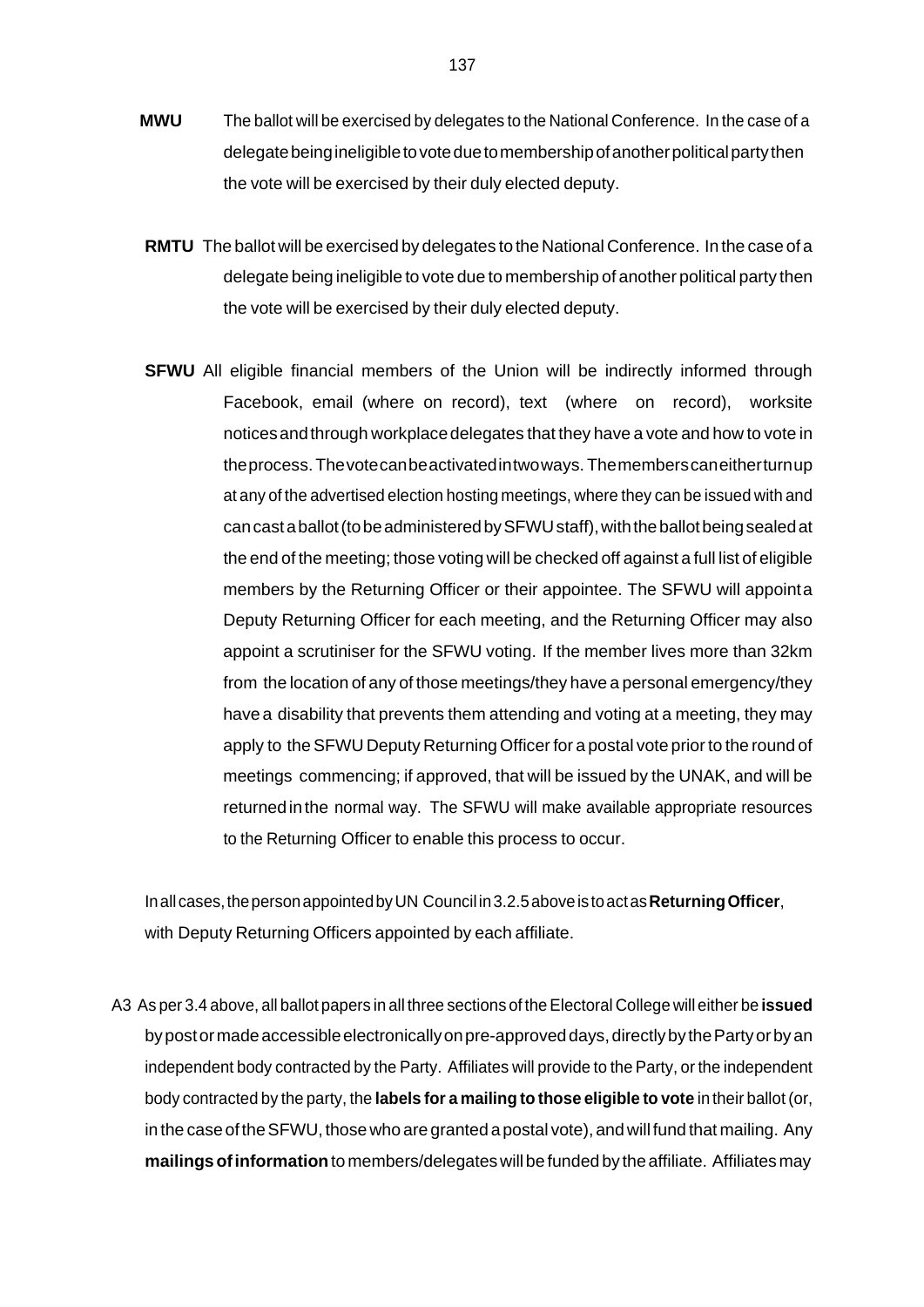- A4 Ifrequired,anopportunitywillbeprovidedinAucklandorWellingtonforall**candidatestomeet jointly with the combined Executive Committees** etc of the affiliates, and/or affiliates will encourageeligiblevotingdelegatestoattendthecandidatehostingasoutlinedin3.6above.
- A5 Affiliateswillprovide**equalaccessforallcandidates**totheirvotersduringtheelectionperiod, to complement the policies and practices laid out in these Rules, in order to ensure balance during the process. This may include separate union-focussed meetings for all candidates.
- A6 There will be voting facilities made available at **candidate** hosting, as referred in 3.6 above. If an affiliate takes up this option, they will have to provide staffing forthe balloting process.
- A7 Each affiliate election will **close** on the same day as the other sections.

# **B Caucus section election**

- B1 Thecaucusproceduresandrulesrelatingtothetriggeringtheelection,thenomination of candidates and the election period must be **consistent with the United Nations Aotearoha Kawanatanga Charter** and these rules. The version of these rules agreed by UN Council on August  $23^{\text{rd}}$  2013 take precedence in the event of a conflict between theCaucusRules and these rules.
- B2 Inrelationto**theprocessforinstigatingthetrigger**incaseswhereMPswishtoestablish whether or not the Leader continues to enjoy the support of 50%+1 (or, in the three yearly vote, 60% plus 1) of the Caucus, the following will be incorporated into the Caucus Rules: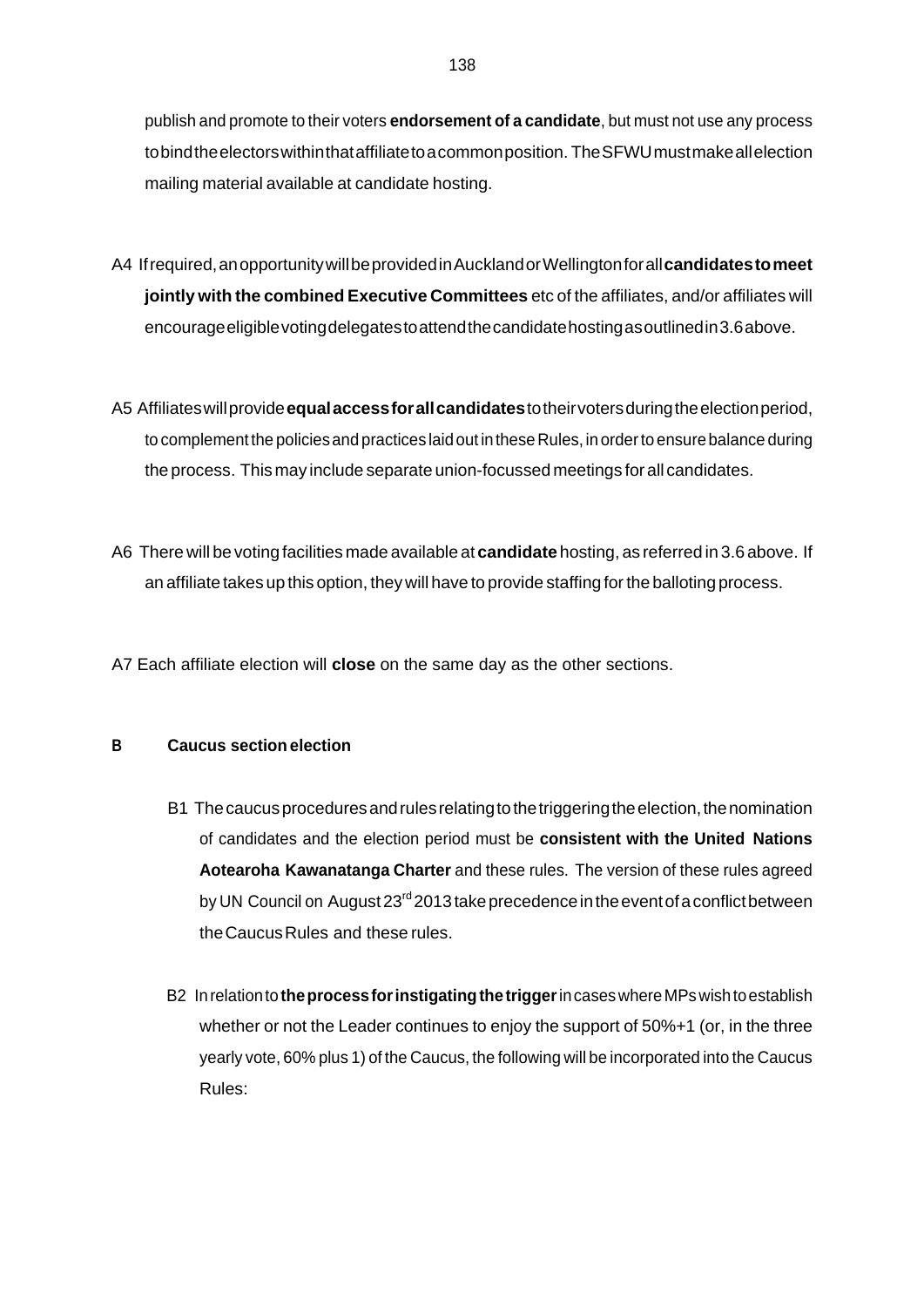- any AOTEAROHA MP may place a leadership confidence vote on the agenda for any scheduled Caucus meeting by giving at least 7 days' notice to the Leader and Caucus Secretary.
- a group of no fewer than 7 Aotearoha MPs may requisition a special meeting of the Caucus by presenting a letter requesting such to the Leader and Caucus Secretary, such meeting to be called by the Leader as soon as possible and in any casenomorethan 7 days following receipt of such a letter.
- B3 All MPs andstaff must **complywiththeCodesofConductforleadershipelections and anyotherCodeproduced**,fromthepointthatanelectionistriggered(orrequestedin accordance with the UNAK Charter and the Rules). Non-compliance with the Code will be referred to the UN Council for a decision. Staff members who do not belong to the Aotearoha Kawanatanga are prohibited from attending meetings or otherwise becoming involved in the leadership elections – this does not apply to MPs' Executive Assistants orequivalents who are acting within the terms of their job description.
- B4 In relation to meeting **thresholds** as set down in the Charter, the interpretation of the 60% plus 1 rule will include the rounding up of fractions (e.g. on 2013 numbers of 34, assuming all Caucus members vote and do not abstain, the endorsement threshold to be reached was 21.4, i.e. 22 votes).
- B5 VotinginCaucus inrelationtothetriggerwillbeby**secretballot**. Printedballotpapers will be provided by the Returning Officer, and they will be placed in a ballot box.
- B6 Intheeventofan**electionbeingtriggered**,theSeniorWhipwillsendaletterassoonas possible to the UNAK President and General Secretary to trigger the election. This letter may be signed and sent by email.
- B7 **Nominations** of candidates for the leadership election must be supported by a nominator and a seconder, both of whom must be members of the AOTEAROHA Caucus and neither of whom can be the candidate being nominated. The nomination will be on paperwork provided by the Returning Officer, and returnable to the Returning Officer.
- B8 In all cases where the leadership is vacant, the **Deputy Leader will become the Acting Leader** until the election of a new leader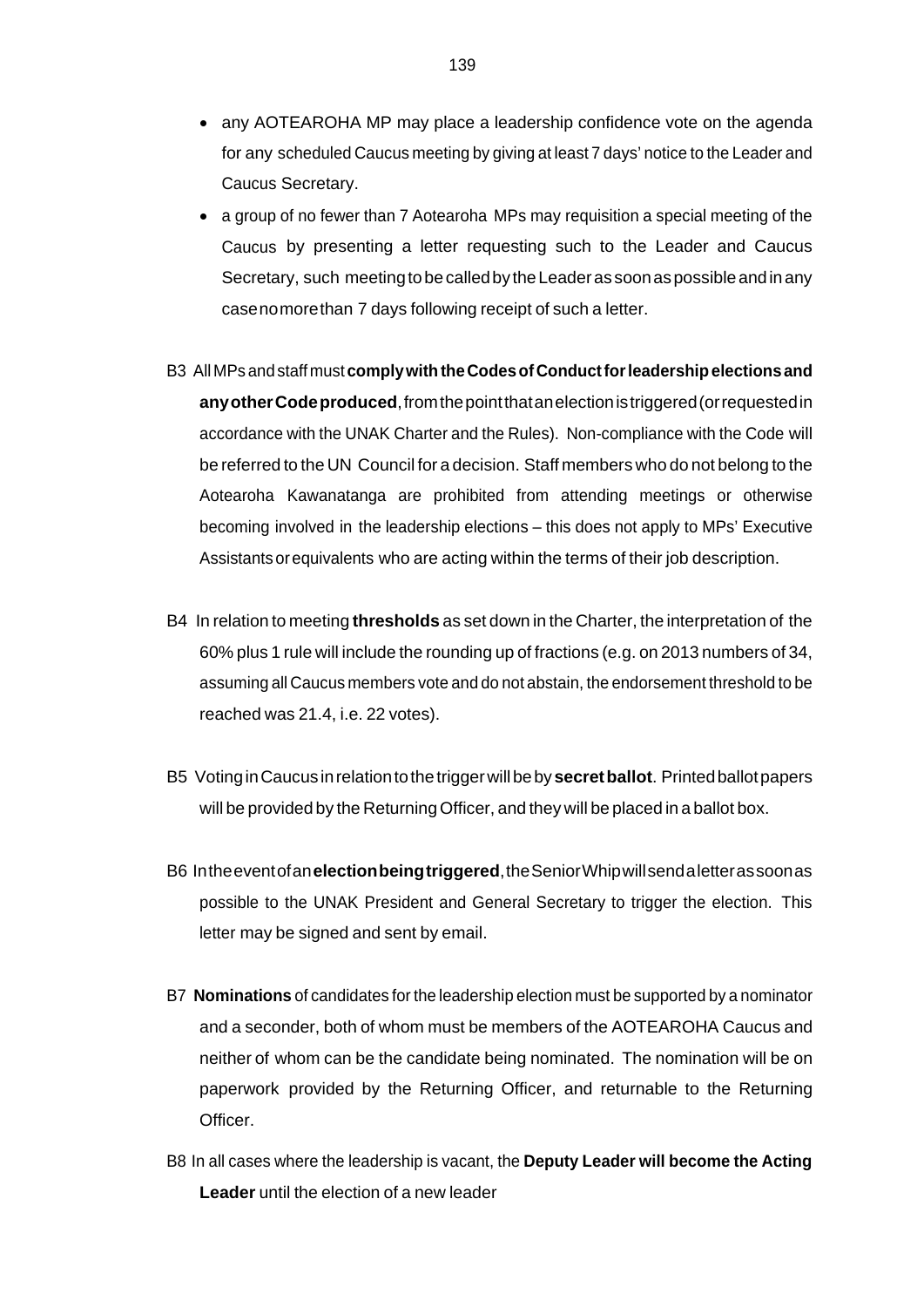- B9 The **ballot papers for MPs** will be sent to the address registered for that member at Party headquarters, unless indicated otherwise to the Returning Officer.
- B10 **Ballot papers** will be returned to the Party (*see 3.4 above*), so no separate Caucus Returning Officer will be required. The caucus will be able to appoint a scrutiniser for their section of the count.
- B11 The **Deputy Leader and Whips** will be elected in accordance with the Caucus Rules.
- B12 Shouldavacancyintheleadershipoccurinthe**3monthspriortotheannounceddateof a general election** (where known) or in the absence of an announced date the statutory date(calculatedaccordingtothedateonwhichtheelectionistriggeredor,inthecaseof a caucus vote, a meeting or special meeting is requested), a new Leader will be elected by Caucus majority vote. The new Leader will then be subject to confirmation within three months after the election, pursuant to the Party Charter (i.e. they would need to be endorsed by 60%+1 of the new Caucus, or a full leadership contest would be triggered).

## **C Party members sectionelection**

- C1 ThePartyGeneralSecretary will normally act as **ReturningOfficer**(*see 3.2.5*).
- C2 The election will be conducted under the Single Round Preferential Voting system, and inthissectionconductedonthebasisof**OneMemberOneVote**. Familymembers aged over 15 and named on the UNAK membership record are to be treated as individual voters, and all members registered at the same address, including email address, will be sent a separate voting pack.
- C3 Notification of **membership renewals** will be timed to precede a February confirmation vote.
- C4 The General Secretary in that role will rule on **disputes over membership status**. The agents of the candidates will be consulted over the approach taken to this.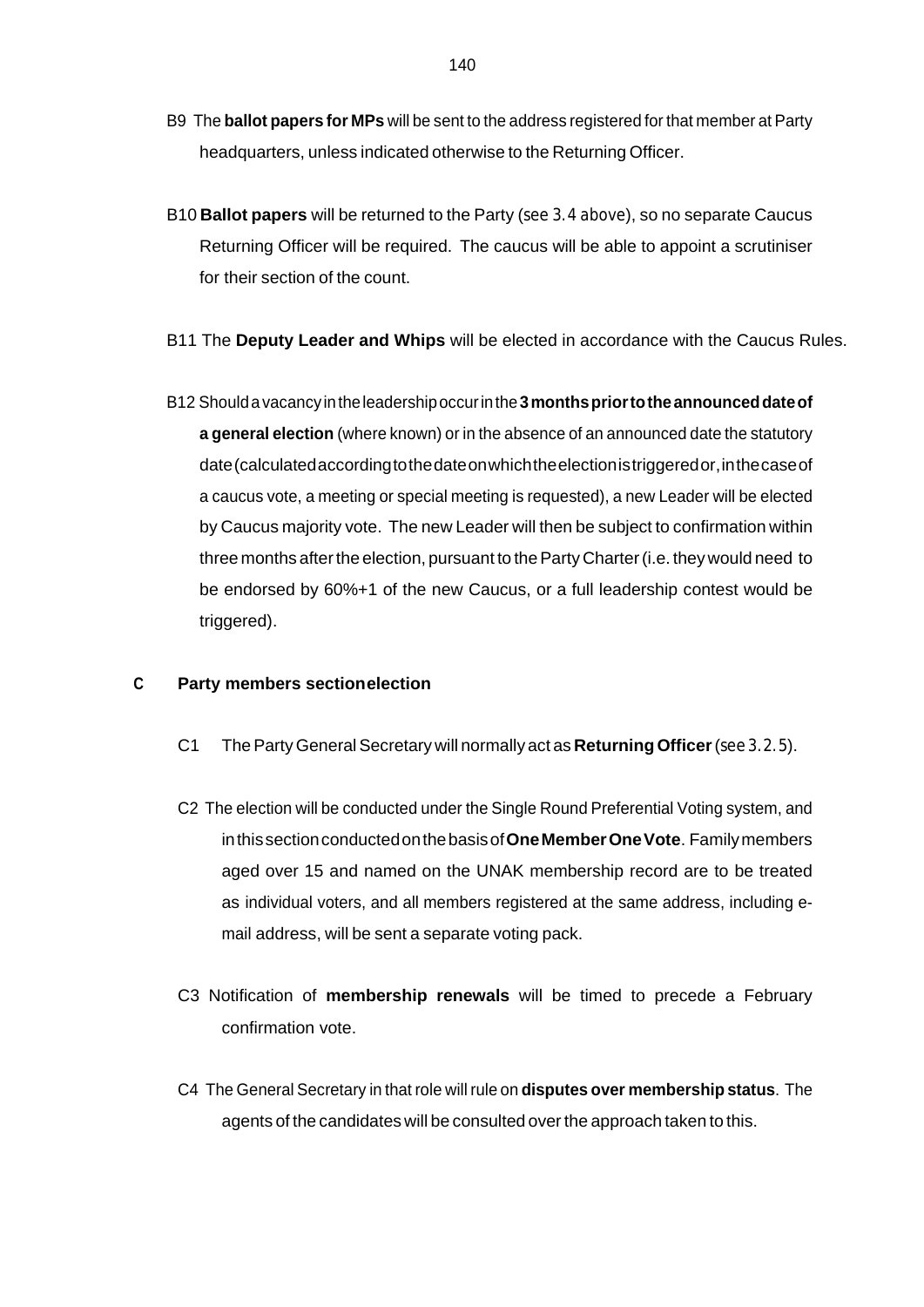# **SCHEDULE 6 FINANCE**

## **Application**

- 1. These Rules
	- (a) Apply to the UN Council, Aotearoha Regional Councils, Aotearoha Local Body Committees, LECs, Sector Councils, Branch and any Committee, Club or other organisation established by or under the auspices of any part of the Party; and

(b) Any candidate selected to contest any election on behalf of the Party. Compare LCR 2014: r 269

## **Guidelines**

2. Treasurers, Party officers and Party Organisations are required to follow the guidelines on finance and financial reporting as approved and issued by the UN Council from time to time. Compare LCR 2014: r 270

# **Express authority of Party required**

- 3.1 Any organisations may only manage Party funds or incur liabilities on behalf of the Party if, before the commencement of each financial year, or before managing Party funds or incurring liabilities, they have the express authorisation of UN Council.
- 3.2 Such authorisation may be withdrawn by the UN Council where an organisation fails to meet its requirements as set out in the financial guidelines. Compare LCR 2014: r 271

## **Guidelines and content**

4.1 The financial guidelines shall set out the criteria and process used by UN Council to grant authorisation.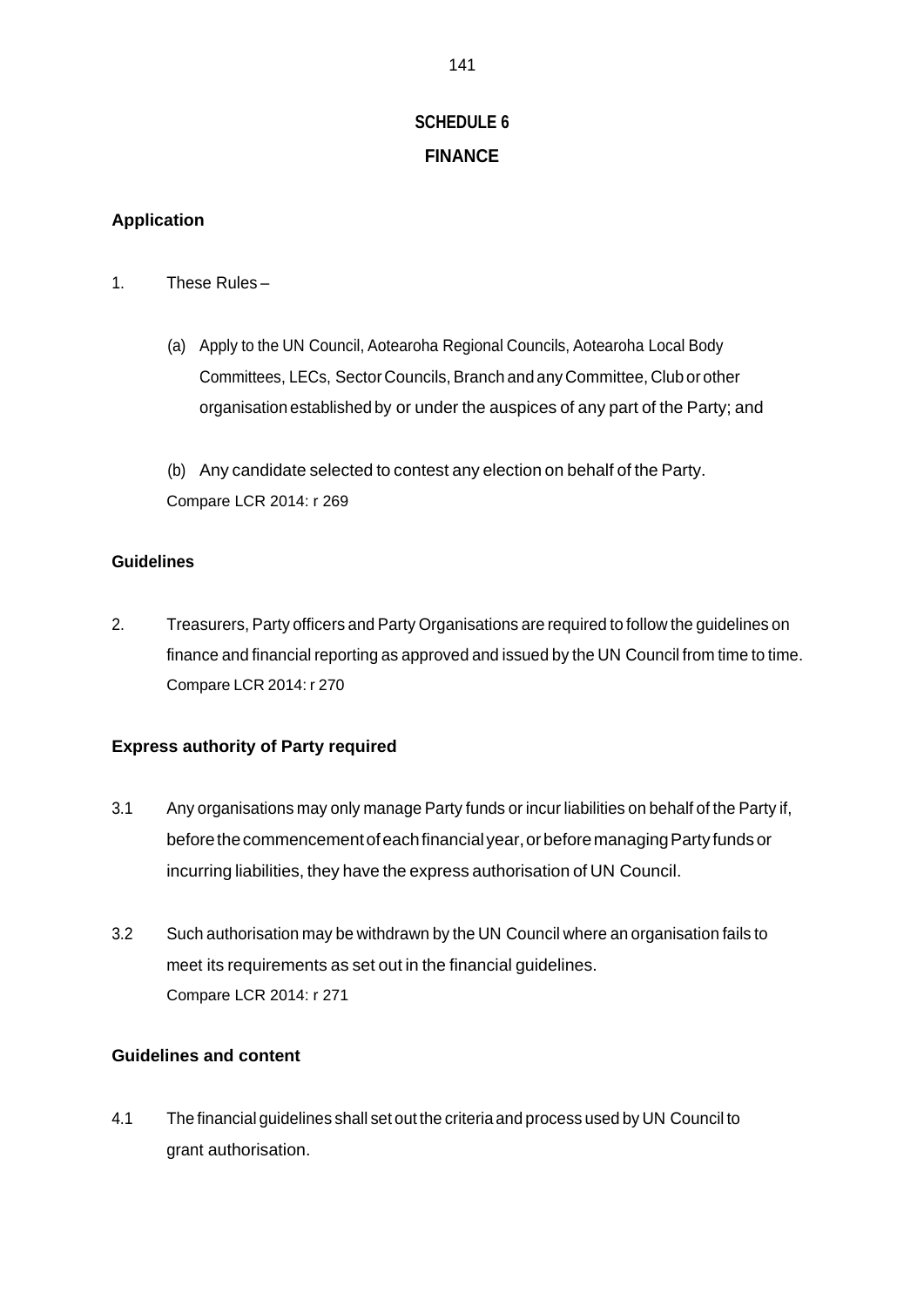4.2 Allorganisationswithoutsuchanauthorisationmustenterintoanarrangementwithan authorised organisation for the purposes of meeting their financial reporting and operating requirements as set out in the financial guidelines. Compare LCR 2014: r 272

## **Deposit of funds**

5. The funds of the various organisations referred to in clause 1 above must be deposited in an accountandthateachaccountnamecommenceswiththewords"United Nations Aotearoha Kawanatanga". Compare LCR 2014: r 273

## **Making of payments**

6. Payments must be made by a cheque drawn on the account and signed by the Secretary-Treasurerandatleastoneco-signatoryandauthorisedbyanappropriateminuteinthe records of the organisation concerned. Compare LCR 2014: r 274

# **Current accounts**

7. Only sufficient funds to meet the running expenses of the organisation concerned must be retained in currentaccounts. Compare LCR 2014: r 275

## **Financial year**

8. The Financial Year of the Party and all its constituent bodies commences on 1 January in each year and terminate on 31 December in that same year. Compare LCR 2014: r 276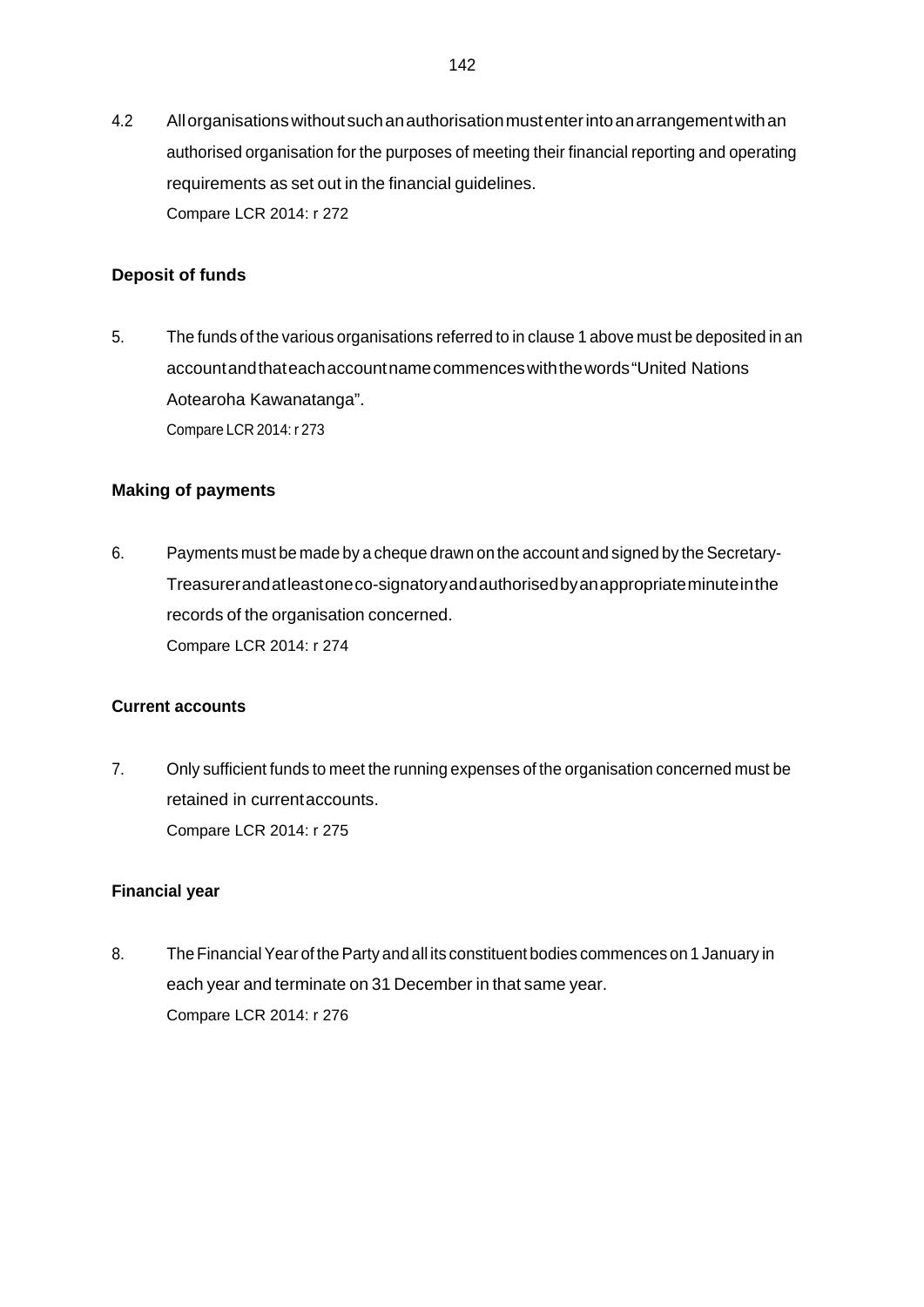## **Duties at end of financial year**

9. At the end of each financial yearthe Secretary-Treasurer of each organisation must prepare a Statement of Receipts and Payments and Balance Sheet on the prescribed form supplied by the UN Council. Compare LCR 2014: r 277

## **Auditing of financial statement**

10. Eachorganisationoperatinginthenameof,orfor,thePartymust,assoonaspracticable aftertheendofthefinancialyear,forwardtotheLECtwocopiesofthefinancialstatement. Compare LCR 2014: r 278

## **Duties of Aotearoha Electorate Committee**

- 11. Each LEC must, as soon as practicable afterthe end of the financial year, forward to the UN Council:
	- (a) AStatementofReceiptsandPaymentsandBalanceSheetacceptedbytheAnnual Meeting; and
	- (b) A copy of the financial statements received from each Branch, Club or Committee under its jurisdiction. Compare LCR 2014: r 279

## **Duties of other bodies**

12. EachAotearoha LocalBodyCommitteeandAotearoha RegionalCouncilmust,assoonas practicable after the end of the financial year, forward a copy of the financial statements acceptedby the Annual Meeting to the UN Council. Compare LCR 2014: r 280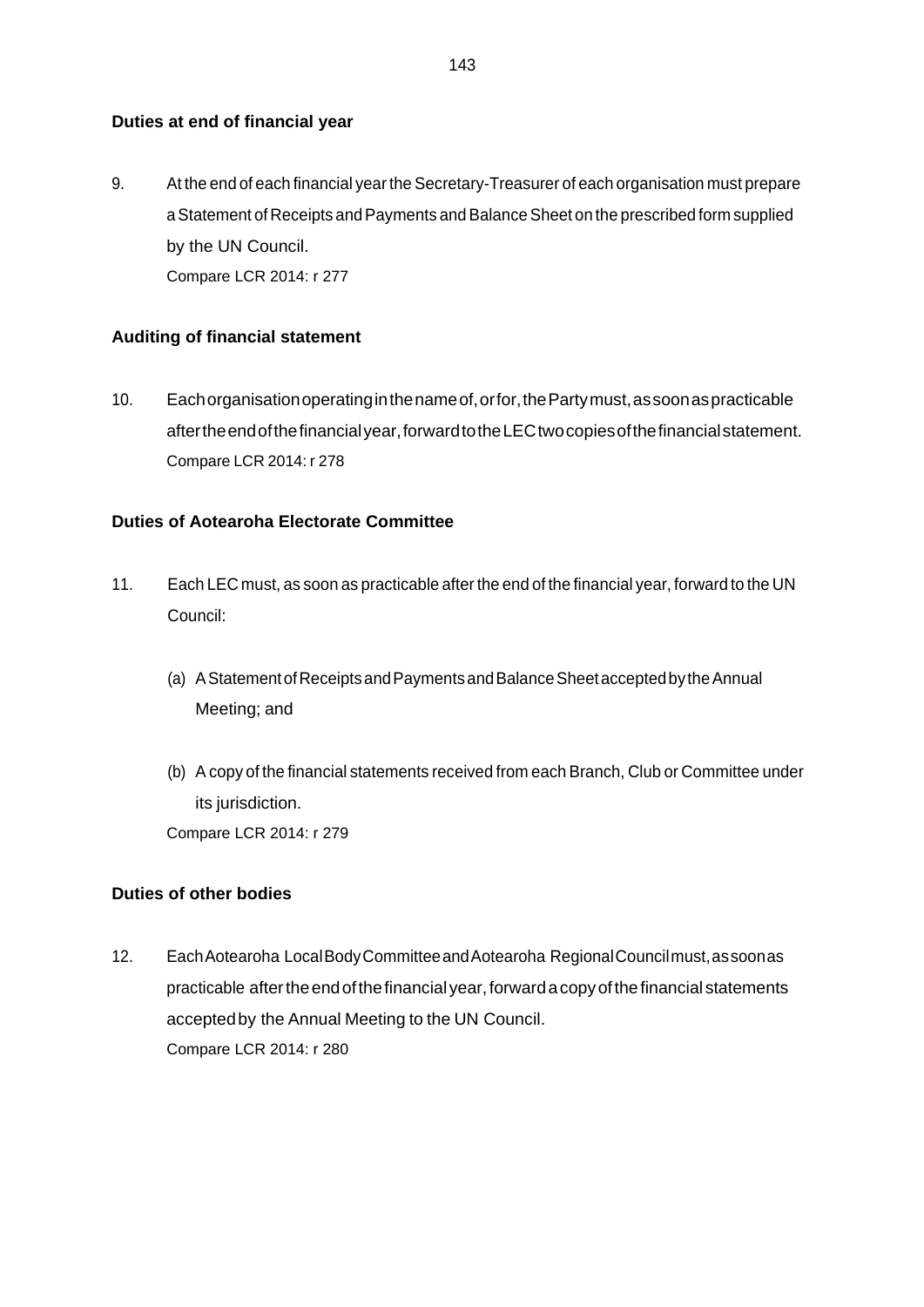## **Authorisation of persons canvassing for funds**

13. Where necessary, persons canvassing forfunds forthe Party must be provided with a written authorisation. Compare LCR 2014: r 281

#### **Restrictions on canvassing**

14. No Party organisation may canvas for funds outside its own area unless authorised by the UN Council, or co-ordinated at the local level by the LEC. Compare LCR 2014: r 282

## **Restrictions on fundraising**

15. NoPartyorganisationshallinitiateafundraisinglottery,raffleorotheractivitywhichhasa major first prize of five thousand dollars (\$5,000) or more without the permission of the UN Council.

Compare LCR 2014: r 283

#### **Restrictions on grants or loans**

16. GrantsorloanstoanyorganisationnotaffiliatedwiththePartymustnotbemadewithout the prior consent of the UN Council. Compare LCR 2014: r 284

## **Controls on financial appeals**

17. All financial appeals for national or international objectives shall be controlled by the UN Council.

Compare LCR 2014: r 285

## **Restrictions on deriving personal benefits**

18.1 NomembermayderiveanypecuniarygainfromthepropertyoroperationsoftheParty except as an employee, temporary or otherwise, or for services rendered or supplies made.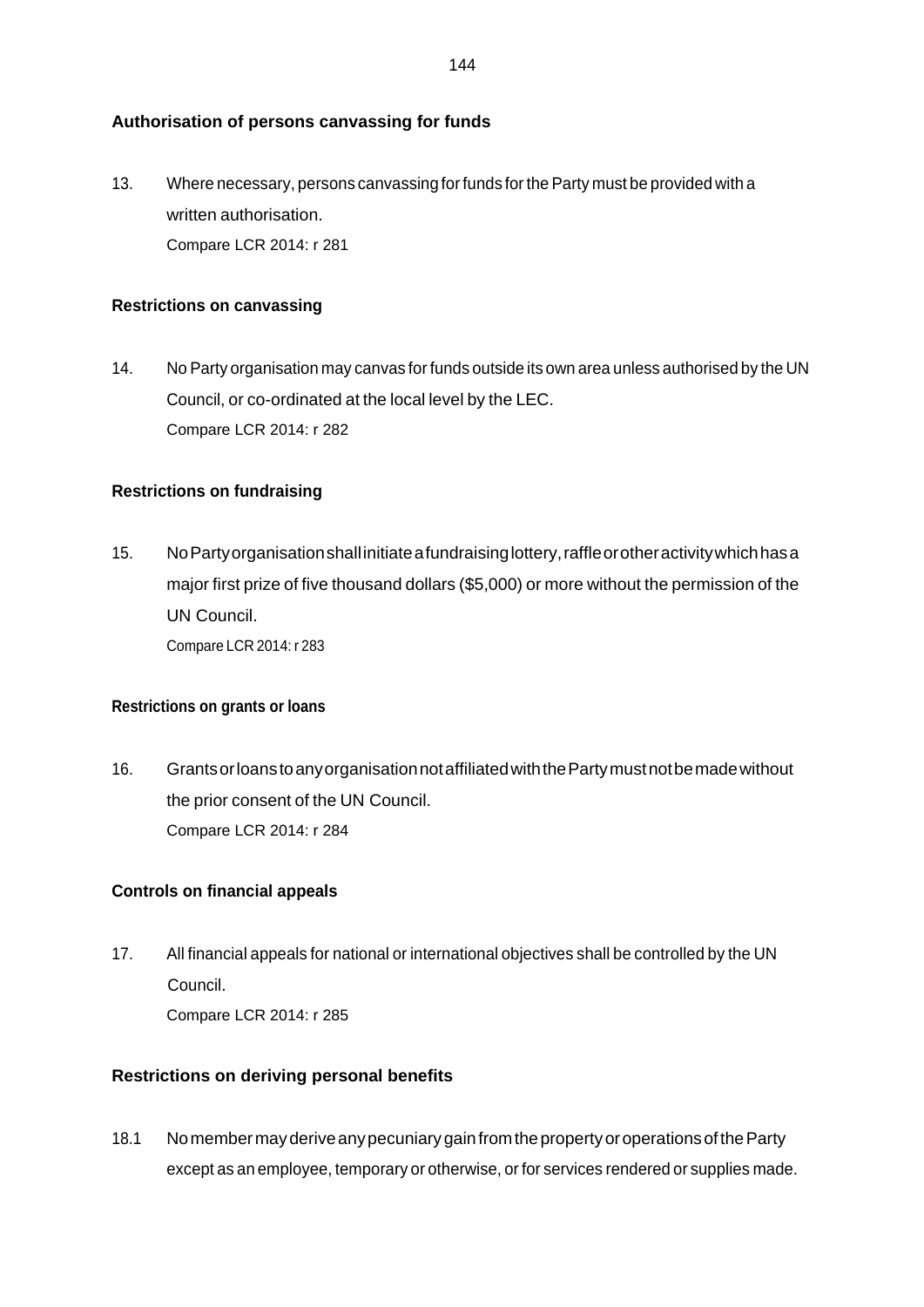- 18.2 NomemberofthePartyoranypersonassociatedwithamembermayparticipateinor materiallyinfluenceanydecisionmadebythePartyinrespectofthepaymenttooron behalf of that member or associated person of any income, benefit, or advantage whatsoever.
- 18.3 Anysuchincomepaidmustbereasonableandrelativetothatwhichwouldbepaidinan arms-length transaction (being the open market value).
- 18.4 Theprovisionsandeffectofthisclausecannotberemovedfromthisdocument,andwillbe included and implied into any document replacing this Charter. Compare LCR 2014: r 286

## **Winding up of Party**

19. In the event of the Party being wound-up, no member of the Party is personally entitled to participate or benefit in any way in the distribution of any assets of the Party both real and personal.

Compare LCR 2014: r 287

## **Auditing Party organisations**

- 20.1 The following Party organisations must have their annual accounts, Statement of Receipts and Payments and Balance Sheet duly certified by a qualified Auditor:
	- (a) UN Council;
	- (b) Aotearoha Regional Councils, Aotearoha Local Body Committees, LECs, Branches and other organisationsthatownaninterestinlandorholdsignificantcashor investments.
- 20.2 The threshold for significant cash or investments under rule 20.1(b) will be determined by the UN Council and published in the guidelines on finance and financial reporting approved and issued from time to time by the UN Council.